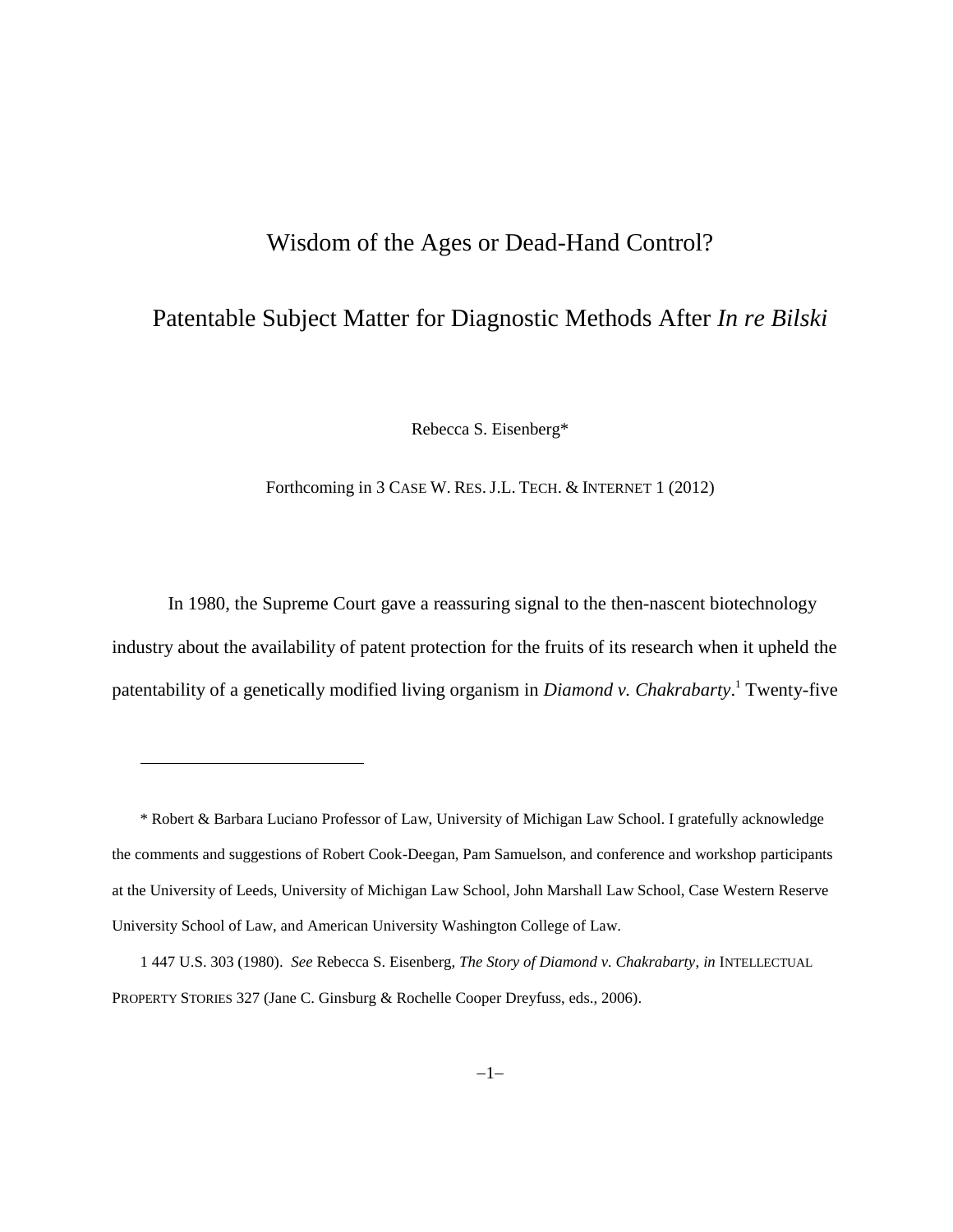<span id="page-1-0"></span>years later, the Court seemed poised to reexamine the limits of patentable subject matter $2$  for advances in the life sciences when it granted *certiorari* in *Laboratory Corporation v. Metabolite*.<sup>3</sup> But the Federal Circuit had not addressed the patentable subject matter issue in *Laboratory Corporation*, and the Court ultimately dismissed the *certiorari* petition as improvidently granted.<sup>4</sup> Five years later, two pending cases in which the issue of patentable

l

2 "Patentable subject matter" refers to the categories of inventions that might be patented, assuming the inventions meet the statutory standards for patent protection, as distinguished from those that are categorically excluded from the patent system because of the kinds of things they are. 35 U.S.C. § 101 (2010); Bilski v. Kappos, 130 S. Ct. 3218, 3225 (2010). If the invention is within patentable subject matter, the application still needs to be examined to be sure it meets the tests for novelty, 35 U.S.C. § 102 (2010); utility, 35 U.S.C. §§ 101 (2010); nonobviousness, 35 U.S.C. § 103 (2010); and adequate disclosure, 35 U.S.C. § 112 (2010). Bilski v. Kappos, 130 S. Ct. 3218, 3225 (2010). But if the subject matter of the invention is categorically outside the patent system, the invention may not be patented even if it meets these other tests. *But cf.* Michael Risch, *Everything Is Patentable*, 75 TENN. L. REV. 591 (2008) (arguing that judicial decisions that purport to rest on categorical exclusions from patentable subject matter may be better explained as involving patents that fail other standards for patent protection).

3 Metabolite Labs. v. Lab. Corp. of Am. Holdings, 370 F.3d 1354 (Fed. Cir. 2004), *cert. granted sub nom.* Lab. Corp. of Am. Holdings v. Metabolite Labs., 546 U.S. 999 (2004).

4 Lab. Corp. of Am. Holdings v. Metabolite Labs., 546 U.S. 999 (2005), c*ert. dismissed as improvidently granted*, 548 U.S. 124 (2006). In both the initial grant of *certiorari* and the dissenting opinion of three Justices from the subsequent decision to dismiss *certiorari*, the Justices focused on the question of whether the diagnostic method patent at issue improperly claimed "a basic scientific relationship" that was categorically excluded from the patent system. 548 U.S. at 129 (Breyer, J., dissenting) ("We granted certiorari in this case to determine whether the patent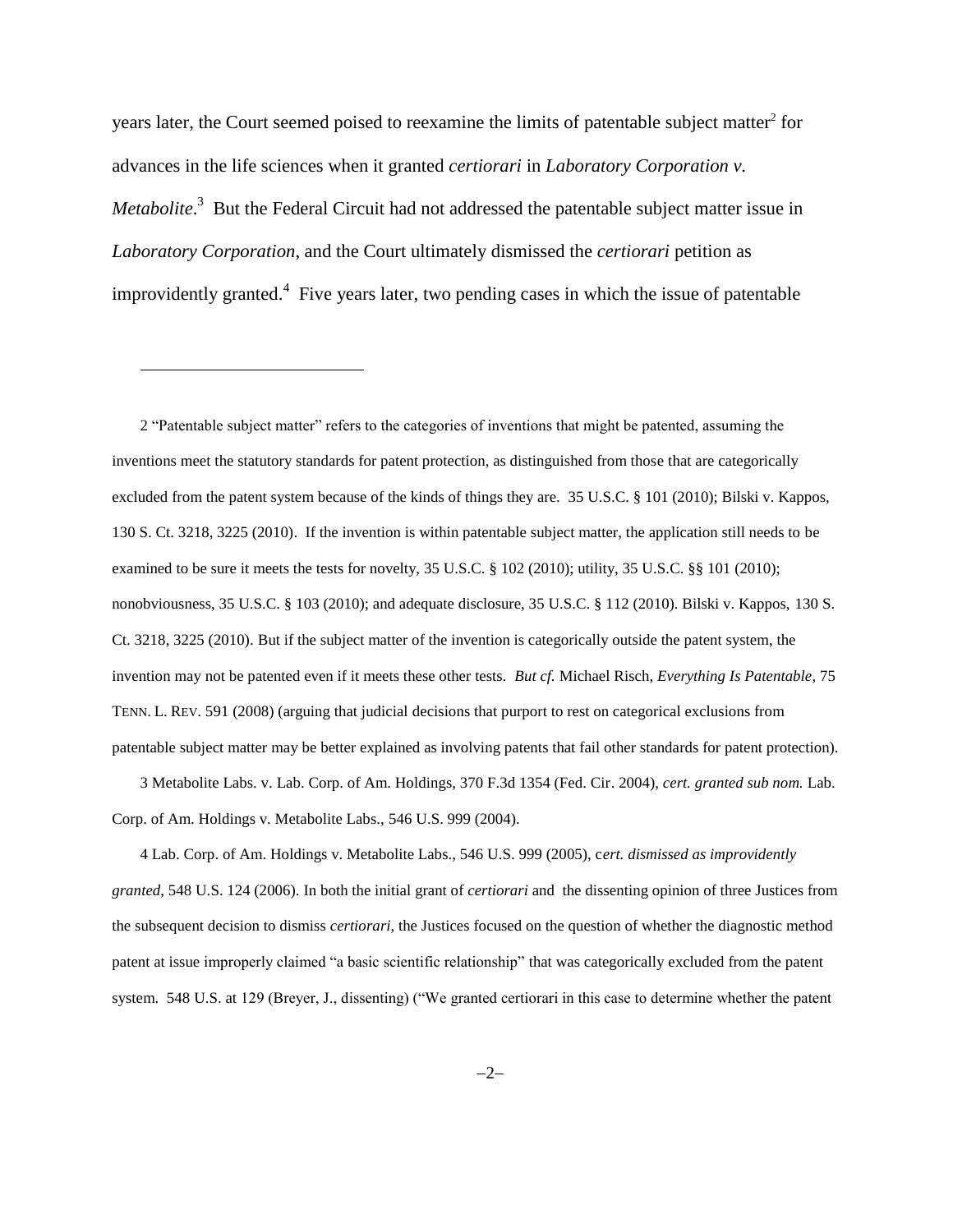subject matter has been fully litigated in the lower courts<sup>5</sup> provide opportunities for the Court to resolve some of the uncertainties exposed in *Laboratory Corporation*.

For the quarter century preceding *Laboratory Corporation*, the United States Patent and Trademark Office ("PTO"), the courts, and the patent bar, had—for the most part—taken it for granted that new advances in biotechnology were patentable subject matter,<sup>6</sup> and moved on to the details of applying patent law standards such as novelty,<sup>7</sup> nonobviousness,<sup>8</sup> utility,<sup>9</sup> written

claim is invalid on the ground that it improperly seeks to 'claim a monopoly over a basic scientific relationship, … namely, the relationship between homocysteine and vitamin deficiency.").

l

5 Prometheus Labs. v. Mayo Collab. Servs., 628 F.3d 1347 (Fed. Cir. 2010), *cert. granted sub nom.* Mayo Collab. Servs. v. Prometheus Labs, 131 S.Ct. 3027 (2011); Ass'n for Molecular Pathology v. USPTO, 653 F.3d 1329 (Fed. Cir. 2011).

6 There were a few more issues to be worked out after *Chakrabarty*, such as the availability of utility patents for plants and animals. *See Ex parte* Allen, No. 86-1790, 2 U.S.P.Q.2d (BNA) 1425, 1987 WL 123816 (B.P.A.I, Apr. 3, 1987) (plants); J.E.M. Ag Supply v. Pioneer Hi-Bred, 534 U.S. 124 (2001) (plants); *In re* Hibberd, 227 U.S.P.Q. (BNA) 443, 1987 WL 71986 (B.P.A.I. Sept. 24, 1985) (animals).

7 *See* Schering Corp. v. Geneva Pharms., 339 F.3d 1373, 1380 (Fed. Cir. 2003) (holding that the patent claims at issue were invalid because there were inherently anticipated by prior art).

8 *See In re* Deuel, 51 F.3d 1552, 1554 (Fed. Cir. 1995) (holding the patent to be invalid because "Deuel's claims 5 and 7 [which were] directed to specific cDNA molecules[,] would have been obvious in light of the applied references."); *In re* Kubin, 561 F.3d 1351, 1352 (Fed. Cir. 2009) (affirming "that appellants' claims [were] unpatentably obvious").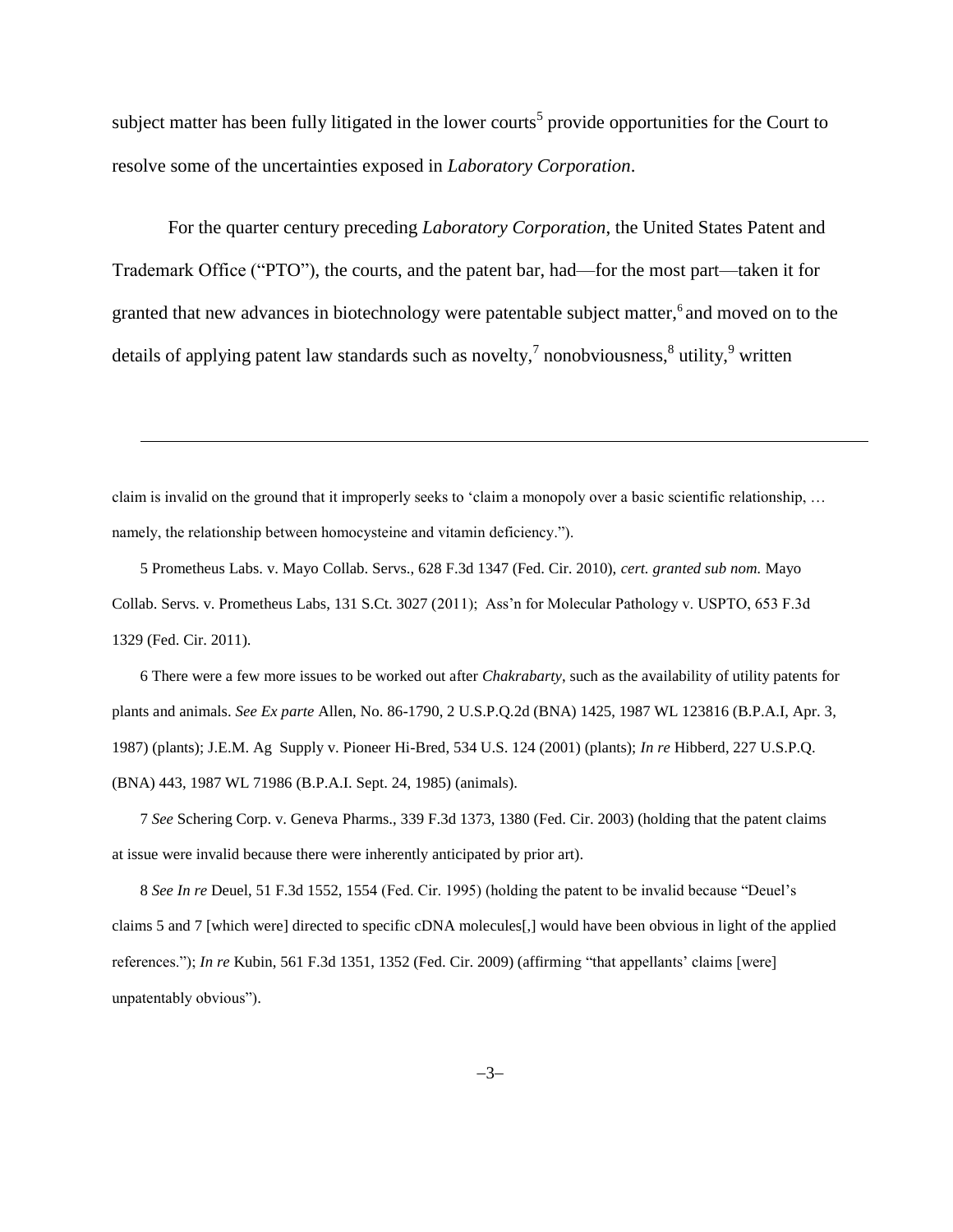description, $10$  and enablement<sup>11</sup> to biotechnology inventions. Older precedents that might have called patentable subject matter into question, $12$  although never clearly overruled, had seemed destined to be lost in antiquity, as more recent decisions from the Court of Appeals for the Federal Circuit consistently overruled prior judicial exclusions from patentable subject matter.<sup>13</sup>

9 *See In re* Fisher, 421 F.3d 1365, 1367 (Fed. Cir. 2005) (holding patent claims to be invalid because the claimed invention lacked specific and substantial utility).

 $\overline{a}$ 

10 *See* Ariad Pharms. v. Eli Lilly, 598 F.3d 1336, 1340 (Fed. Cir. 2010) (en banc) (holding that the asserted claims were "invalid for failure to meet the statutory written description requirement.").

11 *See* Enzo Biochem v. Calgene, 188 F.3d 1362, 1365 (Fed. Cir. 1999) (holding that the claims at issue were "invalid as nonenabled"); In re Wands, 858 F.2d 731, 733 (Fed. Cir. 1988) (holding that the appellant's claims did not fail 35 U.S.C. § 112 because a person skilled in the art could make and practice the claimed invention without undue experimentation).

12 *See, e.g*., Funk Bros. Seed Co. v. Kalo Inoculant Co., 333 U.S. 127, 132 (1948) (holding patent claims on mixed culture of naturally occurring bacteria to be invalid). For a review and analysis of these precedents, see Eileen M. Kane, *Patent Ineligibility:Maintaining a Scientific Public Domain*, 80 ST. JOHN'S L. REV. 519 (2006) (discussing the limits of patentability) and Linda J. Demain & Aaron Xavier Fellmeth, *Reinventing the Public Domain: A Novel and Nonobvious Reconceptualization of the Biotechnology Patent*, 55 STANFORD L. REV. 303 (2002) (discussing the scope and purpose of patent law in biotechnology).

13 *E.g*., State St. Bank & Trust v. Signature Fin. Grp., 149 F.3d 1368, 1373 (Fed. Cir. 1998) (finding that a computer-implemented accounting system for pooling assets from different mutual funds was patentable subject matter, rejecting arguments that this was a computer-implemented algorithm and a business method, and holding that patentable subject matter extended to anything that produces a "useful, concrete, and tangible result"); AT&T Corp. v. Excel Commc'ns, Inc., 172 F.3d 1352, 1356 (Fed. Cir. 1999) ("Because § 101 includes processes as a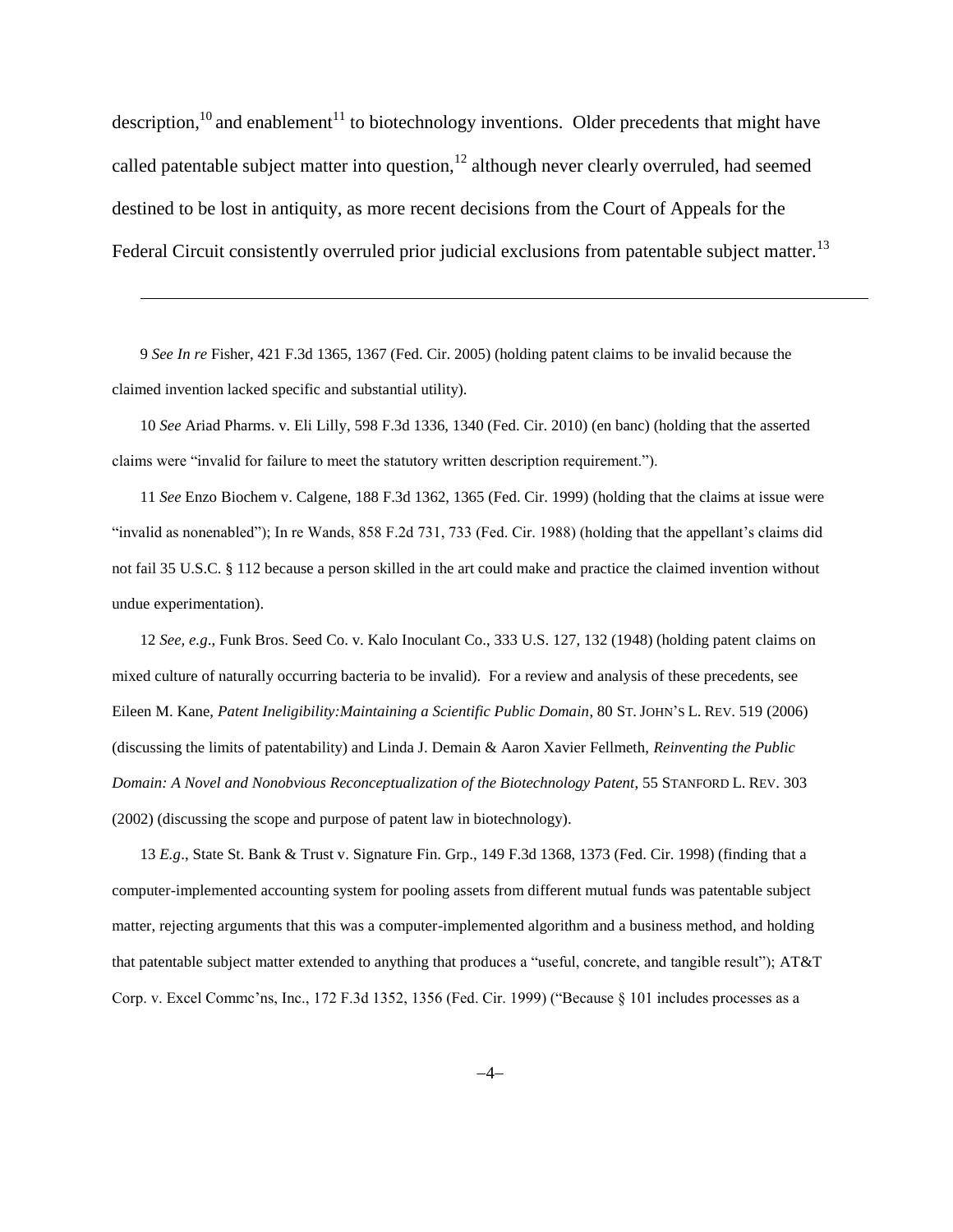The Supreme Court's renewed interest in patentable subject matter threatened to revive these aging precedents, disturbing the expectations of a patent-sensitive industry.

<span id="page-4-1"></span><span id="page-4-0"></span>In 2010, the Supreme Court finally reached the merits of a patentable subject matter dispute in *Bilski v. Kappos*,<sup>14</sup> a case involving a business method<sup>15</sup> rather than a diagnostic method. Although the Justices were unanimous in concluding that the claims were not drawn to patentable subject matter, they differed in their reasoning. Four Justices would have embraced a categorical exclusion for "business methods"<sup>16</sup> but five Justices rejected such an exclusion as

category of patentable subject matter, the judicially-defined proscription against patenting of a 'mathematical algorithm,' to the extent such a proscription still exists, is narrowly limited to mathematical algorithms in the abstract.").

14 130 S. Ct. 3218 (2010).

l

15 *In re* Bilski, 545 F.3d 943 (Fed. Cir. 2008), *aff'd sub. nom.* Bilski v. Kappos, 130 S. Ct. 3218 (2010). Specifically, Claim 1 of Bilski's patent application claimed: "A method for managing the consumption risk costs of a commodity sold by a commodity provider at a fixed price comprising the steps of: (a) initiating a series of transactions between said commodity provider and consumers of said commodity wherein said consumers purchase said commodity at a fixed rate based upon historical averages, said fixed rate corresponding to a risk position of said consumer; (b) identifying market participants for said commodity having a counter-risk position to said consumers; and (c) initiating a series of transactions between said commodity provider and said market participants at a second fixed rate such that said series of market participant transactions balances the risk position of said series of consumer transactions." *In re* Bilski, 545 F.3d at 949 (citation omitted).

16 *Bilski*, 130 S. Ct. at 3231 (Stevens, J. joined by Ginsburg, Breyer & Sotomayor, J.J., concurring)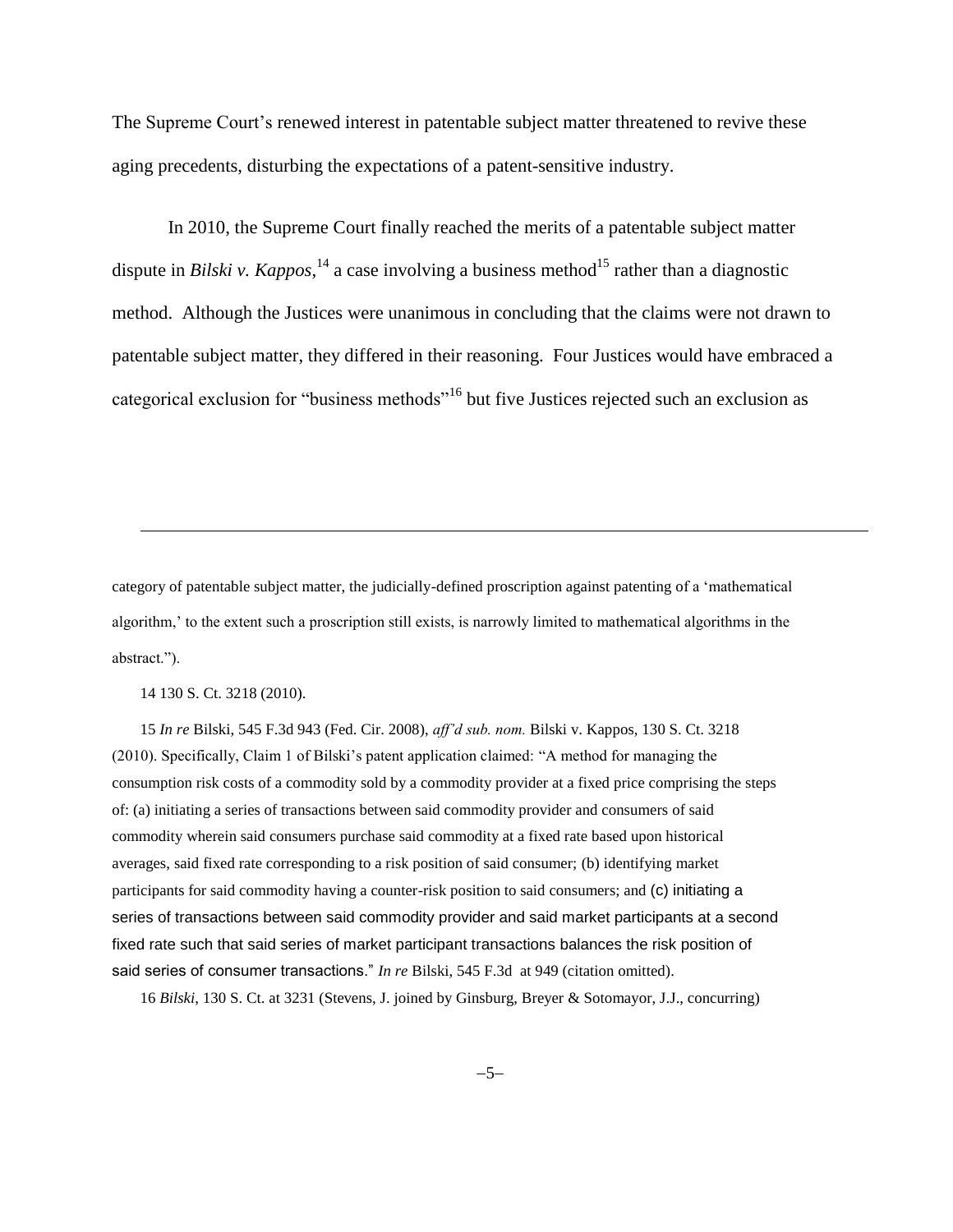<span id="page-5-0"></span>inconsistent with the statutory text.<sup>17</sup> All the Justices apparently agreed, however, that Bilski's claim fell within the Court's traditional exclusion of "abstract ideas" from patentable subject matter.<sup>18</sup> The Justices also agreed that the Federal Circuit had repeatedly erred in its interpretation of the Supreme Court's precedents on patentable subject matter: first, by setting the bar too low under the "useful, concrete and tangible" test from its 1998 decision in *State Street Bank & Trust Co. v. Signature Financial Group*<sup>19</sup>; and second, by setting too rigid a rule

17 *Bilski*, 130 S. Ct. at 3228-29. Five Justices (Kennedy, Roberts, Alito, Thomas, and Scalia) rejected a "business methods" exclusion as inconsistent with 1999 statutory amendments to provide an infringement defense, codified at 35 U.S.C. § 273(b)(1), for prior users of patented business methods, *id.* at 3228-29, while four of these Justices (not including Scalia) would also reject such an exclusion as outmoded in the "Information Age," *id.* at 3229.

<span id="page-5-1"></span> $\overline{\phantom{a}}$ 

18 *Bilski*, 130 S. Ct. at 3229-30 ("[T]he Court resolves this case narrowly on the basis of this Court's decisions in *Benson*, *Flook*, and *Diehr*, which show that petitioners' claims are not patentable processes because they are attempts to patent abstract ideas. Indeed, all members of the Court agree that the patent application at issue here falls outside of § 101 because it claims an abstract idea."); *id.* at 3235 (Kennedy, J., concurring) ("Although I happen to agree that petitioners seek to patent an abstract idea, the Court does not show how this conclusion follows 'clear[ly],' [] from our case law.") (citation omitted).

19 *Compare* State St. Bank & Trust v. Signature Fin. Grp., 149 F.3d 1368, 1373 (Fed. Cir. 1998) (holding that the transformation of data constitutes "a practical application of a mathematical algorithm, formula, or calculation, because it produces a 'useful, concrete, and tangible result.'"), *with Bilski*, 130 S.Ct. at 3231 ("[N]othing in today's opinion should be read as endorsing interpretations of § 101 that the Court of Appeals for the Federal Circuit has used in the past. See, *e.g., State Street*, []; *AT&T Corp.*, [].") (citations omitted), *and id.* at 3232 n.1(Stevens, J.,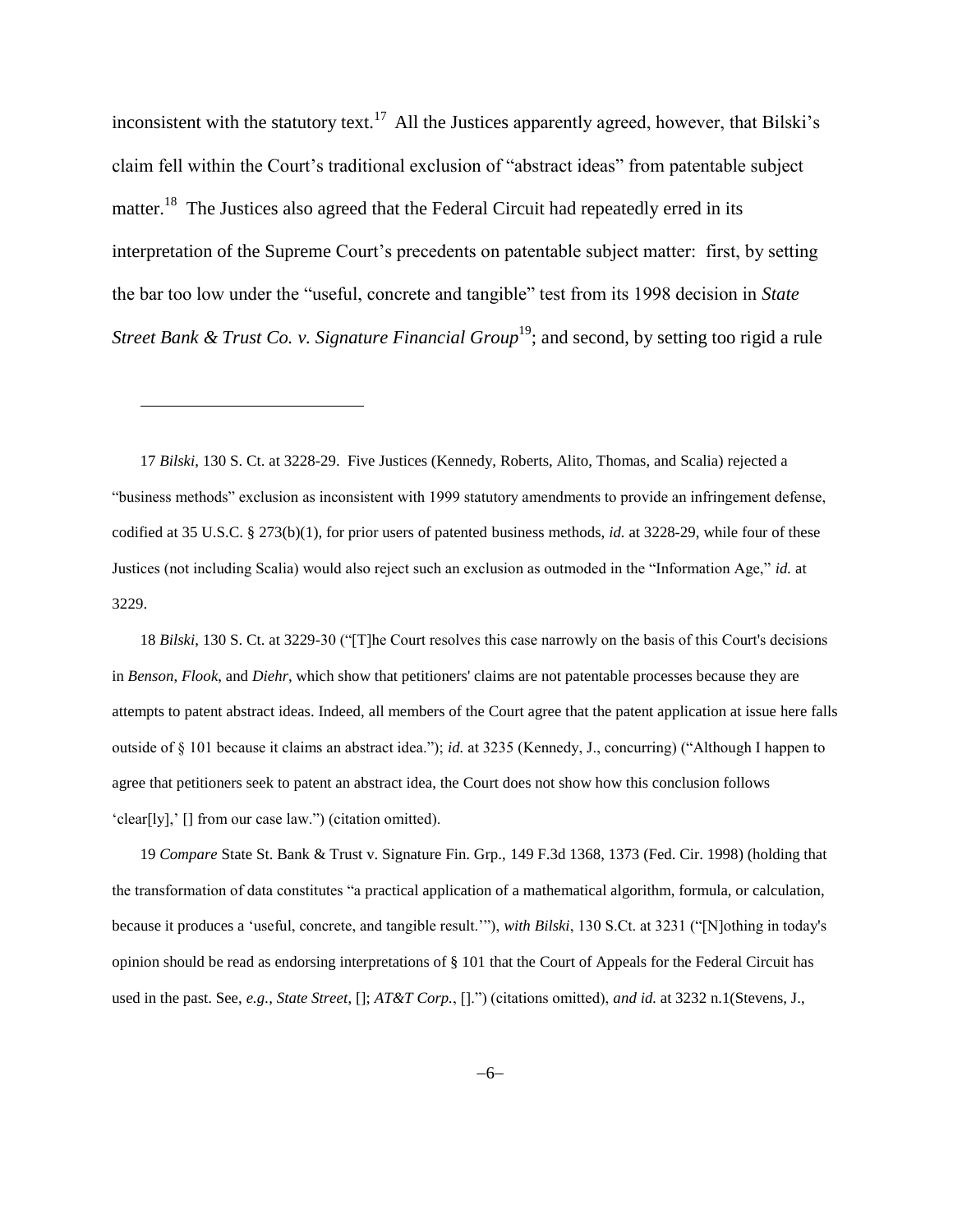in the "machine-or-transformation test" as set forth in its 2008 *en banc* decision in *In re Bilski.*<sup>20</sup> Meanwhile, the Supreme Court left it to the Federal Circuit to figure out the implications of *Bilski v. Kappos* for pending cases involving method claims from the biopharmaceutical industry. $21$ 

concurring) ("[I]t would be a grave mistake to assume that anything with a 'useful, concrete and tangible result,' *State Street Bank & Trust v. Signature Financial Group, Inc.* [], may be patented.").

<span id="page-6-0"></span> $\overline{\phantom{a}}$ 

20 *Compare In re* Bilski, 545 F.3d 943, 956 (Fed. Cir. 2008) (en banc) (reaffirming "that the machine-ortransformation test, properly applied, is the governing test for determining patent eligibility of a process under § 101."), *with Bilski*, 130 S. Ct. at 3227 (Kennedy, J., joined by Roberts, C.J., Thomas, & Alito, JJ., and, in pertinent part, by Scalia, J.) ("This Court's precedents establish that the machine-or-transformation test is a useful and important clue, an investigative tool, for determining whether some claimed inventions are processes under § 101. The machine-or-transformation test is not the sole test for deciding whether an invention is a patent-eligible 'process.'") ; *id.* at 3232 (Stevens, J., joined by Ginsberg, Breyer, & Sotomayor, J.J., concurring) ("The Court correctly holds that the machine-or-transformation test is not the sole test for what constitutes a patentable process; rather, it is a critical clue.").

21 On the same day that it handed down its decision in *Bilski v. Kappos*, the Supreme Court granted *certiorari*, vacated and remanded two such cases that the Federal Circuit had previously decided under its "machine-ortransformation" test. Prometheus Labs. v. Mayo Collab. Servs., 581 F.3d 1336 (Fed. Cir. 2009) (claims patentable subject matter under machine-or-transformation test), *cert. granted, judgment vacated, and case remanded*, 130 S. Ct. 3543 (2010), *on remand*, 628 F.3d 1347 (Fed. Cir. 2010) (same); Classen Immunotherapies v. Biogen IDEC, 304 Fed. Appx. 866 (Fed. Cir. 2008) (claims not patentable subject matter under machine-or-transformation test), *rehearing denied*, 2009 U.S. App. LEXIS 24202 (Fed. Cir. 2009), *cert. granted, judgment vacated, and case remanded*, 130 S. Ct. 3541 (2010).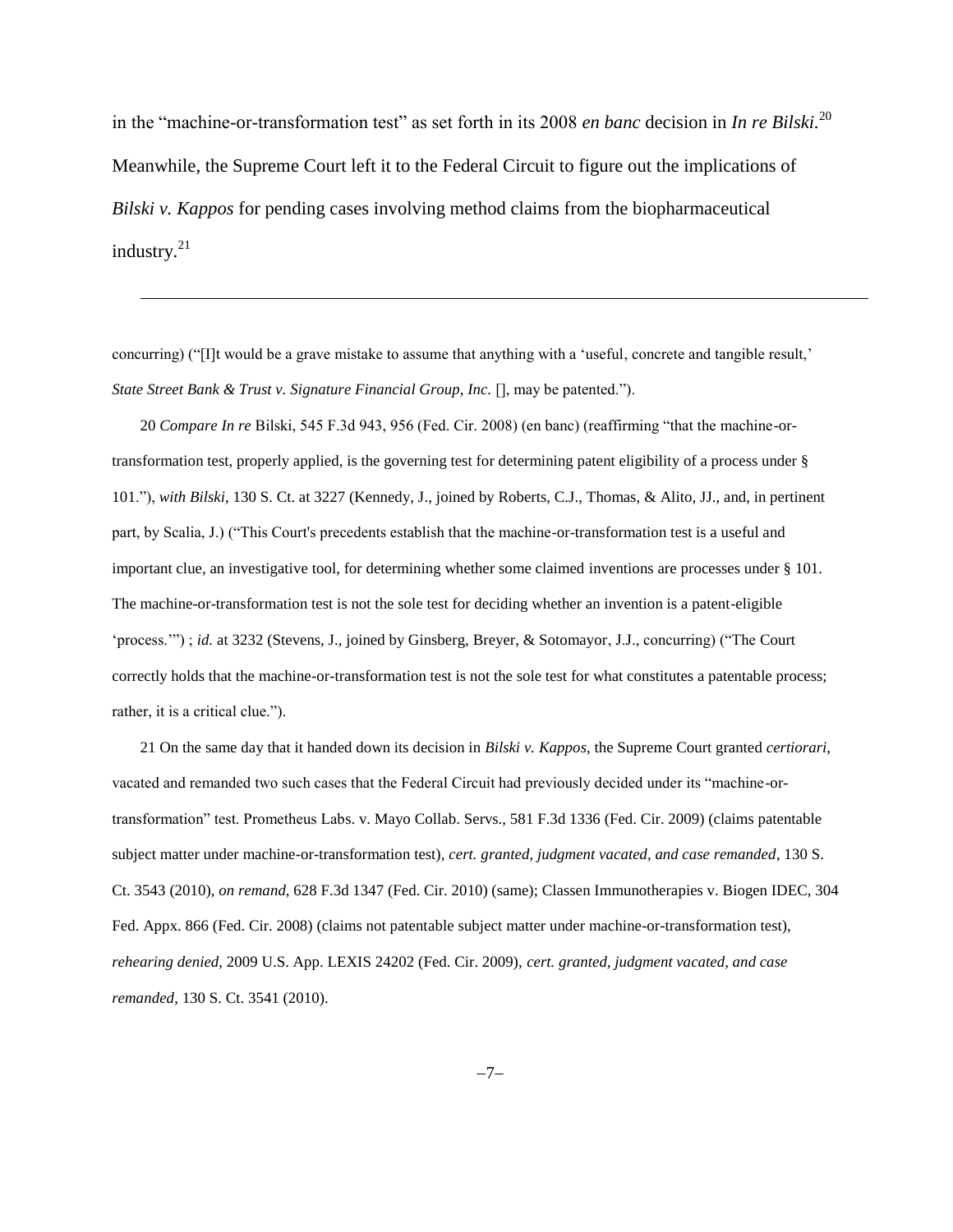One case that was then pending before the Federal Circuit, *Association for Molecular*  Pathology v. U.S. Patent & Trademark Office,<sup>22</sup> involved challenges to product and process claims related to DNA sequences used in diagnosing breast cancer susceptibility. Before the Supreme Court's decision in *Bilski v. Kappos*, the district court in *Association for Molecular Pathology* granted summary judgment of invalidity in favor of the challengers, invalidating claims to isolated DNA sequences encoding the breast cancer susceptibility genes BRCA1 and BRCA2, as well as claims to diagnostic methods involving the analysis of DNA samples for mutations in those genes.<sup>23</sup> Many biotechnology firms hold patents with similar claims, creating enormous interest in the outcome of this case on appeal.<sup>24</sup> Indeed, the biotechnology industry filed *amicus* briefs in *Bilski v. Kappos* alerting the Court to the implications the decision might have for existing biotechnology patents.<sup>25</sup>

22 No. 09 Civ. 4515 (RWS), 2010 U.S. Dist. LEXIS 35418 (S.D.N.Y Apr. 5, 2010) (amending Ass'n for Molecular Pathology v. USPTO, 702 F. Supp. 2d 181 (S.D.N.Y. 2010).

23 *Id.*

 $\overline{\phantom{a}}$ 

24 *See, e.g.*, Donald Zuhn, *AMP v. USPTO – Briefing Update III*, PATENT DOCS (Feb. 8, 2011), http://www.patentdocs.org/2011/02/amp-v-uspto-briefing-update.html (containing links to most of the thirty amicus briefs that were filed in this case).

25 *See Preview of United States Supreme Court Cases, Briefs: November 2009 – 2010 Term*, AMERICAN BAR ASSOCIATION, http://www.americanbar.org/publications/preview\_home/publiced\_preview\_briefs\_nov09.html#bilski (last visited Oct. 24, 2011) (containing links to sixty-eight *amicus* briefs that were filed in the Supreme Court in *Bilski v. Kappos*).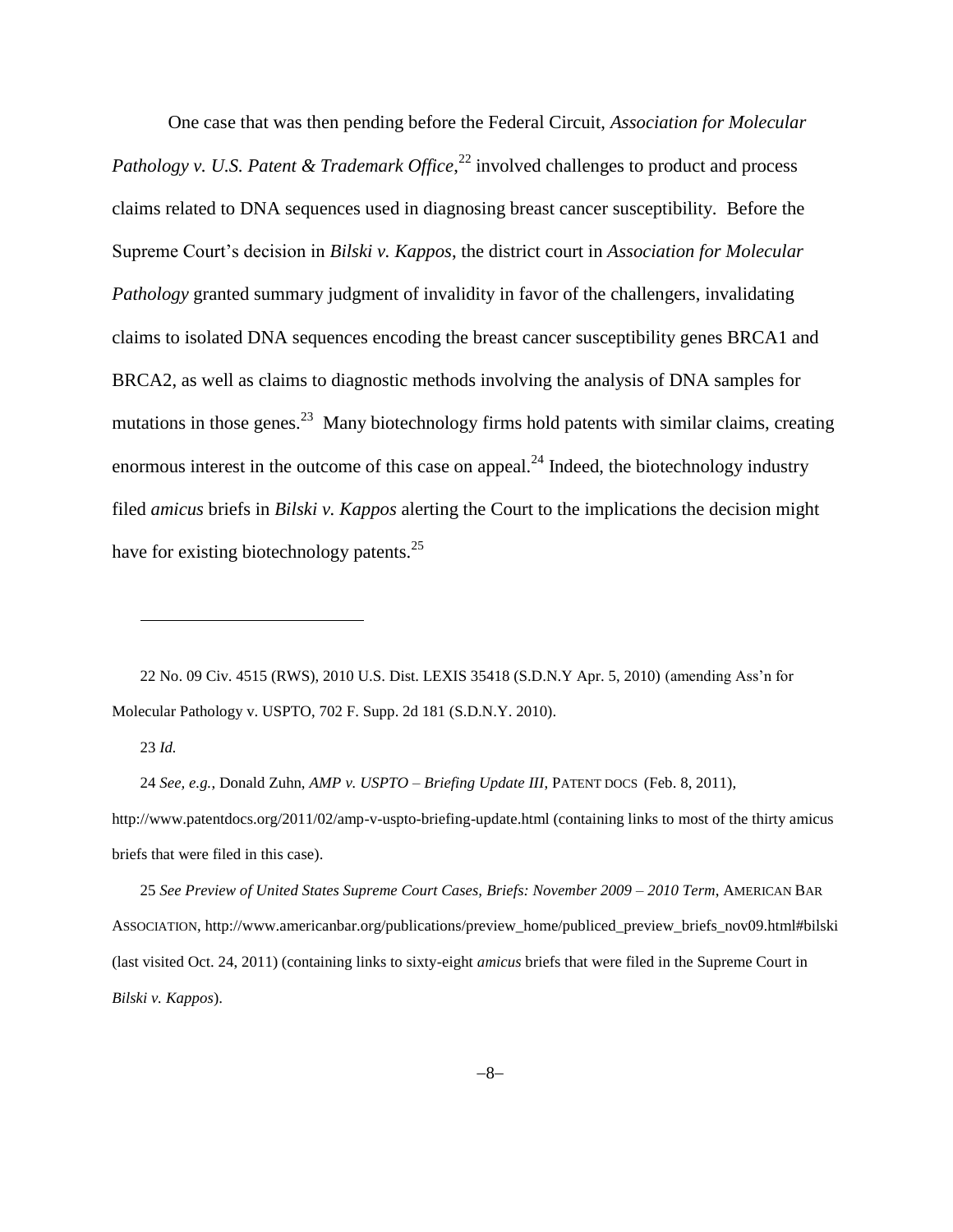Perhaps the Supreme Court concluded that the safest course was to decide *Bilski* in a way that sheds as little light as possible on pending biotechnology cases. The *Bilski* tea leaves have something to offer both challengers and defenders of biotechnology patents. Challengers may find support in the Court's renewed endorsement of historical nonstatutory exclusions of "laws of nature, physical phenomena, and abstract ideas" from patentable subject matter and in the overarching directive to the Federal Circuit to look to Supreme Court precedents in elaborating patentable subject matter doctrine.<sup>26</sup> Defenders of biotechnology patents may find support in the Court's disapproval of the Federal Circuit's rigid application of the "machine-or-transformation" test as the sole test of patent-eligibility for processes,  $27$  in its emphasis on the expansive statutory

26 *Bilski*, 130 S. Ct. at 3225 (noting that these exceptions are not required by statute, but "they are consistent with the notion that a patentable process must be 'new and useful.'").

 $\overline{\phantom{a}}$ 

27 The Court in *Bilski* did not reject the machine-or-transformation test entirely, but instead approved it as a "useful and important clue" that is not the sole test for determining patentable subject matter for processes. *Id.* at 3226-27. Both the USPTO and the Federal Circuit subsequently seized upon this "clue" in reaffirming the centrality of the machine-or-transformation test in defining patentable subject matter. *See* Prometheus Labs., 628 F.3d 1347, 1355 (Fed. Cir. 2010) ("The Supreme Court's decision in *Bilski* … rejected the machine-or-transformation test only as a definitive test … Thus, the Court did not disavow the machine-or-transformation test. And, as applied to the present claims, the 'useful and important clue, an investigative tool,' leads to a clear and compelling conclusion, *viz*., that the present claims pass muster under § 101."); U.S. Patent & Trademark Office Memorandum from Robert W. Bahr, Acting Associate Commissioner for Patent Examination Policy, to Patent Examining Corp, Regarding Supreme Court Decision in *Bilski v. Kappos* (June 28, 2010), *available at* 

http://www.uspto.gov/patents/law/exam/bilski\_guidance\_28jun2010.pdf ("Examiners should continue to examine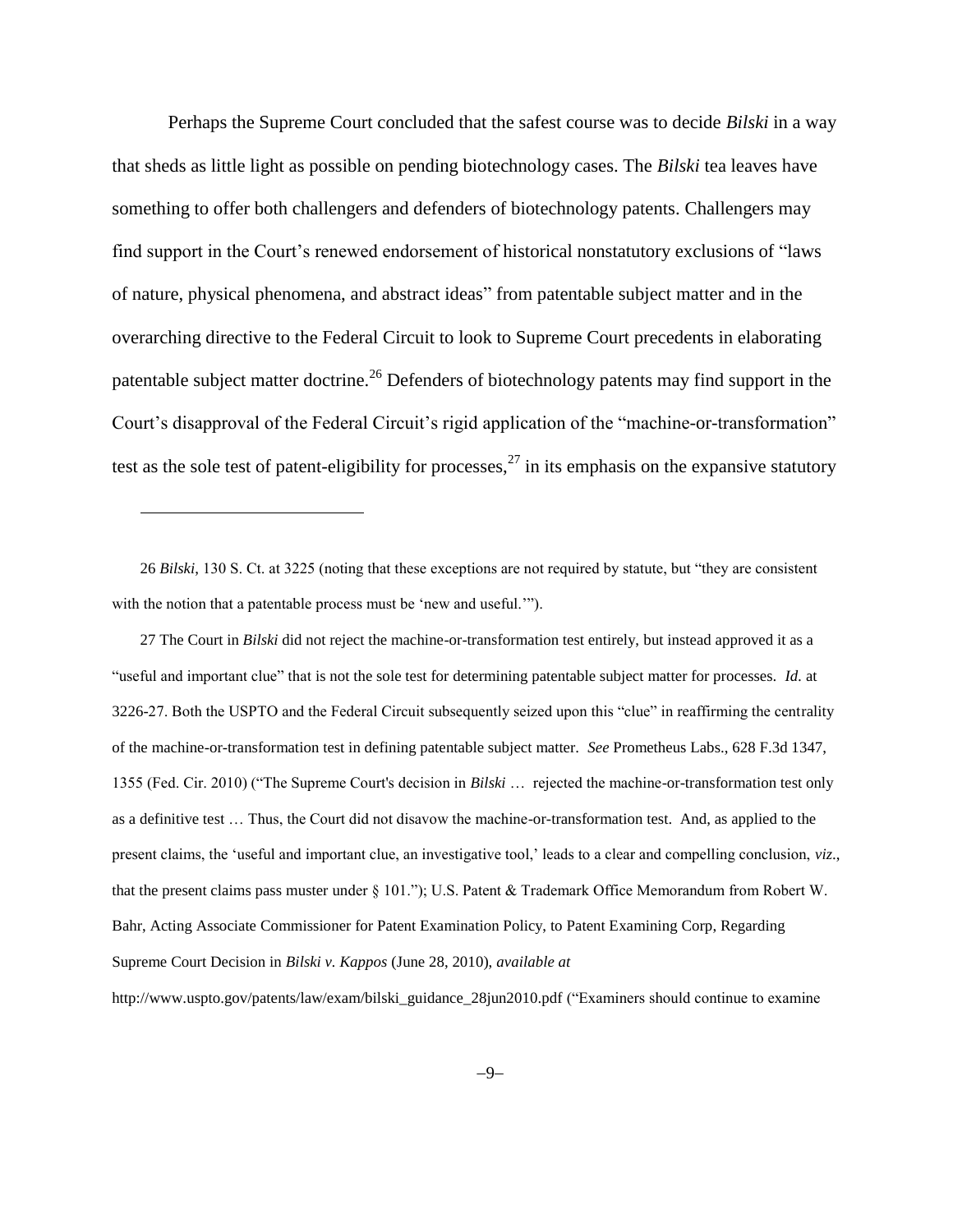text as the primary determinant of patentable subject matter,  $^{28}$  and in an explicit expression of concern from four Justices in *Bilski* about the impact of the machine-or-transformation test on the patentability of "advanced diagnostic medicine techniques."<sup>29</sup>

<span id="page-9-0"></span>The majority's dual focus on the expansive language of the statutory text and on the *stare decisis* effects of its own more restrictive prior decisions sends mixed signals about the Court's own interpretive inclinations. It provides limited guidance for future decisions because it does not rest on any general principles that might inform analysis of future claims. Indeed, continuing in the tradition of the precedents it reaffirms, the Court offers no account of what function subject matter limitations serve in the patent system beyond reciting that patentable subject matter is "only a threshold test."<sup>30</sup> In the absence of an account of the function of this threshold test, one can only wonder why the Supreme Court has reached out to revive previously moribund limitations on patentable subject matter, and what work those limitations should be doing that distinguishes the threshold test from the further sorting that goes on in the course of examining

patent applications with §101 using the existing guidance concerning the machine-or-transformation test as a tool for determining whether the claimed invention is a process under §101.").

28 *Bilski*, 130 S. Ct. at 3226 (The Supreme Court has "more than once cautioned that courts 'should not read into the patent laws limitations and conditions which the legislature has not expressed.'").

29 *Id.* at 3227 ("As numerous *amicus* briefs argue, the machine-or-transformation test would create uncertainty as to the patentability of software [and] advanced diagnostic medicine techniques.") (Justice Scalia did not join this portion of the opinion).

30 *Id.* at 3225 ("The § 101 patent-eligibility inquiry is only a threshold test.").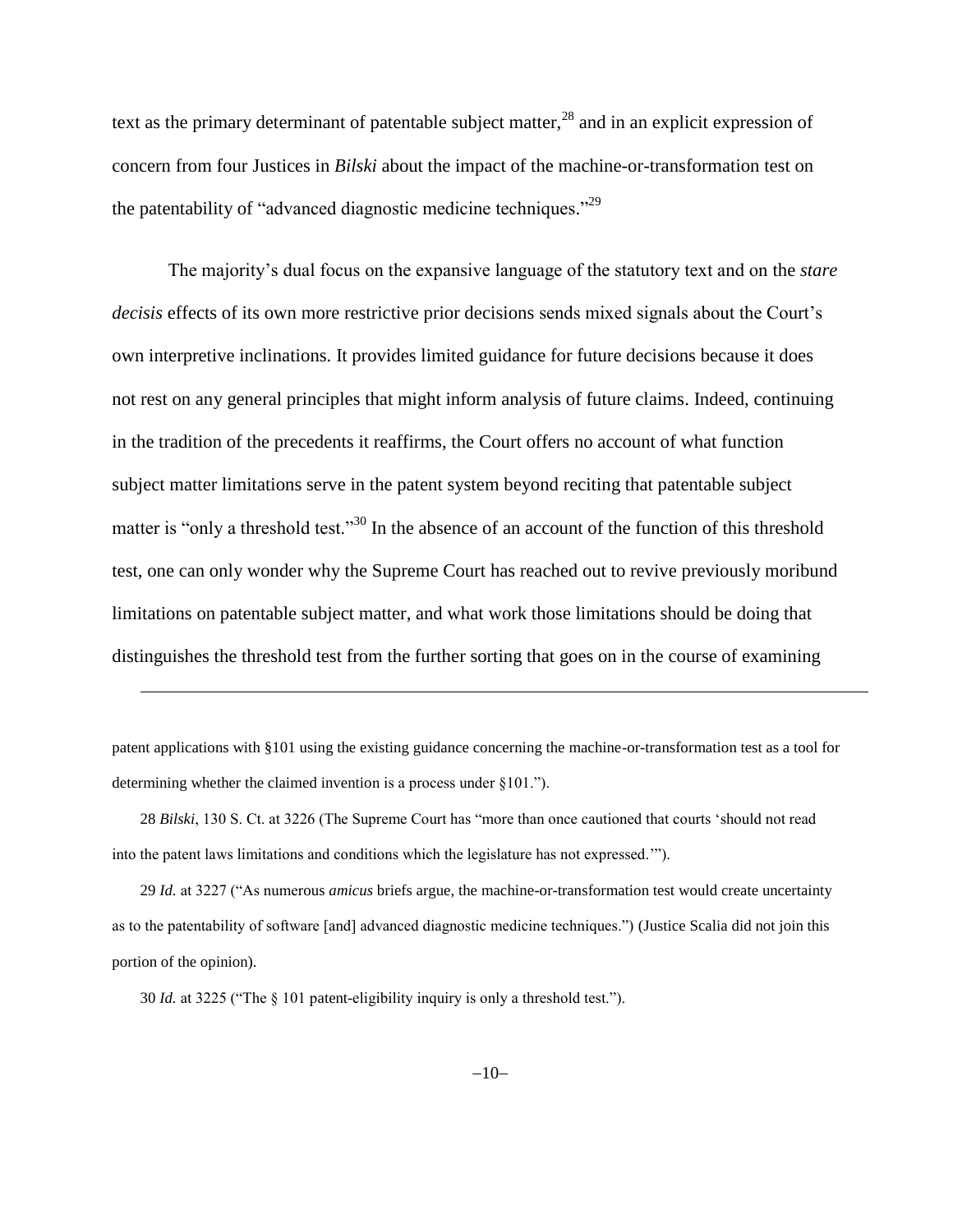<span id="page-10-0"></span>claims that get beyond the threshold for patentability. Some commentators have suggested that most if not all of the Court's patentable subject matter precedents could be better understood in terms of other requirements for patent protection such as novelty, nonobviousness, or limitations on claim scope.<sup>31</sup> In *Bilski v. Kappos*, the Court not only failed to offer clear guidance as to the boundaries of patentable subject matter, but also missed an opportunity to explain what patentable subject matter is about.

In this article, I consider alternative accounts of the work that patentable subject matter doctrine might do for the patent system in the hope of clarifying the application of that doctrine to diagnostic method claims. I begin with a review of recent doctrinal developments to show that current patentable subject matter doctrine suffers from a lack of clarity not only as to what the applicable rules are, but also as to what those rules are supposed to accomplish. I then consider what it might mean for patentable subject matter to function, as it is sometimes described, as a "threshold test" of patentability that precedes a more in-depth examination for compliance with other statutory standards. Although such a threshold test might offer administrative benefits,

<sup>31</sup> *E.g.*, John F. Duffy, *Rules and Standards on the Forefront of Patentability*, 51 WM. & MARY L. REV. 609, 622-23 (2009) (highlighting the Court's ability to restrict the patent system by using the obviousness doctrine); Kristen Osenga, *Ants, Elephant Guns, and Statutory Subject Matter*, 39 ARIZ. ST. L.J. 1087, 1115-18 (2007) (arguing that the courts and the Patent Office "may be using § 101 rejections as proxies for other difficult questions of patentability and policy."); Risch, *supra* not[e 2.](#page-1-0)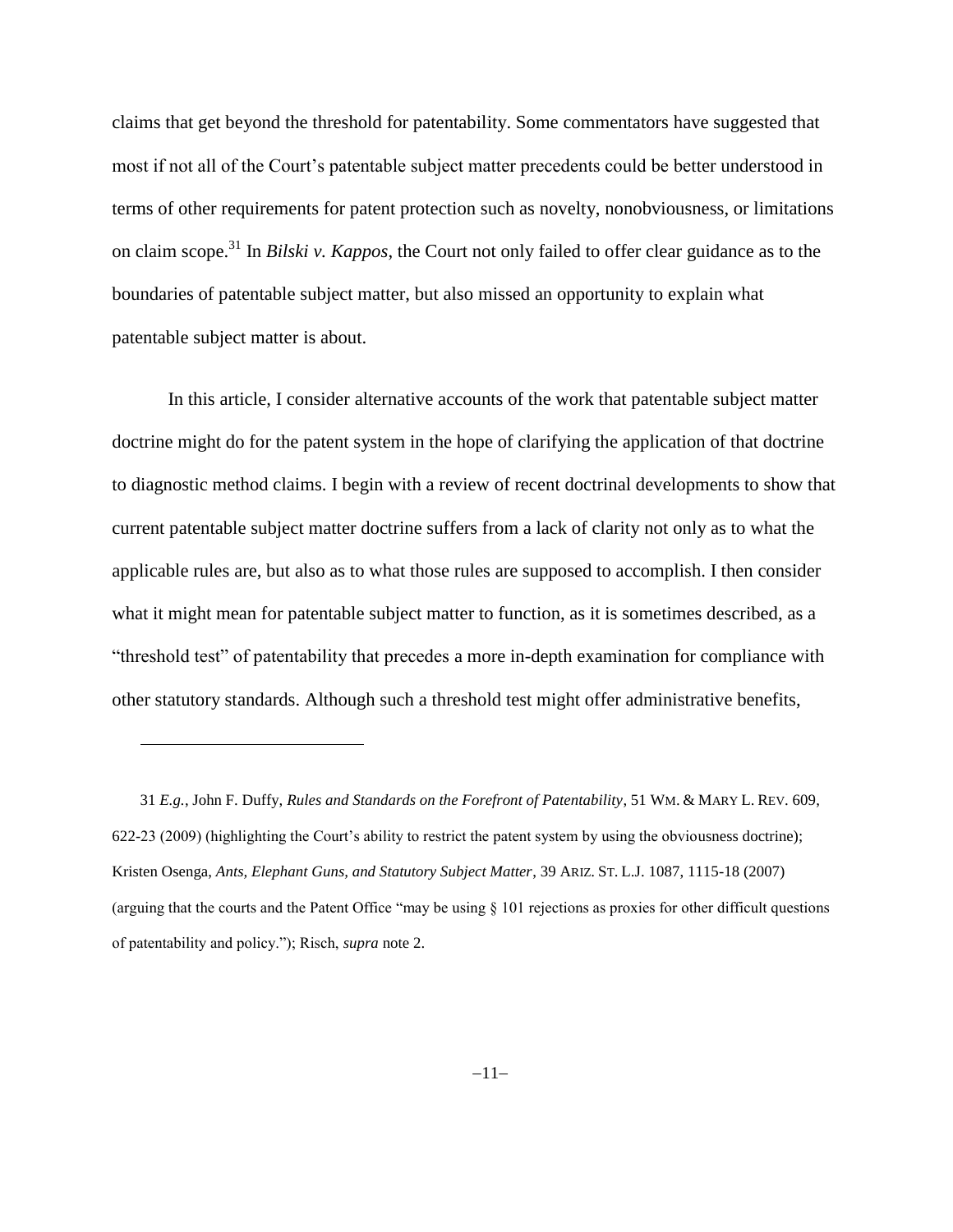current patentable subject matter doctrine cannot and does not function as a threshold test. I next consider what functions patentable subject matter doctrine might perform beyond the threshold that are distinct from the functions performed by other doctrinal standards for patent protection such as novelty, nonobviousness, and adequate disclosure. I conclude that patentable subject matter doctrine performs functions that are neither entirely distinct from these other doctrines nor redundant to them. Patentable subject matter doctrine leaves some aspects of new discoveries in the public domain and limits the scope of allowable claims in ways that might depart from limitations imposed by prior art and disclosure requirements. Although perhaps suggestive of prior moorings in public policy, existing doctrine provides minimal guidance as to how to use patentable subject matter doctrine to further the goals of the patent system.

## I. Revival of Subject Matter Exclusions

Although §101 of the Patent  $Act^{32}$  defines patentable subject matter in broad terms to include "any new and useful process, machine, manufacture, or composition of matter," a long line of judicial decisions recites additional exclusions from patent protection.<sup>33</sup> In *Bilski v*.

l

33 The Supreme Court's recent interest in patentable subject matter has inspired a rich literature reviewing these exclusions. *See, e.g.*, Tun-Jen Chiang, *The Rules and Standards of Patentable Subject-Matter*, 2010 WIS. L. REV. 1353 (2010); Kevin Emerson Collins, Bilski *and the Ambiguity of "An Unpatentable Abstract Idea,"* 15 LEWIS & CLARK L. REV. 37 (2011); John F. Duffy, *supra* note 31; Allen K. Yu, *Within Subject Matter Eligibility – A Disease and a Cure*, 84 So. CAL. L. REV. 387 (2011).

<sup>32</sup> 35 U.S.C. § 101 (2010).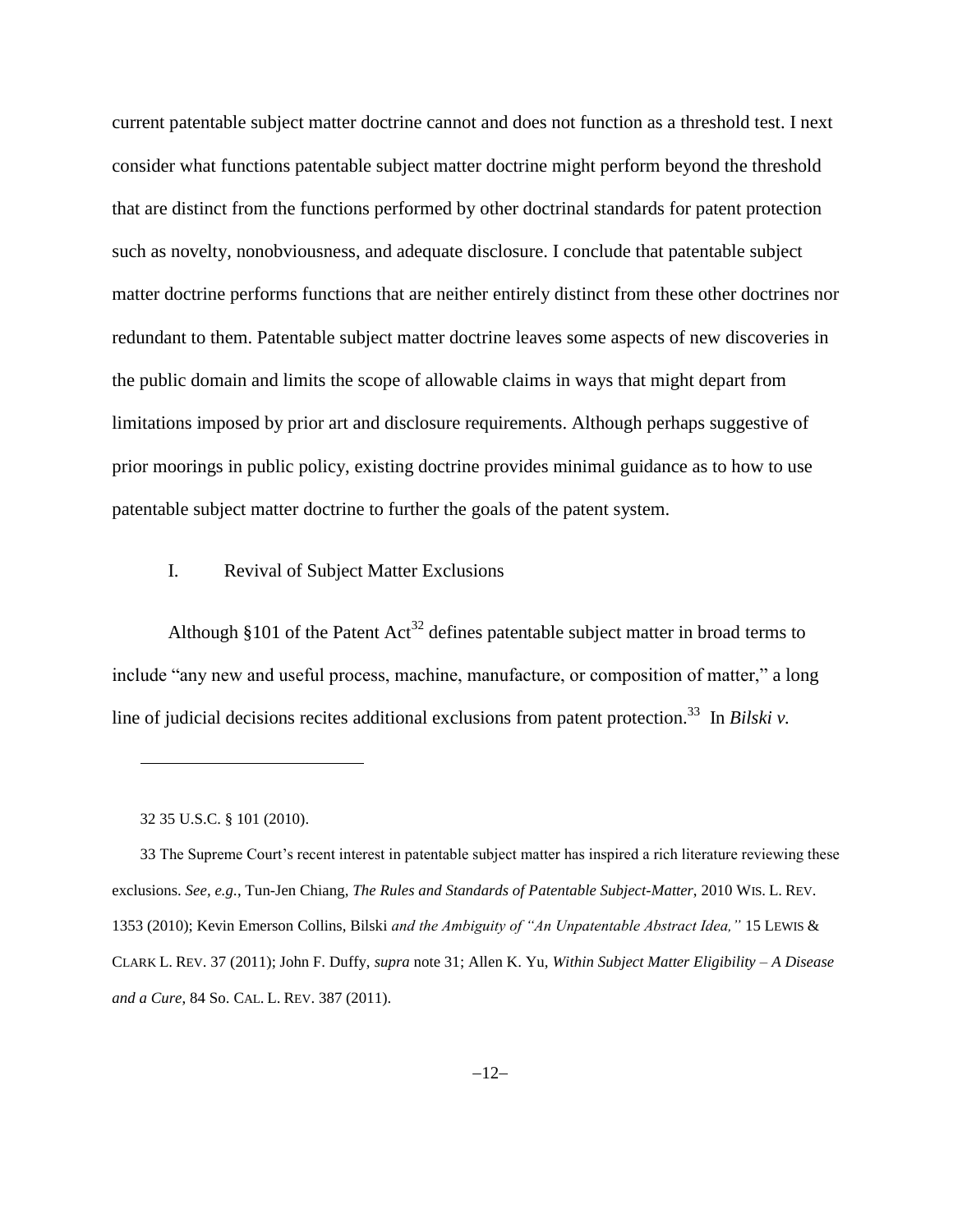<span id="page-12-0"></span>*Kappos*, the Supreme Court characterized these non-statutory exclusions narrowly as "three specific exceptions to § 101's broad patent-eligibility principles: 'laws of nature, physical phenomena, and abstract ideas.'"<sup>34</sup> Prior Supreme Court cases have sometimes recited the exclusions in different and more expansive terms, free of the narrowing qualifier "specific." For example, the Court has stated that "a scientific truth, or the mathematical expression of it, is not patentable invention,"<sup>35</sup> that "patents cannot issue for the discovery of the phenomena of nature,<sup>36</sup> that "[p]henomena of nature, though just discovered, mental processes, and abstract intellectual concepts are not patentable, as they are the basic tools of scientific and technological work,"<sup>37</sup> and that "an algorithm, or mathematical formula, is like a law of nature."<sup>38</sup> In addition to these broadly articulated exclusions, past judicial decisions and administrative practice seemed to recognize specific field exclusions from patentable subject matter for plants and animals,<sup>39</sup> medical and surgical techniques,<sup>40</sup> business methods,<sup>41</sup> and printed matter.<sup>42</sup>

<span id="page-12-1"></span>l

40 Morton v. N.Y. Eye Infirmary, 17 F. Cas. 879, 882-83 (C.C.S.D.N.Y. 1862) (use of ether for anesthesia

<sup>34</sup> *Bilski*, 130 S. Ct. at 3225 (citing Diamond v. Chakrabarty, 447 U.S. 303, 309 (1980)).

<sup>35</sup> Mackay Radio & Tel. v. Radio Corp. of Am., 306 U.S. 86, 94 (1939).

<sup>36</sup> Funk Bros. Seed v. Kalo Inoculant, 333 U.S. 127, 130 (1948).

<sup>37</sup> Gottschalk v. Benson, 409 U.S. 63, 67 (1972).

<sup>38</sup> Parker v. Flook, 437 U.S. 584, 589 (1978).

<sup>39</sup> *See* Duffy, *supra* note [31](#page-10-0) at 625-32 (exploring the "[u]npatentability of plants and animals.").

cannot be patented); *Ex parte* Brinkerhoff, No. 182, 24 Dec. Comm'r Pat. (1883) (Case No. 182), *reprinted in* 27 J.

PAT. OFF. SOC'Y 797, 798 (1945) (methods of treatment of diseases not patentable).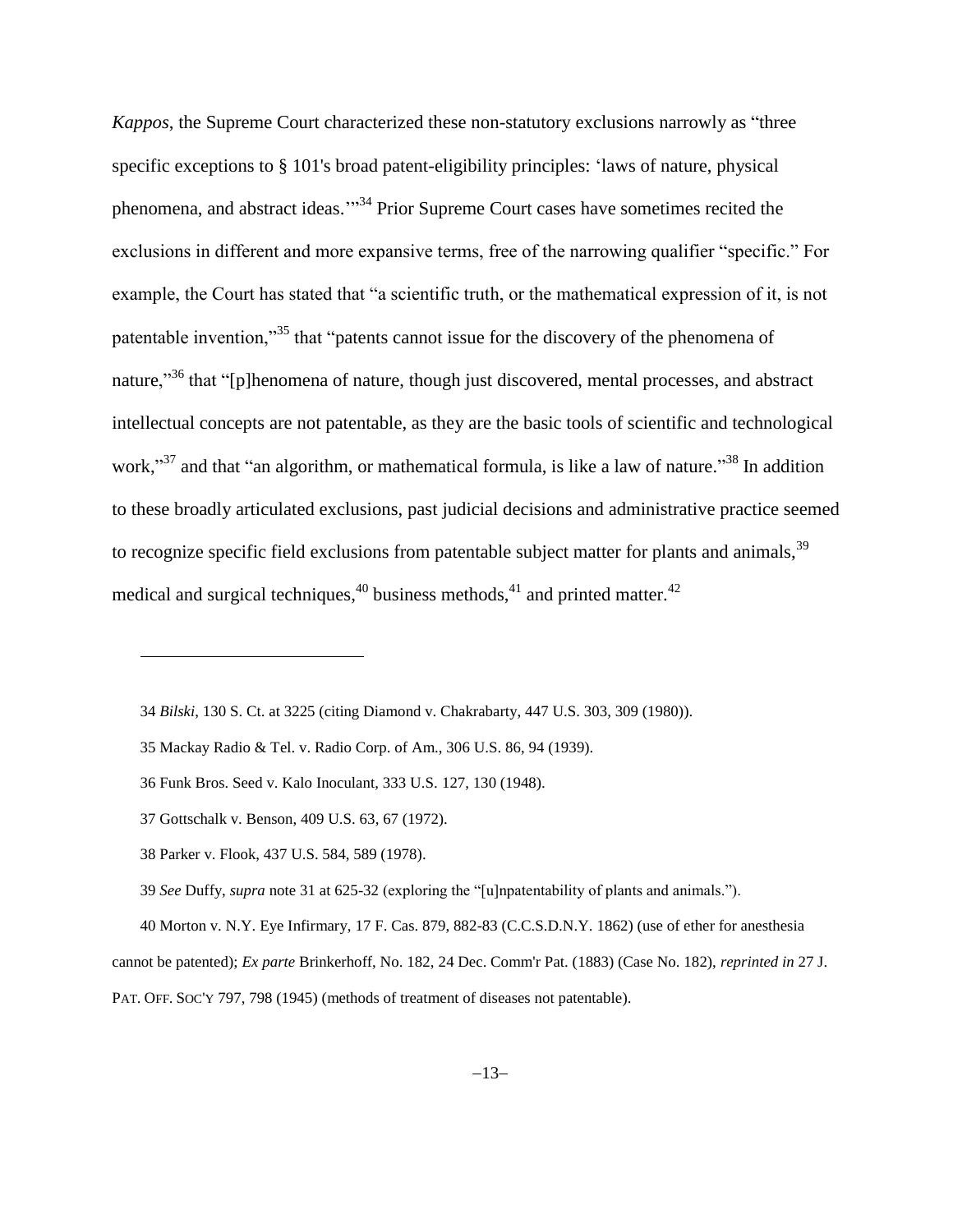None of these limitations is apparent from the statutory language, and some that once looked like settled, black-letter law have subsequently been questioned if not entirely disavowed by the courts in more recent decisions.<sup>43</sup> Most of the action has been in the Court of Appeals for the Federal Circuit, although the U.S. Supreme Court has affirmed the patentability of living subject matter in decisions that broadly assert that patentable subject matter extends to "anything under the sun that is made by man."<sup>44</sup> The Federal Circuit has repeatedly invoked this language in decisions expanding patentable subject matter to include computer-implemented inventions<sup>45</sup>

41 Lowe's Drive-In Theatres v. Park-In Theaters, 174 F.2d 547, 551-52 (1st Cir. 1949) (invalidating a patent for a terraced drive-in movie theater); Hotel Sec. Checking v. Lorraine, Co., 160 F. 467, 469 (2d Cir. 1908) (invalidating a patent for a bookkeeping register to prevent fraud in hotels and restaurants).

l

42 *In re* Sterling, 70 F.2d 910, 912 (C.C.P.A. 1934) (bank check and stub system); *In re* Reeves, 62 F.2d 199, 200 (C.C.P.A. 1932) (chart to aid in appraising buildings); *In re* Russell, 48 F. 2d 668 (C.C.P.A. 1931) (system for indexing names in a directory) .

43 *See* State St. Bank & Trust v. Signature Fin. Grp., 149 F.3d 1368, 1375-78 (Fed. Cir. 1998) (disavowing business methods exclusion); In re Lowry, 32 F.3d 1579, 1583 (Fed. Cir. 1994) (questioning "legal and logical footing" of printed matter exclusion); *Ex parte* Scherer 103 U.S.P.Q. 107, 110 (B.P.A.I. 1954) (expressly overruling *Brinkerhoff, supra* note 40).

44 Diamond v. Chakrabarty, 447 U.S. 303, 309 (1980) (citing Congressional committee reports accompanying 1952 Patent Act); J.E.M. Ag Supply v. Pioneer Hi-Bred, 534 U.S. 124, 145 (2001) (holding that plants are patentable subject matter).

45 *In re* Alappat, 33 F.3d 1526, 1582 (Fed. Cir. 1994); Arrhythmia Research Tech. v. Corazonix, 958 F.2d 1053, 1056 (Fed. Cir. 1992).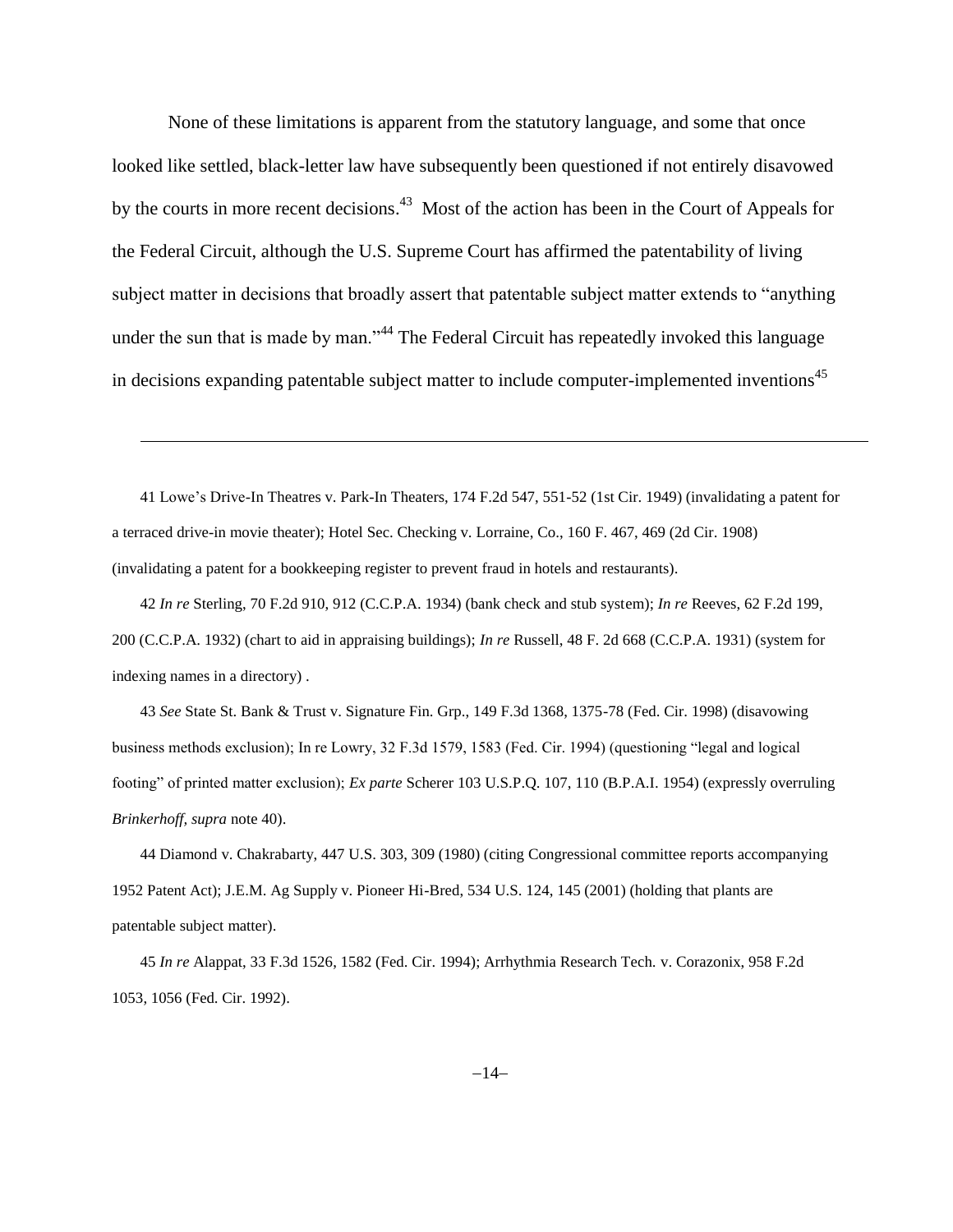and business methods.<sup>46</sup> This expansive approach reached a peak in *State Street Bank & Trust v. Signature Financial Group* and *AT&T v. Excel Communications*. In these cases the Federal Circuit rejected the strictures of earlier decisions that had limited patentable subject matter to inventions that were "tangible" in the sense of physical or material<sup>47</sup> in favor of a broader standard that embraced anything that produces a "useful, concrete, and tangible result."<sup>48</sup>

The Supreme Court has never disavowed its own exclusions from patentable subject matter for laws of nature, products of nature, abstract ideas, and mental processes. But after upholding the patentability of a living organism in *Diamond v. Chakrabarty*, and of a computerimplemented method for calculating the cure time for molded rubber articles the next year in Diamond v. Diehr,<sup>49</sup> the Court seemed to retire from policing the subject matter boundaries of

46 AT&T v. Excel Communications, 172 F.3d 1352, 1360 (Fed. Cir. 1999); State St. Bank & Trust v. Signature Fin. Grp., 149 F.3d 1368, 1373 (Fed. Cir. 1998).

47 *Compare* Arrhythmia, 958 F.2d at 1059-60 ("These claimed steps of 'converting', 'applying', 'determining', and 'comparing' are physical process steps that transform one physical, electrical signal into another."), *with* AT&T, 172 F.3d at 1358 ("physical transformation" is not "an invariable requirement, but merely one example of how a mathematical algorithm may bring about a useful application.").

<sup>48</sup> *State St. Bank*, 149 F.3d at 1373; *AT&T*, 172 F.3d at 1357.

<sup>49</sup> Diamond v. Diehr, 450 U.S. 175 (1981).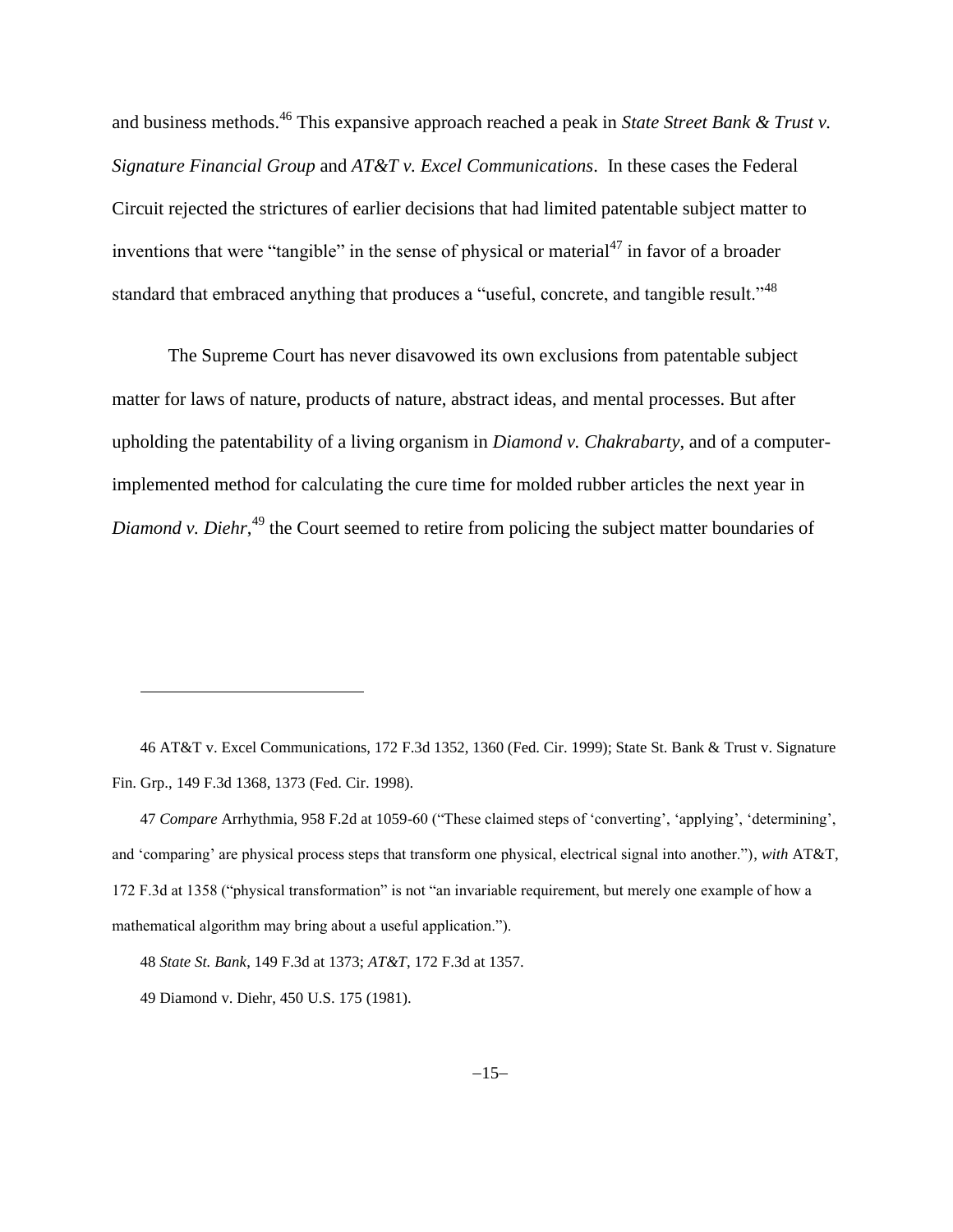the patent system following the creation of the Court of Appeals for the Federal Circuit in 1982. 50

<span id="page-15-0"></span>After a long period of acquiescence<sup>51</sup> in the expansive approach of the Federal Circuit, the Supreme Court surprisingly reached out to address the topic of patentable subject in *Laboratory Corporation v. Metabolite*. The patent at issue in that case claimed a method of diagnosing vitamin deficiency by observing homocysteine levels and noticing whether they are elevated.<sup>52</sup> The lower courts did not address whether the patent covered patentable subject matter,<sup>53</sup> but the Supreme Court granted *certiorari* solely on the question of whether the claims covered patentable subject matter or whether they impermissibly claimed a basic scientific relationship.<sup>54</sup> This set off alarm bells in the biotechnology patent community because the claim

52 The sole claim at issue recited: "A method for detecting a deficiency of cobalamin or folate in warm-blooded animals comprising the steps of: assaying a body fluid for an elevated level of total homocysteine; and correlating an elevated level of total homocysteine in said body fluid with a deficiency of cobalamin or folate." Metabolite Labs. v. Lab. Corp. of Am. Holdings, 370 F.3d 1354, 1358-59 (Fed. Cir. 2004), *cert. granted,* 546 U.S. 999 (2004), *cert. dismissed as improvidently granted*, 548 U.S. 124 (2006).

53 *Id.*

l

54 More specifically, the Court granted *certiorari* "limited to question three as presented in the petition." 546 U.S. 999. Question three asked "[w]hether a method patent setting forth an indefinite, undescribed, and nonenabling

<sup>50</sup> Federal Courts Improvement Act of 1982, Pub. L. No. 97-164, 96 Stat. 25.

<sup>51</sup> The one Supreme Court case to address patentable subject matter during this period approved the eligibility of plants for utility patent protection. J.E.M. Ag Supply v. Pioneer Hi-Bred, 534 U.S. 124 (2001).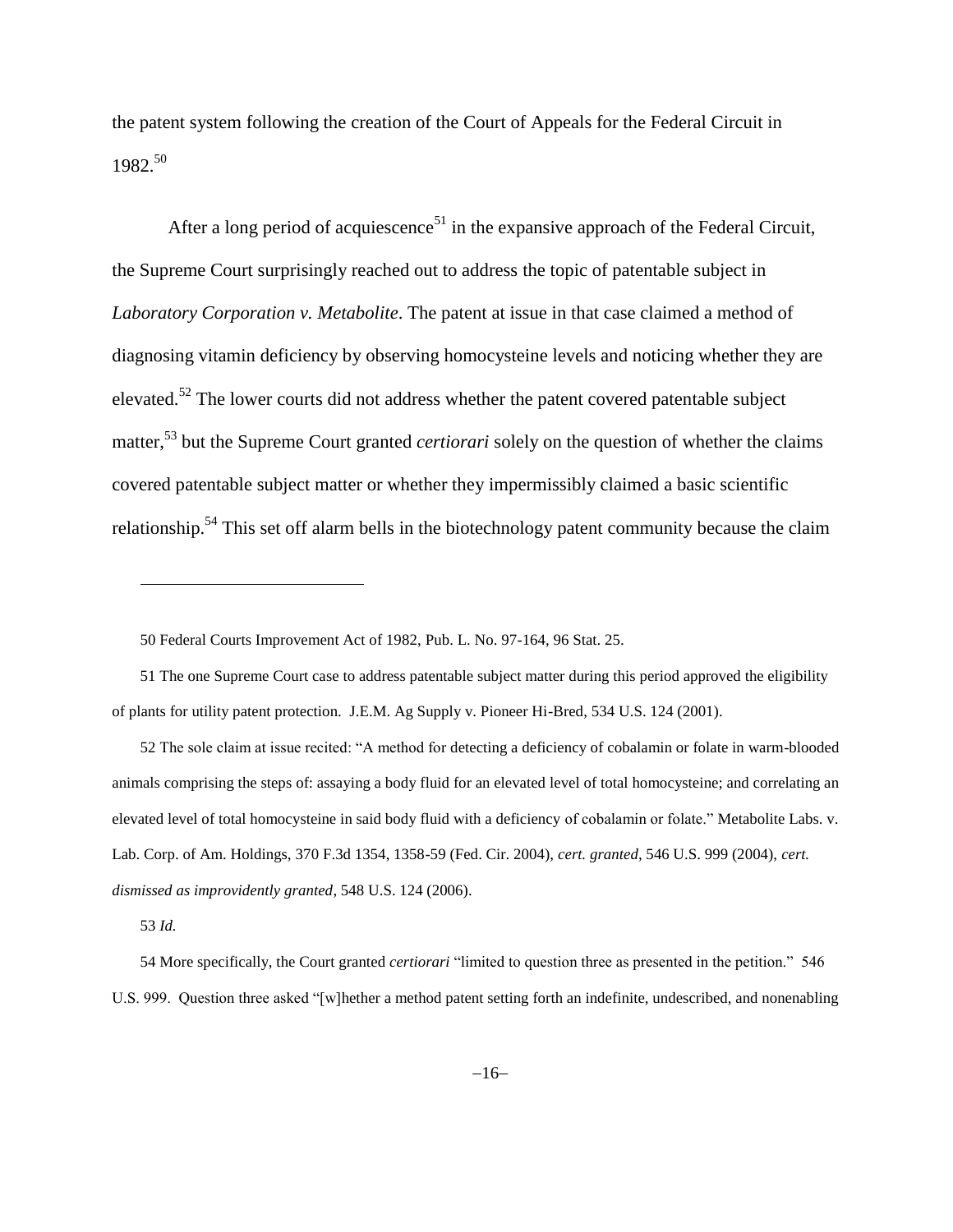at issue resembled many other patent claims on diagnostic methods that involve observing and analyzing a biological marker to make a diagnosis or to determine an appropriate course of treatment.<sup>55</sup> A majority of the Court, perhaps figuring it was not appropriate for the Supreme Court to address such an important question of patent law without the benefit of the Federal Circuit's analysis, dismissed *certiorari* as improvidently granted. <sup>56</sup> However, three Justices thought the issue presented was "not unusually difficult" and were therefore ready to invalidate the patent claims on subject matter grounds without waiting for the issue to percolate in the lower courts.<sup>57</sup>

step directing a party simply to 'correlat[e]' test results can validly claim a monopoly over a basic scientific relationship used in medical treatment such that any doctor necessarily infringes the patent merely by thinking about the relationship after looking at a test result." http://www.supremecourt.gov/qp/04-00607qp.pdf (last visited Oct. 25, 2011).

55 Kevin Collins calls such claims "determine-and-infer claims." *See* Kevin Emerson Collins, An *Initial Comment on Prometheus: The Irrelevance of Intangibility*, PATENTLY-O (Sept. 17, 2009), http://www.patentlyo.com/collins.intangibility.pdf; Kevin Emerson Collins, *Propertizing Thought*, 60 S.M.U. L. Rev. 317, 323-42 (2007); Kevin Emerson Collins, *The Irrelevance of Intangibility in Medical Diagnostic Patents* U. ILL. L. REV. (forthcoming 2011); Kevin Emerson Collins, *Rethinking Patent Eligibility: The Knowledge/Embodiment Dichotomy* (working paper on file with the author).

56 Lab. Corp. of Am. Holdings v. Metabolite Labs., 548 U.S. 124, 125 (2006).

 $\overline{\phantom{a}}$ 

57 *Id.* at 126 (Breyer, J. dissenting). Although Justice Breyer is still on the Court, the two Justices who joined his dissenting opinion (Souter & Stevens, JJ.) have since retired.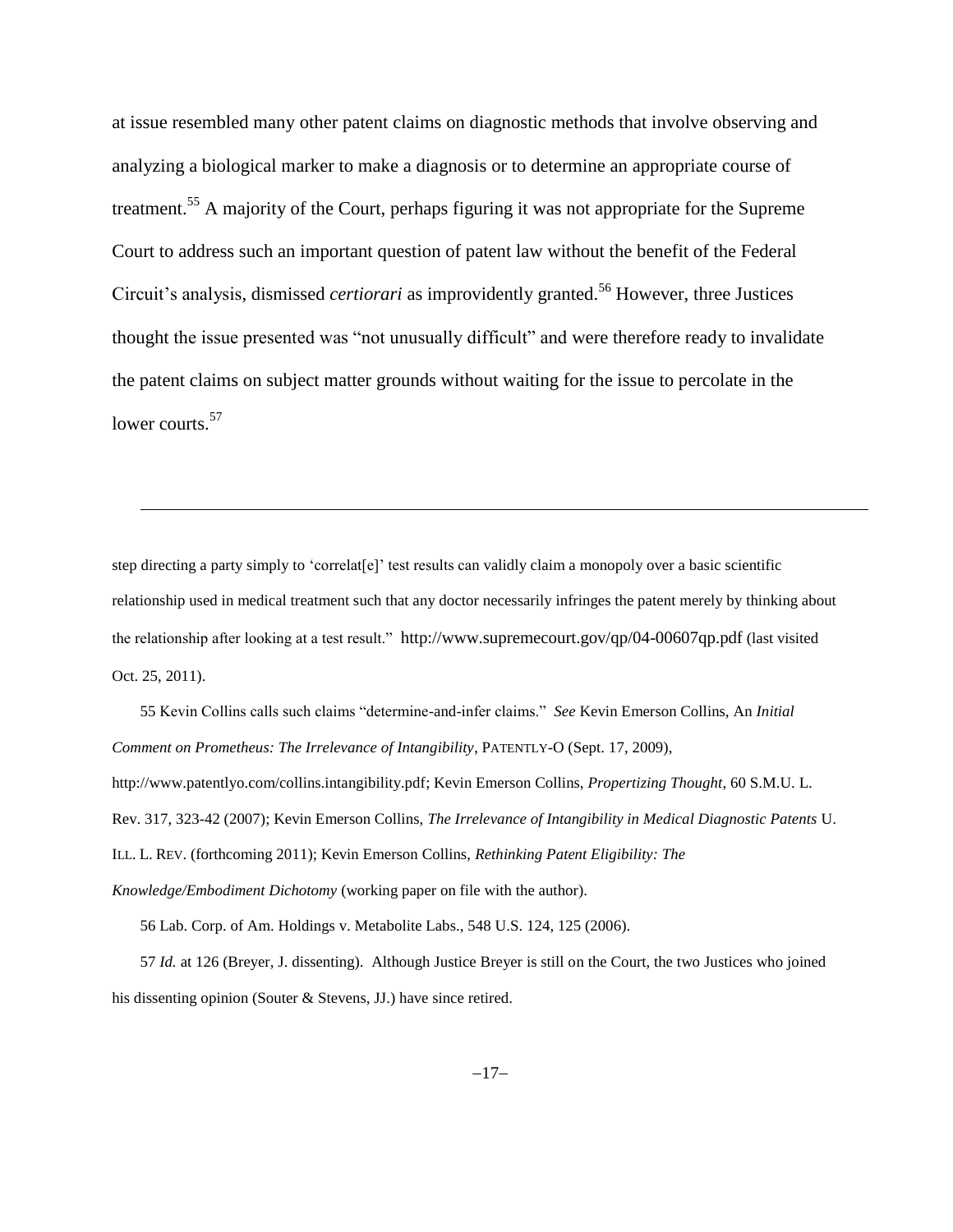The claim, according to the dissent, improperly sought to patent a basic scientific relationship between homocysteine levels and vitamin deficiencies, and was therefore unpatentable for the same reasons that preclude patenting  $e=mc^2$ , the law of gravity, or the heat of the sun.<sup>58</sup> Clearly distinguishing patentable subject matter from other requirements for patent protection, the dissent justified the exclusion as a way to preserve free access to the "basic tools" of scientific research:

The justification for the principle does not lie in any claim that "laws of nature" are obvious, or that their discovery is easy, or that they are not useful. To the contrary, research into such matters may be costly and time-consuming; monetary incentives may matter; and the fruits of those incentives and that research may prove of great benefit to the human race. Rather, the reason for the exclusion is that sometimes too much patent protection can impede rather than "promote the Progress of Science and useful Arts," the constitutional objective of patent and copyright protection.<sup>59</sup>

The dissenting Justices feared that patents on fundamental scientific principles could

discourage research by impeding the free exchange of information, for example by forcing researchers to avoid the use of potentially patented ideas, by leading them to conduct costly and time-consuming searches of existing or pending patents, by requiring complex licensing arrangements, and by raising the costs of using the patented information, sometimes prohibitively so. $60$ 

The dissent recognized the difficulty of defining categories like phenomena of nature,

mental processes and abstract intellectual concepts, but nonetheless concluded that the claim

before them was not close to the boundary. They saw the correlation between homocysteine

58 *Id.*

l

59 *Id.* at 126-27.

60 *Id.* at 127.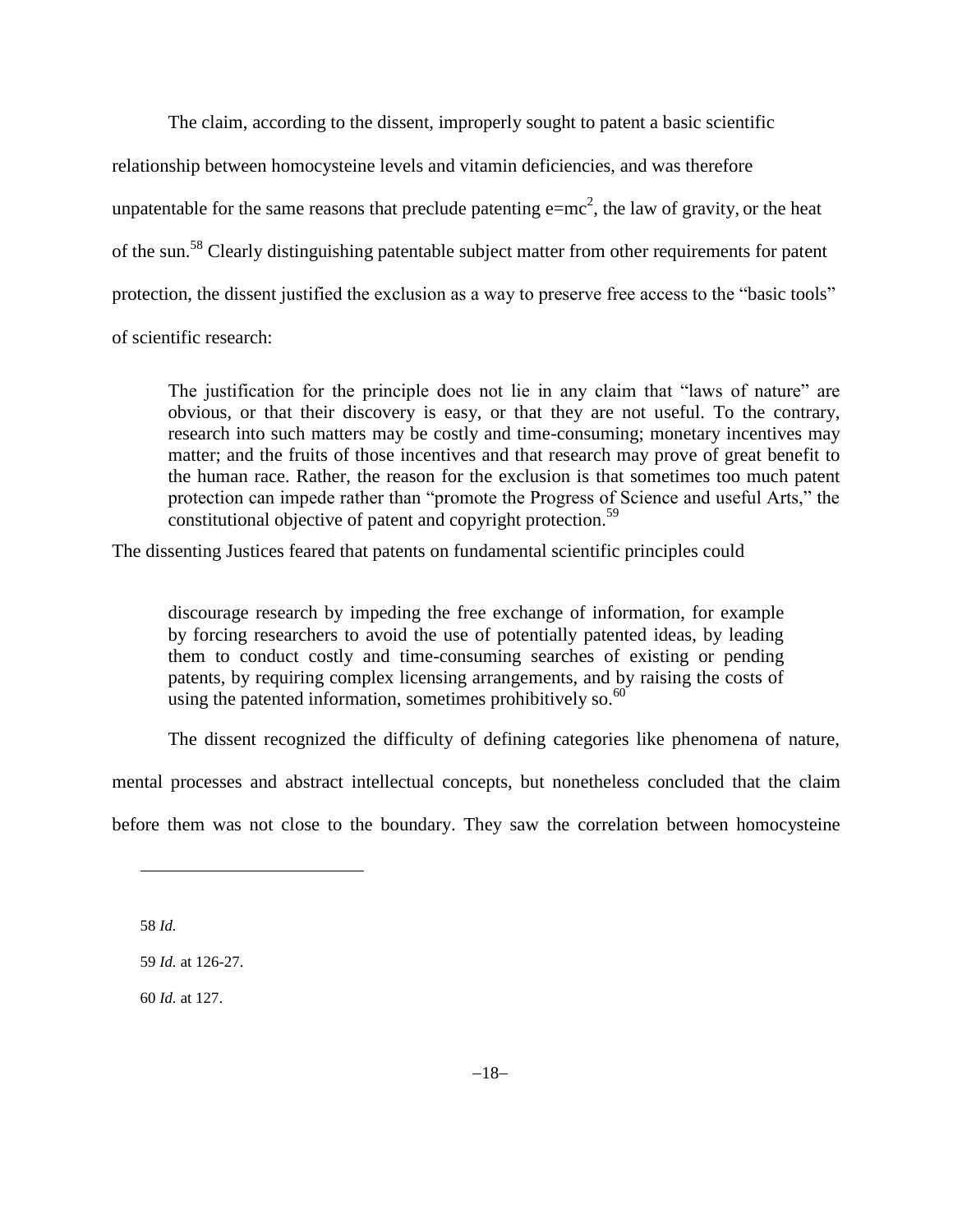levels and vitamin deficiency as a "natural phenomenon,"<sup>61</sup> and it did not save the claim from invalidity that it was necessary to process a tissue sample in order to measure homocysteine levels. $62$ 

<span id="page-18-0"></span>Notably, it was a diagnostic method patent, rather than a business method patent, that brought the attention of the Supreme Court back to the issue of patent eligibility in *Laboratory Corporation* . Although some diagnostic method patents have provoked controversy,<sup>63</sup> business method patents have been far more controversial among legal scholars and economists.<sup>64</sup> But

61 *Id.* at 134-35.

l

62 See *infra* note 123 and accompanying text.

63 *See, e.g*., Mildred C. Cho et al., *Effects of Patents and Licenses on the Provision of Clinical Genetic Testing Services*, 5 J. MOLECULAR DIAGNOSTICS 3 (2003); Jon F. Merz et al., *Diagnostic Testing Fails the Test: The Pitfalls of Patents Are Illustrated by the Case of Hemochromatosis*, 415 NATURE 577 (2002); Sirpa Soini et al., *Patenting and Licensing in Genetic Testing: Ethical, Legal, and Social Issues*, 16 EUR. J. HUMAN GENETICS 10 (2008).

64 *See, e.g.*, Dan L. Burk & Mark A. Lemley, *Policy Levers in Patent Law*, 89 VA. L. REV. 1575, 1577-1589 (2003); Rochelle Cooper Dreyfuss, *Are Business Method Patents Bad for Business?* 16 COMPUTER & HIGH TECH. L.J. 263 (2000); Robert P. Merges, *As Many as Six Impossible Patents Before Breakfast: Property Rights for Business Concepts and Patent System Reform*, 14 BERKELEY TECH. L.J. 577 (1999); David S. Olson, *Taking the Utilitarian Basis for Patent Law Seriously: The Case for Restricting Patentable Subject Matter*, 82 TEMPLE L. REV. 181, 227-36 (2009); Leo J. Raskind, *The* State Street Bank *Decision: The Bad Business of Unlimited Patent Protection for Methods of Doing Business*, 10 FORDHAM INTELL. PROP., MEDIA & ENT. L.J. 61, 92 (1999); Bronwyn H. Hall, *Business Method Patents, Innovation and Policy*, University of California, Berkeley Competition Policy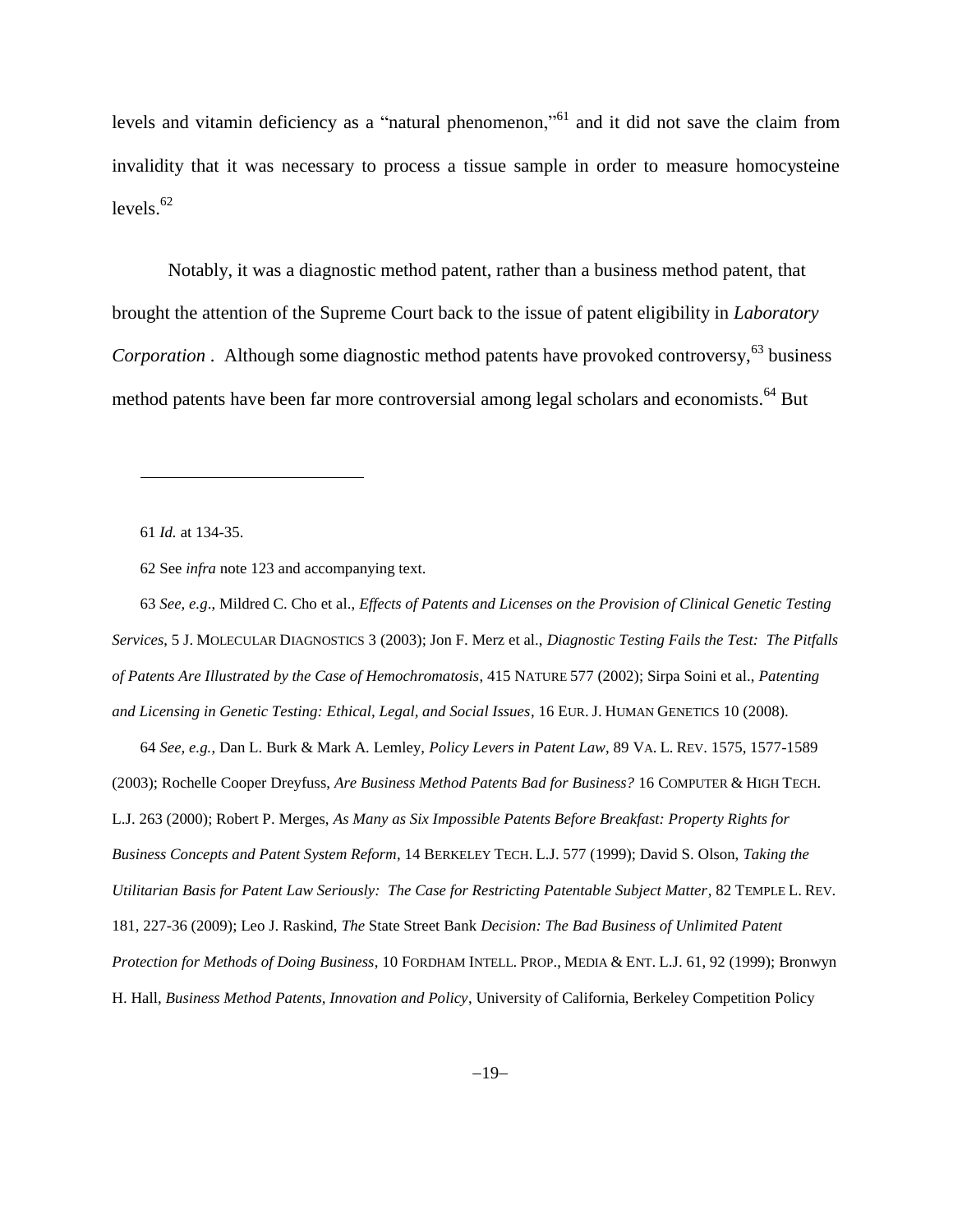business methods are not basic tools of scientific research, and patents on business methods do not make a good poster child for the rhetorical moves and policy argument advanced by Justice Breyer for excluding patents on building blocks to leave room for further innovation.

Although *Laboratory Corporation* created no binding authority,<sup>65</sup> it sounded a warning to the Federal Circuit that its expansive approach to patentable subject matter might be vulnerable to reversal in an appropriate case. After a series of unanimous reversals of Federal Circuit decisions by the Supreme Court,<sup>66</sup> the Federal Circuit seemed eager for an opportunity to address the issue of patentable subject matter ahead of the Supreme Court; it went so far as to ask for supplemental briefing on patentable subject matter in an appeal from a rejection on entirely

#### Center Working Paper No. CPC03-39 (2003), *available at*

l

http://papers.ssrn.com/sol3/papers.cfm?abstract\_id=463160 (last visited Oct. 25, 2011).

65 *See* Prometheus Labs. v. Mayo Collab. Servs., 628 F.3d 1347, 1356 n.2 (Fed. Cir. 2010) ("Mayo, as did the district court, points to the opinion of three Justices dissenting from the dismissal of the grant of certiorari in *Lab. Corp*…. Again, with respect, we decline to discuss a dissent; it is not controlling law, and it involved different claims from the ones at issue here.").

66 *See, e.g.,* Quanta Computer, Inc. v. LG Elecs., Inc., 128 S. Ct. 2109 (2008); KSR Int'l Co. v. Teleflex Inc., 550 U.S. 398, 427–28 (2007); eBay Inc. v. MercExchange, L.L.C., 547 U.S. 388, 394 (2006); Merck KGaA v. Integra Lifesciences I, Ltd., 545 U.S. 193, 208 (2005); Festo Corp. v. Shoketsu Kinzoku Kogyo Kabushiki Co., 535 U.S. 722, 741–42 (2002); Holmes Group, Inc. v. Vornado Air Circulation Sys., Inc., 535 U.S. 826, 834 (2002); Warner-Jenkinson Co. v. Hilton Davis Chem. Co., 520 U.S. 17, 41 (1997).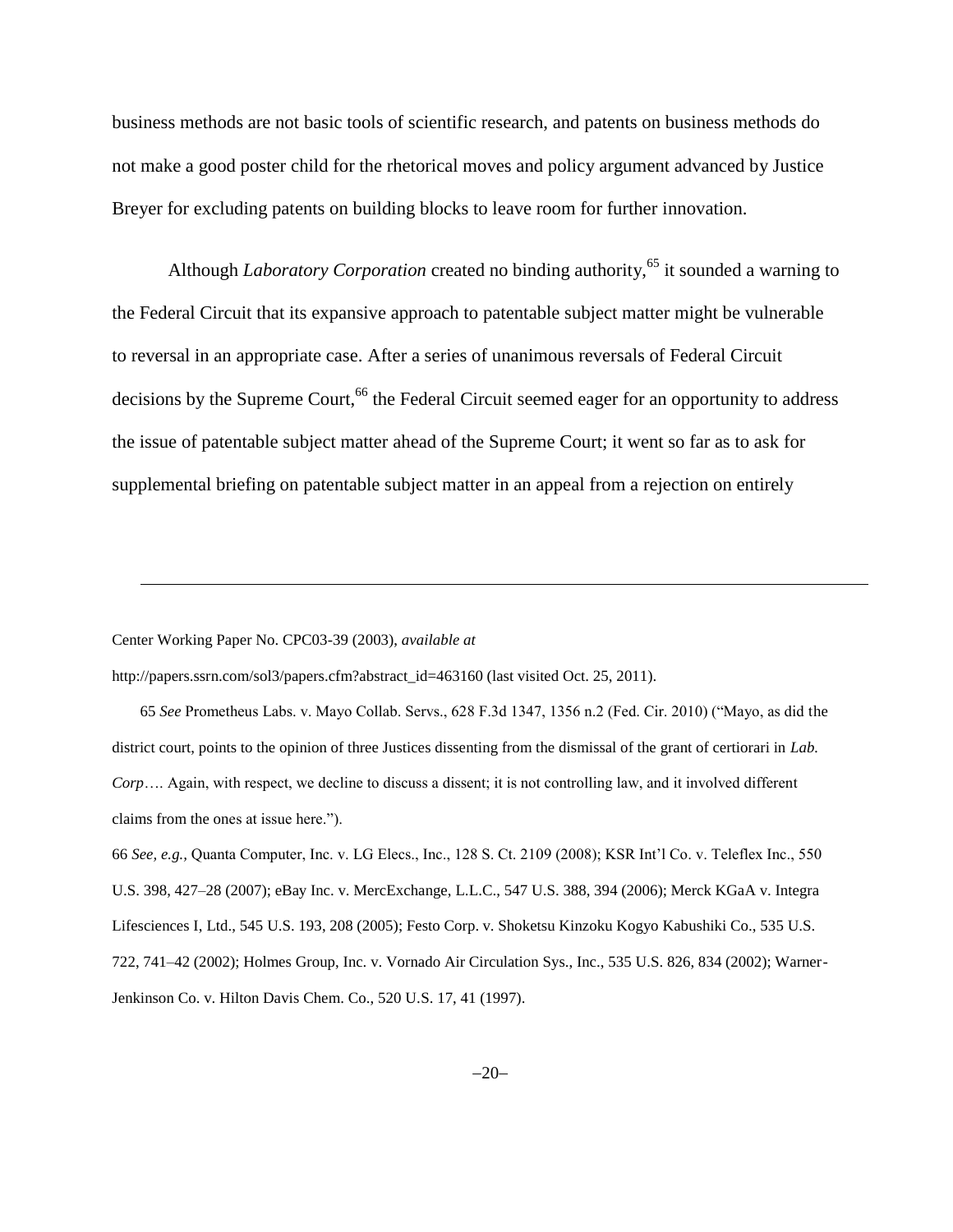different grounds.<sup>67</sup> Meanwhile, the PTO and the lower courts resumed rejecting and invalidating claims for lack of patentable subject matter,<sup>68</sup> renewing the flow of appeals and setting the stage for Federal Circuit and Supreme Court review.<sup>69</sup>

The first of these cases to command both *en banc* attention of the Federal Circuit and Supreme Court review on the merits was *Bilski v. Kappos.* Bilski's patent application claimed a method of hedging against risks of price fluctuations in commodities trading.<sup>70</sup> The PTO Board of Patent Appeals and Interferences affirmed the examiner's rejection for lack of patentable

67 *In re* Comiskey, 499 F.3d 1365, 1371 (Fed. Cir. 2007) ("We do not reach the ground relied on by the Board below--that the claims were unpatentable as obvious … --because we conclude that many of the claims are 'barred at the threshold by § 101.'") (quoting *Diamond v. Diehr*, 450 U.S. 175, 188 (1981)).

68 *See* Prometheus Labs. v. Mayo Collab. Servs., 2008 U.S. Dist. LEXIS 25062; 86 U.S.P.Q.2D (BNA) 1705 (S.D. Cal. Mar. 28, 2008), *rev'd*, 581 F.3d 1336 ( Fed. Cir. 2010), *cert. granted*, *vacated and remanded*, 130 S. Ct. 3543 (2010), *on remand*, 628 F.3d 1347 (Fed. Cir. 2010); *Ex parte* Bilski, No. 2002-2257, Patent Application Publ'n No. 2004/0122764, 2006 Pat. App. LEXIS 51, 2006 WL 5738364 (B.P.A.I. Sept. 26, 2006), *available at* <http://www.uspto.gov/ip/boards/bpai/decisions/inform/fd022257.pdf> (last visited Nov. 22, 2011)

69 *See, e.g.*, *In re* Bilski, 545 F.3d 943 (Fed. Cir. 2008) (en banc), aff'd, 130 S. Ct. 3218 (2010); Prometheus Labs. v. Mayo Collab. Servs., 581 F.3d 1336 (Fed. Cir. 2009), *cert. granted*, *vacated and remanded*, 130 S.Ct. 3543 (2010), *on remand*, 628 F.3d 1347 (Fed. Cir. 2010); Classen Immunotherapies v. Biogen IDEC, 304 F. App'x. 866 (Fed. Cir. 2008), *cert. granted*, *vacated and remanded*, 130 S.Ct. 3541 (2010), *on remand*, 2011 U.S. App. LEXIS 18126 (Fed. Cir. Aug. 31, 2011); Research Corp. Technologies v. Microsoft, 627 F.3d 859 (Fed. Cir. 2010); *In re* Nuijten, 500 F.3d 1346 (Fed. Cir. 2007); .

70 *See Bilski*, *supra* not[e 15.](#page-4-0)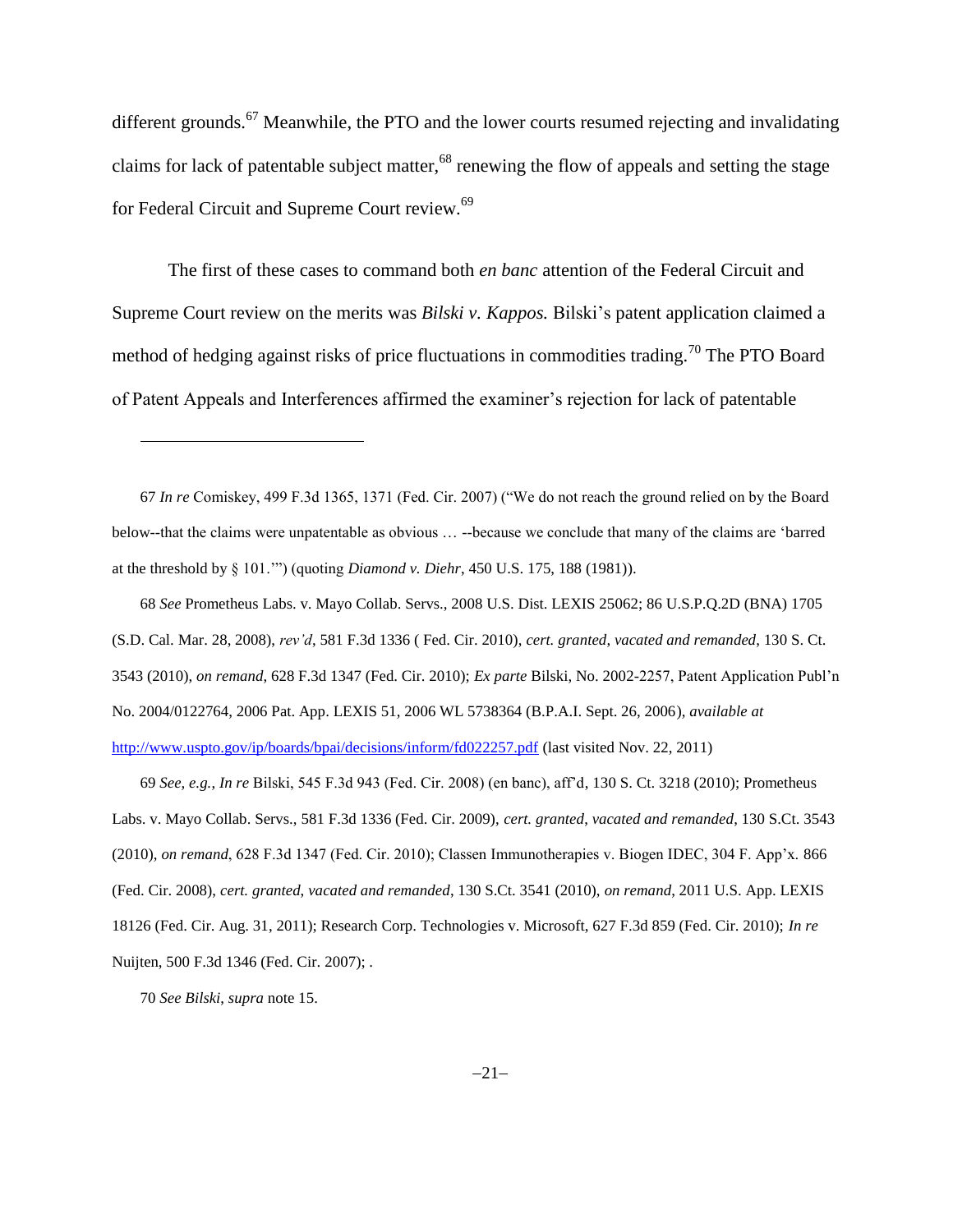subject matter.<sup>71</sup>The Federal Circuit had by this time affirmed rejections for lack of patentable subject matter in two other cases, using inconsistent analytical approaches.<sup>72</sup> To clarify the law, the court ordered *en banc* review in *In re Bilski*. 73

Congress created the Federal Circuit in order to bring greater uniformity and predictability to the application of patent law.<sup>74</sup> Mindful of that mandate, the Federal Circuit often prefers bright-line rules that point towards clear outcomes in future cases<sup>75</sup> over broad, open-ended standards that require the exercise of judgment and on which reasonable minds can differ. But Supreme Court precedents on patent law, including its decisions about patentable

71 *Ex parte* Bilski, No. 2002-2257, Patent Application Publ'n No. 2004/0122764, 2006 Pat. App. LEXIS 51, 2006 WL 5738364 (B.P.A.I. Sept. 26, 2006).

72 *Compare In re* Comiskey, 499 F.3d 1365, 1378-79 (Fed. Cir. 2007) (method and system for mandatory arbitration involving legal documents not patentable because neither the Framers nor Congress intended patentable subject matter to include "business systems … that depend entirely on the use of mental processes"), *with In re* Nuijten, 500 F.3d 1346, 1357 (Fed. Cir. 2007) (transitory watermarked "signal" in digital audio file not patentable under textual analysis of categories set forth language of § 101). The Federal Circuit subsequently vacated and withdrew its opinion in *In re Comiskey* and revised its decision. 554 F.3d 967 (Fed. Cir. 2009).

73 *In re* Bilski, 545 F.3d 943, 949 (Fed. Cir. 2008).

l

74 *See generally* Richard H. Seamon, *The Provenance of the Federal Courts Improvement Act of 1982*, 71 GEO. WASH. L. REV. 543 (2003).

75 *See* John R. Thomas, *Formalism at the Federal Circuit*, 52 AM. U. L. REV. 771 (2003); Arti K. Rai, *Engaging Facts and Policy: A Multi-Institutional Approach to Patent System Reform*, 103 COLUM. L. REV. 1035, 1103-15 (2003).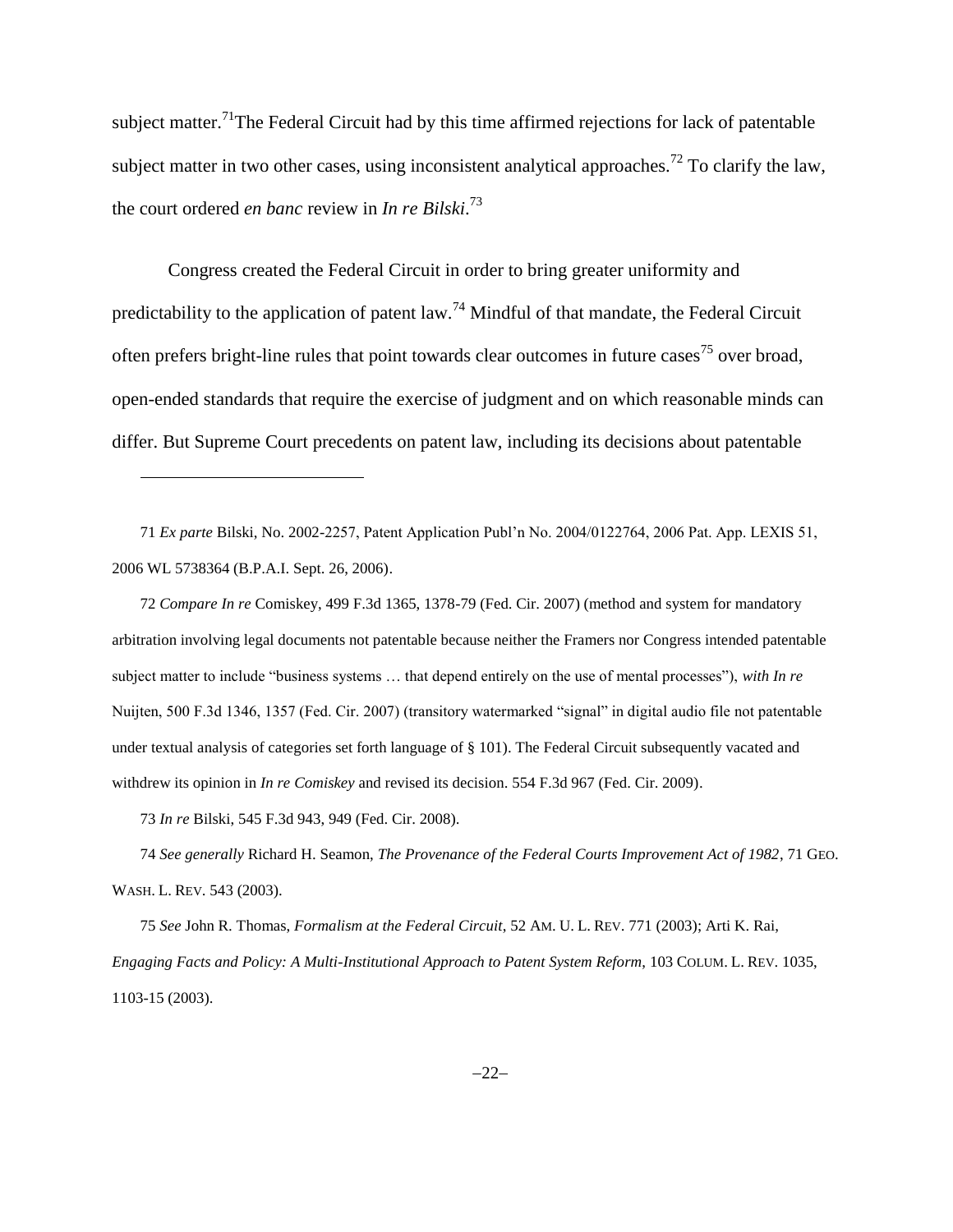subject matter, more typically state broad, open-ended principles.<sup>76</sup> The Supreme Court had repeatedly faulted and reversed the Federal Circuit for applying unduly rigid rules that departed from the flexibility of its own precedents.<sup>77</sup> This dynamic is apparent in *Bilski*.

The Federal Circuit *en banc* majority attempted to unify the Supreme Court's previously announced subject matter exclusions and "to clarify the standards applicable in determining whether a claimed method constitutes a statutory 'process' under  $\S 101$ .<sup>78</sup> They began by

76 See *supra* notes [35](#page-12-0)[-38](#page-12-1) and accompanying text.

 $\overline{\phantom{a}}$ 

77 *See, e.g.*, KSR Int'l v. Teleflex, 550 U.S. 398, 415 (2007) ("We begin by rejecting the rigid approach of the Court of Appeals. Throughout this Court's engagement with the question of obviousness, our cases have set forth an expansive and flexible approach inconsistent with the way the Court of Appeals applied its TSM test here."); Festo Corp. v. Shoketsu Kinzoku Kogyo Kabushiki Co., 535 U.S. 722, 732 (2002) ("It is true that the doctrine of equivalents renders the scope of patents less certain. It may be difficult to determine what is, or is not, an equivalent to a particular element of an invention. … These concerns with the doctrine of equivalents, however, are not new. Each time the Court has considered the doctrine, it has acknowledged this uncertainty as the price of ensuring the appropriate incentives for innovation, and it has affirmed the doctrine over dissents that urged a more certain rule."). A notable counterexample is *Pfaff v. Wells Electronics*, 525 U.S. 55, 67 n.11 (1998), in which the Supreme Court replaced the Federal Circuit's open-ended standard for determining whether an invention is "substantially complete" based upon a "totality of the circumstances," as announced in *Micro Chemical, Inc.* v. *Great Plains Chemical Co.*, 103 F.3d 1538, 1544 (Fed. Cir. 1997) with a (perhaps) clearer standard of "ready for patenting." *Pfaff*, 525 U.S. at 567.

78 The majority opinion commanded the votes of nine of the twelve members of the Court of Appeals for the Federal Circuit. *In re* Bilski, 545 F.3d 943 (Fed. Cir. 2008). One judge wrote a separate concurrence, and three filed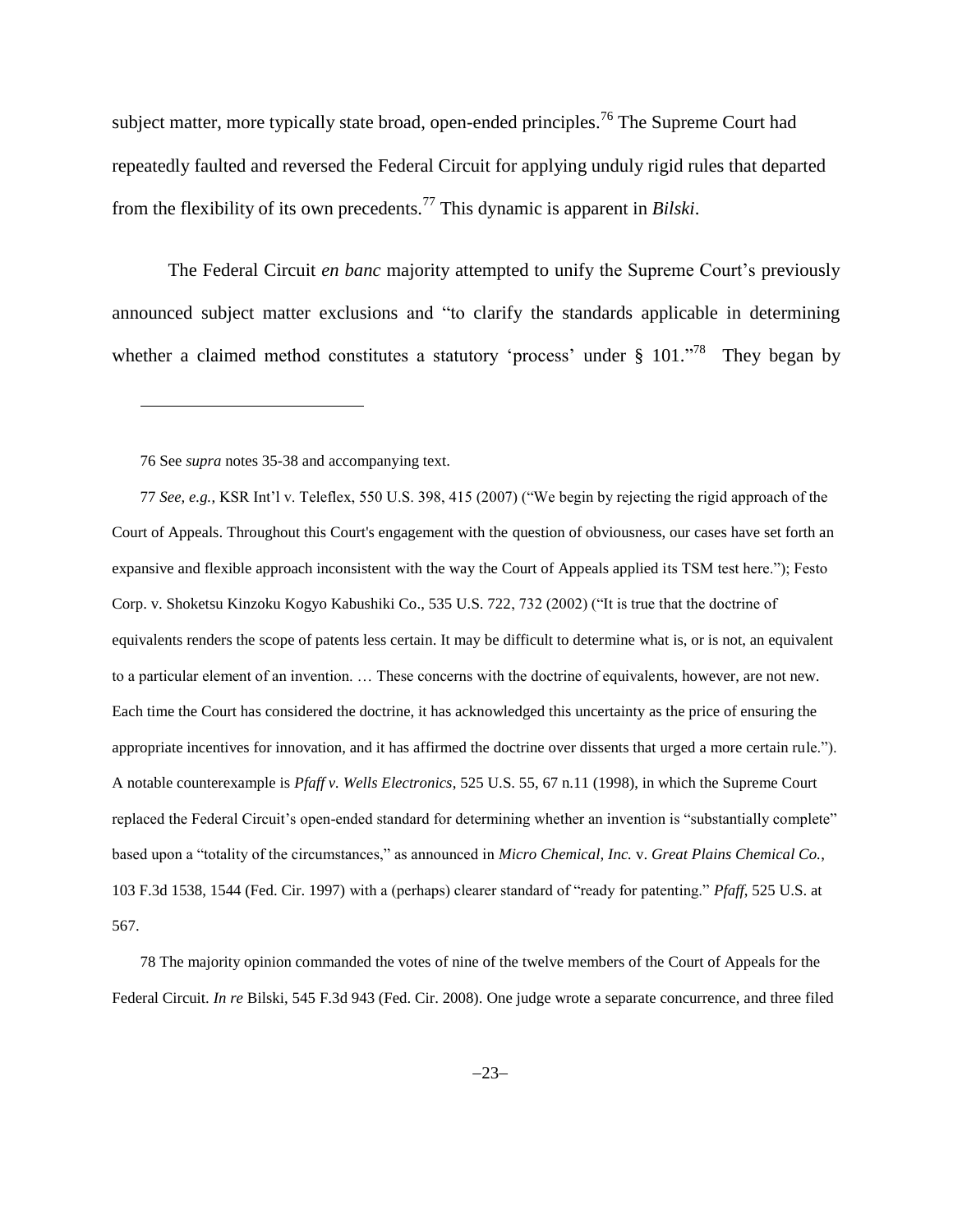blending the Supreme Court's categorical exclusions into one, characterizing the issue as "whether Applicants are seeking to claim a fundamental principle (such as an abstract idea) or a mental process."<sup>79</sup> After a lengthy review of the Supreme Court cases, they concluded that:

The Supreme Court… has enunciated a definitive test to determine whether a process claim is tailored narrowly enough to encompass only a particular application of a fundamental principle rather than to pre-empt the principle itself. A claimed process is surely patent-eligible under § 101 if: (1) it is tied to a particular machine or apparatus, or (2) it transforms a particular article into a different state or thing.<sup>80</sup>

Because Bilski's risk hedging method did not "involve the transformation of any physical object or substance, or an electronic signal representative of any physical object or substance," and because Bilski admitted failure to meet the alternative machine-implementation prong of the test, the court concluded that his claims did not qualify as patentable subject matter under the machine-or-transformation test and affirmed the rejection.<sup>81</sup>

dissents. 545 F.3d at 966 (Dyk, J., concurring); 545 F.3d at 976 (Newman, J., dissenting); 545 F.3d at 998 (Mayer, J., dissenting); 545 F.3d at 1011 (Rader, J., dissenting).

79 *In re* Bilski, 545 F.3d at 952. This conflation is quite explicit. The majority posits: "As used in this opinion, 'fundamental principles' means 'laws of nature, natural phenomena, and abstract ideas.' *Id.* at 952 n.5.

80 *Id.* at 954 (citing Gottschalk v. Benson, 409 U.S. 63, 67 (1972)).

81 *Id.* at 963-64.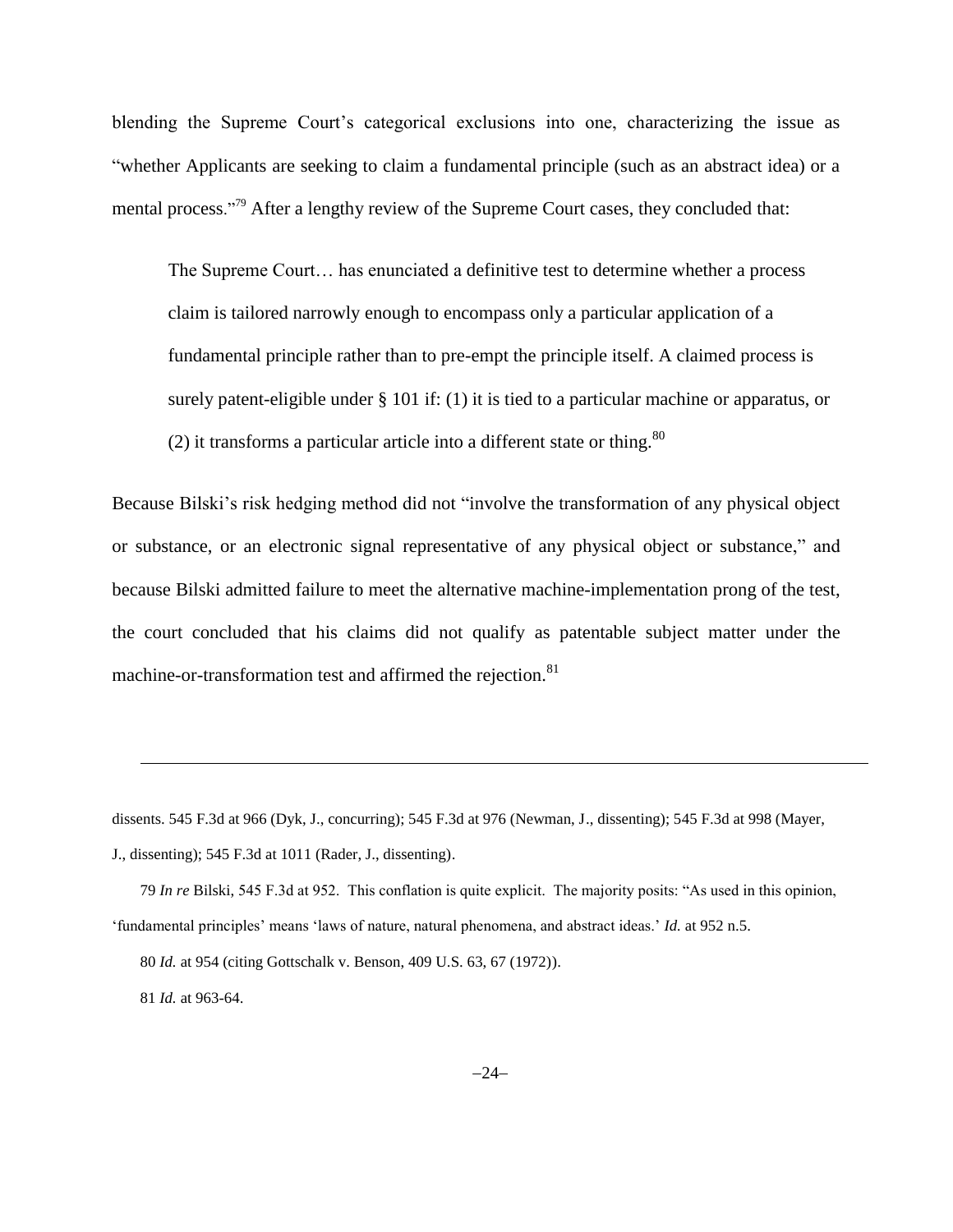<span id="page-24-0"></span>The machine-or-transformation test thus supplied a single bright-line rule for excluding all "fundamental principles," uniting the treatment of a claimed method of hedging risks in commodities trading with the treatment of  $e=mc^2$ , the law of gravity, and the heat of the sun. This comprehensive rule threatened to exclude not only patents on risk-hedging methods, but also patents on methods of analyzing diagnostic markers.<sup>82</sup> Indeed, shortly after the Federal Circuit *en banc* embraced the machine-or-transformation test in *Bilski*, a Federal Circuit panel relied on *Bilski* in summarily affirming a trial court decision invalidating a patent claiming "a method of determining whether an immunization schedule affects the incidence or severity of a chronic immune-mediated disorder in a treatment group of mammals, relative to a control group of mammals."<sup>83</sup> The trial court had held the patent invalid on the ground that it claimed a natural phenomenon. In a very brief opinion, the Federal Circuit affirmed, but on the different ground that "Dr. Classen's claims are neither 'tied to a particular machine or apparatus' nor do they 'transform[] a particular article into a different state or thing."<sup>84</sup>

82 *See* Kevin Emerson Collins, *The (Ir)relevance of Intangibility in Medical Diagnostic Patents*, U. ILL. L. REV. (forthcoming 2011) (on file with the author).

l

83 Classen Immunotherapies v. Biogen IDEC, No. WDQ-04-2607, 2006 U.S. Dist. LEXIS 98106, at \*13 (D. Md. Aug. 16, 2006), *aff'd*, 304 F. App'x. 866 (Fed. Cir. 2008), *cert. granted*, *vacated in part*, *and remanded*, 130 S. Ct. 3541 (2010), *on remand*, 2011 U.S. App. LEXIS 18126 (Fed. Cir. Aug 31, 2011). *See infra* notes 181-205 and accompanying text.

84 *Classen Immunotherapies*, 304 Fed. Appx. at 866. The Federal Circuit did not consider claim language in its brief unpublished opinion, but at least some of the claims included as a step in the method "immunizing mammals in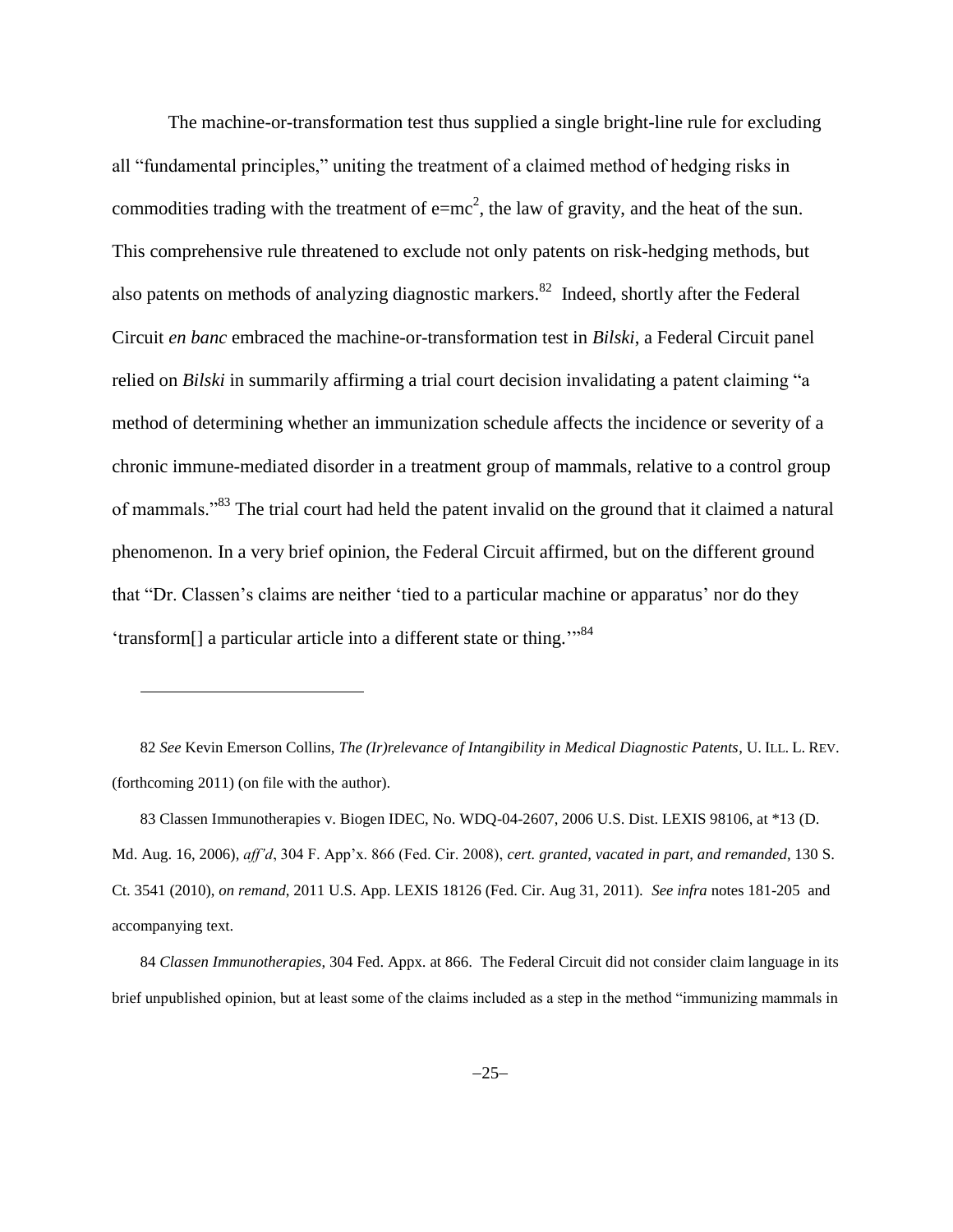In *Prometheus v. Mayo Collaborative Services*, the Federal Circuit came out the other way, reversing a district court decision invalidating a patent on a "a method of optimizing therapeutic efficacy for treatment of an immune-mediated gastrointestinal disorder."<sup>85</sup> Although the District Court had held the claims excluded from patentable subject matter because they recited "mental steps" and "natural phenomena,"<sup>86</sup> the Federal Circuit did not separately address these exclusions but instead used the machine-or-transformation test.  $87$  Rather than reciting a purely diagnostic method, the *Prometheus* claims embedded a diagnostic step within a claimed method of optimizing treatment.<sup>88</sup> Most of the claims included the steps of (1) administering a

the treatment group of mammals with one or more doses of one or more immunogens," *Classen Immunotherapies*, 2011 U.S. App. LEXIS 18126, at \*8, a step that triggers an (arguably transformative) immune response in the immunized mammals.

85 Prometheus Labs. v. Mayo Collab. Servs., 581 F.3d 1336, 1340 (Fed. Cir. 2009) (reversing 2008 U.S. Dist. LEXIS 25062 (S.D. Cal. Mar. 28, 2008)). The Federal Circuit again reached the same decision through very similar reasoning on remand for reconsideration in light of *Bilski v. Kappos*. Prometheus Labs., Inc. v. Mayo Collab. Servs., 628 F.3d 1347 (Fed. Cir. 2010), *cert. granted sub nom.* Mayo Collab. Servs. v. Prometheus Labs., 2011 U.S. LEXIS 4764 (2011). See *infra* notes 109-125 and accompanying text.

86 *Prometheus Labs.*, 581 F.3d at 1341.

l

87 *Id.* at 1346 (holding that "transformation … of the human body following administration of a drug" satisfied the machine-or-transformation test for a diagnostic method that involved administering a drug and measuring drug metabolites in a tissue sample).

88 *For example*, U.S. Patent No. 6,355,623 claim 1, which the Federal Circuit took to be representative of the independent claims at issue, reads: "A method of optimizing therapeutic efficacy for treatment of an immune-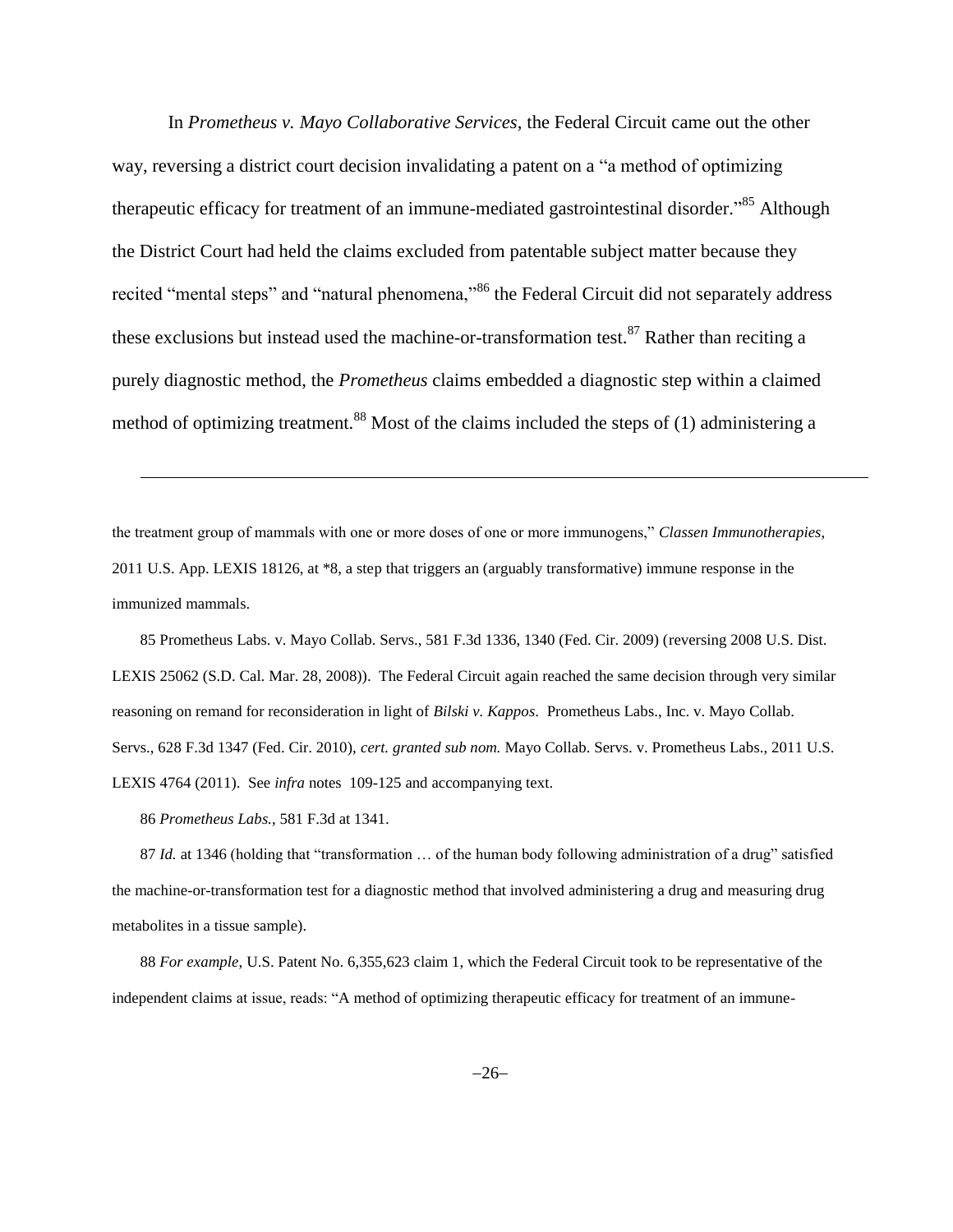drug to a patient and then (2) determining the level of metabolites in the patient's blood to determine whether the dose was too high or too low, but some claims did not recite the "administering" step.<sup>89</sup> The Federal Circuit concluded that each of these two steps satisfied the machine-or-transformation test because (1) giving a drug to a patient causes transformation in the patient's body and (2) determining metabolite levels involves chemical assays that bring about physical and chemical changes in the patient's tissue samples.<sup>90</sup> According to the Federal Circuit, these transformative steps were not merely incidental data-gathering, but were integral to the treatment regime.<sup>91</sup>

In both *Classen* and *Prometheus*, the Federal Circuit took its machine-or-transformation test to be entirely dispositive of the issue of patentable subject matter for the claimed methods, and did not consider whether claims to the analysis of biological markers might call for a

mediated gastrointestinal disorder, comprising: (a) administering a drug providing 6-thioguanine to a subject having said immune-mediated gastrointestinal disorder; and (b) determining the level of 6-thioguanine in said subject having said immune-mediated gastrointestinal disorder, wherein the level of 6-thioguanine less than about 230 pmol per 8x108 red blood cells indicates a need to increase the amount of said drug subsequently administered to said subject and wherein the level of 6-thioguanine greater than about 400 pmol per 8x108 red blood cells indicates a need to decrease the amount of said drug subsequently administered to said subject." *Prometheus Labs.*, 581 F.3d at 1340.

89 *Id.* at 1347. 90 *Id.* at 1346-47. 91 *Id.* at 1348.

 $\overline{\phantom{a}}$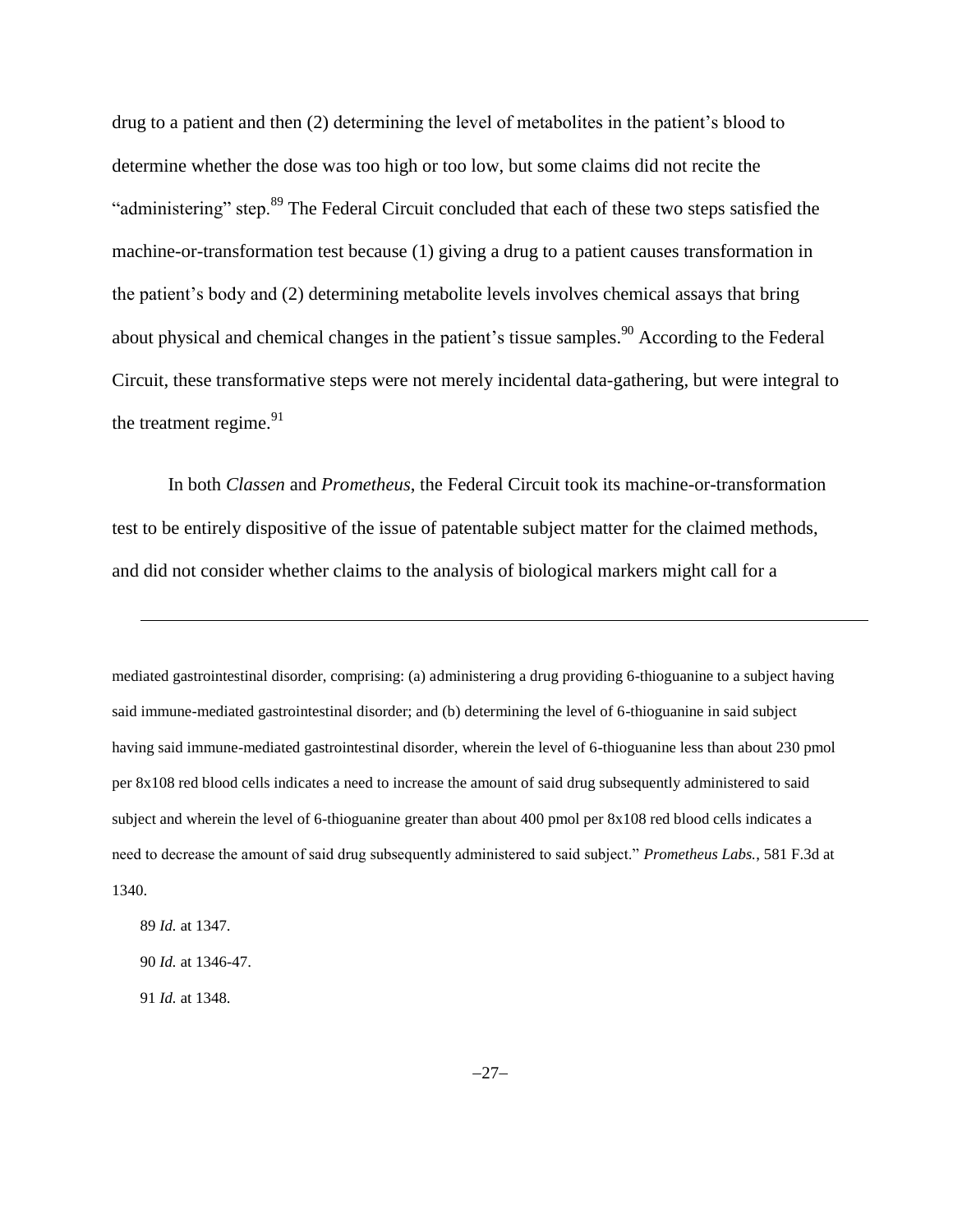different analysis than claims to business methods. The machine-or-transformation rule did not find favor with the biopharmaceutical industry, and numerous *amicus* briefs filed with the Supreme Court in *Bilski v. Kappos* alerted the Court to the risks that rule posed for patents on diagnostic methods.<sup>92</sup>

92 *See, e.g*., Brief for Novartis Corp. as Amicus Curiae Supporting Petitioners, Bilski v. Kappos, 130 S. Ct. 3218 (2010) (No. 08-964) *available at*

 $\overline{\phantom{a}}$ 

http://www.americanbar.org/content/dam/aba/publishing/preview/publiced\_preview\_briefs\_pdfs\_07\_08\_08\_964\_Pe titionerAmCuNovartisCorp.authcheckdam.pdf; Brief for Caris Diagnostics as Amicus Curiae Supporting Petitioners, 130 S. Ct. 3218 (2010) (No. 08-964), *available at*

http://www.americanbar.org/content/dam/aba/publishing/preview/publiced\_preview\_briefs\_pdfs\_07\_08\_08\_964\_Pe titionerAmCuCarisDiagnostics.authcheckdam.pdf; Brief for The Univ. of S. Florida as Amicus Curiae Supporting of Petitioners, 30 S. Ct. 3218 (2010) (No. 08-964), *available at*

http://www.americanbar.org/content/dam/aba/publishing/preview/publiced\_preview\_briefs\_pdfs\_07\_08\_08\_964\_Pe titionerAmCuUnivofSFlorida.authcheckdam.pdf; Brief of Adamas Pharm. and Tethys Bioscience as Amicus Curiae Supporting Respondent, 130 S. Ct. 3218 (2010) (No. 08-964), *available at*

http://www.americanbar.org/content/dam/aba/publishing/preview/publiced\_preview\_briefs\_pdfs\_09\_10\_08\_964\_Re spondentAmCu2PharmCos.authcheckdam.pdf; Brief for Biotechnology Indus. Org. et. al as Amici Curiae Supporting Neither Party, 130 S. Ct. 3218 (2010) (No. 08-964), *available at*

http://www.americanbar.org/content/dam/aba/publishing/preview/publiced\_preview\_briefs\_pdfs\_07\_08\_08\_964\_N eutralAmCu4MedTechOrgs.authcheckdam.pdf; Brief for Pharm. Research and Mfrs. of Am. as Amicus Curiae Supporting Neither Party, 130 S. Ct. 3218 (2010) (No. 08-964), *available at*

http://www.americanbar.org/content/dam/aba/publishing/preview/publiced\_preview\_briefs\_pdfs\_07\_08\_08\_964\_N eutralAmCuPhRMA.authcheckdam.pdf.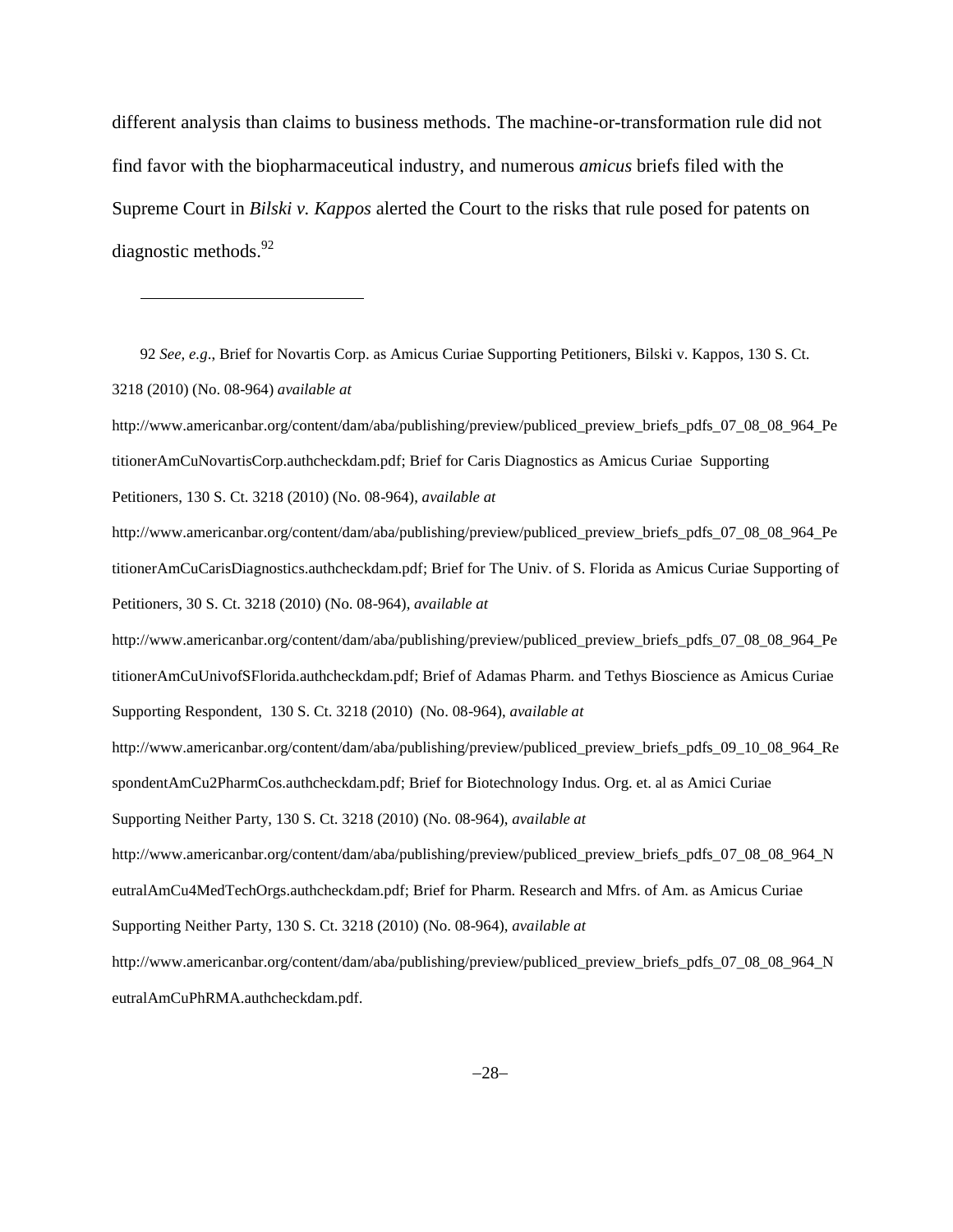### II. The Limited Guidance of *Bilski v. Kappos*

The Supreme Court had no occasion to speak directly to the proper treatment of diagnostic method claims in its opinion in *Bilski v. Kappos.*<sup>93</sup> There was little in the majority opinion that would provide even indirect guidance as to the patentability of any claims other than those at issue. The Justices all agreed that Bilski's claims were not patentable subject matter because they "are attempts to patent abstract ideas,"<sup>94</sup> but they did not explain what that means. Although the Court insisted that the Federal Circuit's machine-or-transformation test is not the exclusive test for patentability of processes, they affirmed that test as "a useful and important clue" without indicating when that clue might prove inadequate or misleading.<sup>95</sup> Nor, for that matter, did they explain whether the machine-or-transformation test is "a useful and important clue" in evaluating the patentability of inventions that are not processes,  $96$  or of inventions that

 $\overline{\phantom{a}}$ 

95 As noted *supra* at n[.29](#page-9-0) and accompanying text, four Justices expressed concern that "the machine-ortransformation test would create uncertainty as to the patentability of software, advanced diagnostic medicine techniques, and inventions based on linear programming, data compression, and the manipulation of digital signals." *Bilski*, 130 S. Ct. at 3227. The opinion went on to "emphasize that the Court today is not commenting on the patentability of any particular invention, let alone holding that any of the above-mentioned technologies from the Information Age should or should not receive patent protection." *Id.* at 3228.

96 The machine-or-transformation test, which the Federal Circuit in *Bilski* attributed to the Supreme Court, has its origins in cases involving the patentability of processes. *See* Gottschalk v. Benson, 409 U.S. 63, 70 (1972)

<sup>93</sup> *See supra* notes [14](#page-4-1)[-21](#page-6-0) and accompanying text.

<sup>94</sup> *See supra* note [18.](#page-5-0)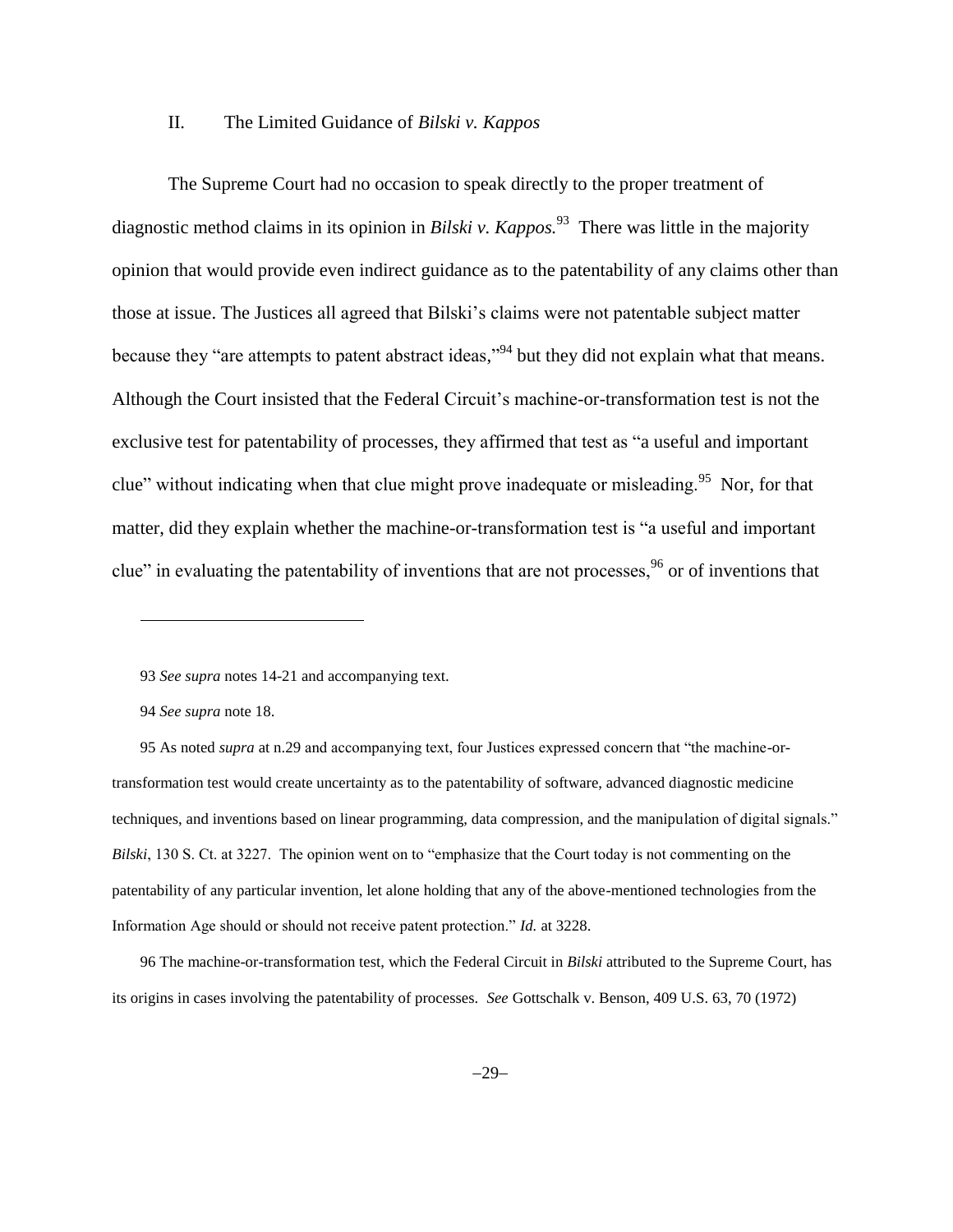are not "abstract ideas" but that might fall within a different exclusion, such as products of nature, phenomena of nature, or mental processes.

Nonetheless, the decision in *Bilski v. Kappos* alleviated some of the anxiety triggered in the biopharmaceutical patent community by the dissenting opinion in *Laboratory Corporation v. Metabolite*<sup>97</sup> and by the *en banc* decision of the Federal Circuit in *In re Bilski*.<sup>98</sup> Significantly, the Justices were unanimous in concluding that the machine-or-transformation test was not the sole test of patent-eligibility for processes, leaving room to argue that process patents involving the analysis of biomarkers might be patentable even if they do not pass the machine-ortransformation test.<sup>99</sup> To the extent that the Justices limited the use of that test, they seemed

("Transformation and reduction of an article 'to a different state or thing' is the clue to the patentability of a process claim that does not include particular machines."); Cochrane v. Deener, 94 U.S. 780, 788 (1877) (a "process" is "an act, or a series of acts, performed upon the subject-matter to be transformed and reduced to a different state or thing");.

97 *See supra* notes [52](#page-15-0)[-62](#page-18-0) and accompanying text.

l

98 *See supra* notes 70[-82](#page-24-0) and accompanying text.

99 *See* William J. Simmons, Bilski v. Kappos: *The U.S. Supreme Court Broadens Patent Subject Matter Eligibility*, 28 NATURE BIOTECHNOLOGY 801, 805 (2010) ("the Court narrowly avoided a catastrophe for the biotech and pharmaceutical industry"): Roy Zwahlen, *BIO Commends Supreme Court for Expansive View of Patentability in*  Bilski *Decision*, BIOTECHNOLOGY INDUS. ORG. (June 28, 2010)

http://patentlybiotech.wordpress.com/2010/06/28/bio-commends-supreme-court-for-expansive-view-ofpatentability-in-bilski-decision/ ("This ruling specifically states that the 'machine-or-transformation test is not the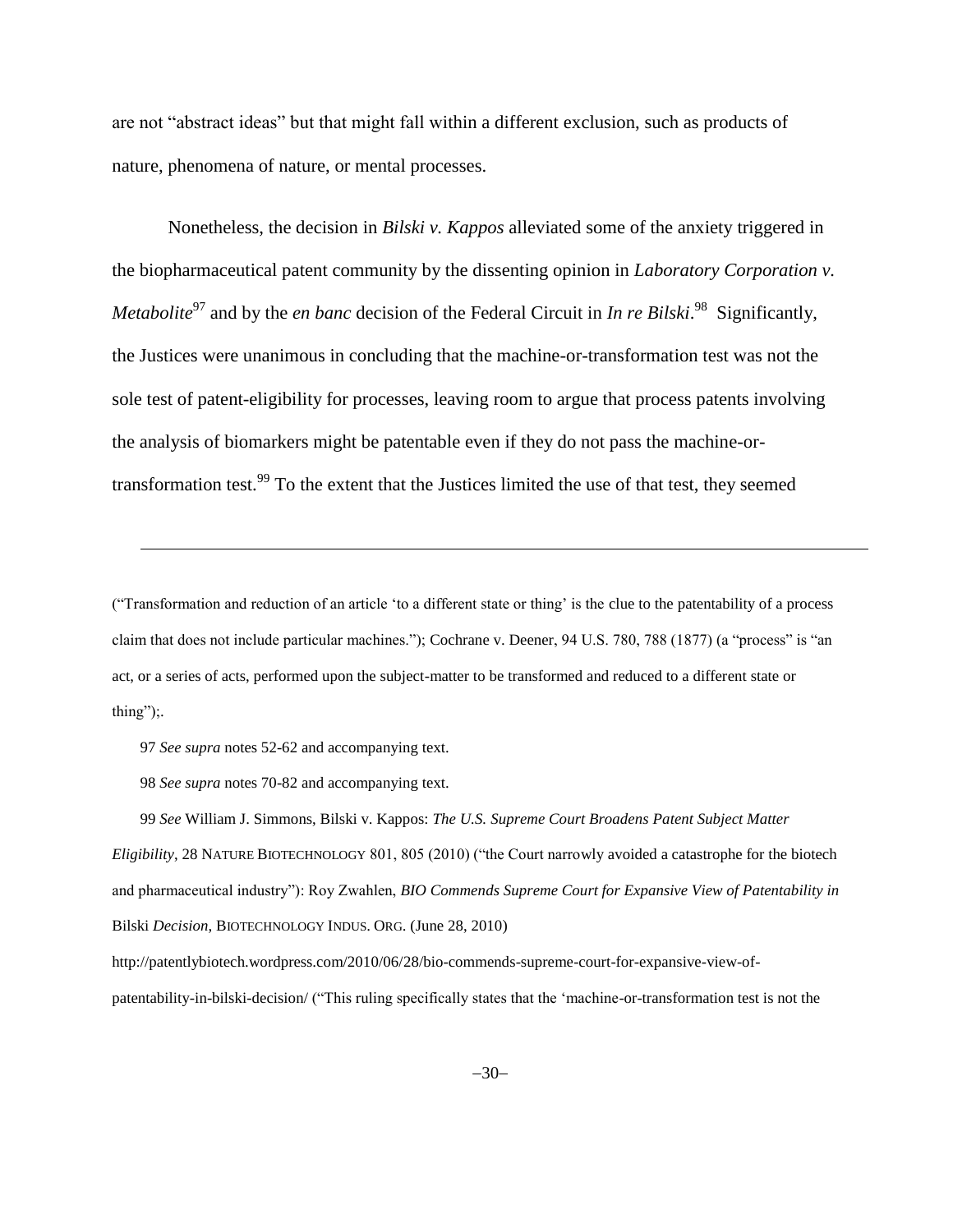worried that it would exclude too much rather than too little.<sup>100</sup> The rhetorical tone of the majority opinion in *Bilski v. Kappos* was more cautious than that of the dissenters in *Laboratory Corp. v. Metabolite*, emphasizing fidelity to statutory language and *stare decisis* and explicitly declining to adopt "categorical rules that might have wide-ranging and unforeseen impacts."<sup>101</sup> For an industry seeking to preserve the patent-eligibility of its advances, a narrow opinion limited to the facts of *Bilski v. Kappos* was grounds for cautious optimism.

The post-*Bilski* decisions of the Federal Circuit reveal a divergence of views within that court as to the impact of *Bilski* on the revival of patentable subject matter exclusions set off by

sole test for patent eligibility' and recognized that the lower court's ruling could have created uncertainty in fields such as advanced diagnostic medicine techniques.").

100 This concern is most clearly articulated in portions of Justice Kennedy's opinion that Justice Scalia did not join and that therefore failed to command a majority of the Court. *See, e.g*, *Bilski*, 130 S.Ct. at 3227 ("The machineor-transformation test may well provide a sufficient basis for evaluating processes similar to those in the Industrial Age — for example, inventions grounded in a physical or other tangible form. But there are reasons to doubt whether the test should be the sole criterion for determining the patentability of inventions in the Information Age. As numerous *amicus* briefs argue, the machine-or-transformation test would create uncertainty as to the patentability of software, advanced diagnostic medicine techniques, and inventions based on linear programming, data compression, and the manipulation of digital signals.").

101 *Bilski*, 130 S. Ct. at 3229.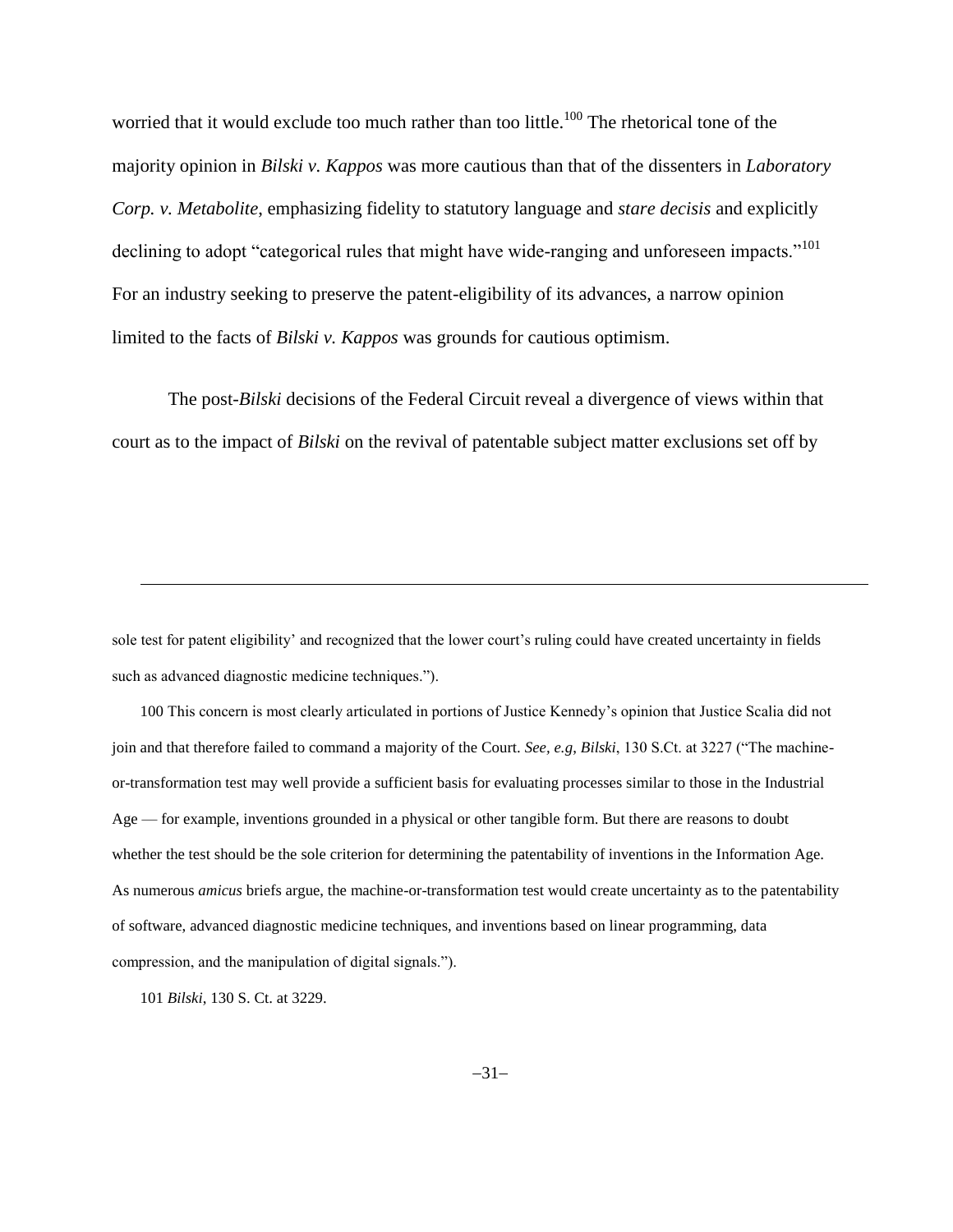*Laboratory Corporation v. Metabolite*. Two opinions authored by Judge Lourie<sup>102</sup> make the most of the Supreme Court's qualified endorsement in *Bilski* of the machine-or-transformation test as an "important clue" for distinguishing patent-eligible processes from abstract ideas. These opinions apply that test to diagnostic method claims, notwithstanding concerns expressed by a plurality of four Justices about its appropriateness for "advanced diagnostic medical techniques." Under this approach the key to patent eligibility for diagnostic methods is a chemically transformative step recited in the claim language. Judge Lourie also looks to chemistry to define the scope of the exclusion from patentable subject matter for products of nature, holding that a claim to isolated DNA is patentable subject matter if isolation of the claimed material from its natural environment requires the breaking of "covalent bonds."<sup>103</sup> By reverting to the bright-line approach of the Federal Circuit's own *en banc* decision in *Bilski*, these opinions arguably curtail patentable subject matter further than the Supreme Court required when it rejected the machineor-transformation test as the "sole test" of patent eligibility*.* 104

102 Prometheus Labs. v. Mayo Collab. Servs., 628 F.3d 1347 (Fed. Cir. 2010), *cert. granted sub nom.* Mayo Collab. Servs. v. Prometheus Labs., 2011 U.S. LEXIS 4764 (2011); Ass'n for Molecular Pathology v. USPTO, 653 F.3d 1329 (Fed. Cir. 2011).

 $\overline{\phantom{a}}$ 

<sup>103</sup> *Ass'n for Molecular Pathology*, 653 F.3d at 1352.

<sup>104</sup> Cf. CyberSource v. Retail Decisions, 654 F.3d 1366 (Fed. Cir. 2011) (claimed method for verifying the validity of an internet transaction invalid both under machine-or-transformation test and because process could be performed by human mentally or using pen and paper).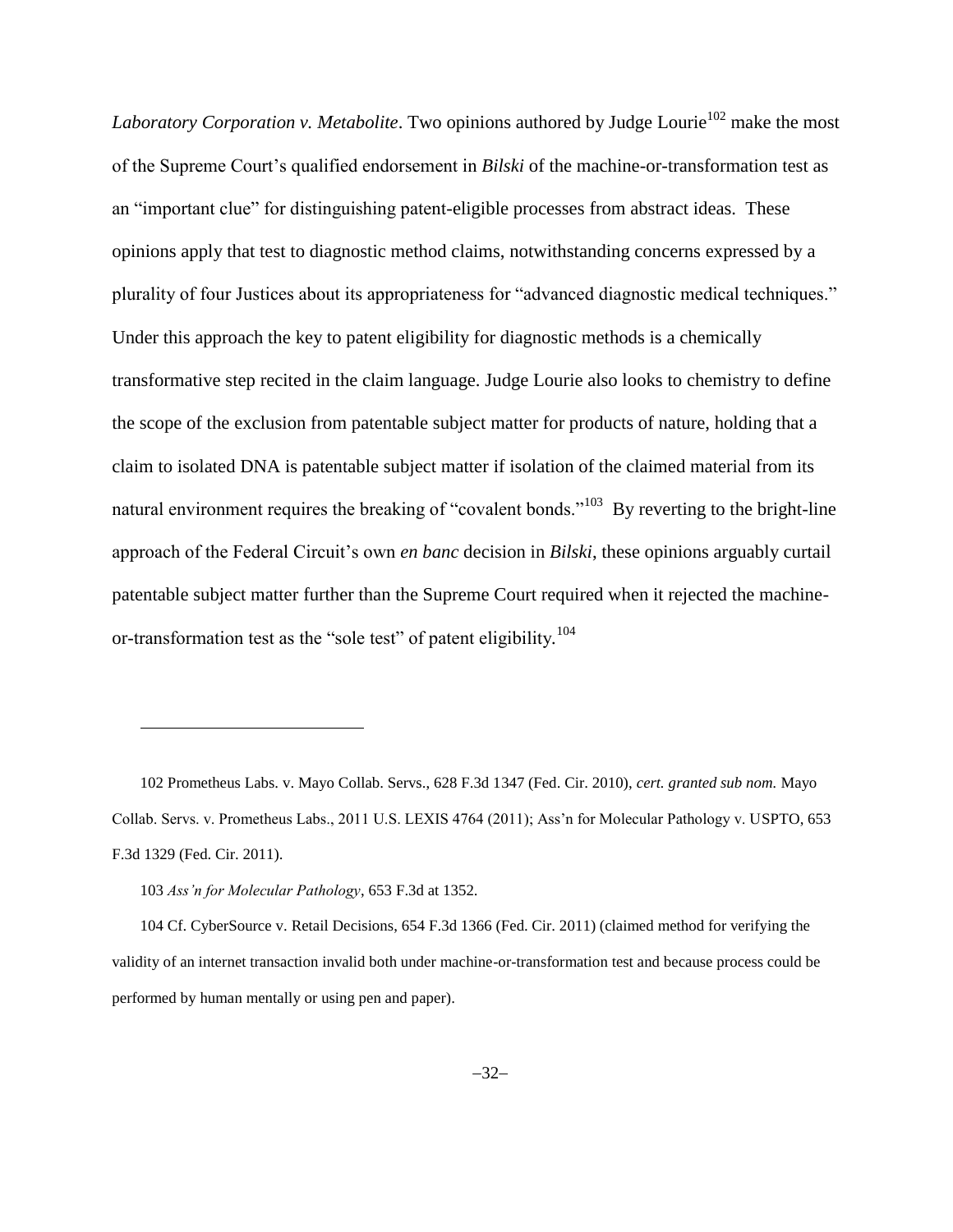Chief Judge Rader takes a different approach, reading the Supreme Court in *Bilski* as disapproving of non-statutory limitations on patentable subject matter, such as the machine-ortransformation test, while directing the Federal Circuit to develop criteria for identifying unpatentable "abstract ideas" that are not inconsistent with the statutory text.<sup>105</sup> Eschewing bright-line rules, Judge Rader emphasizes that patentable subject matter is only a "threshold test" that need not exclude every invention that is unworthy of a patent.<sup>106</sup> Instead, before excluding a claim from patentable subject matter for abstractness, "this disqualifying characteristic should exhibit itself so manifestly as to override the broad statutory categories of eligible subject matter and the statutory context that directs primary attention on the patentability criteria of the rest of the Patent Act."<sup>107</sup> Under this minimalist approach to patentable subject matter exclusions, "inventions with specific applications or improvements to technologies in the marketplace are not likely to be so abstract that they override the statutory language and framework of the Patent Act."<sup>108</sup> This approach, while responsive to the Supreme Court's admonition to honor the

105 Research Corp. Techs. v. Microsoft, 627 F.3d 859 (Fed. Cir. 2010); Classen Immunotherapies v. Biogen IDEC, Nos. 2006-1636, 2006-1649, slip op. at 13 (Fed. Cir. Aug. 31, 2011) (additional views of Rader, C.J., joined by Newman, J.).

<sup>106</sup> *Research Corp. Techs.*, 627 F.3d at 868.

<sup>107</sup> *Id.* at 868.

<sup>108</sup> *Id.* at 869. *See also* Ultramercial v. Hulu, 657 F.3d 1323 (Fed. Cir. 2011) (method of distributing content over the internet in exchange for viewing advertisements was patentable subject matter as a practical application of idea that advertising can serve as currency).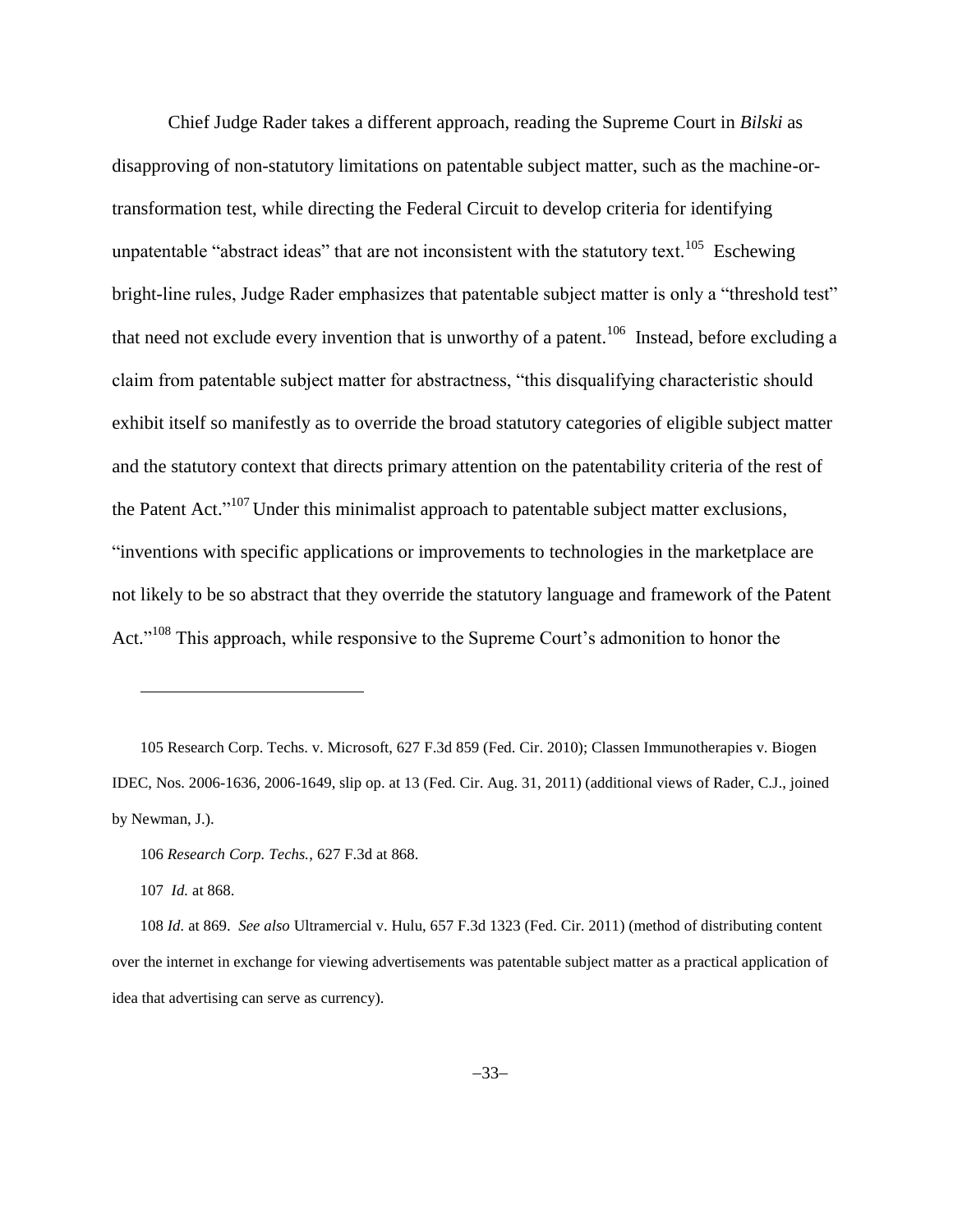expansive statutory language of § 101, seems to ignore the Court's explicit rejection of the Federal Circuit's own previous "useful, concrete and tangible" test for patentable subject matter from its 1998 decision in *State Street Bank & Trust v. Signature Financial Group*. 109

### A. The Enduring Machine-or-Transformation Test

The first opportunity to apply the teachings of *Bilski v. Kappos* to biopharmaceutical methods fell to Judge Lourie. On reconsideration of *Prometheus Labs.* on remand from the Supreme Court, the Federal Circuit affirmed the continuing centrality of the machine-ortransformation test as the primary determinant of patentability.<sup>110</sup> Judge Lourie began the opinion for a unanimous panel<sup>111</sup> by characterizing the patentable subject matter issue as whether the claims<sup>112</sup> would "entirely preempt" the use of a natural phenomenon, which would make them invalid under *Gottschalk v. Benson* and *Parker v. Flook*, or whether they were drawn "only to a particular application of that phenomenon," as permitted by *Diamond v. Diehr*. <sup>113</sup> He noted that the Federal Circuit's first decision in the same case had concluded "that Prometheus' claims are drawn not to a law of nature, but to a particular application of naturally occurring

<sup>109</sup> *See supra* note [19](#page-5-1) and accompanying text.

<sup>110</sup> Prometheus Labs. v. Mayo Collab. Servs., 628 F.3d 1347 (Fed. Cir. 2010), *cert. granted sub nom.* Mayo Collab. Servs. v. Prometheus Labs., 2011 U.S. LEXIS 4764 (2011).

<sup>111</sup> *Id.* at 1349. The other panel members were Chief Judge Rader and Judge Bryson.

<sup>112</sup> *See supra* note 88.

<sup>113</sup> *Prometheus Labs.*, 628 F.3d at 1354.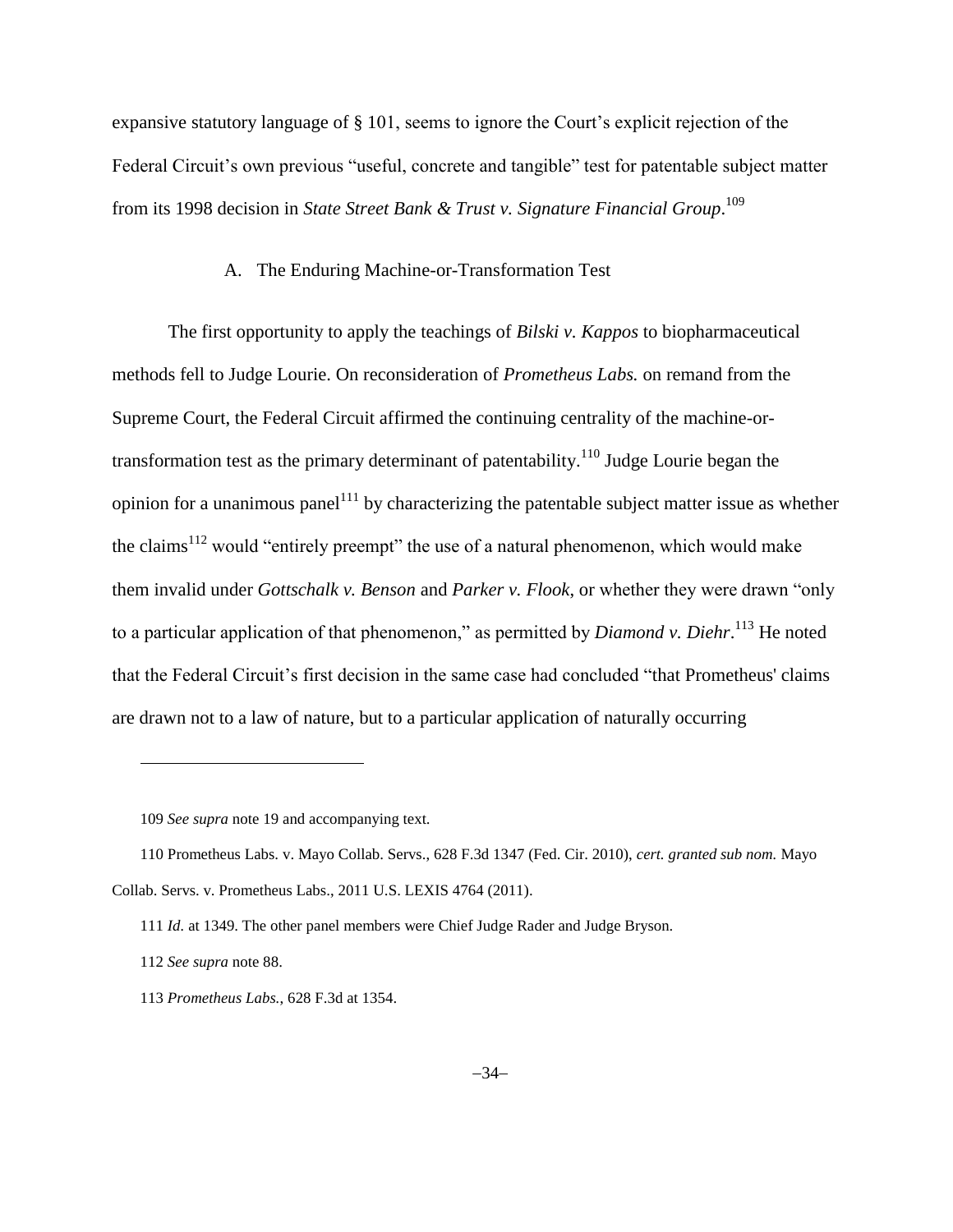correlations, and accordingly do not preempt all uses of the recited correlations between metabolite levels and drug efficacy or toxicity."<sup>114</sup> Noting that the Supreme Court opinion did not "disavow" the machine-or-transformation test, but rather characterized it as "a useful and important clue, an investigative tool, for determining whether some claimed inventions are processes under § 101," Judge Lourie concluded that "as applied to the present claims, the 'useful and important clue, an investigative tool,' leads to a clear and compelling conclusion, *viz.*, that the present claims pass muster under § 101. They do not encompass laws of nature or preempt natural correlations."<sup>115</sup> In other words, the panel found the same "useful and important clue" that helped determine that the claims in *Bilski* covered "abstract ideas" also useful in

<sup>114</sup> *Id.* at 1355. Although the Federal Circuit does not pinpoint where in its prior decision it analyzes the preemption issue, the prior decision pervasively conflates the question of preemption of a natural phenomenon with the machine-or-transformation test. *See, e.g.*, *Prometheus Labs.*, 581 F.3d at 1349 ("The claims cover a particular application of natural processes to treat various diseases, but transformative steps utilizing natural processes are not unpatentable subject matter. Moreover, the claims do not preempt natural processes; they utilize them in a series of specific steps. … Regardless, because the claims meet the machine-or-transformation test, they do not preempt a fundamental principle. *See Bilski*, 545 F.3d at 954 (characterizing the machine-or-transformation test as 'a definitive test to determine whether a process is tailored narrowly enough to encompass only a particular application of a fundamental principle rather than to pre-empt the principle itself<sup>\*</sup>). The inventive nature of the claimed methods stems not from preemption of all use of these natural processes, but from the application of a natural phenomenon in a series of transformative steps comprising particular methods of treatment.")

<sup>115</sup> *Prometheus Labs.*, 628 F.3d at 1353-55.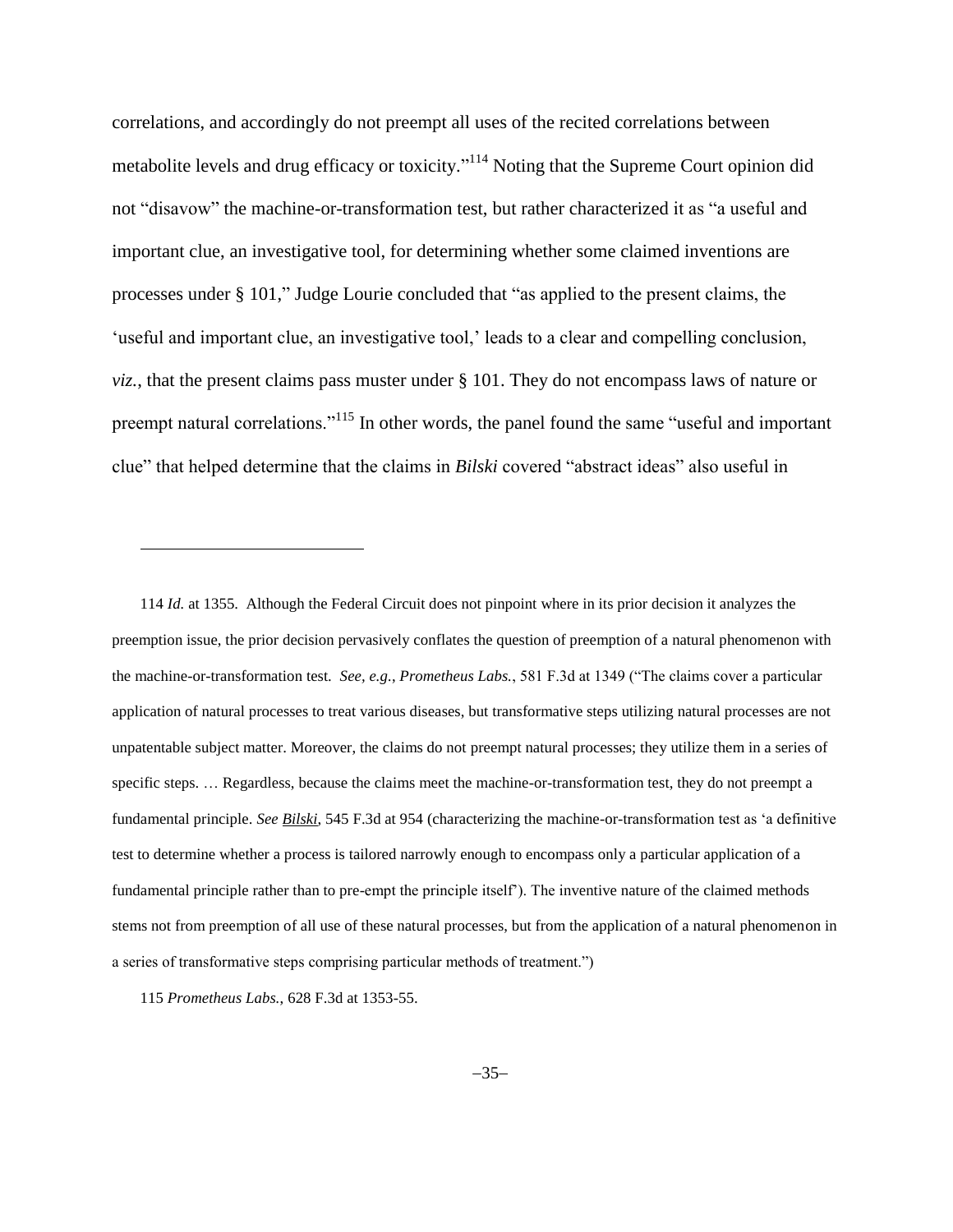discerning whether a claim is impermissibly drawn to laws of nature or preempts natural correlations; otherwise, the panel's conclusion would be a non sequitur.

But the equivalence of "abstract ideas" and "phenomena of nature" is by no means selfevident. "Abstract idea" is an ambiguous term that the Supreme Court has regrettably left undefined.<sup>116</sup> One understanding of the term "abstract" is the opposite of "concrete" or "tangible."<sup>117</sup> The machine-or-transformation test may be a good proxy for this particular meaning of "abstract," but phenomena of nature are not necessarily abstract in this sense. Although abstract ideas and mental processes may be recognized by their intangible character, many natural phenomena (including the judicial litany of  $e=mc^2$ , gravity, and the heat of the sun) bring about the transformation of matter from one state to another. Perhaps, then, we need another clue to separate out patentable applications of natural phenomena from the unpatentable phenomena themselves.

The excluded category that seems most relevant to the *Prometheus* claims is "mental processes."<sup>118</sup> The *Prometheus* claims are an example of what Professor Kevin Collins calls

<sup>116</sup> *See* Kevin Emerson Collins, Bilski *and the Ambiguity of "An Unpatentable Abstract Idea"*, 15 LEWIS & CLARK L. REV. 37, 53-60 (2011) (analyzing the possible meaning of "abstract idea").

<sup>117</sup> *Id.* at 54.

<sup>118</sup> *Cf. id.* at 46 (arguing that Federal Circuit has improperly conflated the excluded categories of "abstract idea" and "mental process").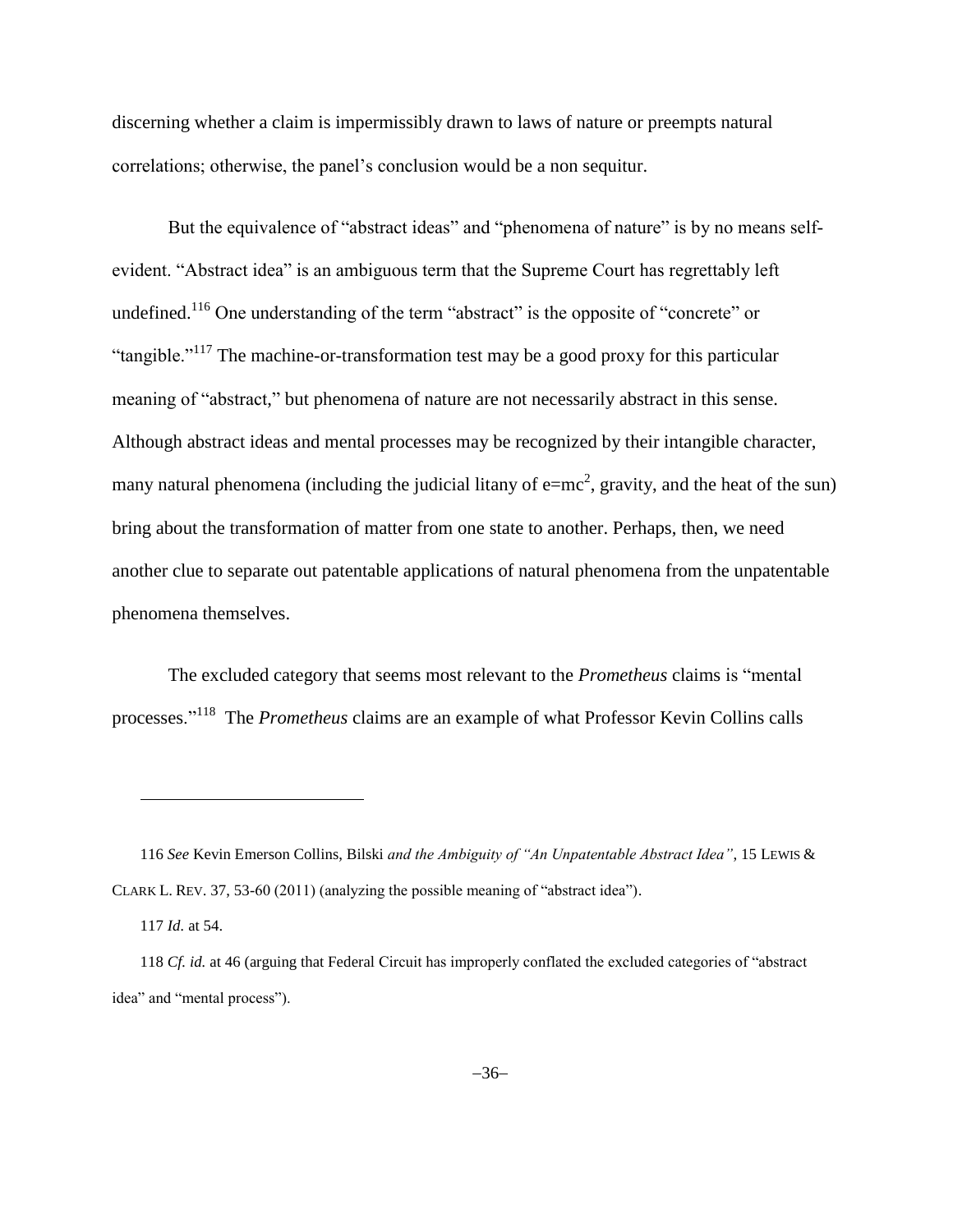"determine and infer" claims.<sup>119</sup> These claims involve determining a measurable medical fact or biomarker for an individual<sup>120</sup> and then making an inference from the value of that biomarker about the individual's health or diagnosis. The inference step may be what makes the invention useful, and perhaps what distinguishes it from the prior art.

Consider the following claim at issue in *Prometheus*:

A method of optimizing therapeutic efficacy for treatment of an immunemediated gastrointestinal disorder, comprising:

(a) administering a drug providing 6-thioguanine to a subject having said immune-mediated gastrointestinal disorder; and

(b) determining the level of 6-thioguanine in said subject having said immunemediated gastrointestinal disorder,

wherein the level of 6-thioguanine less than about 230 pmol per 8x108 red blood cells indicates a need to increase the amount of said drug subsequently administered to said subject and

wherein the level of 6-thioguanine greater than about 400 pmol per 8x108 red blood cells indicates a need to decrease the amount of said drug subsequently administered to said subject. $^{121}$ 

The *Prometheus* opinion recognizes that the exclusion for mental processes might be a problem

for those elements of the claim that recite diagnostic inferences, but concludes that the claim as a

whole nonetheless recites patentable subject matter because it satisfies the machine-or

transformation test:

l

We agree with the district court that the final "wherein" clauses are mental steps and thus not patent-eligible per se. However, although they alone are not

<sup>119</sup> *See supra* not[e 55](#page-16-0)*.*

<sup>120</sup> *E.g.*, *Prometheus Labs.*, *supra* note [88.](#page-25-0)

<sup>121</sup> *Prometheus Labs.*, 581 F.3d at 1340 (quoting U.S. Patent No. 6,355,623 claim 1 (filed Apr. 8, 1999)).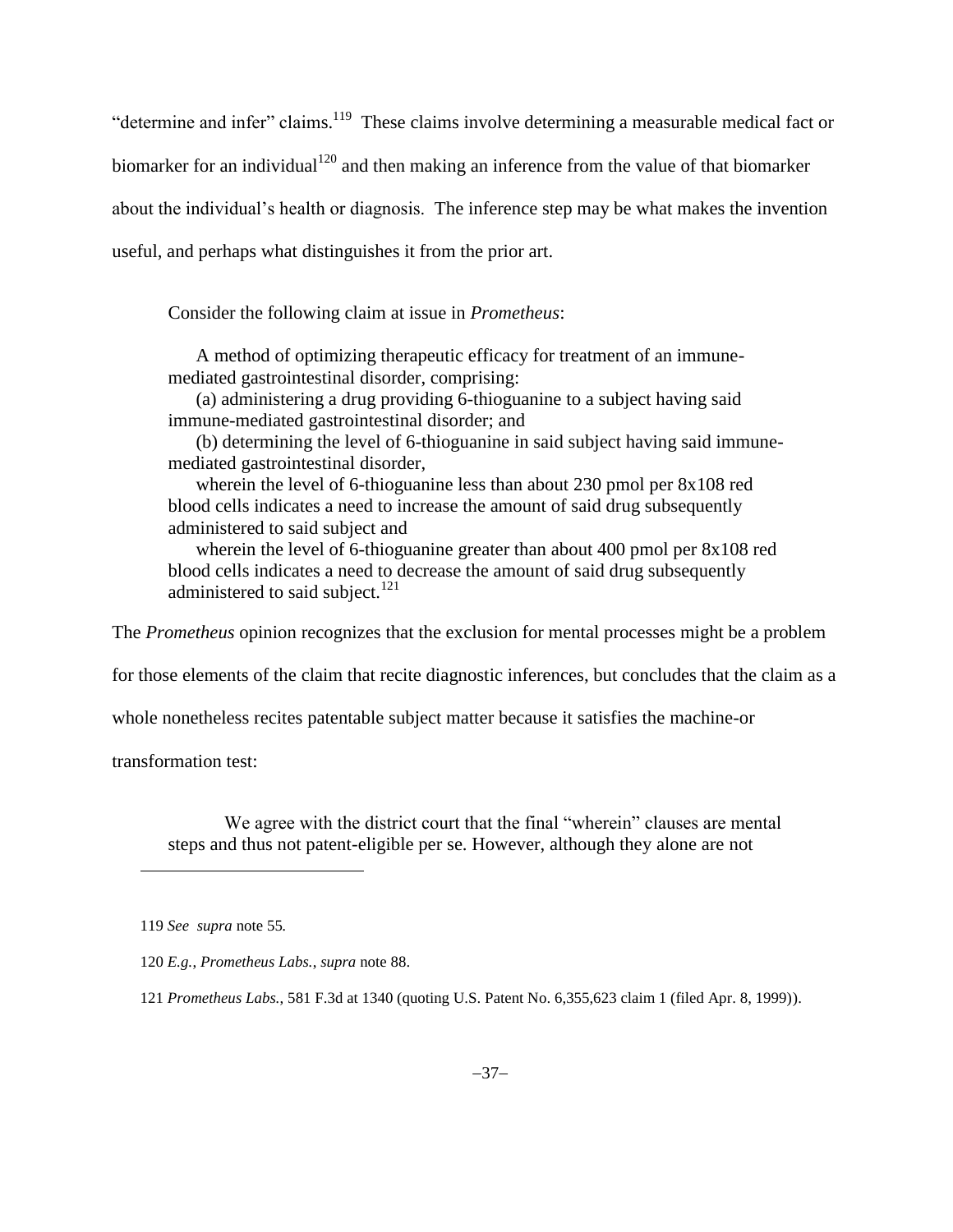patent-eligible, the claims are not simply to the mental steps. A subsequent mental step does not, by itself, negate the transformative nature of prior steps. Thus, when viewed in the proper context, the final step of providing a warning based on the results of the prior steps does not detract from the patentability of Prometheus's claimed methods as a whole. … No claim in the Prometheus patents claims only mental steps.<sup>122</sup>

This analysis stands in marked contrast to that of the dissenting justices in *Laboratory*

*Corporation of America Holdings v. Metabolite Laboratories*. 123 The *Laboratory Corporation*

claim also included transformative process steps to detect homocysteine levels, and the patent

holder pointed to those steps in arguing that the claim was drawn to an "application of a law of

nature" rather than to the natural correlation itself, but the dissenting Justices were unpersuaded:

Claim 13's process instructs the user to (1) obtain test results and (2) think about them. Why should it matter if the test results themselves were obtained through an unpatented procedure that involved the transformation of blood? Claim 13 is indifferent to that fact, for it tells the user to use any test at all. … [A]side from the unpatented test, they embody only the correlation between homocysteine and vitamin deficiency that the researchers uncovered. In my view, that correlation is an unpatentable 'natural phenomenon,' and I can find nothing in claim 13 that adds anything more of significance.<sup>124</sup>

<span id="page-37-0"></span>Judge Lourie dismissed this analysis in a footnote to the *Prometheus* opinion, stating that

"with respect, we decline to discuss a dissent; it is not controlling law, and it involved different

claims from the ones at issue here."<sup>125</sup> The panel might instead have distinguished *Laboratory*

dissenting).

<sup>122</sup> *Prometheus Labs.*,628 F.3d at 1358.

<sup>123</sup> Lab. Corp. of Am. Holdings v. Metabolite Labs., 548 U.S. 124, 125 (2006) (*per curiam*) (Breyer, J.,

<sup>124</sup> *Id.* at 136-38 (Breyer, J. dissenting).

<sup>125</sup> *Prometheus Labs.*, 628 F.3d at 1356 n.2.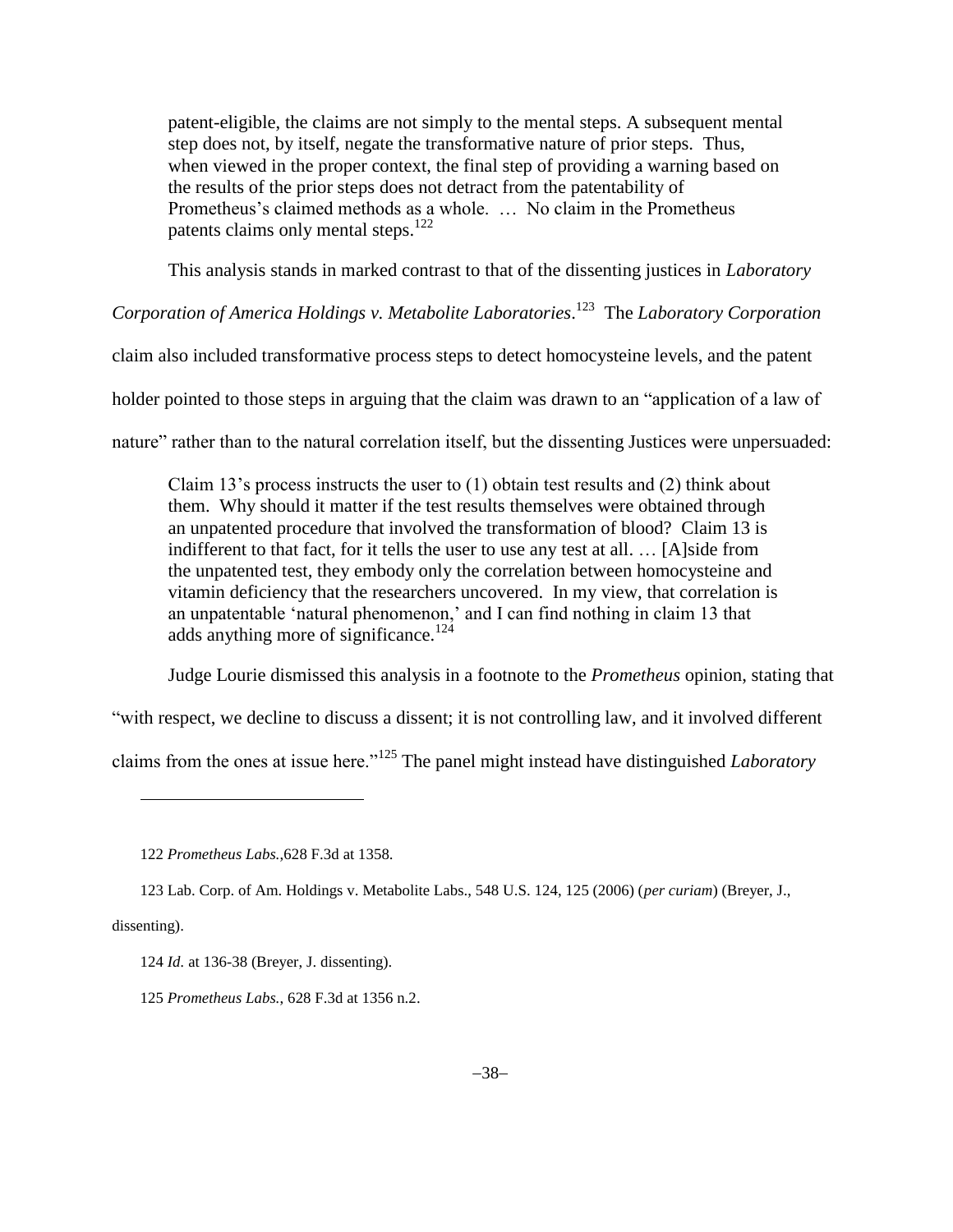Corporation in ways that would have been more illuminating in future cases.<sup>126</sup> That they did not even make the effort suggests, perhaps, that they no longer think the views of the dissenters could command a majority of the Supreme Court today.

The Supreme Court granted *certiorari* in *Mayo Collaborative Services v. Prometheus Laboratories*<sup>127</sup> on the following question, as framed by Mayo in its petition:

Whether 35 U.S.C. § 101 is satisfied by a patent claim that covers observed correlations between blood test results and patient health, so that the claim effectively preempts all uses of the naturally occurring correlations, simply because well-known methods used to administer prescription drugs and test blood may involve "transformations" of body chemistry.<sup>128</sup>

This framing packs into a single sentence at least three distinct issues, including (1) the relevance (and meaning) of whether observed correlations are "naturally occurring," (2) the relevance (and meaning) of whether the claim "effectively preempts all uses" of the correlations, and (3) the relevance of whether the steps in the process relied upon to satisfy the machine-ortransformation test—administering a drug and taking a blood test—are "well-known." A fourth

126 They might, for example, have considered whether it mattered that the diagnostic analysis set forth in the *Prometheus* claims was embedded in a treatment intervention, while the diagnostic analysis set forth in the *Laboratory Corporation* claim would cover observation and analysis of data from a patient who was not receiving any treatment.

127 *Mayo Collaborative Servs.*, 2011 U.S. LEXIS 4764 (June 20, 2011).

 $\overline{\phantom{a}}$ 

128 Petition for Writ of Certiorari, Mayo Collaborative Servs. v. Prometheus Labs., (No. 10-1150), *available at* http://www.supremecourt.gov/qp/10-01150qp.pdf.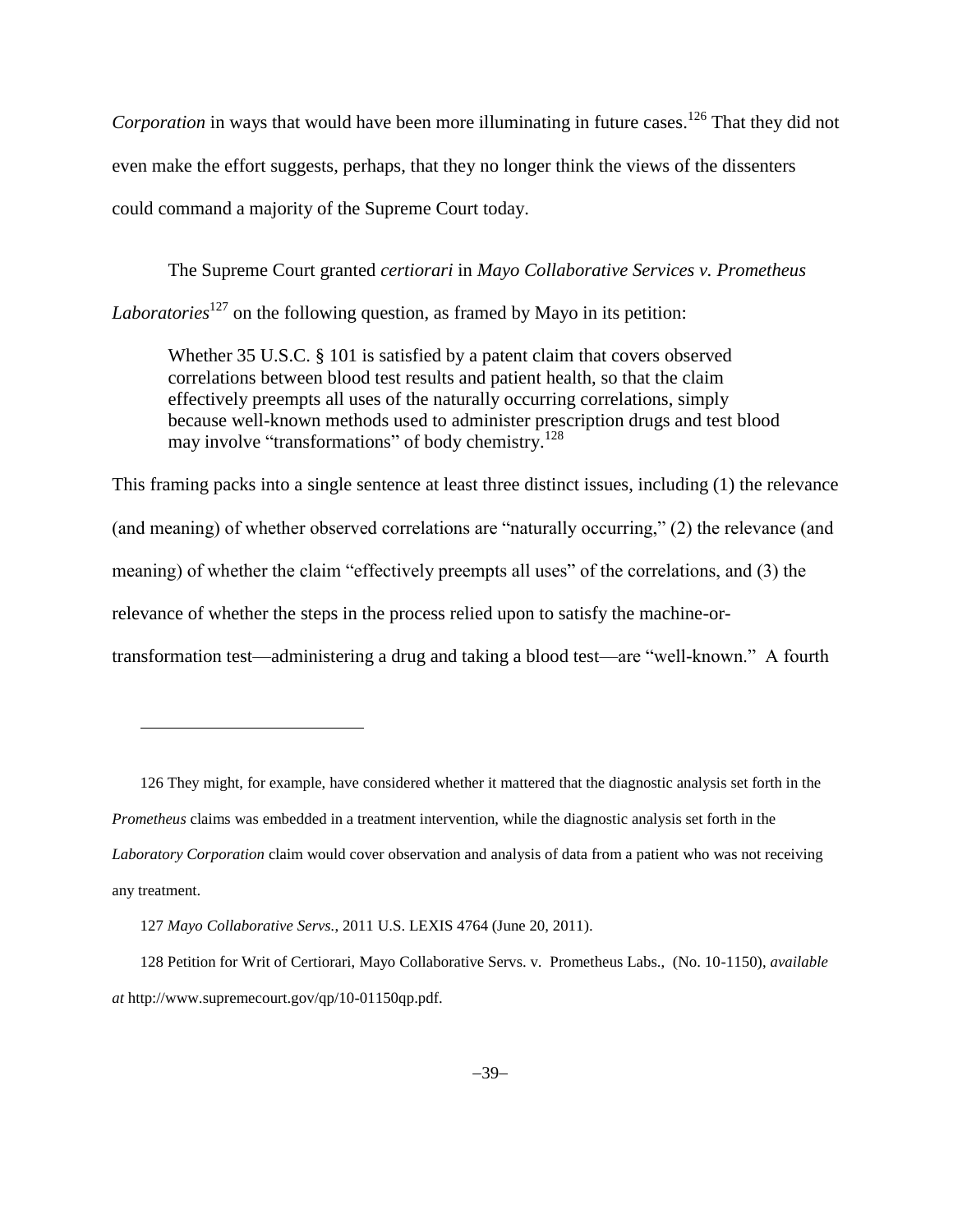issue is the relevance of the machine-or-transformation test to the patent eligibility of the claims at issue.

The first of these issues goes to the meaning of the exclusion for "phenomena of nature" in the context of medical interventions. The petitioner's assertion that the correlation between observed levels of a drug metabolite and the need to adjust drug dosage is "naturally occurring," perhaps intended to revive the concerns of the *Laboratory Corporation* dissenters, points to the clearest ground for distinguishing the two cases. Even accepting that the correlation between homocysteine levels and vitamin deficiency was a "natural phenomenon" that removed the *Laboratory Corporation* claim from patentable subject matter,<sup>129</sup> the correlation recited in the *Prometheus* claim between drug metabolite levels and the need to adjust a patient's drug dosage poses a more difficult question. Vitamin deficiencies arguably arise in nature, but the *Prometheus* correlation is embedded in a therapeutic regimen that requires human intervention. If observations of the biological consequences of therapeutic interventions, and related inferences about the need to adjust those interventions, were to be excluded from patent protection, it would seem that the reason must lie outside the exclusion for "phenomena of nature."

<sup>129</sup> This assertion might not withstand close analysis. Quite apart from the (entirely conventional) human interventions necessary to measure cobalamin levels, a diagnosis of "vitamin deficiency" is itself a human construct, requiring human judgment as to what is normal and what is pathological.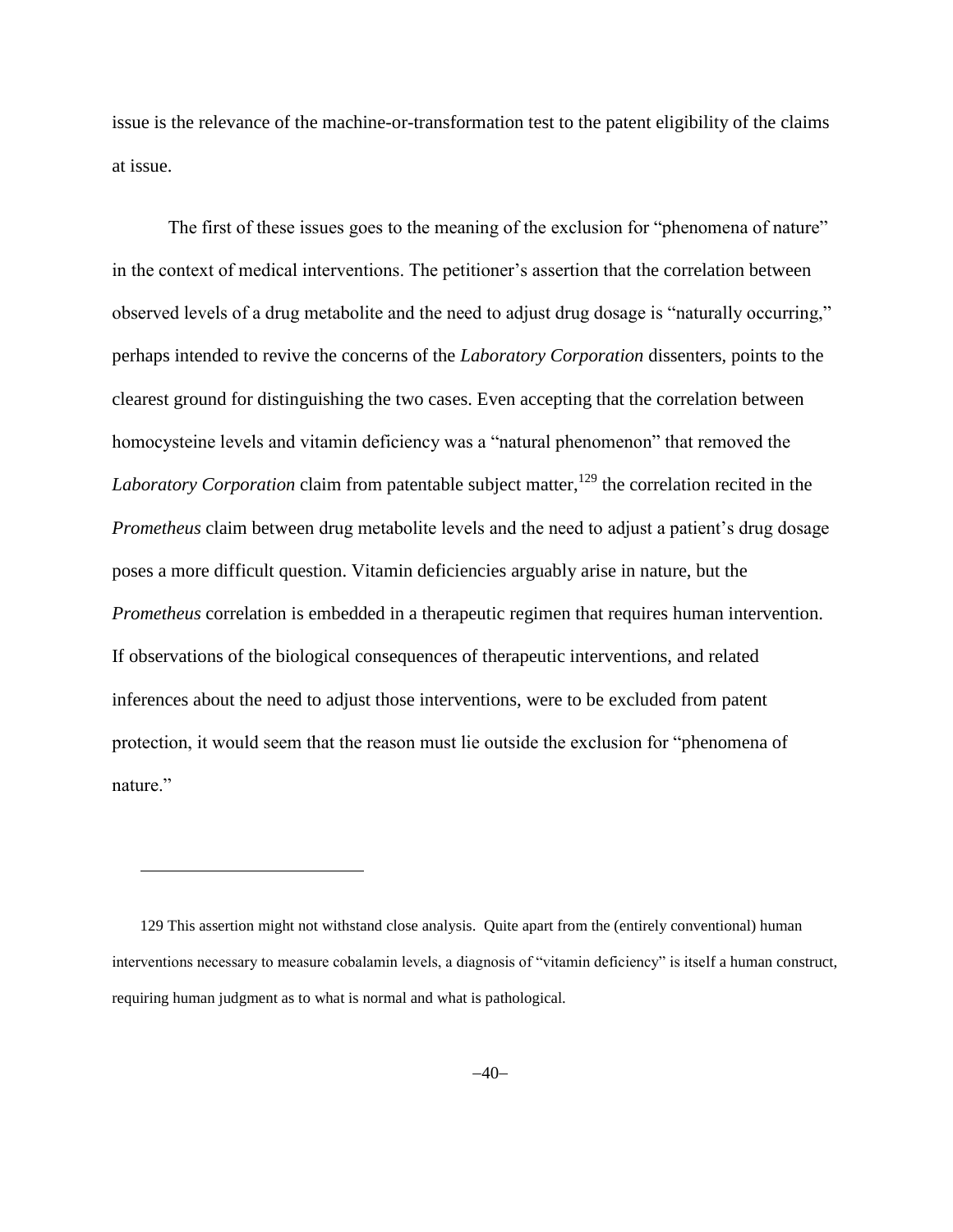The second issue recalls prior Supreme Court cases invalidating claims that "wholly preempt" use of an unpatentable claim element, such as a mathematical algorithm or a natural phenomenon, and that are thus deemed to claim the unpatentable element itself.<sup>130</sup> Again, this issue might look different in the context of a purely diagnostic claim (such as that at issue in *Laboratory Corporation*) than it does in claims that embed a diagnostic step in a specific regimen for adjusting ongoing treatment (such as those at issue in *Prometheus*). A claim that is tied to a particular treatment regimen might not "wholly preempt" a natural correlation between biomarker and inferred medical condition if the claim would not be infringed by substituting different biomarker values as indicators of a need to adjust the drug dosage, or by prescribing a different treatment for the same condition. Every claim "wholly preempts" the subject matter that it covers; the issue is how broadly one may claim a diagnostic inference. One might further question whether itis fair to characterize a correlation between an observed biomarker and the inference of a need to adjust treatment as a natural phenomenon, or whether that correlation is more accurately understood as an artifact of human medical intervention.

The third issue concerns the fact that the novel contribution of the inventor—the mental step of inferring a need to adjust the drug dosage from observed values for a biomarker—is not patentable subject matter taken alone, as the Federal Circuit conceded.<sup>131</sup> Some prior Supreme Court decisions have invalidated claims in which the value-added of the inventor beyond

<sup>130</sup> See *infra* note 208 and accompanying text.

<sup>131</sup> *See supra* note 121 and accompanying text.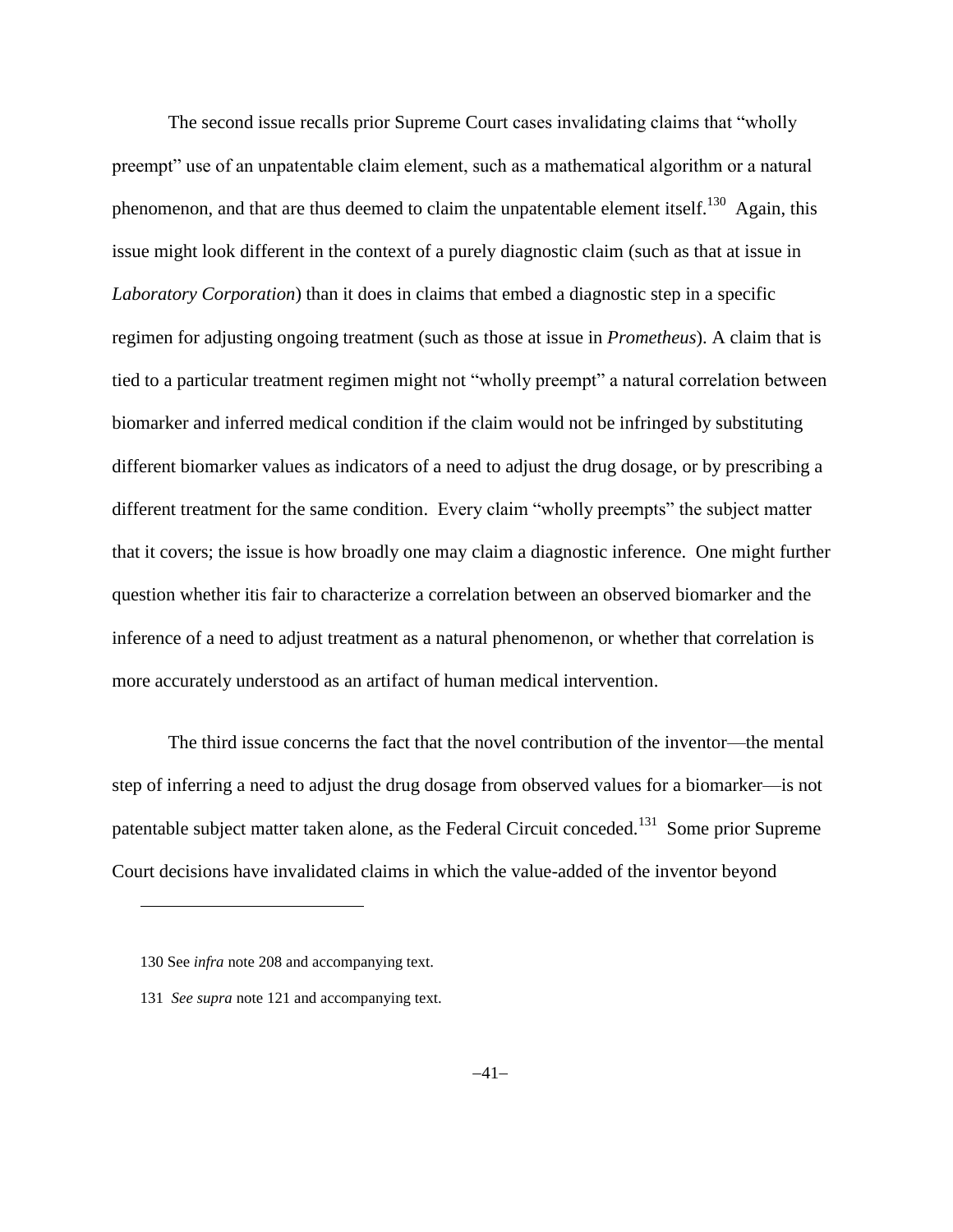unpatentable elements (such as a mathematical algorithm or a product of nature) is unworthy of patent protection in its own right; however, it has not always been clear whether the problem with these claims is lack of patentable subject matter or something else, such as obviousness or lack of novelty.<sup>132</sup> The *Laboratory Corporation* dissenters dismissed as irrelevant to patent eligibility the fact that the diagnostic method claim before them included an assay step that required chemical transformation of a tissue sample through an unspecified (and unclaimed) process.<sup>133</sup> Intuitively it may seem odd to rest the determination of patentable subject matter on the transformative character of incidental claim elements that do not otherwise contribute to the patentability of the invention. But arguably the Supreme Court did just that in *Diamond v.*  Diehr,<sup>134</sup> when it affirmed the patent eligibility of a computer-implemented "method of operating a rubber-molding press with the aid of a digital computer,"<sup>135</sup> over a vigorous dissent pointing out that the only patentable difference between the invention and the prior art was the use of an unpatentable "algorithm" to calculate the rubber cure time.<sup>136</sup> In *Bilski v. Kappos* the Supreme Court noted that patentable subject matter is only a "threshold test," and that inventions that pass that test must still meet other statutory requirements for protection, including novelty, utility,

133 *See supra* note [124](#page-37-0) and accompanying text.

<sup>132</sup> *See infra* note[s 245-](#page-79-0)[252](#page-81-0) and accompanying text.

<sup>134</sup> 450 U.S. 175 (1981).

<sup>135</sup> *Id.* at 179 n. 5, 192-93.

<sup>136</sup> *Id.* at 193, 207-208 (Stevens, J., dissenting).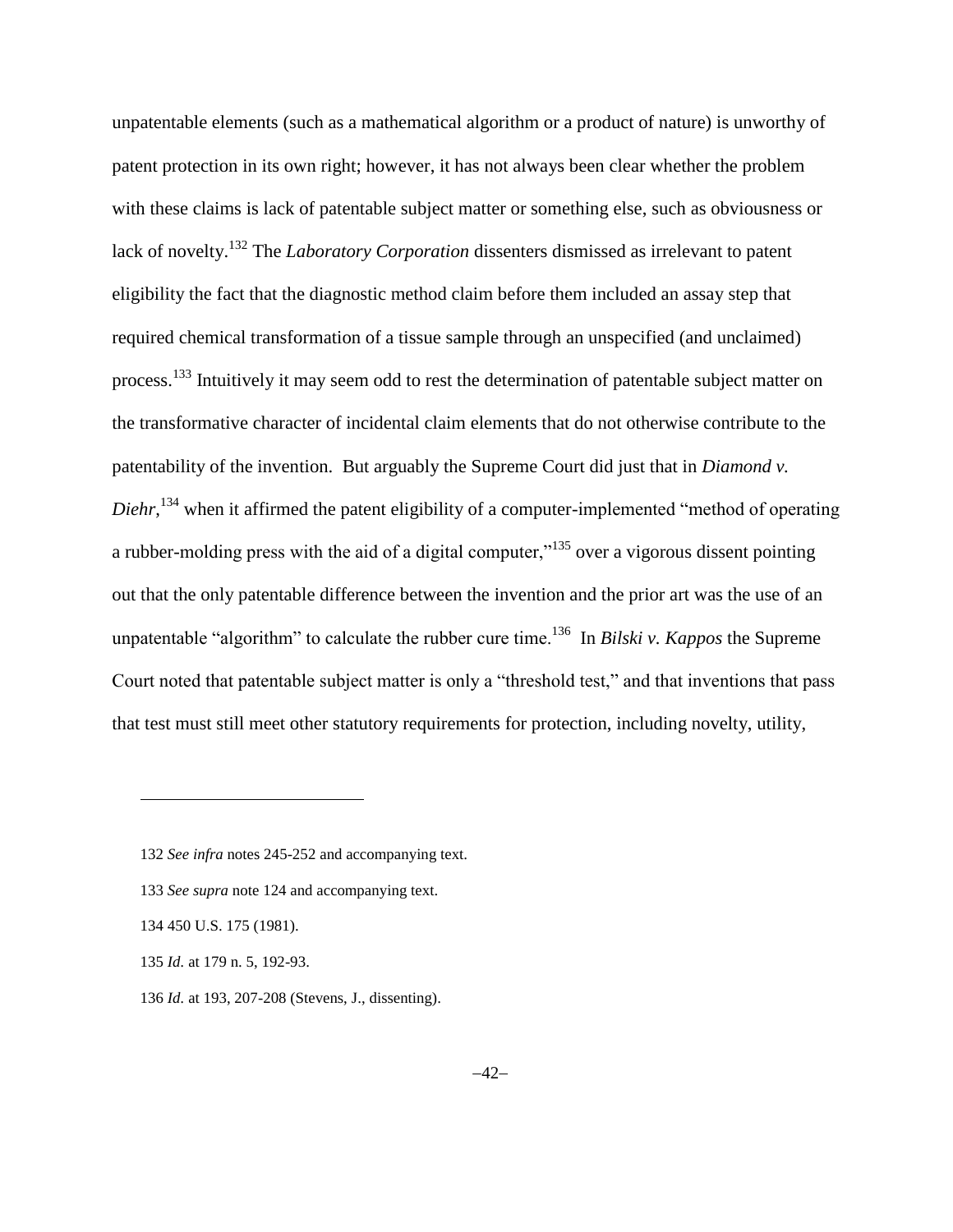nonobviousness, and adequate description.<sup>137</sup> Perhaps, then, the Court will affirm the Federal Circuit's approach of relying on physically transformative steps that are not themselves new or patentable to establish the patent eligibility of a method that relies upon non-transformative mental steps to meet the other requirements for patentability, thus leaving it to other doctrinal tools to reject or invalidate the claims for lack of novelty or for obviousness if appropriate.<sup>138</sup> But if the machine-or-transformation test has more than talismanic significance as a clue to patent eligibility, perhaps it should not be so easily evaded by reciting in the claims conventional steps that do nothing to distinguish the invention from the prior art.<sup>139</sup>

Rather than elaborating upon the machine-or-transformation test, the Court might instead seize the opportunity to clarify what it meant in *Bilski v. Kappos* when it disapproved of the Federal Circuit's reliance on the machine-or-transformation test as the "sole test" of patent eligibility.<sup>140</sup> Although explicitly acknowledging this directive from the Supreme Court, in practice some Federal Circuit panels and the PTO have used the machine-or-transformation test to the exclusion of other analytical approaches to identify patentable subject matter.<sup>141</sup> If this is

137 *Bilski*, 130 S. Ct. at 3225.

 $\overline{\phantom{a}}$ 

<sup>138</sup> 35 U.S.C. §§ 102, 103 (2010).

<sup>139</sup> Of course, new combinations of old elements may be patentable if the combination itself is not suggested in the prior art.

<sup>140</sup> *See supra* notes [20](#page-6-0) and 27.

<sup>141</sup> The PTO directed examiners to continue using the machine-or-transformation test the day after the Supreme Court decision in *Bilski v. Kappos. See* U.S. Patent & Trademark Office Memorandum from Robert W.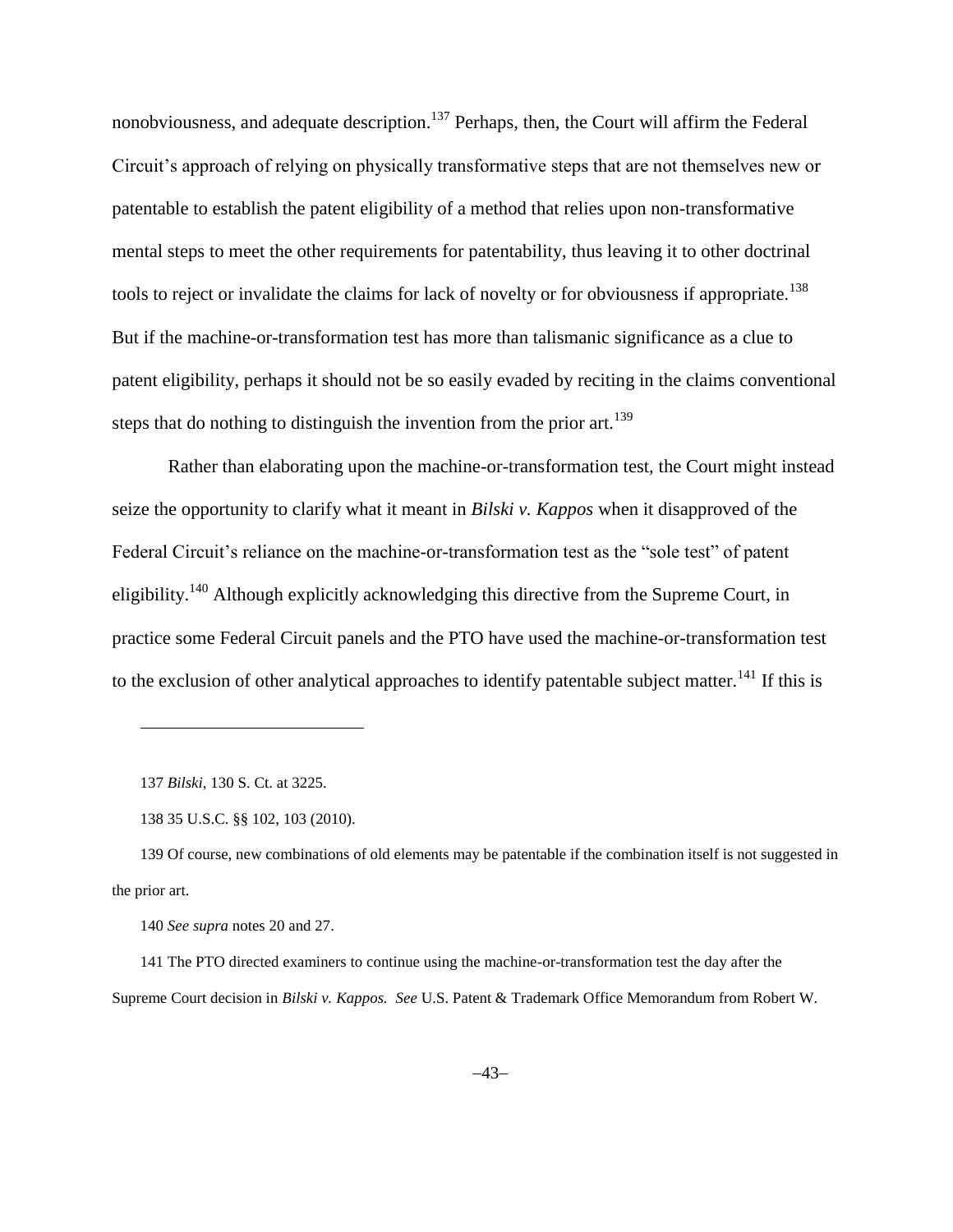not what the Supreme Court intended, it may need to be clearer about when use of the machineor-transformation test is inappropriate.

Readers of Justice Kennedy's opinion in *Bilski v. Kappos* might suspect that what he (and the three Justices joining Part II.B.2 of his opinion)<sup>142</sup> meant in stating that the machine-ortransformation test is not the sole test for patentability is that while inventions that *pass* that test are patent-eligible subject matter, inventions that *fail* that test might get to take a different test:

The machine-or-transformation test may well provide a sufficient basis for evaluating processes similar to those in the Industrial Age -- for example, inventions grounded in a physical or other tangible form. But there are reasons to doubt whether the test should be the sole criterion for determining the patentability of inventions in the Information Age. As numerous *amicus* briefs argue, the machine-or-transformation test would create uncertainty as to the patentability of software, advanced diagnostic medicine techniques, and

l

Bahr, Acting Associate Commissioner for Patent Examination Policy, to Patent Examining Corp, Regarding Supreme Court Decision in *Bilski v. Kappos* (June 28, 2010), *available at*  http://www.uspto.gov/patents/law/exam/bilski\_guidance\_28jun2010.pdf ("Examiners should continue to examine patent applications for compliance with section 101 using the existing guidance concerning the machine-ortransformation test as a tool for determining whether the claimed invention is a process under §101. If a claimed process meets the machine-or-transformation test, the method is likely patent-eligible under §101 unless there is a clear indication that the method is directed to an abstract idea. If a claimed method does not meet the machine-ortransformation test, the examiner should reject the claim under §101 unless there is a clear indication that the method is not directed to an abstract idea.").

142 *Bilski*, 130 S.Ct. at 3223 (The excerpt from Justice Kennedy's opinion set forth in text was joined by Justices Roberts, Thomas, and Alito, but not by Justice Scalia, who joined other portions of the opinion.).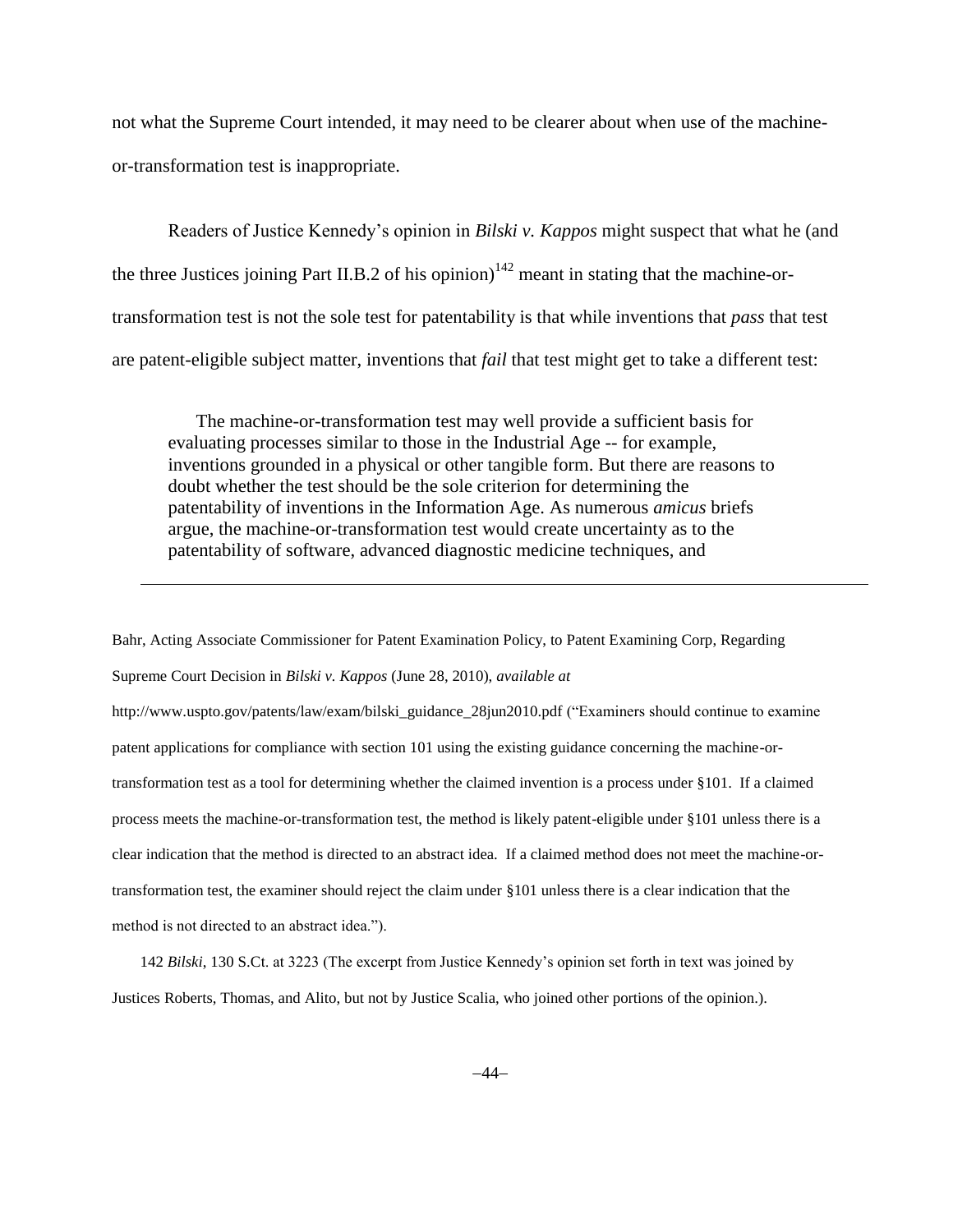inventions based on linear programming, data compression, and the manipulation of digital signals. …

In the course of applying the machine-or-transformation test to emerging technologies, courts may pose questions of such intricacy and refinement that they risk obscuring the larger object of securing patents for valuable inventions without transgressing the public domain. … As a result, in deciding whether previously unforeseen inventions qualify as patentable "process[es]," it may not make sense to require courts to confine themselves to asking the questions posed by the machine-or-transformation test. §101's terms suggest that new technologies may call for new inquiries. $143$ 

The Federal Circuit has sometimes persisted in applying the machine-or-transformation test to "advanced diagnostic medicine techniques" even when it excludes such techniques from patent eligibility. Writing for a different Federal Circuit panel, Judge Lourie used the machineor-transformation test to invalidate diagnostic method claims in *Association for Molecular*  Pathology v. U.S. Patent & Trademark Office.<sup>144</sup> In that case, the Federal Circuit reviewed a district court ruling<sup>145</sup> issued after the Federal Circuit's embrace of the machine-ortransformation test in *In re Bilski* and its first opinion in *Prometheus v. Mayo*, but before the Supreme Court decision in *Bilski v. Kappos*. The district court held invalid multiple product and process claims related to the BRCA1 and BRCA2 breast cancer susceptibility genes. A sharply

 $\overline{a}$ 

<sup>143</sup> *Id.* at 3227-28 (citations omitted).

<sup>144</sup> Ass'n for Molecular Pathology v. USPTO, 653 F.3d 1329 (Fed. Cir. 2011) (The panel included Judge Lourie, Judge Moore, and Judge Bryson.).

<sup>145</sup> Ass'n for Molecular Pathology v. USPTO, 2010 U.S. Dist. LEXIS 35418 (S.D.N.Y. Apr. 2, 2010).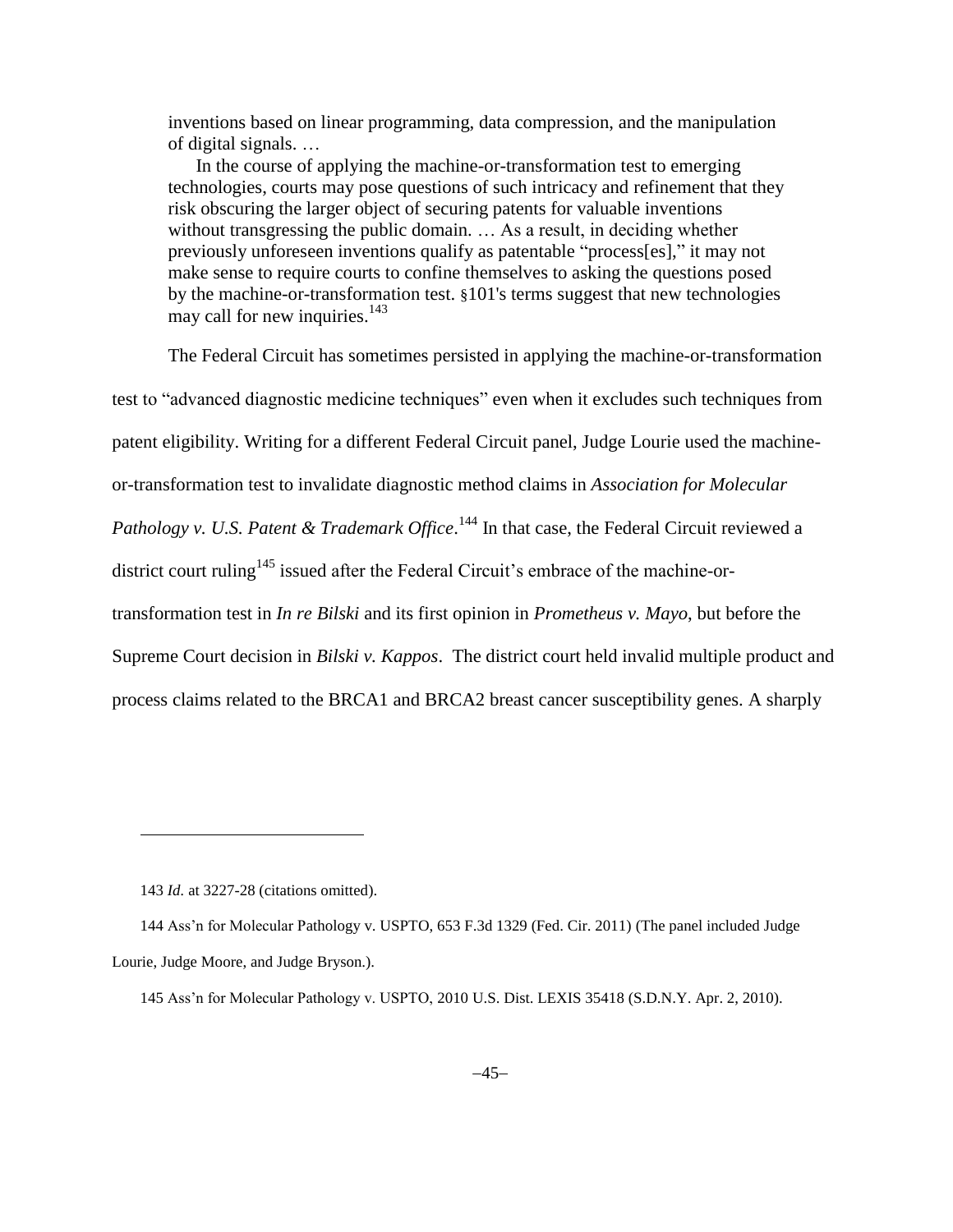divided Federal Circuit panel<sup>146</sup> reversed the district court in part to uphold the validity of "composition of matter" claims to "isolated DNA" molecules.<sup>147</sup> However, the panel was unanimous in its analysis of the process claims. Each member of the panel joined Judge Lourie's opinion affirming the invalidity of claims to methods of comparing or analyzing human DNA samples to detect alterations or mutations indicating increased susceptibility to breast cancer<sup>148</sup> and reversing the district court to uphold the patent eligibility of a claim to a method of screening potential cancer therapeutics.<sup>149</sup>

146 *Ass'n for Molecular Pathology*, 653 F.3d 1329. Each member of the 3-judge panel wrote separately, with two judges concluding that the claims to isolated DNA were patentable subject matter, *id.* at 1333-34 (opinion of Lourie, J.); *id.* at 1358 (opinion of Moore, J., concurring in part); *id.* at 1373 (Bryson, J., concurring in part and dissenting in part) (concluding that claims to BRCA genes and gene fragments were not directed to patentable subject matter).

<span id="page-45-0"></span>l

147 *Id.* at 1334 (quoting U.S. Patent No. 5,747,282 claim 1 (filed June 7, 1995)) ("An isolated DNA coding for a BRCA1 polypeptide, said polypeptide having the amino acid sequence set forth in SEQ ID NO: 2.").

148 *E.g.*, *id.* at 1334 (quoting U.S. Patent No. 5,709,999 claim 1 (filed June 7, 1995) ("A method for detecting a germline alteration in a BRCA1 gene, said alteration selected from a group consisting of the alterations set forth in Tables 12A, 14, 18, or 19 in a human which comprises analyzing a sequence of a BRCA1 gene or BRCA1 RNA from a human sample or analyzing a sequence of BRCA1 cDNA made from mRNA from said human sample with the proviso that said germline alteration is not a deletion of 4 nucleotides corresponding to base numbers 4184-4187 of SEQ ID N0:1.").

149 *See id.* at 1335 (quoting U.S. Patent No. 5,747,282 claim 20 (filed June 7, 1995) ("A method for screening potential cancer therapeutics which comprises: growing a transformed eukaryotic host cell containing an altered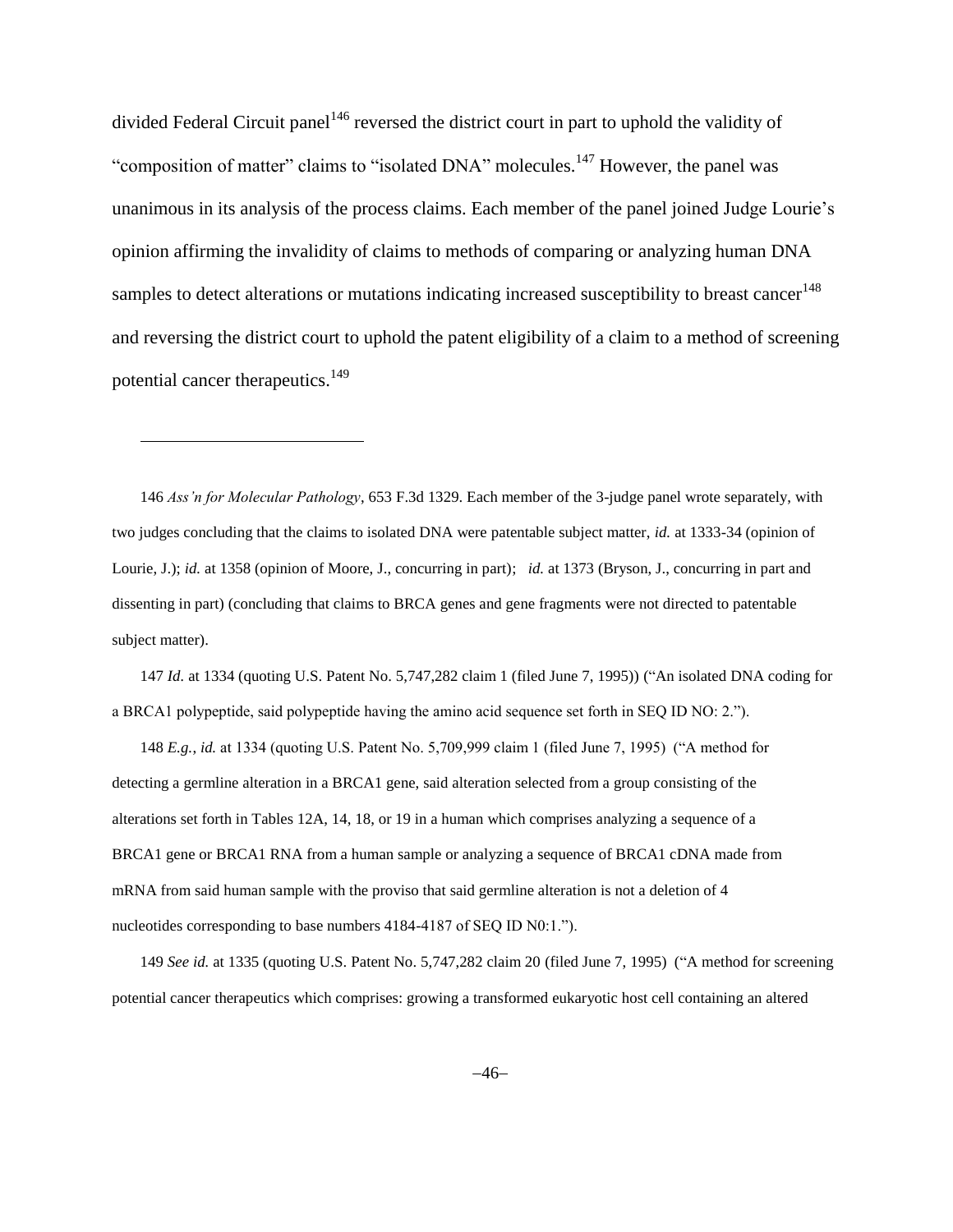Judge Lourie's analysis of the method claims is a straightforward application of the machine-or-transformation test, which the district court had relied upon in holding these claims invalid.<sup>150</sup> The panel held that the method claims to "comparing" or "analyzing" gene sequences "fall outside the scope of  $\S$  101 because they claim only abstract mental processes."<sup>151</sup> The opinion rejected the argument that the method is patent eligible because it can only be performed after the prior steps of extracting DNA from a human sample and sequencing the BRCA DNA molecules in the sample, noting that the claim language does not include these prior steps.<sup>152</sup> This allowed the court to distinguish the *Prometheus* claims, which included the "transformative" steps of "administering" a drug to a patient and "determining" the levels of a drug metabolite in a patient.<sup>153</sup> The opinion concluded that claims to methods of "comparing" and "analyzing" DNA sequences "fail to satisfy the machine-or-transformation test, and are instead directed to the

BRCA1 gene causing cancer in the presence of a compound suspected of being a cancer therapeutic, growing said transformed eukaryotic host cell in the absence of said compound, determining the rate of growth of said host cell in the presence of said compound and the rate of growth of said host cell in the absence of said compound and comparing the growth rate of said host cells, wherein a slower rate of growth of said host cell in the presence of said compound is indicative of a cancer therapeutic.").

150 Ass'n for Molecular Pathology v. USPTO, No. 09 Civ. 4515 (RWS), 2010 U.S. Dist. LEXIS 35418 at \*147-61. Indeed, the district court had the Federal Circuit's first opinion in *Prometheus* before it and took pains to distinguish the two cases. *Id.* at \*149-60.

151 Ass'n for Molecular Pathology, 653 F.3d at 1355.

152 *Id.* at 1356.

l

153 *Id.* at 1357. *See also supra* note[s 85-](#page-25-1)[91.](#page-26-0)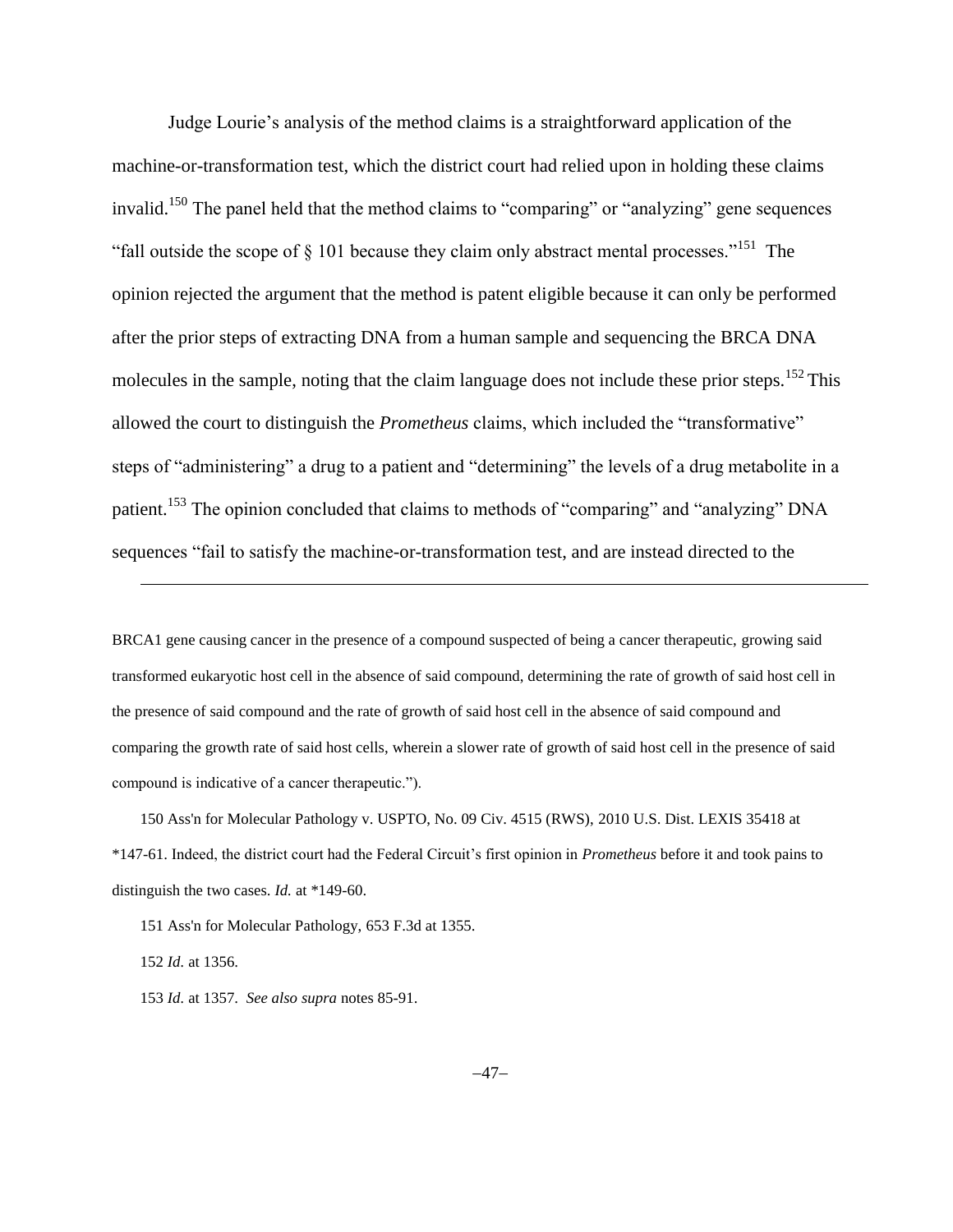abstract mental process of comparing two nucleotide sequences. The claims thus fail to claim a patent-eligible process under § 101."<sup>154</sup>

The panel also relied on the machine-or-transformation test as an "important clue" to reverse the district court's holding of invalidity for a claim to a method for screening potential cancer therapeutics.<sup>155</sup> The court noted that the claim recites the "inherently transformative" steps of (1) "growing" host cells transformed with an altered BRCA1 gene in the presence or absence of a potential cancer therapeutic, and (2) "determining" the growth rate of the host cells with or without the potential therapeutic:

The claim thus includes more than the abstract mental step of looking at two numbers and "comparing" two host cells' growth rates. The claim includes the steps of "growing" transformed cells in the presence or absence of a potential cancer therapeutic, an inherently transformative step involving the manipulation of the cells and their growth medium. The claim also includes the step of "determining" the cells' growth rates, a step that also necessarily involves physical manipulation of the cells.<sup>156</sup>

After this analysis of the method claims under the machine-or-transformation test, the opinion recites a litany of phrases from the patentable subject matter caselaw in support of its conclusion, including that "the claim is not so 'manifestly abstract' as to claim only a scientific principle" and that "the claims do not preempt all uses of the natural correlations; they utilize them in a

<sup>154</sup> *Ass'n for Molecular Pathology*, 653 F.3d at 1357.

<sup>155</sup> *Id.* at 1357-58; *see supra* not[e 149](#page-45-0) for the language of the claim.

<sup>156</sup> *Ass'n for Molecular Pathology*, 653 F.3d at 1357.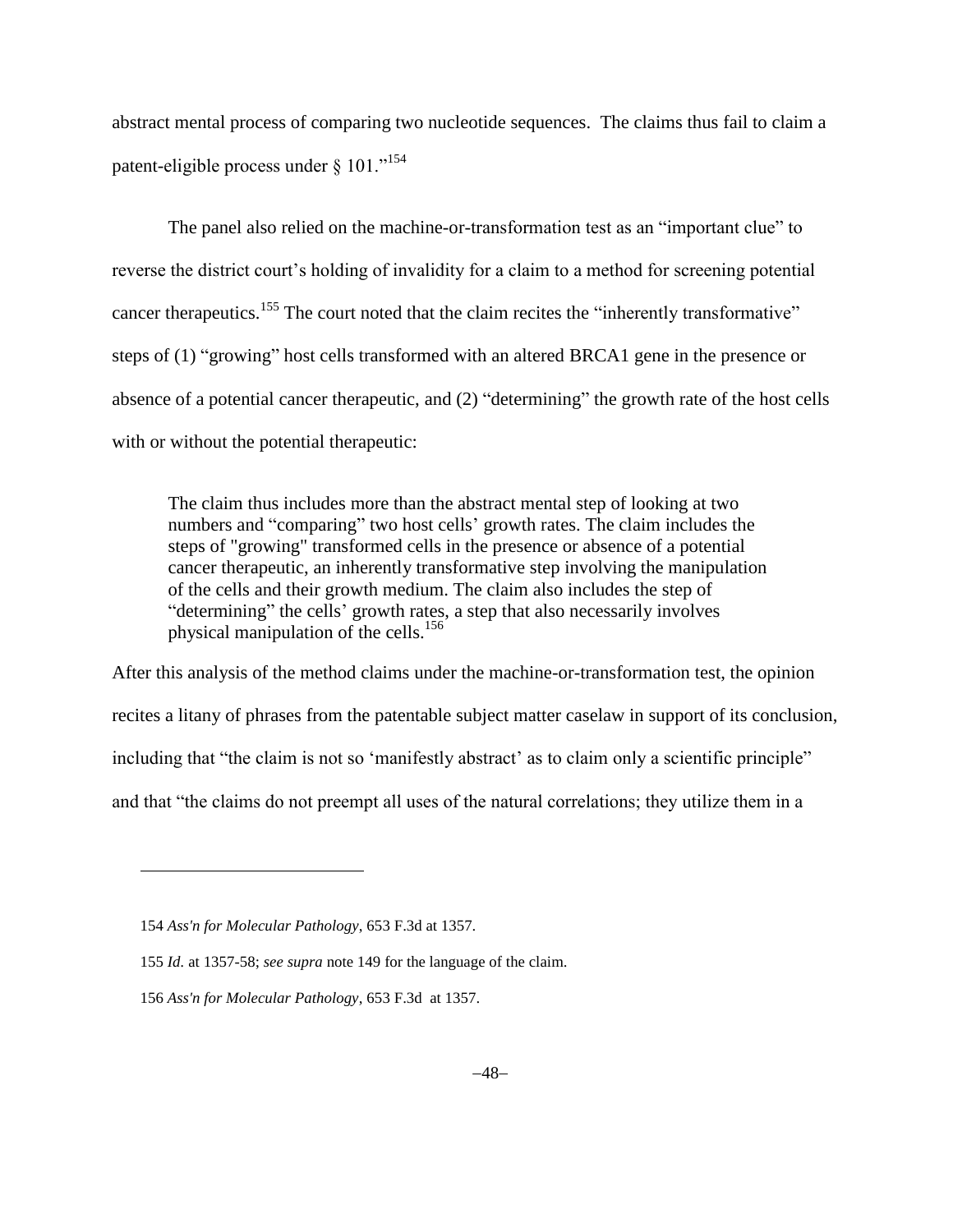series of specific steps."<sup>157</sup> But it is the machine-or-transformation test that appears to do the real work for the panel of distinguishing between the unpatentable claims to methods of "comparing" and "analyzing" and the patent eligible claims to methods of screening potential cancer therapeutics.

With the benefit of the Federal Circuit's opinion it would not be difficult to redraft future diagnostic method claims to recite patentable subject matter. Using *Prometheus Laboratories v. Mayo Collaborative Services* and *American Association for Molecular Pathology v. USPTO* as guides, patent applicants could satisfy the machine-or-transformation steps by reciting as claim limitations transformative steps that necessarily precede any comparison of the value of a biomarker for a particular patient with a reference value. Consider, for example, claim 1 of U.S. Patent No. 5,709,999, held invalid under the machine-or-transformation rule:

A method for detecting a germline alteration in a BRCA1 gene, said alteration selected from a group consisting of the alterations set forth in Tables 12A, 14, 18, or 19 in a human which comprises analyzing a sequence of a BRCA1 gene or BRCA1 RNA from a human sample or analyzing a sequence of BRCA1 cDNA made from mRNA from said human sample with the proviso that said germline alteration is not a deletion of 4 nucleotides corresponding to base numbers 4184-4187 of SEQ ID N0:1.<sup>158</sup>

The downfall of this claim is that it begins with the mental step of "analyzing" a sequence

without reciting the prior steps necessary to obtain and process a tissue sample in order to have a

<sup>157</sup> *Id.* at 1358.

<sup>158</sup> U.S. Patent No. 5,709,999 claim 1 (filed June 7, 1995).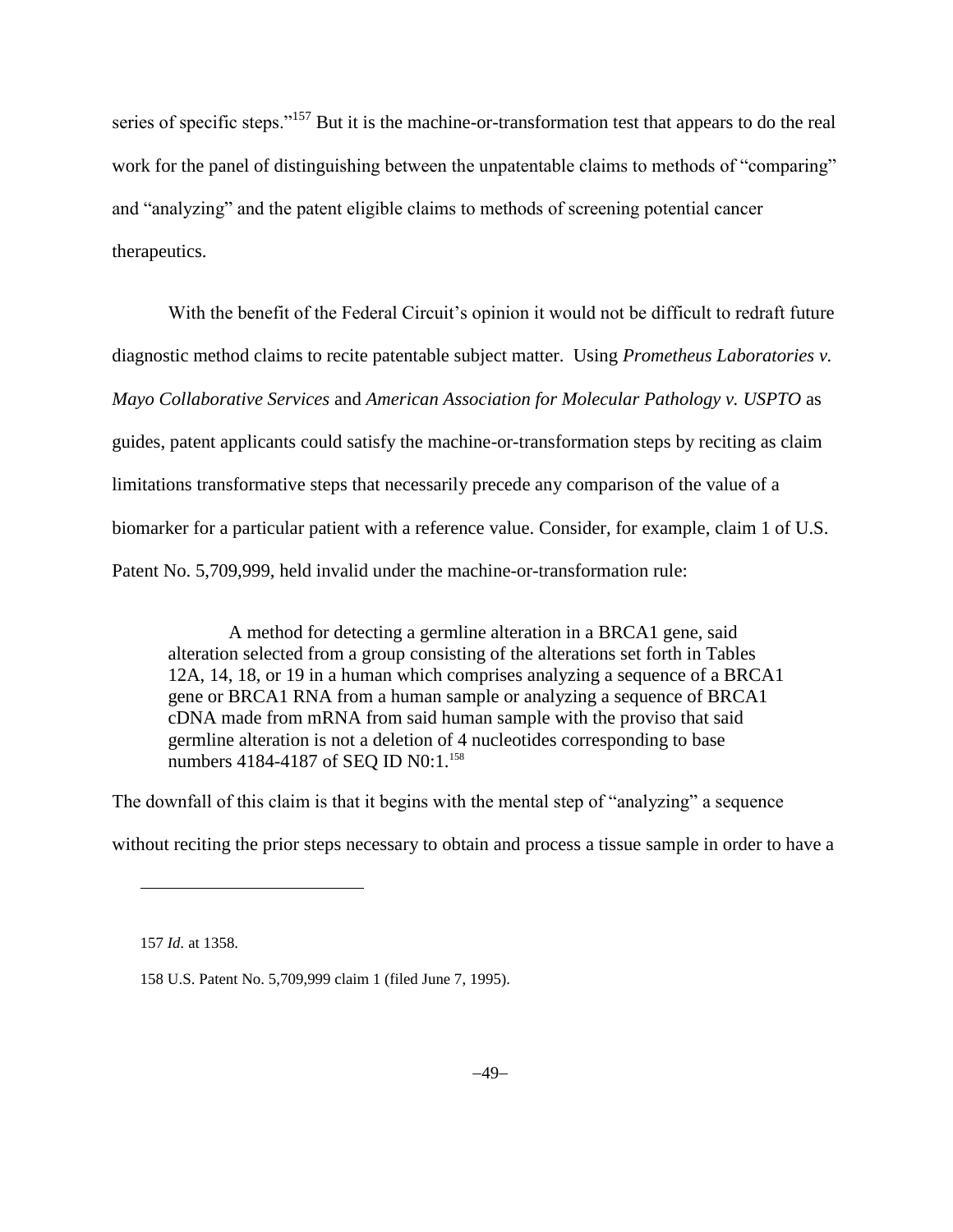sequence to analyze. Compare claim 46 of U.S. Patent No. 6,355,623, which the Federal Circuit

approved as claiming patentable subject matter in *Prometheus*:

A method of optimizing therapeutic efficacy and reducing toxicity associated with treatment of an immune-mediated gastrointestinal disorder, comprising:

(b) determining the level of 6-thioguanine or 6-methylmercaptopurine in a subject administered a drug selected from the group consisting of 6 mercaptopurine, azathiop[u]rine, 6-thioguanine, and 6-methyl-mercaptoriboside, said subject having said immune-mediated gastrointestinal disorder,

wherein the level of 6-thioguanine less than about 230 pmol per  $8x10<sup>8</sup>$  red blood cells indicates a need to increase the amount of said drug subsequently administered to said subject and

wherein the level of 6-thioguanine greater than about 400 pmol per  $8x10^8$  red blood cells or a level of 6-methylmercaptopurine greater than about 7000 pmol per  $8x10<sup>8</sup>$  red blood cells indicates a need to decrease the amount of said drug subsequently administered to said subject.<sup>159</sup>

The Federal Circuit saw the analytical inferences in the "wherein" clauses of this claim as

unpatentable mental steps, but the "determining" step set forth prior to those clauses was a

transformative step that satisfied the machine-or-transformation test and saved the claim from

invalidity. If that is all it takes, it would seem that Claim 1 of the '623 patent could likewise be

saved by inserting explicit claim steps of "obtaining a DNA sample from a patient" and

<sup>159</sup> U.S Patent No. 6,355,623 claim 1 (filed Apr. 8, 1999); *Prometheus Labs*, 628 F.3d at 1349 ("[W]e again hold that Prometheus's asserted method claims are drawn to statutory subject matter, and we again reverse the district court's grant of summary judgment of invalidity under § 101.").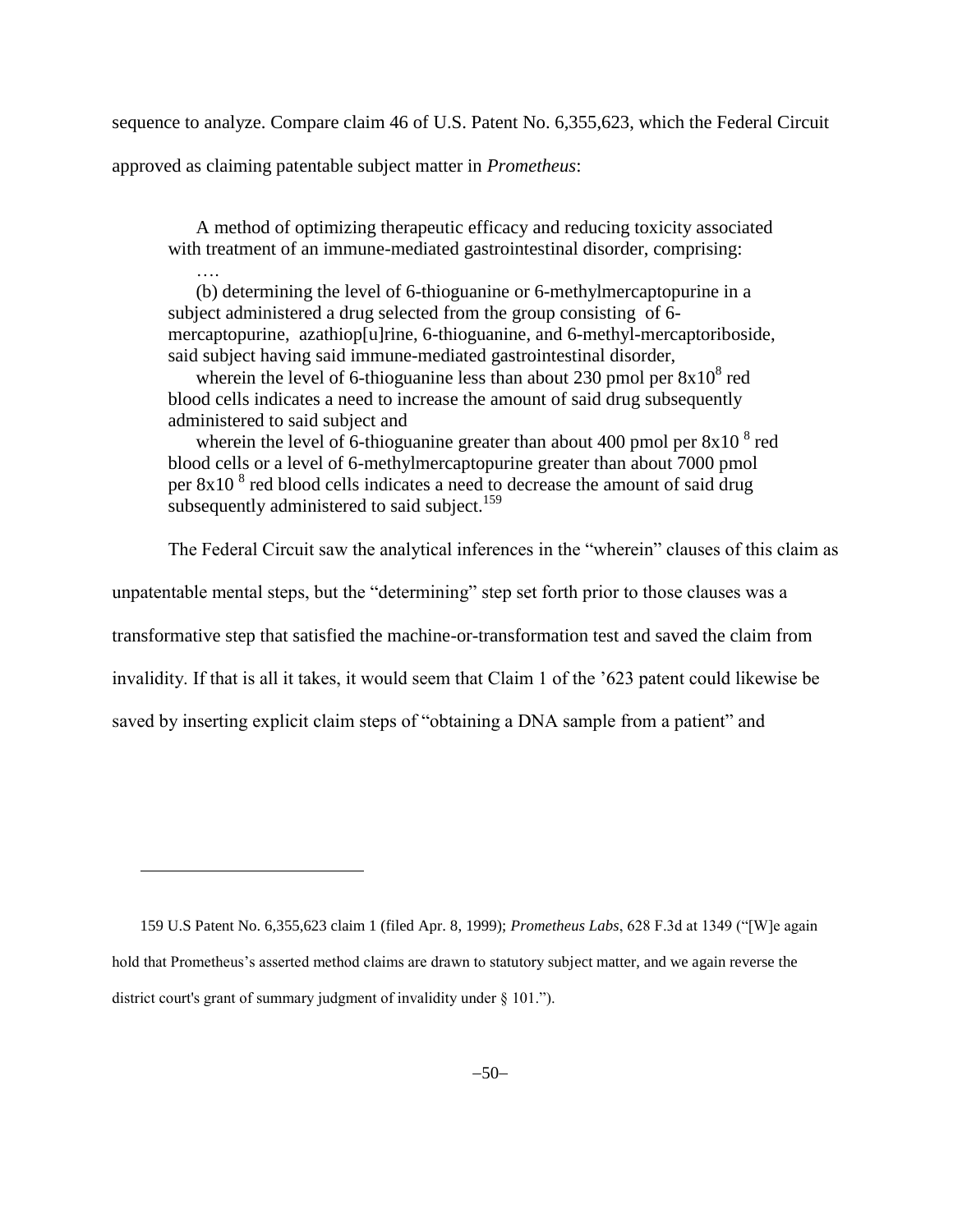"determining the BRCA1 or BRCA2 DNA sequence in the patient's DNA" immediately before the word "analyzing."<sup>160</sup>

It is by no means clear that this is what the Supreme Court had in mind in approving the machine-or-transformation test as a "useful clue" but not the "sole test" of the patent eligibility of processes. Prior decisions have sometimes found similar claims-drafting maneuvers inadequate to avoid an exclusion from patentable subject matter, insisting, for example, that the transformative claim element should be disregarded when it amounts to "insignificant postsolution activity<sup>"161</sup> or mere "data-gathering steps."<sup>162</sup> Even if the Court is generally disposed to recognize patent eligibility for "advanced diagnostic medical techniques," it might not be satisfied with identifying a claims-drafting maneuver that works for future patent applicants, but leaves current holders of claims drafted in "determine and infer" format with disappointed expectations.

Concern for the disappointed expectations of patent holders may have played a decisive role in the divided panel's analysis of the patentability of composition of matter claims to isolated DNA, an issue on which the Supreme Court opinion in *Bilski v. Kappos* offers little

<sup>160</sup> *Prometheus Labs*, 628 F.3d at 1350.

<sup>161</sup> Diamond v. Diehr, 450 U.S. at 191-192.

<sup>162</sup> *E.g.*, *In re* Grams, 888 F.2d 835, 839-40 (Fed. Cir. 1989) ("The sole physical process step in Grams' claim 1 is step [a], *i.e.*, performing clinical tests on individuals to obtain data. … The presence of a physical step in the claim to derive data for the algorithm will not render the claim statutory.").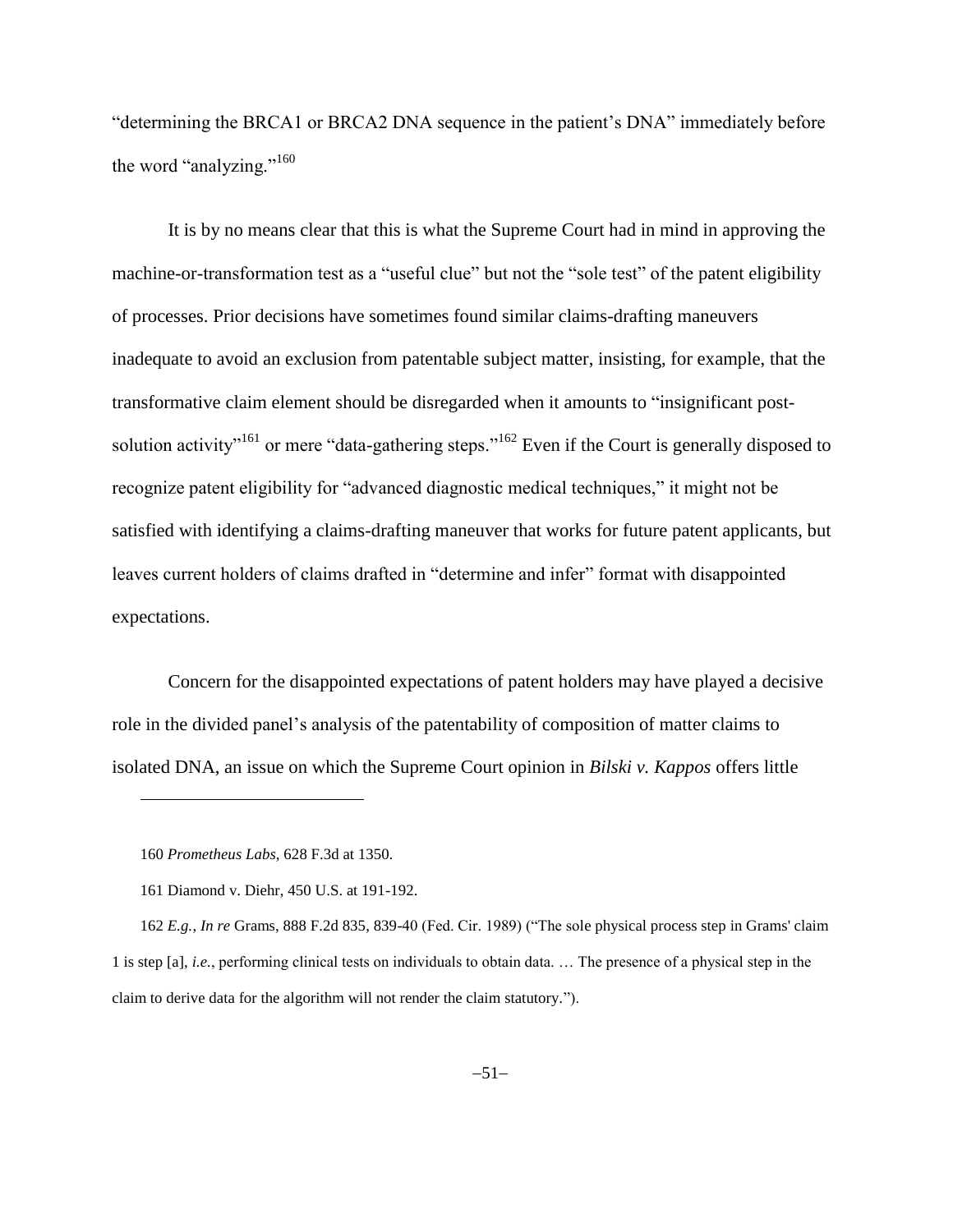guidance.<sup>163</sup> The United States as amicus curiae did not defend the PTO's longstanding practice of allowing patents to issue on isolated DNA molecules, but instead urged the Federal Circuit to affirm the District Court's holding that these claims were unpatentable products of nature.<sup>164</sup>

 $\overline{a}$ 

163 The Court in *Bilski* was not concerned with the patentability of products of nature and did not include "products of nature" in its list of time-honored exclusions from patent eligibility. On the other hand, the Court cited with approval its own prior decisions in cases recognizing such an exclusion. *See, e.g.*, Diamond v. Chakrabarty, 447 U.S. 303, 313 (1980) ("Congress thus recognized that the relevant distinction was not between living and inanimate things, but between products of nature, whether living or not, and human-made inventions."); Funk Bros. Seed v. Kalo Inoculant, 333 U.S. 127, 131 (1948) (Mixed culture of naturally occurring strains of bacteria selected for their non-inhibition of each other's function was not patentable subject matter because "[i]t is no more than the discovery of some of the handiwork of nature …. The combination of species produces no new bacteria, no change in the six species of bacteria, and no enlargement of the range of their utility. …. Their use in combination does not improve in any way their natural functioning. They serve the ends nature originally provided, and act quite independently *of* any effort of the patentee."); J. E.M. Ag Supply v. Pioneer Hi-Bred, 534 U.S. 124, 134 (2001) (citing with approval the above-quoted passage from *Chakrabarty*); Am. Fruit Growers, Inc. v. Brogdex Co., 283 U.S. 1, 11-13 (1931) (Orange rind treated with borax to protect against decay was not sufficiently changed from its natural state to constitute a patentable "manufacture" because "[a]ddition of borax to the rind of natural fruit does not produce from the raw material an article for use which possesses a new or distinctive form, quality, or property.").

164 Brief for the United States as Amicus Curiae in Support of Neither Party in Ass'n for Molecular Pathology v. USPTO, 653 F.3d 1329 (Fed. Cir. 2011) (No. 2010-1406), 2010 WL 4853320, *available at* http://graphics8.nytimes.com/packages/pdf/business/genepatents-USamicusbrief.pdf (last visited Oct. 30, 2011).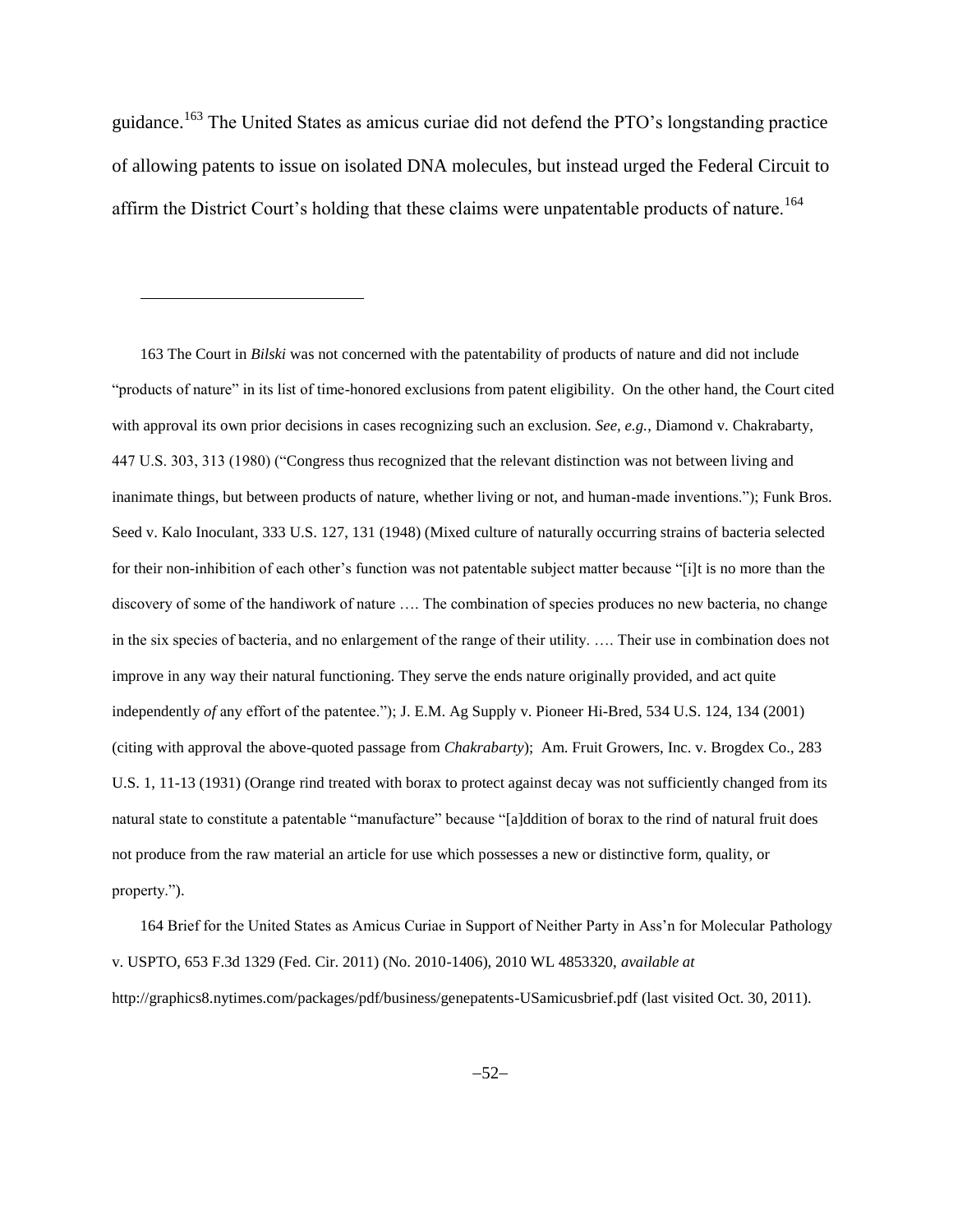Nonetheless, Judge Lourie and Judge Moore both noted that such a departure from longstanding practice should come from Congress rather than from the courts.<sup>165</sup>

The main disagreement among the panel members concerned whether segments of DNA that have been isolated from chromosomes but are otherwise unaltered are unpatentable products of nature. For Judge Lourie, human intervention to cleave the covalent bonds that unite the DNA molecule to other genetic material in its natural state is enough to make the isolated DNA molecules "markedly different [with a] distinctive chemical identity and nature [] from molecules that exist in nature," making the claims patent eligible.<sup>166</sup> Judge Moore, however, read the precedents as requiring that the isolated molecule must do more than "serve the ends nature originally provided," and that human modifications must give the product "markedly different characteristics with the potential for significant utility" in order to avoid the exclusion for products of nature.<sup>167</sup> Judge Moore concluded that short DNA molecules isolated from chromosomes meet this standard because they could be used as primers and probes for diagnostic testing, but that longer DNA sequences that are unsuitable for these uses present a more difficult question. <sup>168</sup> Nonetheless, given the longstanding practice of the PTO to allow patents on isolated

<sup>165</sup> *Ass'n for Molecular Pathology*, 653 F.3d at 1354-55 (Lourie, J.); *id.* at 1367-68, 1370-73 (Moore, J., concurring in part)

<sup>166</sup> *Id.* at 1351 (Lourie, J.).

<sup>167</sup> *Id.* at 1359-60 (Moore, J., concurring in part) (citations omitted).

<sup>168</sup> *Id.* at 1365-67.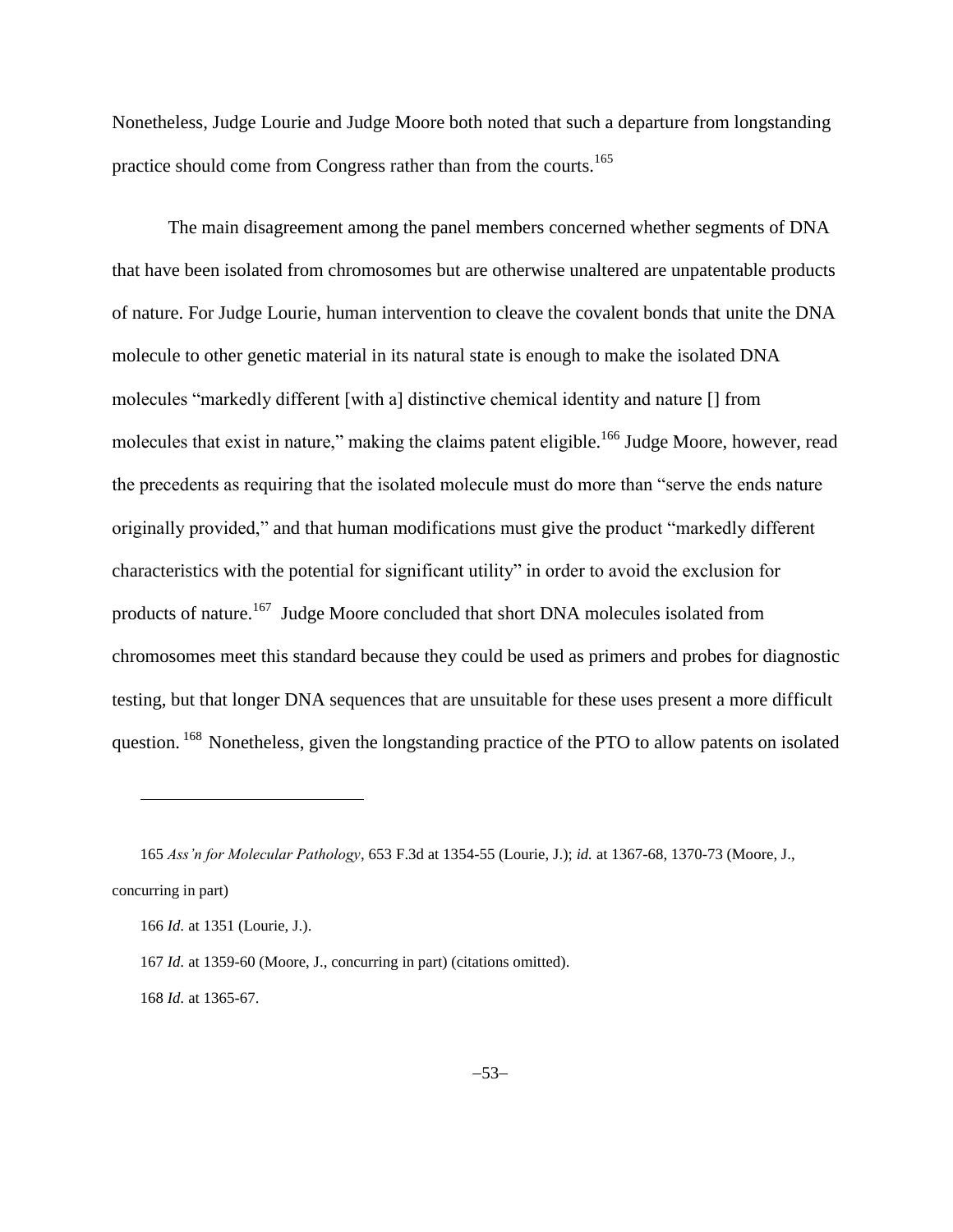DNA, Judge Moore concluded that the longer sequences were also patentable subject matter, noting concern for the impact of a contrary decision on the settled expectations of the biotechnology industry.<sup>169</sup> Judge Bryson dissented from the holding of patent eligibility for isolated DNA, reasoning that, notwithstanding the breaking of chemical bonds, the isolated genes are not "materially different" from the same genes as they occur in nature. <sup>170</sup>

The variety of claims at issue, the sharp disagreements among the panel members, and the care taken in each opinion to be faithful to precedent provide a strong foundation for Supreme Court review.

## B. The Minimalist "Coarse Filter" Approach

Other post-*Bilski* patentable subject matter opinions from the Federal Circuit suggest a different approach, assigning a minimal role to subject matter exclusions reminiscent of the pre-*Laboratory Corporation* era in the Federal Circuit. The first of these opinions was authored by Chief Judge Rader in *Research Corporation Technologies v. Microsoft*, <sup>171</sup> shortly before the second Federal Circuit decision in *Prometheus v. Mayo*. Judge Rader, who also joined Judge Lourie's opinion as a member of the *Prometheus* panel, set an entirely different tone in writing

<sup>169</sup> *Id.* at 1366-70.

<sup>170</sup> *Id.* at 1373, 1375 (Bryson, J., concurring in part and dissenting in part).

<sup>171</sup> 627 F.3d 859 (Fed. Cir. 2010)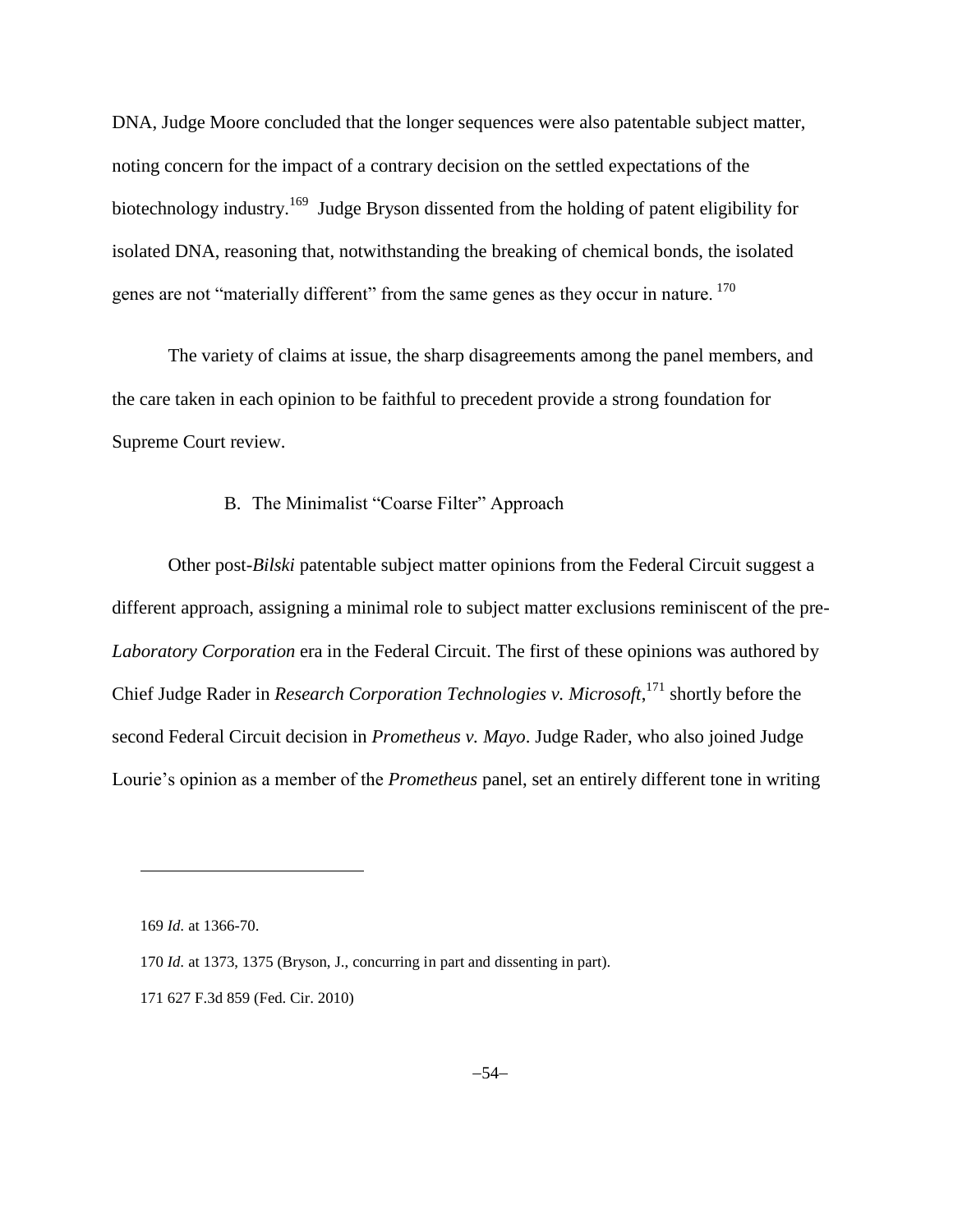for the *Research Corporation* panel.<sup>172</sup> That case involved an invention in the longstanding patent eligibility battleground of information technology – specifically, a new method for allowing computers and printers to more efficiently render approximations of an image using digital halftoning technology.<sup>173</sup>

Judge Rader began by noting that patentable subject matter is only a "threshold test," and that the statute directs primary attention to the other conditions and requirements for patentability.<sup>174</sup> He mentioned the "machine or transformation" test only to recognize that the Supreme Court had faulted that test as "nonstatutory."<sup>175</sup> Turning to the question of whether the claimed processes were excluded from patentable subject as "abstract," Judge Rader did not seek clues to the meaning of that term, but saw its ambiguity as empowering the Federal Circuit to minimize the exclusion:

The Supreme Court did not presume to provide a rigid formula or definition for abstractness. *…* Instead, the Supreme Court invited this court to develop "other limiting criteria that further the purposes of the Patent Act and are not inconsistent with its text." *…*With that guidance, this court also will not presume to define "abstract" beyond the recognition that this disqualifying characteristic should exhibit itself so manifestly as to override the broad statutory categories of

175 *Id.*

 $\overline{a}$ 

<sup>172</sup> *Id.* at 862 (The panel consisted of Chief Judge Rader and Judges Newman and Plager.).

<sup>173</sup> *Id.* at 862-63.

<sup>174</sup> *Id.* at 868.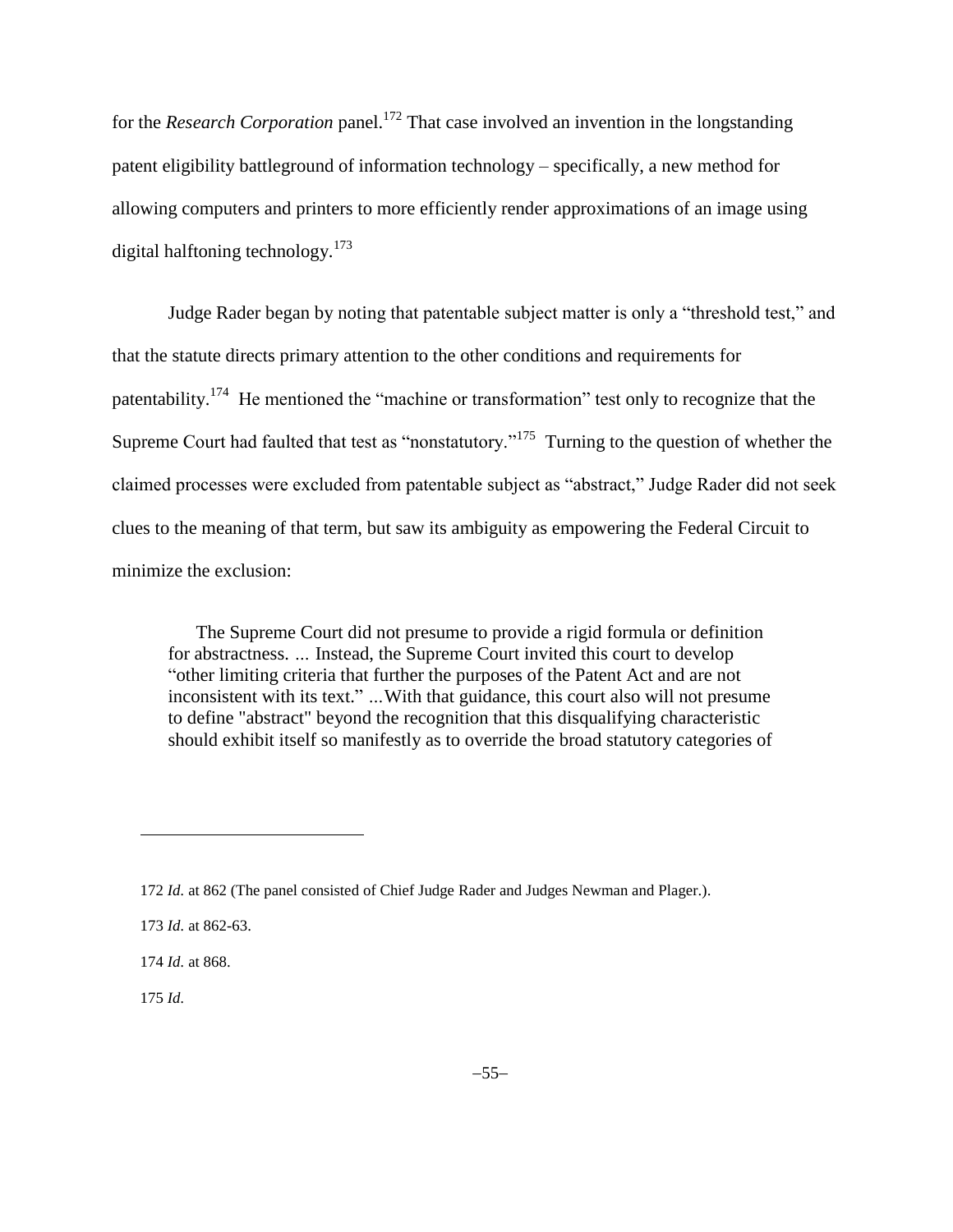eligible subject matter and the statutory context that directs primary attention on the patentability criteria of the rest of the Patent Act.<sup>176</sup>

Explaining why "this court perceives nothing abstract in the subject matter of the processes claimed," Judge Rader noted the "functional and palpable applications" of the process, and observed that "inventions with specific applications or improvements to technologies in the marketplace are not likely to be so abstract that they override the statutory language and framework of the Patent Act."<sup>177</sup> The opinion notes in passing that some of the claims require a "high contrast film," "a film printer," "a memory," and "printer and display devices" and that these features "also confirm this court's holding that the invention is not abstract."<sup>178</sup> But Judge Rader does not dwell on these physical elements or use the words "machine or transformation" to explain their relevance.<sup>179</sup> The discussion of patentable subject matter concludes by noting that claims that "pass the coarse eligibility filter" might still fail the tests of claim definiteness and written description and that  $\S 112$  of the Patent Act<sup>180</sup> might be a more appropriate way to invalidate claims that are not clear and concrete rather than a subject matter exclusion.<sup>181</sup>

176 *Id.* at 868.

l

178 *Id.* at 869.

<sup>177</sup> *Id.* at 868-69.

<sup>179</sup> *Id.* at 868-69.

<sup>180</sup> 35 U.S.C. § 112 (2010) (outlining the extent to which claims must be specified).

<sup>181</sup> *Research Corp. Techs.*, 627 F.3d at 869.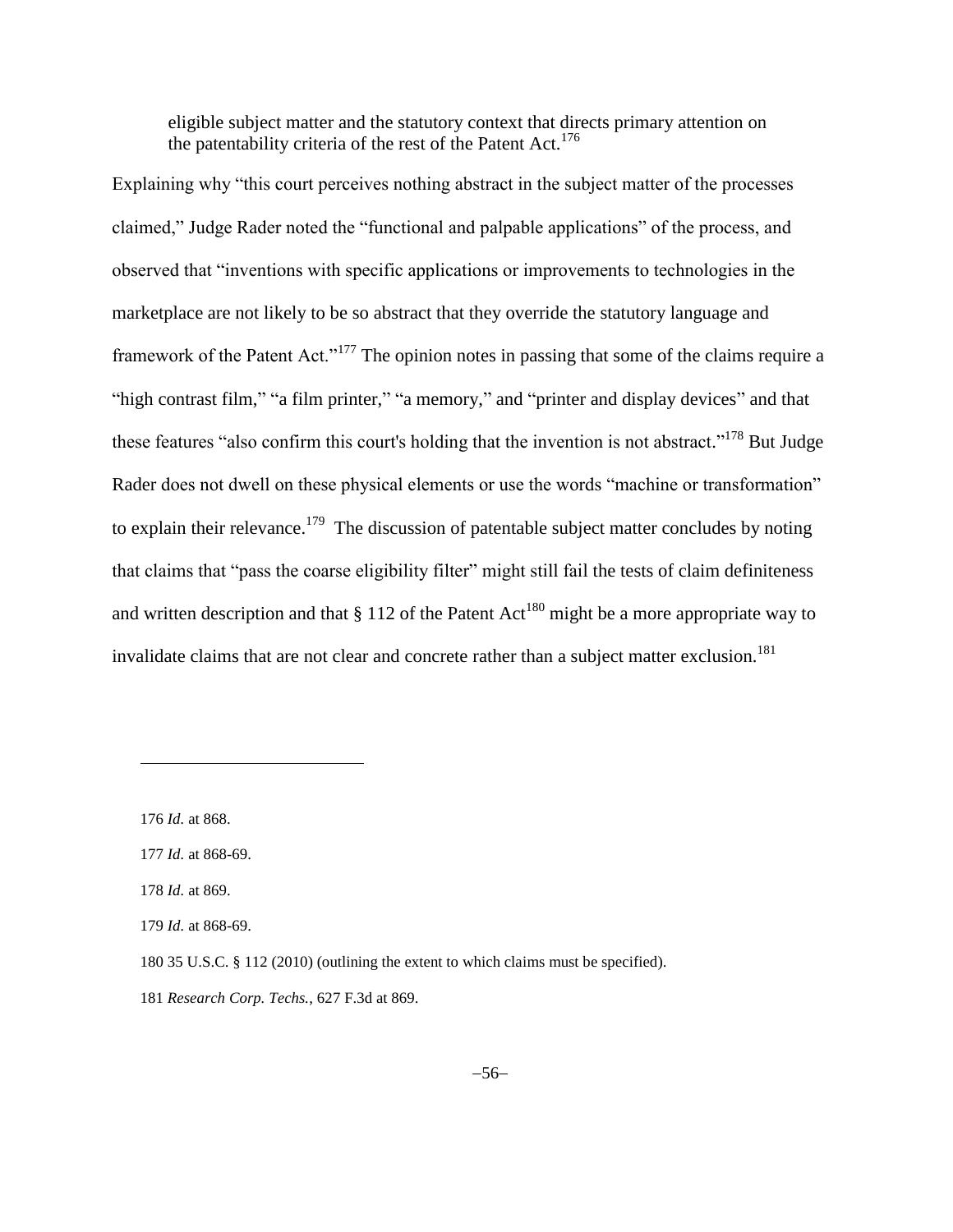This minimalist approach to the role of § 101 appears again in the analysis of biopharmaceutical method claims in the recent decision of the Federal Circuit in *Classen Immunotherapies v. Biogen IDEC* on remand from the Supreme Court.<sup>182</sup> Prior to the Supreme Court decision in *Bilski v. Kappos*, the Federal Circuit had affirmed summary judgment of invalidity for the patent claims under the machine-or-transformation test in a brief opinion.<sup>183</sup> The Supreme Court granted *certiorari*, vacated and remanded for reconsideration in light of *Bilski*. <sup>184</sup> The three opinions from a divided panel on remand reveal sharp divisions both on the role of patentable subject matter doctrine and on its application to the claims at issue. None of the opinions embraces the machine-or-transformation test.

Judge Newman, joined by Chief Judge Rader, found the claims of two of the three patents at issue patent-eligible under § 101, although questioning whether the same claims would survive challenges to their validity based on other statutory requirements, but affirmed the judgment of invalidity as to the claims of a third patent.<sup>185</sup> Regrettably, the invalidity analysis for the third patent rests on a questionable reading of the claim language, as Judge Moore

<sup>182</sup> Classen Immunotherapies v. Biogen IDEC, Nos. 2006-1634, 2006-1649, 2011 U.S. App. LEXIS 18126

<sup>(</sup>Fed. Cir. Aug. 31, 2011). *See also supra* notes [83](#page-24-0)[-84](#page-24-1) and accompanying text (prior history).

<sup>183</sup> Classen Immunotherapies v. Biogen IDEC, 304 F. App'x. 866 (Fed. Cir. 2008).

<sup>184</sup> Classen Immunotherapies v. Biogen IDEC, 130 S. Ct. 3541 (2010).

<sup>185</sup> *Classen Immunotherapies*, 2011 U.S. App. LEXIS 18126 at \*44.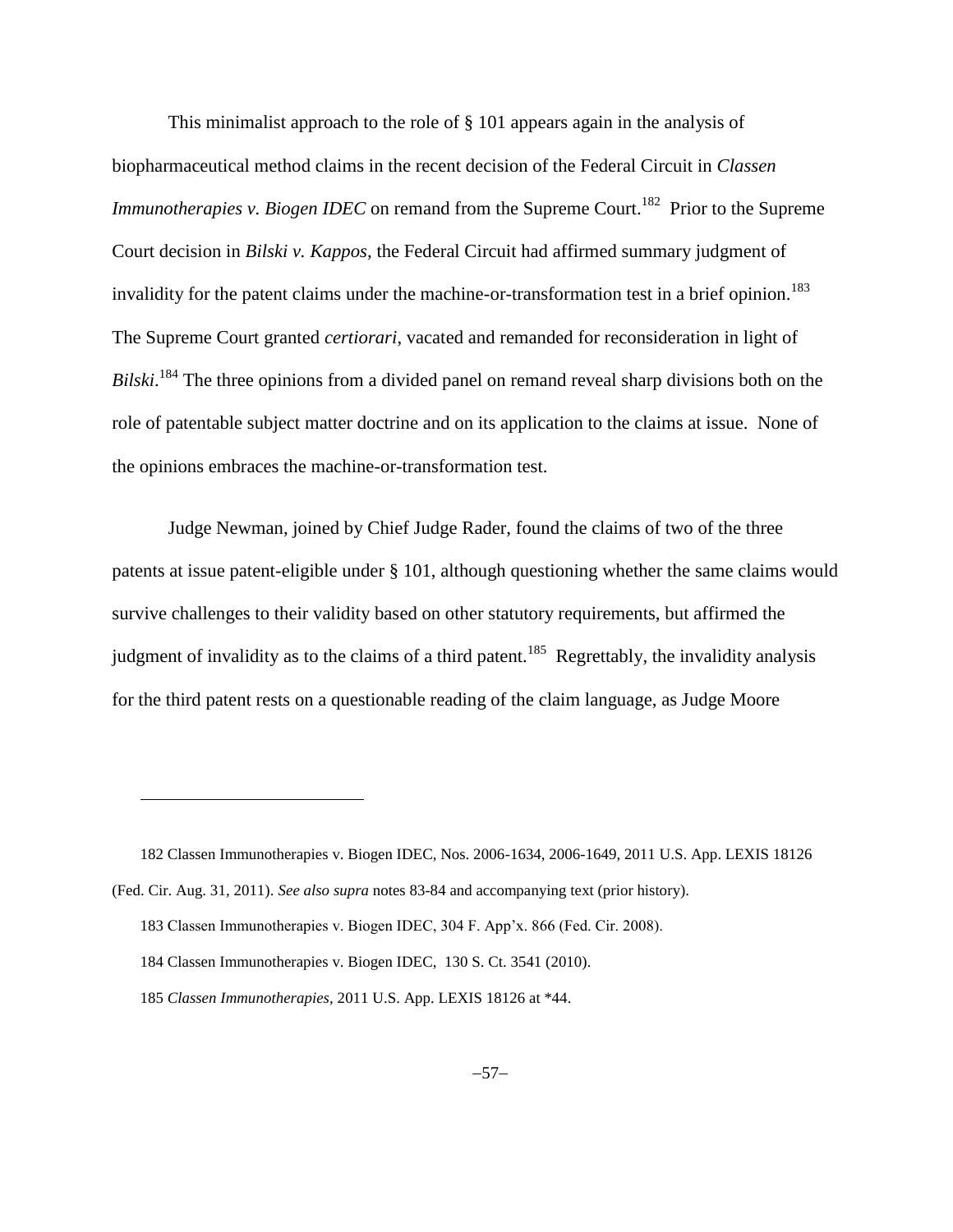explains in an emphatic dissent.<sup>186</sup> Judge Rader wrote separately in an opinion joined by Judge Newman to inveigh against "a rising number of challenges under 35 U.S.C. § 101" and to implore the court to "decline to accept invitations to restrict subject matter eligibility."<sup>187</sup> Although expressing profound skepticism toward "judge-made" restrictions on patent eligibility, Judge Rader attributes the problem to "litigants"<sup>188</sup> rather than to the Supreme Court and does not enter into an analysis of how the Court's precedents apply to the claims at issue in *Classen.*

As Judge Newman explains, the patents arise from Dr. Classen's discovery that administering the first dose of a vaccine prior to 42 days of age substantially decreases the likelihood of chronic immune-mediated disorders.<sup>189</sup> The two patents that Judge Newman deems patent-eligible (the '139 patent and the '739 patent) claim a method of immunizing subjects by first "screening" information about the occurrence of chronic disease in patients who have been immunized according to different immunization schedules, "comparing" the results,

186 *Id.* at \*51, \*53-54, \*55 n.1 (Moore, J., dissenting) ("I am perplexed by the majority's suggestion that this claim 'is directed to the single step of reviewing the effects of known immunization schedules,' Maj. Op. at 20, as the claim clearly requires *immunizing mammals* and then comparing the results to the known group …. The '283 patent claim clearly and unequivocally requires the physical act of immunization and it is unfair of the majority to analyze the claim for § 101 purposes as though it did not have that step.").

187 *Id.* at \*45 (additional views of Rader, C.J., joined by Newman, J.).

188 *Id.* at \*45 ("The language of § 101 is very broad. Nevertheless, litigants continue to urge this court to impose limitations not present in the statute.")

189 *Id.* at \*5 (majority opinion).

 $\overline{a}$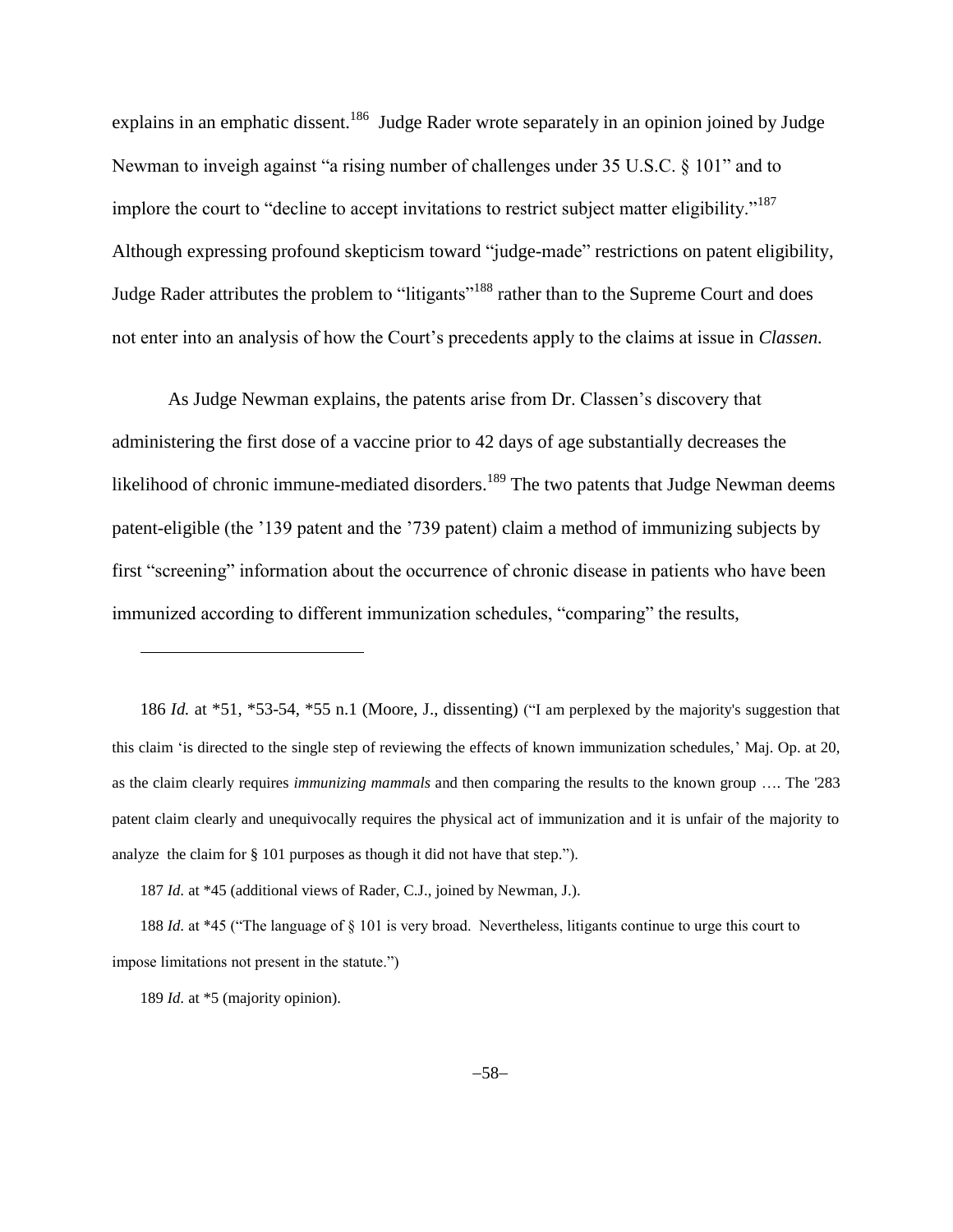"identifying" the lower risk immunization schedule, and then "immunizing" patients according to the schedule that shows a lower risk of chronic immune-mediated disorders.<sup>190</sup> The third patent (the '283 patent), according to Judge Newman, omits the final step of immunizing patients and "claims the idea of comparing known immunization results that are, according to the patent, found in the scientific literature, but does not require using this information for immunization purposes."<sup>191</sup> In other words, the '139 and '739 patents claim methods that include first comparing the results of studies to figure out the lower risk schedule and then immunizing patients according to that schedule, while the '283 patent does not require actually immunizing patients and may be infringed merely by reading study results.

190 *Id.* at \*5-6.

l

191 *Id.* at \*25. This interpretation is difficult to reconcile with the language of the claim, which explicitly calls for immunizing patients in a trial in order to determine the lowest risk immunization schedule: "A method of determining whether an immunization schedule affects the incidence or severity of a chronic immune-mediated disorder in a treatment group of mammals, relative to a control group of mammals, which comprises immunizing mammals in the treatment group of mammals with one or more doses of one or more immunogens, according to said immunization schedule, and comparing the incidence, prevalence, frequency or severity of said chronic immunemediated disorder or the level of a marker of such a disorder, in the treatment group, with that in the control group." *Id.* at \*8-9. According to Judge Newman, "The 'immunizing' in the '283 patent refers to the gathering of published data, while the immunizing of the '139 and '739 patent claims is the physical implementation of the mental step claimed in the '283 patent." *Id.* at \*25.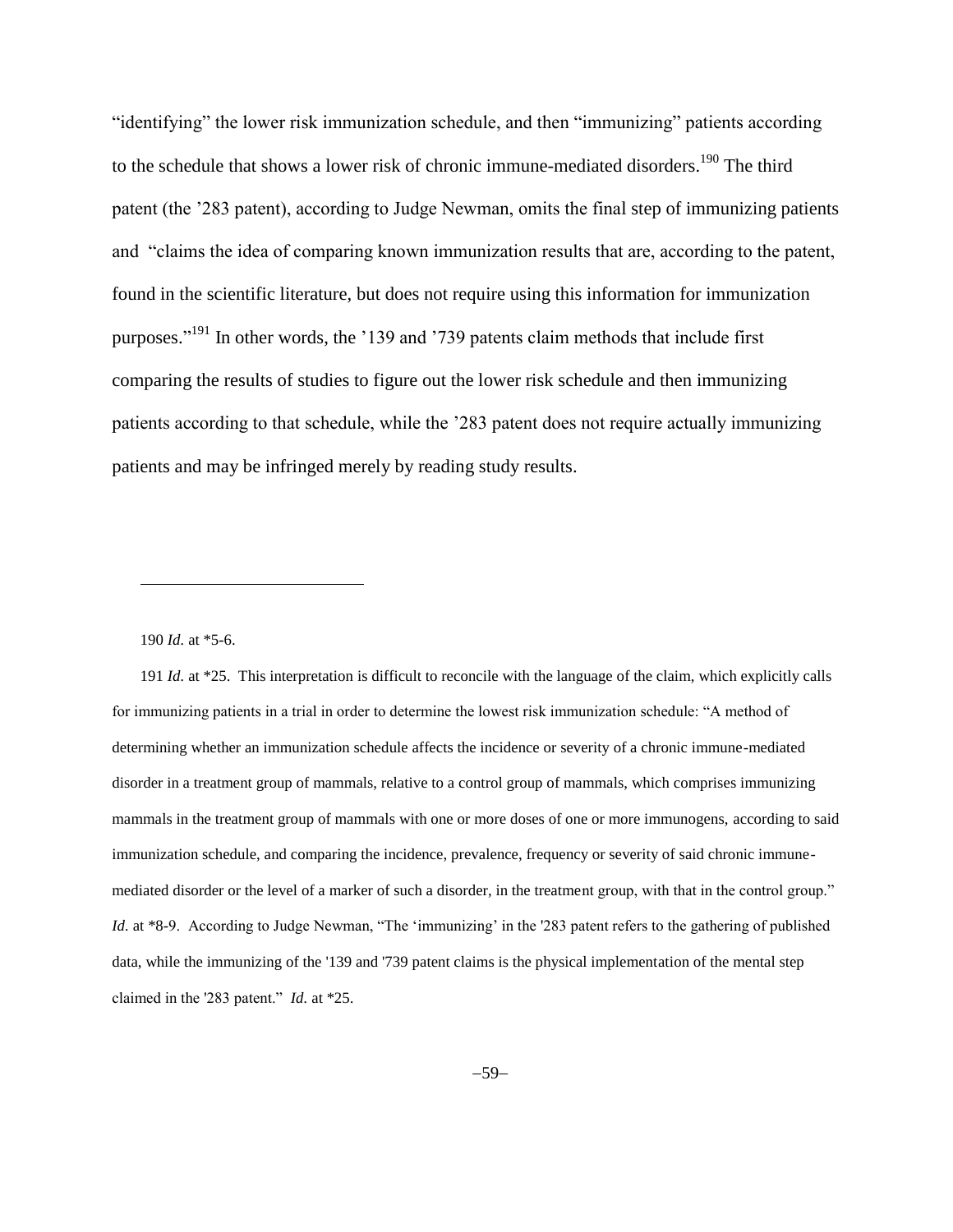Given these claim interpretations, the results Judge Newman reaches would be easy to justify under the machine-or-transformation rule in reliance on *Prometheus v. Mayo* and *Association for Molecular Pathology*, but she instead looks primarily to Judge Rader's opinion in *Research Corporation* for guidance. She invokes *Research Corporation* repeatedly for the principles that § 101 is a "coarse eligibility filter," that other substantive conditions and requirements are available to weed out patents that are too vague or indefinite or conceptual, and that inventions with applications in the marketplace are unlikely to be so abstract that they are excluded from the broad reach of the statute.<sup>192</sup>

Under this approach, Judge Newman concludes that the '139 and '739 patents pass the threshold of patentability because they are "directed to a specific, tangible application, as in *Research Corporation*."<sup>193</sup> That application is "lowering the risk of chronic immune-mediated disorder."<sup>194</sup> Although she notes that the claims include "the physical step of immunization on the determined schedule," she does not purport to apply the machine-or-transformation test. Instead she invokes "the guidance of *Bilski v. Kappos* that '[r]ather than adopting categorical rules that might have wide-ranging and unforeseen impacts,' exclusions from patent-eligibility should be applied 'narrowly,'" and notes that the claims "raise cogent questions of patentability"

194 *Id.*

<sup>192</sup> *Id.* at \*21-24. 193 *Id.* at \*24.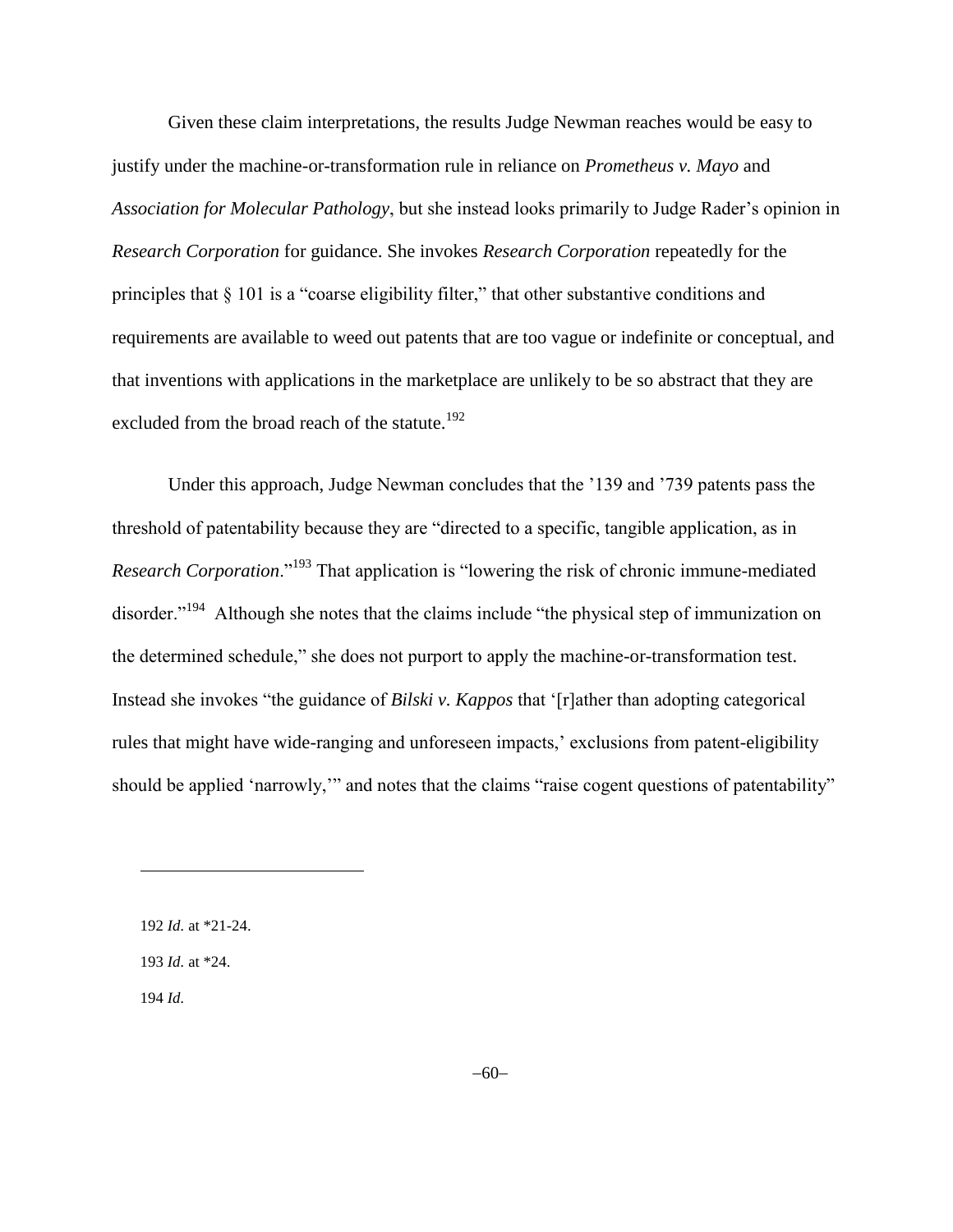that are better resolved under the substantive requirements for patentability.<sup>195</sup> Turning to the '238 patent, Judge Newman asserts that it would be infringed merely "by reviewing information on whether an immunization schedule affects the incidence or severity of a chronic immunemediated disorder" without "the subsequent step of immunization on an optimum schedule."<sup>196</sup> She concludes that the claims "do not include putting this knowledge to practical use, but are directed to the abstract principle that variation in immunization schedules may have consequences for certain diseases" and are therefore too abstract to get past "the coarse filter of § 101."<sup>197</sup> She mentions the machine-or-transformation test only to explain the Supreme Court's disapproval of it as the "sole test" of patent eligibility and to summarize Classen's arguments for patent eligibility.<sup>198</sup>

Two difficulties with this analysis make it problematic as an explanation for the decision. First, as noted previously, the '238 patent claim language, contrary to Judge Newman's account, appears to require immunizing research subjects:

A method of determining whether an immunization schedule affects the incidence or severity of a chronic immune-mediated disorder in a treatment group of mammals, relative to a control group of mammals, *which comprises immunizing mammals in the treatment group of mammals with one or more doses of one or more immunogens,* according to said immunization schedule, and

195 *Id.* at \*24.

 $\overline{a}$ 

196 *Id.* at \*25.

197 *Id.* at \*25-28.

198 *Id.* at \*13, \*26, \*29.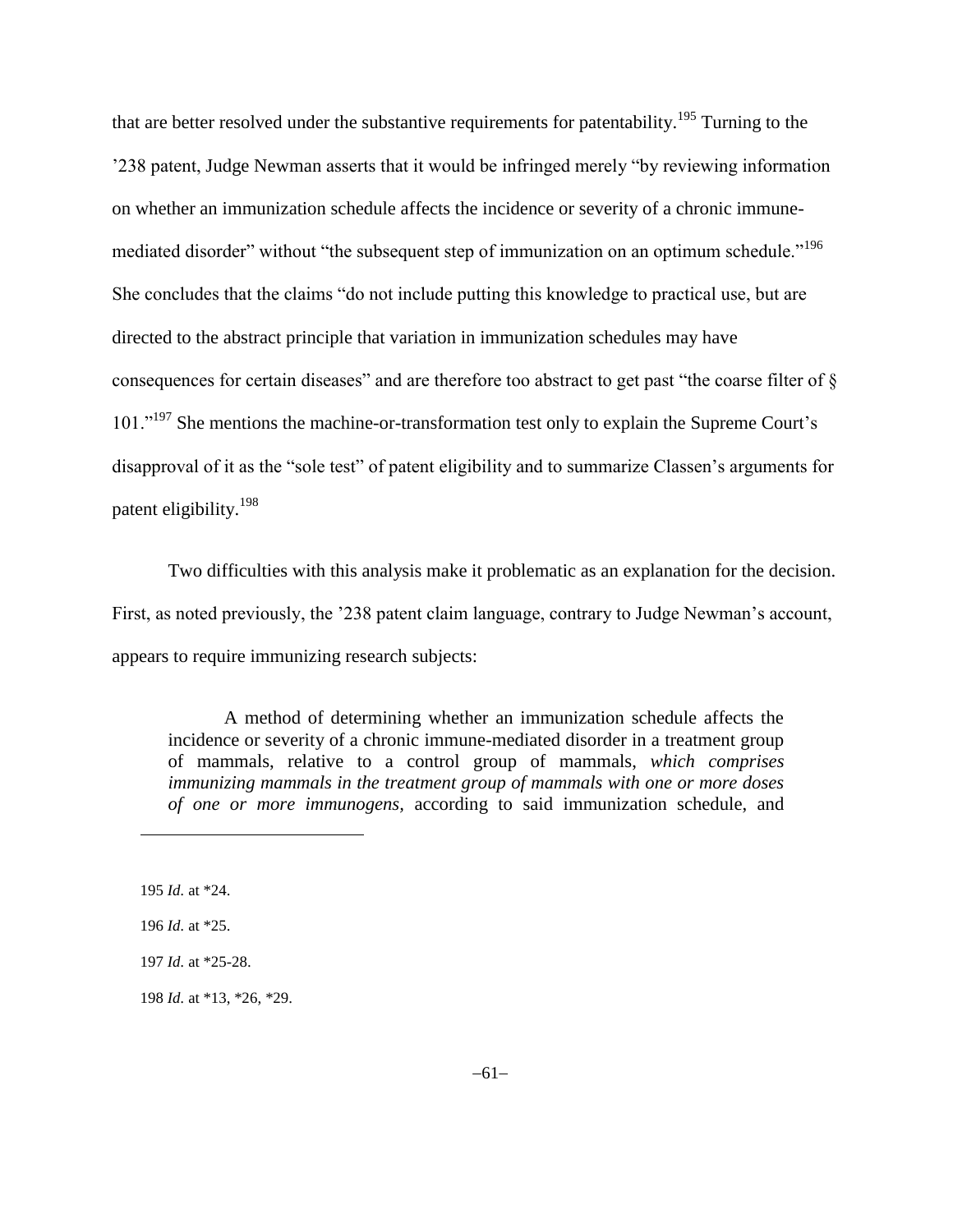comparing the incidence, prevalence, frequency or severity of said chronic immune-mediated disorder or the level of a marker of such a disorder, in the treatment group, with that in the control group.<sup>199</sup>

That Judge Newman would attempt the difficult sleight of hand necessary to read this limitation out of the claim language suggests that the transformative step of bringing about bodily changes by administering treatment to a mammal in fact does matter to her assessment of patent eligibility, notwithstanding her avoidance of the label "machine-or-transformation" or other "categorical rules."

Second, if we take Judge Newman at her word that what matters is not chemical transformation in the bodies of immunized mammals, but the practical application of the lowerrisk immunization schedule, then it is not clear why a method of determining whether an immunization schedule affects the incidence or severity of chronic immune-mediated disorders fails that test. In biopharmaceutical fields, many patents cover inventions useful in drug development that do not recite steps of administering the as yet undiscovered drugs to patients. In fact, the one claim that was unanimously upheld by the panel in *Association for Molecular Pathology*—the claim to a method of screening potential cancer therapeutics—did not recite a step of administering the effective compounds to patients.<sup>200</sup> Presumably, Judge Newman does not mean to call into question the validity of these patents, yet it is unclear that they would pass

<sup>199</sup> *Id.* at \*8-9 (emphasis added) (citing U.S. Patent No. 5,723,283 claim 1 (filed May 31, 2995). 200 *Ass'n for Molecular Pathology*, 653 F.3d at 1334.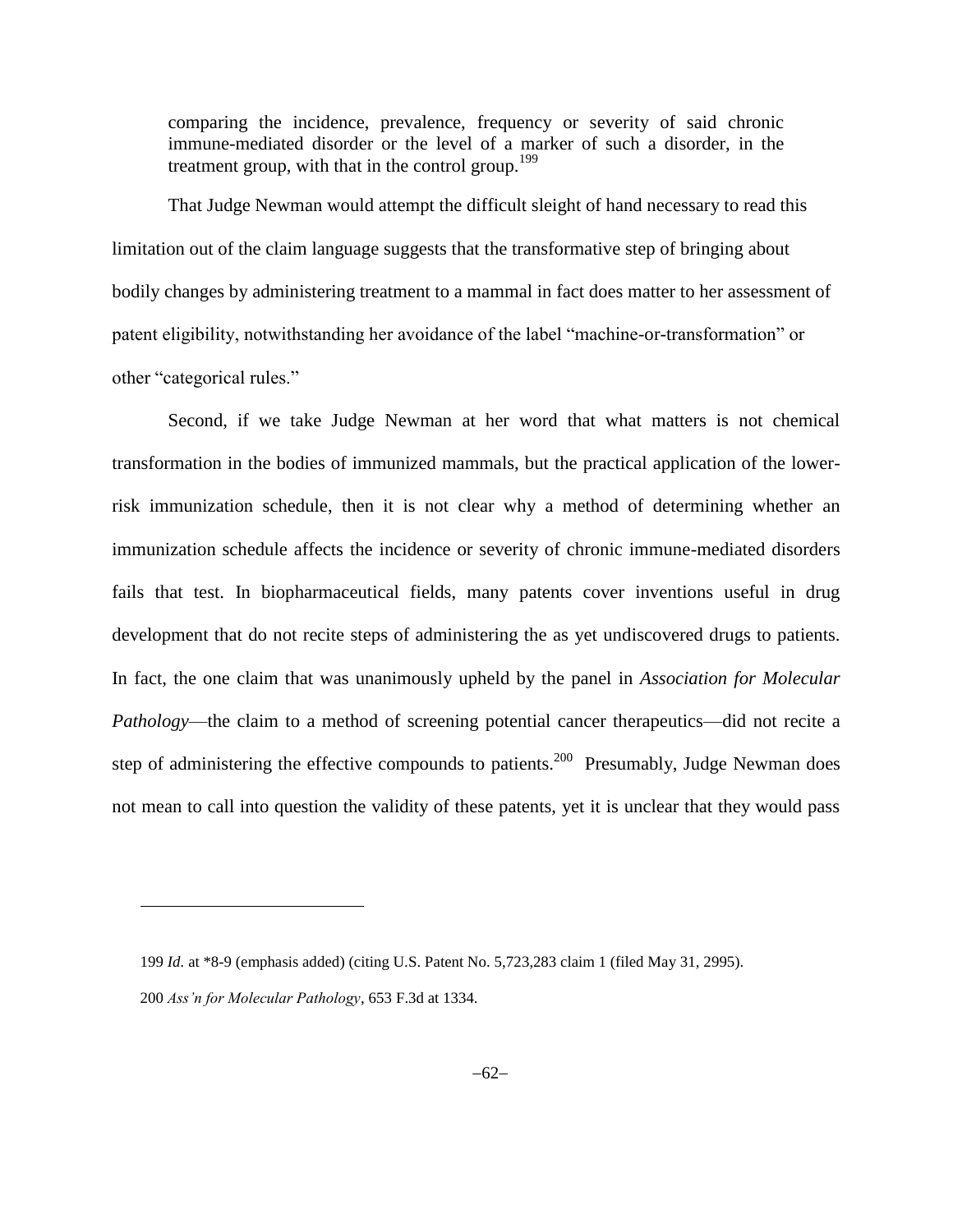the test of "practical use" that purportedly distinguishes the patent-eligible from patent-ineligible claims in *Classen*.

In dissent, Judge Moore argues that, properly interpreted, the claims of the '238 patent are indistinguishable from those of the '139 and '739 patents for  $\S$  101 purposes,<sup>201</sup> and that all of them improperly claim fundamental scientific principles:

Having discovered a principle – that changing the timing of immunization may change the incidence of chronic immune mediated disorders –Classen now seeks to keep it for himself. In the '283 patent, he accomplishes this goal by claiming the use of the scientific method to study the incidence of chronic immune mediated disorders. This preempts the field of study, and prevents any investigation into any immunogen, known or unknown, and to any disease, known or unknown, over any period of time. Where, as here, a patent preempts an idea, a basic building block of science, within a field of study, the patent in practical effect is a patent on the idea itself.  $202$ 

Judge Moore repeatedly quotes Justice Breyer's dissent in *Laboratory Corporation* in

arguing that allowing claims of the sort at issue would interfere with the development of further

knowledge.<sup>203</sup> Like Judge Newman, Judge Moore does not dwell on the machine-or-

transformation test. For Judge Moore the inclusion in the claims of a claim step of immunizing

patients, whether subsequent to a comparison of immunization schedules as in the '139 and '739

patents or prior to that comparison as in the '238 patent, could not transform an unpatentable

principle into a patentable process; in the former case the immunizing step was "nothing more

203 *Id.* at \*61, \*63.

<sup>201</sup> *Classen Immunotherapies*, 2011 U.S. App. LEXIS 18126 at \*51, \*53-57, \*54 n.1.

<sup>202</sup> *Id.* at \*60-61 (citing Gottschalk v. Benson, 409 U.S. 63, 72 (1972))..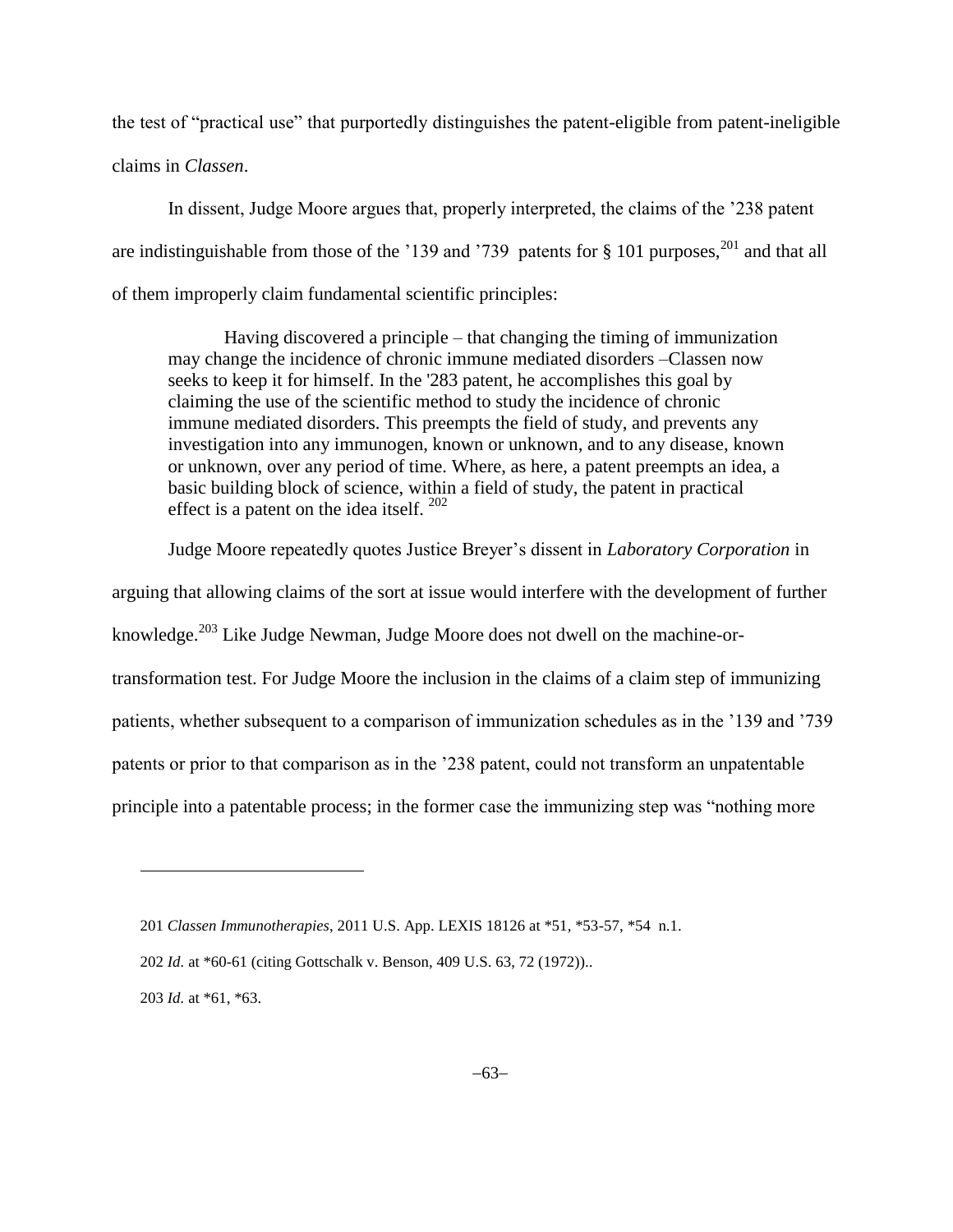than post-solution activity" and in the latter case it was "nothing more than a data gathering step."<sup>204</sup> Distinguishing *Prometheus v. Mayo*, she notes that the *Prometheus* court concluded that the claims in that case "were not merely data gathering steps or insignificant post-solution activity" and that because they were limited to the administration of specific drugs, they did not "preempt broadly the use of any natural correlation," and faults the majority for failing to consider the preemptive sweep of Classen's claims.<sup>205</sup> She rejects the majority's view that it was necessary to consider the substantive conditions for patentability in order to invalidate these claims:

When, as here, the claims so clearly offend the constitutional imperative to promote the useful arts, where they preempt all application of a principle or idea, it is entirely appropriate to hold them unpatentable subject matter before reaching anticipation, obviousness, or any other statutory section that might also prove invalidity.<sup>206</sup>

In sum, the patentable subject matter cases decided by the Federal Circuit since the Supreme Court decision in *Bilski v. Kappos* reveal considerable disagreement within that court about the limitations of patentable subject matter and about the role those limitations should play in determining what may be patented. Without further clarification from the Supreme Court, some members of the Federal Circuit seem ready to return to the pre-*Bilski* machine-ortransformation rule, while others seem ready to roll the clock back even further and return to the

l

206 *Id.* at \*66.

<sup>204</sup> *Id.* at \*62.

<sup>205</sup> *Id.* at \*53.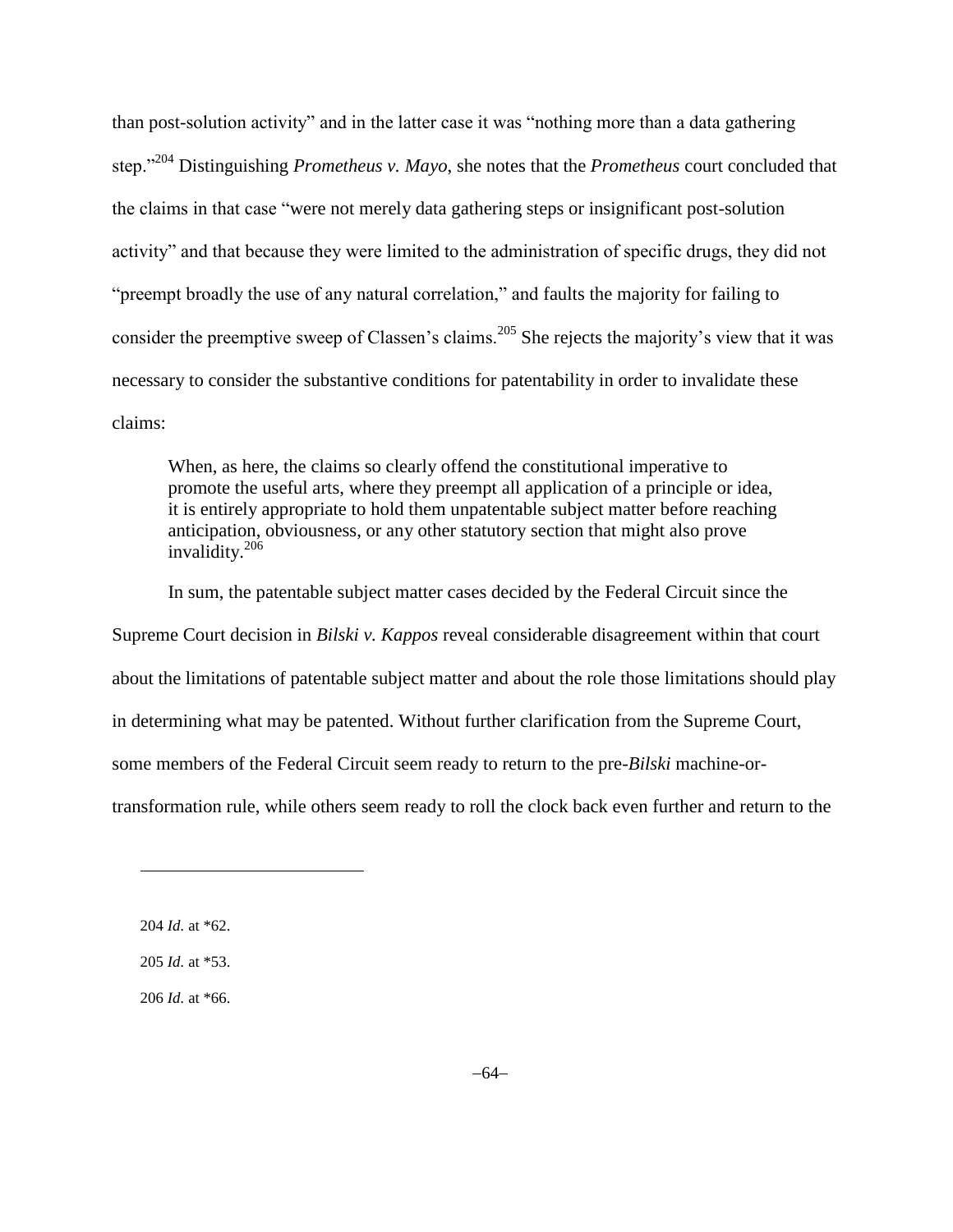"useful, concrete, and tangible" rule of *State Street Bank v. Signature Financial Group.*<sup>207</sup> Yet if the Justices agreed on anything about the contours of patentable subject matter in *Bilski v. Kappos*, it was that both of these positions get it wrong.

## III. Identifying the Purpose of Subject Matter Boundaries

The Supreme Court has directed the Federal Circuit to consult the statute and Supreme Court precedent in elaborating rules of patentable subject matter, but the task of extrapolating from these sources to address unresolved issues is challenging without more clarity as to the purposes and functions of subject matter boundaries in the patent system. The majority opinion in *Bilski v. Kappos* avoids reference to any policy moorings that might either guide the interpretation of prior decisions or steer courts in future cases. But without understanding what patentable subject matter boundaries are supposed to accomplish, it is difficult to figure out where those boundaries belong.

Earlier judicial opinions have advanced policy arguments in favor of exclusions from patentable subject matter that overlap with policies served by other doctrinal limitations on what may be patented, inviting the argument that patentable subject matter is redundant to these other limitations.<sup>208</sup> For example, the Supreme Court has repeatedly justified exclusions of "fundamental principles," "abstract ideas" and "mathematical algorithms" by invoking concerns

<sup>207</sup> *See supra* note [13.](#page-3-0)

<sup>208</sup> *See* Risch, *supra* not[e 2;](#page-1-0) Duffy, *supra* note [33.](#page-11-0)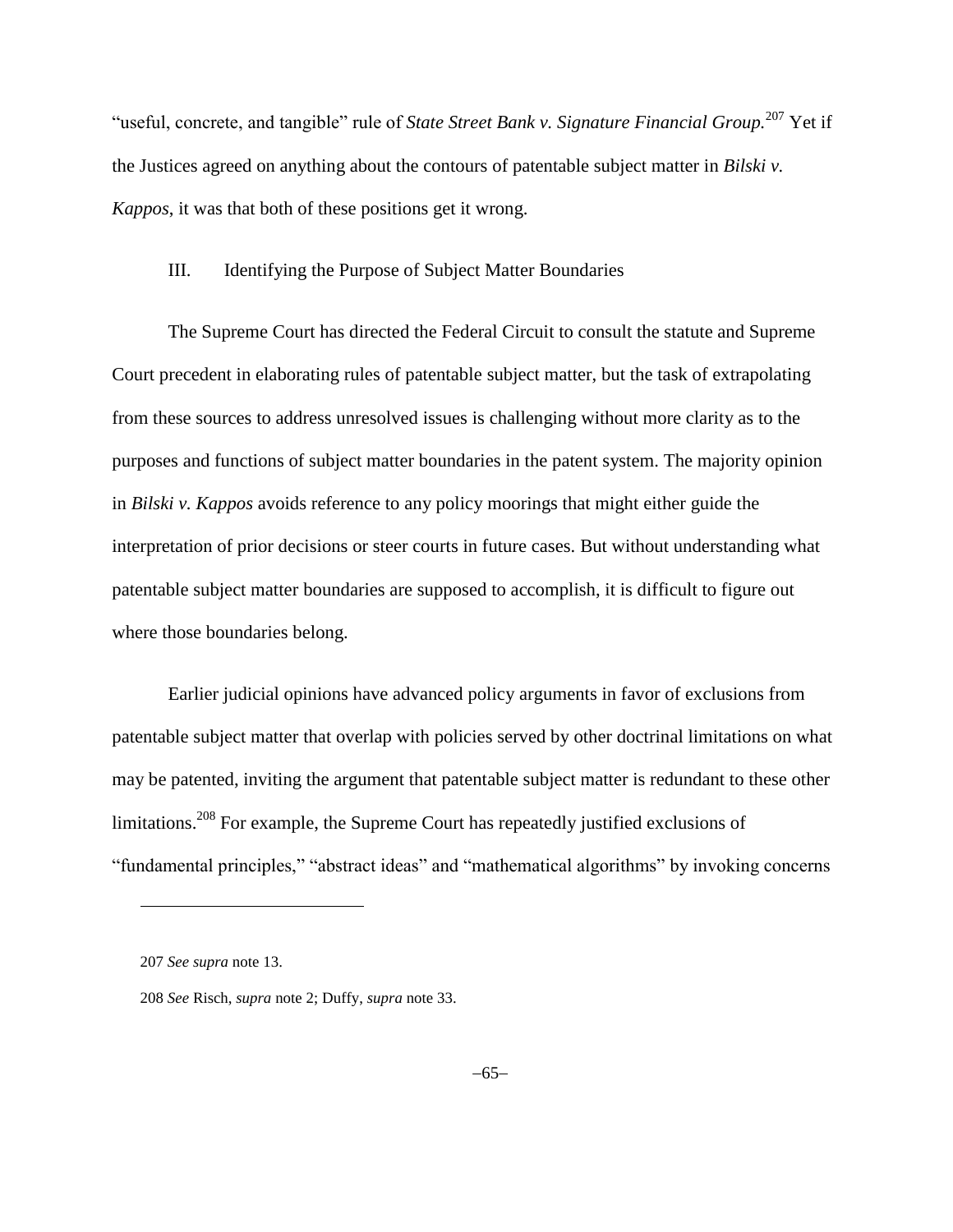about allowing unduly broad patent rights.<sup>209</sup> But patent law addresses this concern elsewhere by limiting the allowable scope of patent claims to exclude prior  $art<sup>210</sup>$  and nonenabled embodiments.<sup>211</sup> Indeed, some of the older precedents date back to a time before the statute explicitly distinguished "patentable subject matter" from other doctrinal limitations on the allowance of patents, making it difficult to map the basis for those decisions onto modern doctrinal categories.<sup>212</sup>

Commentators have stepped into the void, producing a rich and varied scholarly literature. Some scholars find unarticulated normative intuitions lurking behind the boundaries laid down in prior decisions and seek to guide courts, Congress, and the PTO to use subject matter boundaries to ensure that the patent system continues to advance similar normative goals today.<sup>213</sup> Some see the boundaries as failed attempts to lay down rules that have inevitably

209 *E.g.*, Gottschalk v. Benson, 409 U.S. 63, 68, 72 (1972) ("Here the 'process' claim is so abstract and sweeping as to cover both known and unknown uses of the BCD to pure binary conversion …. [T]he patent would wholly preempt the mathematical formula and, in practical effect, would be a patent of the algorithm itself."); *see also* Collins, *supra* note 33, at 50-53 (discussing *O'Reilly v. Morse*, 56 U.S. 62 (1853)).

210 35 U.S.C. §§ 102-103 (2010).

211 35 U.S.C. § 112 (2010).

 $\overline{a}$ 

212 *E.g.*, Funk Bros. Seed v. Kalo Inoculant, 333 U.S. 127 (1948)

213 *E.g.*, Olson, *supra* not[e 64](#page-18-0) (arguing that until recently courts deployed patentable subject matter to exclude categories of invention that did not require patent incentives, using an implicit but unarticulated economic analysis to determine which fields would exhibit public goods problems that would lead to underproduction of inventions in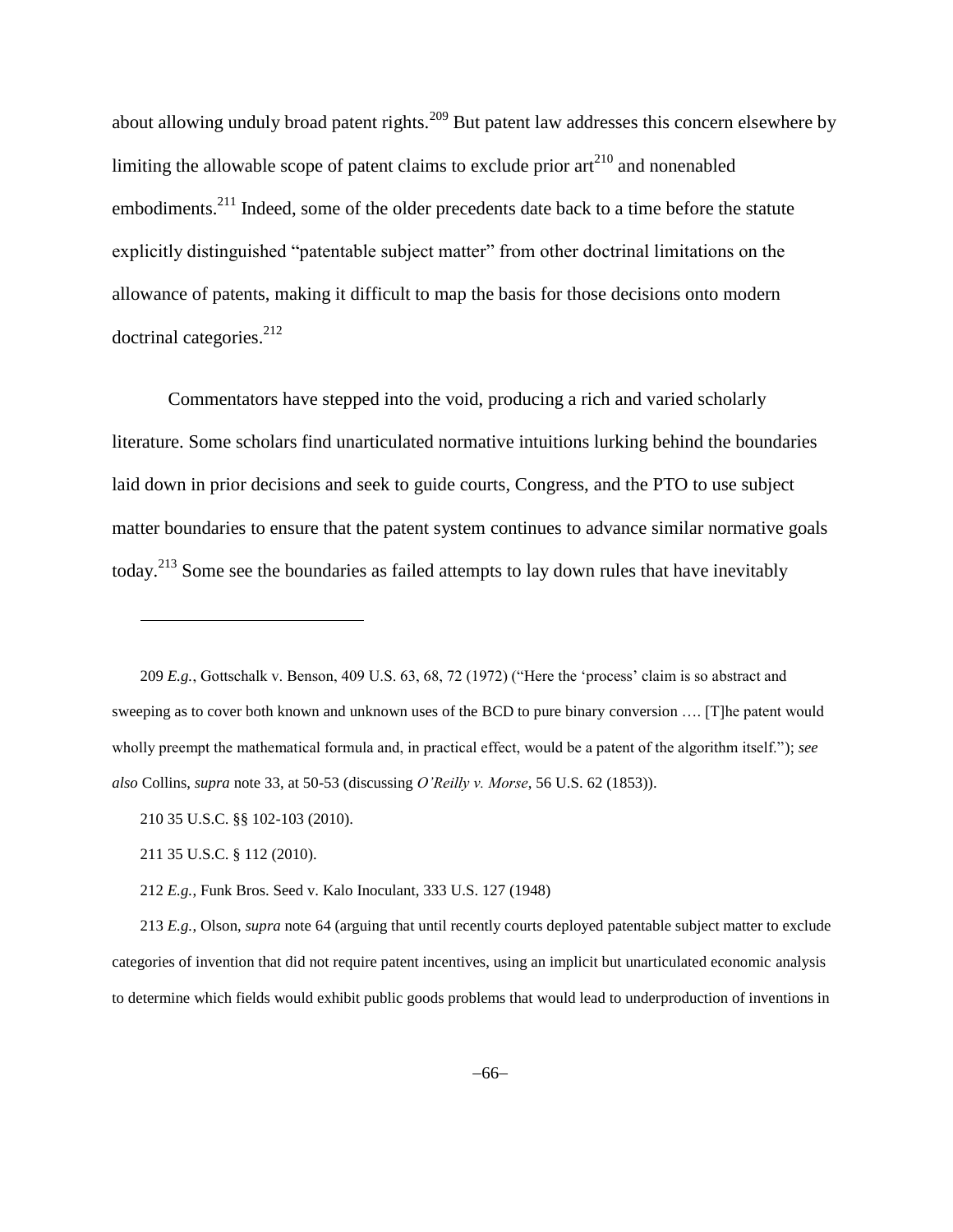become outmoded in the face of technological change, preferring other doctrinal tools for identifying what is and is not patentable that offer more flexible standards and have proven more stable over time.<sup>214</sup> Some attempt to disaggregate the limitations on patentable subject matter in order to sharpen and distinguish criticisms that apply to some parts of the doctrine but not others.<sup>215</sup> Some take the boundaries as given and try to identify interpretive moves that will

the absence of patents, and that under that analysis business methods should be excluded); Yu, *supra* not[e 33](#page-11-0) (arguing that patentable subject matter should ensure that patents advance Constitutional goal of promoting progress of science and useful arts by excluding basic tools of scientific and technological work, distinguishing invention from discovery, and defining subject matter boundaries consistent with industrial policy).

l

214 *See* Duffy, *supra* note [33,](#page-11-0) at 614 (arguing that over time clear "rules" restricting patentable subject matter have proven unstable in the face of technological change relative to more flexible "standards," and that other patent law "standards," such as nonobviousness and enablement, better address concerns about excessive patenting than rigid exclusionary rules); Richard S. Gruner, *Intangible Inventions: Patentable Subject Matter for an Information Age*, 35 LOY. L.A. L. REV. 355, 356 n.5 (2003) ("Adjustments in patentable subject matter standards frequently follow changes in technological knowledge. These adjustments are needed to maintain patent incentives as inducements for design efforts and disclosures in new technological realms.").

215 Chiang, *supra* note [33](#page-11-0) (distinguishing two kinds of patentable subject matter limitations that present different costs and benefits: (1) categorical exclusions, which trade off administrative cost savings against the costs of over- and under-inclusiveness; and (2) scope limitations, which are more costly to administer but less prone to error); Duffy, *supra* note [33](#page-11-0) at 614 (distinguishing patentable subject matter "rules" from "standards"). *See also* Collins, *supra* note [55](#page-16-0) (arguing that the focus on the machine-or-transformation test has led to miscoding of determine-and-infer claims as possibly within exclusion for "abstract ideas" rather than as possibly within exclusion for "mental processes").

 $-67-$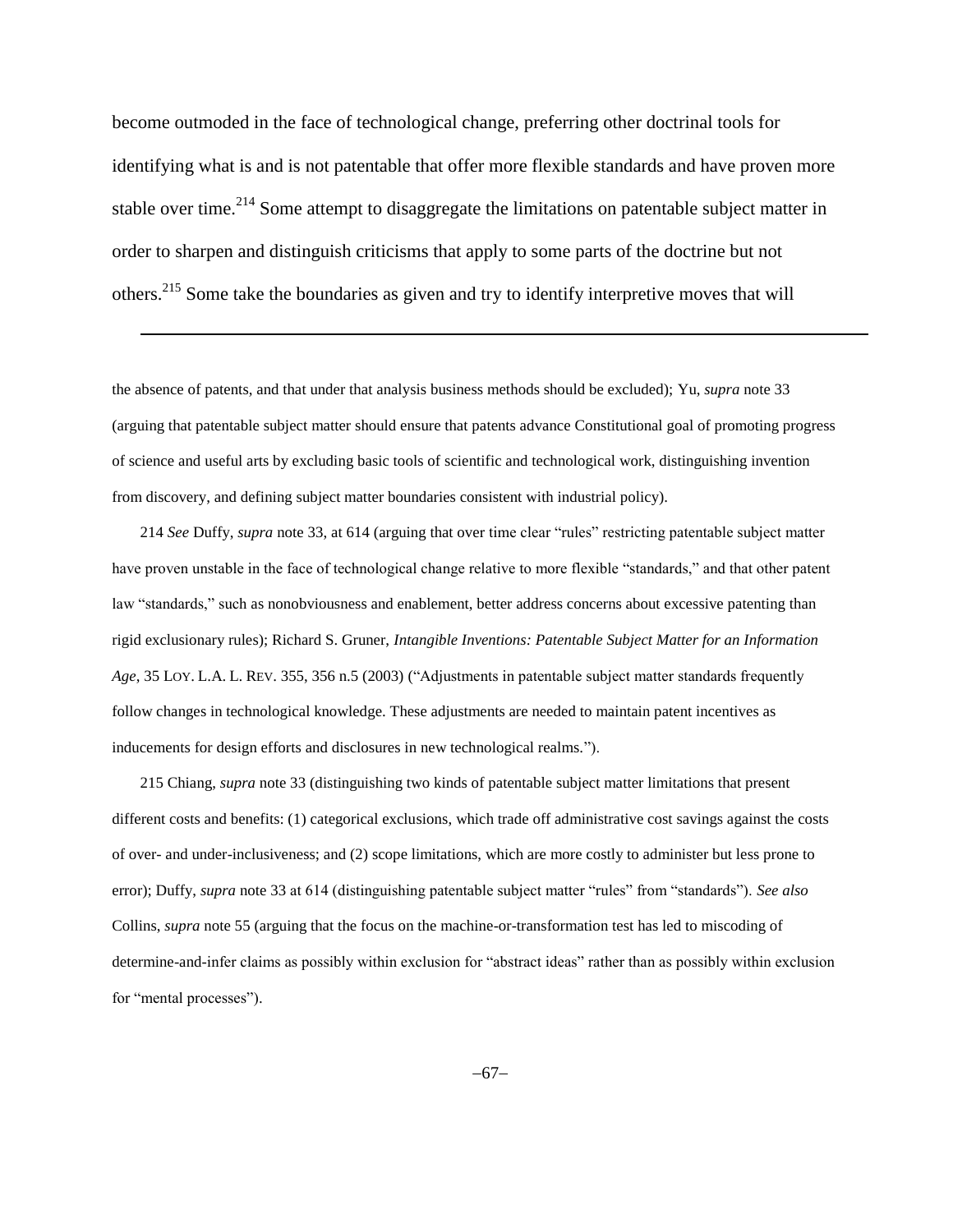better advance normative goals within those constraints.<sup>216</sup> And some would largely eliminate patentable subject matter limitations, relying on other rules of patent law to separate the patentable wheat from the unpatentable chaff. $2^{17}$ 

## A. Threshold Inquiry

l

The closest that prior decisions have come to distinguishing the function of patentable subject matter from the functions of other patent law doctrines is the characterization of patentable subject matter as a "threshold inquiry" or the "first door" an invention must pass through in order to get a patent. This image, which appears in decisions of the Supreme Court, $^{218}$ the Federal Circuit,<sup>219</sup> and the Court of Customs and Patent Appeals,<sup>220</sup> suggests a gatekeeper

217 *E.g.*, Risch, *supra* note [2;](#page-1-0) Osenga, *supra* not[e 31.](#page-10-0)

218 *Bilski*, 130 S. Ct. at 3225 ("The § 101 patent-eligibility inquiry is only a threshold test. Even if an invention qualifies as a process, machine, manufacture, or composition of matter, in order to receive the Patent Act's protection the claimed invention must also satisfy 'the conditions and requirements of this title.' § 101. Those requirements include that the invention be novel, see § 102, nonobvious, see § 103, and fully and particularly described, see § 112.").

219 *In re* Comiskey, 554 F.3d 967, 973 (Fed. Cir. 2009) ("We do not reach the ground relied on by the Board below … because we conclude that many of the claims are 'barred at the threshold by § 101.' It is well-established that '[t]he first door which must be opened on the difficult path to patentability is  $\S 101$ .' ... Only if the requirements of § 101 are satisfied is the inventor 'allowed to pass through to' the other requirements for

<sup>216</sup> *E.g.*, Collins, Bilski *and the Ambiguity of "an Unpatentable Abstract Idea"*, *supra* not[e 33](#page-11-0) (identifying multiple distinct meanings of "abstract idea" that raise different concerns and merit different treatment).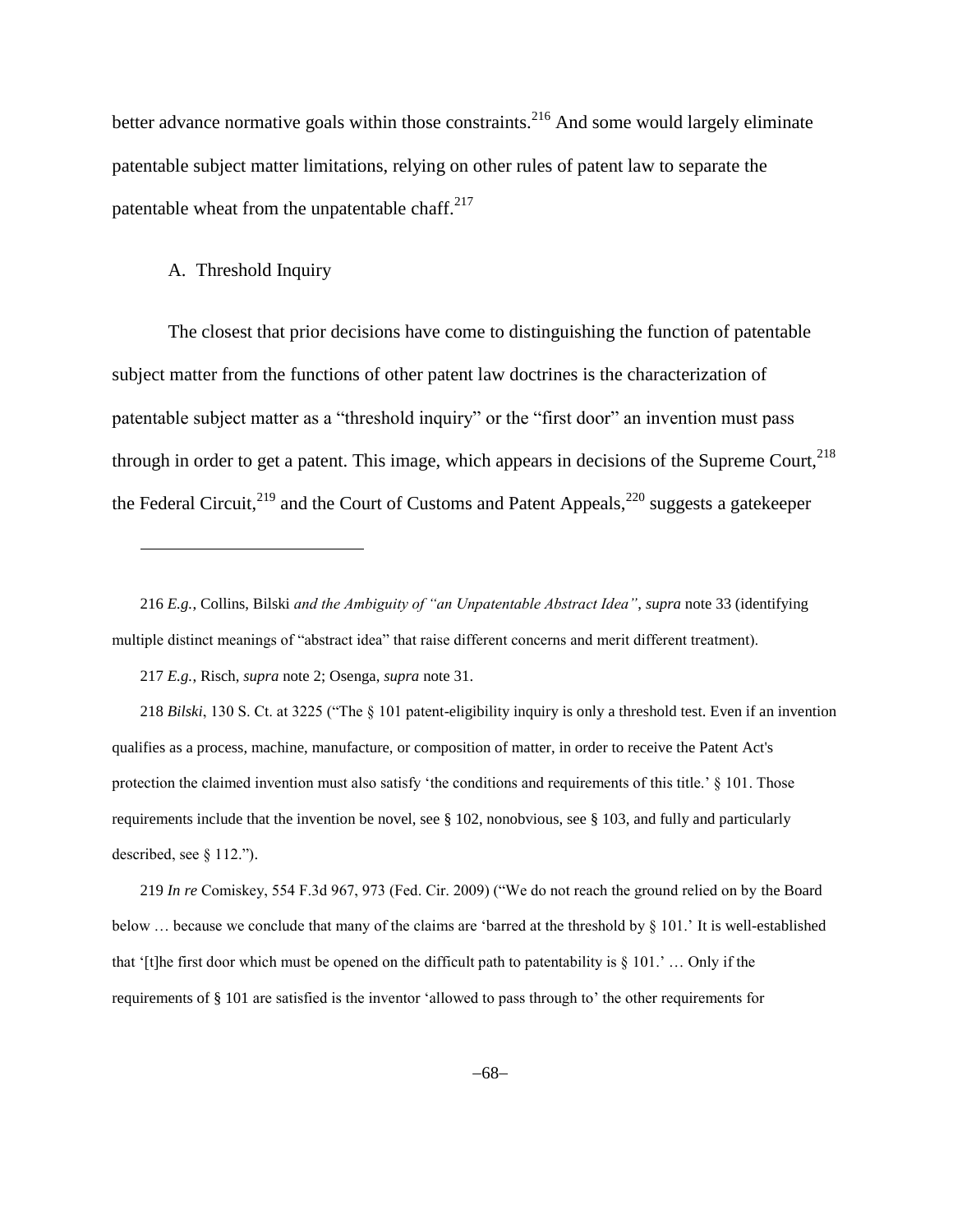role for patentable subject matter at the point of entry to the patent system, providing a rough first cut that leaves some kinds of inventions outside the system while admitting others to be examined more closely within the PTO to determine their patentability. Subject matter exclusions that may be applied at the front door of the patent system (such as, for example, a rule that excludes "business methods" from patentable subject matter) could potentially reduce administrative costs of the patent system by restricting the number of patent applications that require more costly individualized examination.

l

patentability, such as novelty under § 102 and, of pertinence to this case, non-obviousness under § 103."); *In re* Bilski, 545 F.3d 943, 950-51 (Fed. Cir. 2008) (en banc) ("Whether a claim is drawn to patent-eligible subject matter under [§ 101](http://www.lexis.com/research/buttonTFLink?_m=cefa5ca1f8bce378616027051a1e852f&_xfercite=%3ccite%20cc%3d%22USA%22%3e%3c%21%5bCDATA%5b545%20F.3d%20943%5d%5d%3e%3c%2fcite%3e&_butType=4&_butStat=0&_butNum=73&_butInline=1&_butinfo=35%20U.S.C.%20101&_fmtstr=FULL&docnum=3&_startdoc=1&wchp=dGLbVzz-zSkAb&_md5=caa591097d2963049abf42c9afc35d67) is a threshold inquiry, and any claim of an application failing the requirements of [§ 101](http://www.lexis.com/research/buttonTFLink?_m=cefa5ca1f8bce378616027051a1e852f&_xfercite=%3ccite%20cc%3d%22USA%22%3e%3c%21%5bCDATA%5b545%20F.3d%20943%5d%5d%3e%3c%2fcite%3e&_butType=4&_butStat=0&_butNum=74&_butInline=1&_butinfo=35%20U.S.C.%20101&_fmtstr=FULL&docnum=3&_startdoc=1&wchp=dGLbVzz-zSkAb&_md5=ec474cb5ec2512d4d0f48b1c0b6790ea) must be rejected even if it meets all of the other legal requirements of patentability."), *but cf. id.* at 950 n.1 ("Although our decision in Comiskey may be misread by some as requiring in every case that the examiner conduct a § 101 analysis before assessing any other issue of patentability, we did not so hold. As with any other patentability requirement, an examiner may reject a claim solely on the basis of § 101. Or, if the examiner deems it appropriate, she may reject the claim on any other ground(s) without addressing § 101. But given that § 101 is a threshold requirement, claims that are clearly drawn to unpatentable subject matter should be identified and rejected on that basis. Thus, an examiner should generally first satisfy herself that the application's claims are drawn to patent-eligible subject matter.").

220 *In re* Bergy, 596 F.2d 952, 960 (C.C.P.A. 1979), *vacated in part sub nom.* [Diamond v. Chakrabarty, 444](http://www.lexis.com/research/buttonTFLink?_m=cefa5ca1f8bce378616027051a1e852f&_xfercite=%3ccite%20cc%3d%22USA%22%3e%3c%21%5bCDATA%5b545%20F.3d%20943%5d%5d%3e%3c%2fcite%3e&_butType=3&_butStat=2&_butNum=78&_butInline=1&_butinfo=%3ccite%20cc%3d%22USA%22%3e%3c%21%5bCDATA%5b444%20U.S.%201028%5d%5d%3e%3c%2fcite%3e&_fmtstr=FULL&docnum=3&_startdoc=1&wchp=dGLbVzz-zSkAb&_md5=222cd7e07cadca9797181375df7ce5e3)  [U.S. 1028 \(1980\)](http://www.lexis.com/research/buttonTFLink?_m=cefa5ca1f8bce378616027051a1e852f&_xfercite=%3ccite%20cc%3d%22USA%22%3e%3c%21%5bCDATA%5b545%20F.3d%20943%5d%5d%3e%3c%2fcite%3e&_butType=3&_butStat=2&_butNum=78&_butInline=1&_butinfo=%3ccite%20cc%3d%22USA%22%3e%3c%21%5bCDATA%5b444%20U.S.%201028%5d%5d%3e%3c%2fcite%3e&_fmtstr=FULL&docnum=3&_startdoc=1&wchp=dGLbVzz-zSkAb&_md5=222cd7e07cadca9797181375df7ce5e3) ("The first door which must be opened on the difficult path to patentability is § 101 .... If the invention, as the inventor defines it in his claims … falls into any one of the named categories, he is allowed to pass through to the second door, which is § 102; 'novelty and loss of right to patent' is the sign on it.").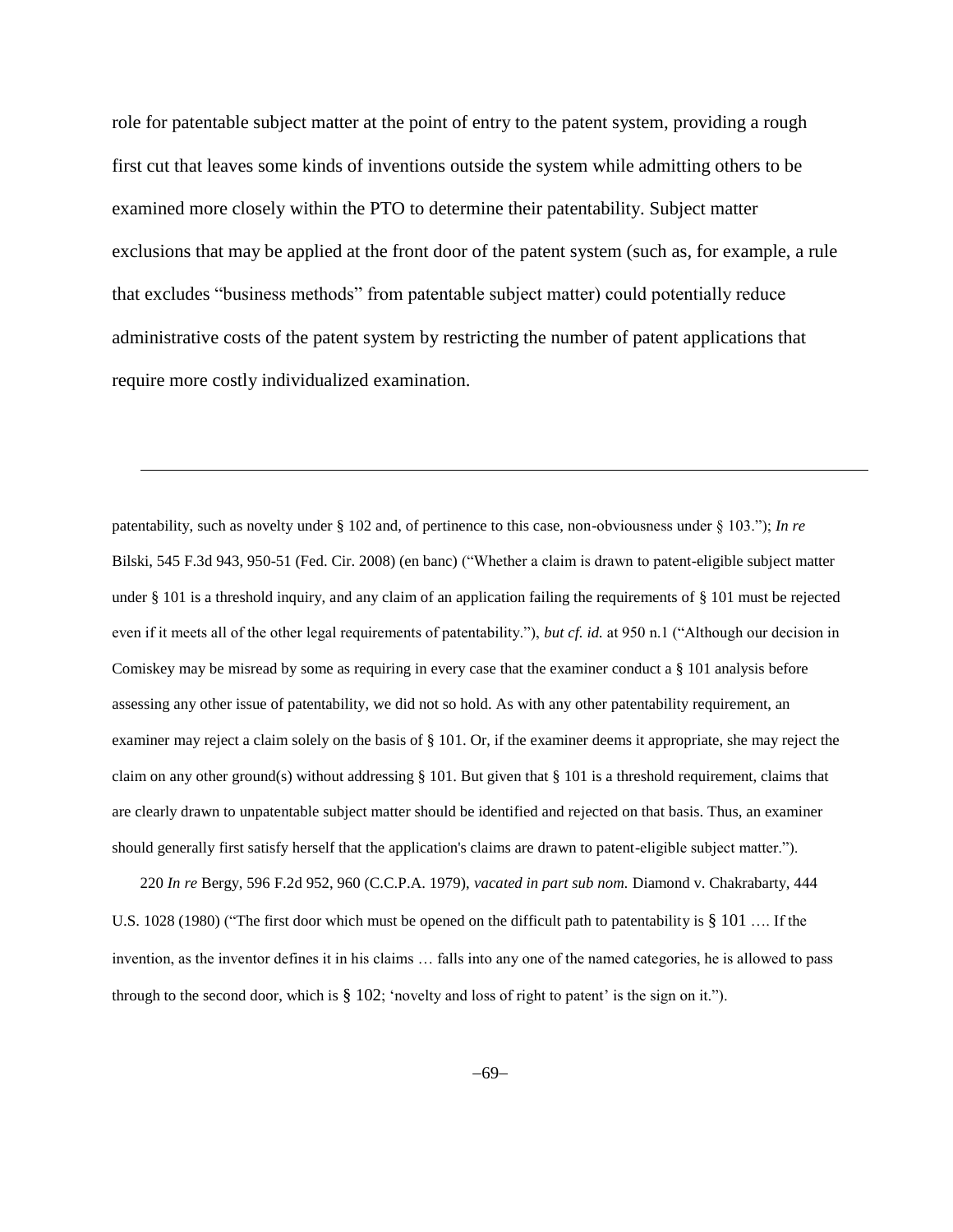Such a threshold rule is especially attractive if the excluded subject matter either does not require the incentive of patent protection or would not get past the additional tests of patentability that are administered in the course of examination. On the other hand, to the extent that the rule excludes subject matter that might otherwise pass these tests and withholds patents from fields that might benefit from patent incentives, it may be criticized as "eliminating broad swaths of innovation with a machete" when a more carefully deployed "scalpel" would do a better job of promoting progress.<sup>221</sup> But as Professor Tun-Jen Chiang explains, this tradeoff between administrative costs and over- and under-inclusiveness is inherent in the choice of a bright-line rule over more discriminating standards.<sup>222</sup>

A number of problems limit the value of patentable subject matter as a threshold test. First, if the threshold test is to provide a useful screen, the exclusions should rest on at least a rough assessment of whether patent protection is socially desirable for different categories of invention, thereby excluding patents in areas where they are either unnecessary to promote innovation or impose monopoly costs that exceed corresponding benefits in the form of innovation incentives.<sup>223</sup> Yet in the absence of systematic investigations of these effects by

<sup>221</sup> Risch, *supra* note [2,](#page-1-0) at 658; Duffy, *supra* note [33,](#page-11-0) at 622-23.

<sup>222</sup> Chiang, *supra* note [33,](#page-11-0) at 1357-63.

<sup>223</sup> Olson, *supra* note [64,](#page-18-0) at 203 ("[T]he critical first inquiry for the patentability of an invention should be whether the invention is within a subject matter area that is subject to a public goods problem such that absent patent protection an underproduction of inventions in that subject matter will result. If a public goods problem exists, then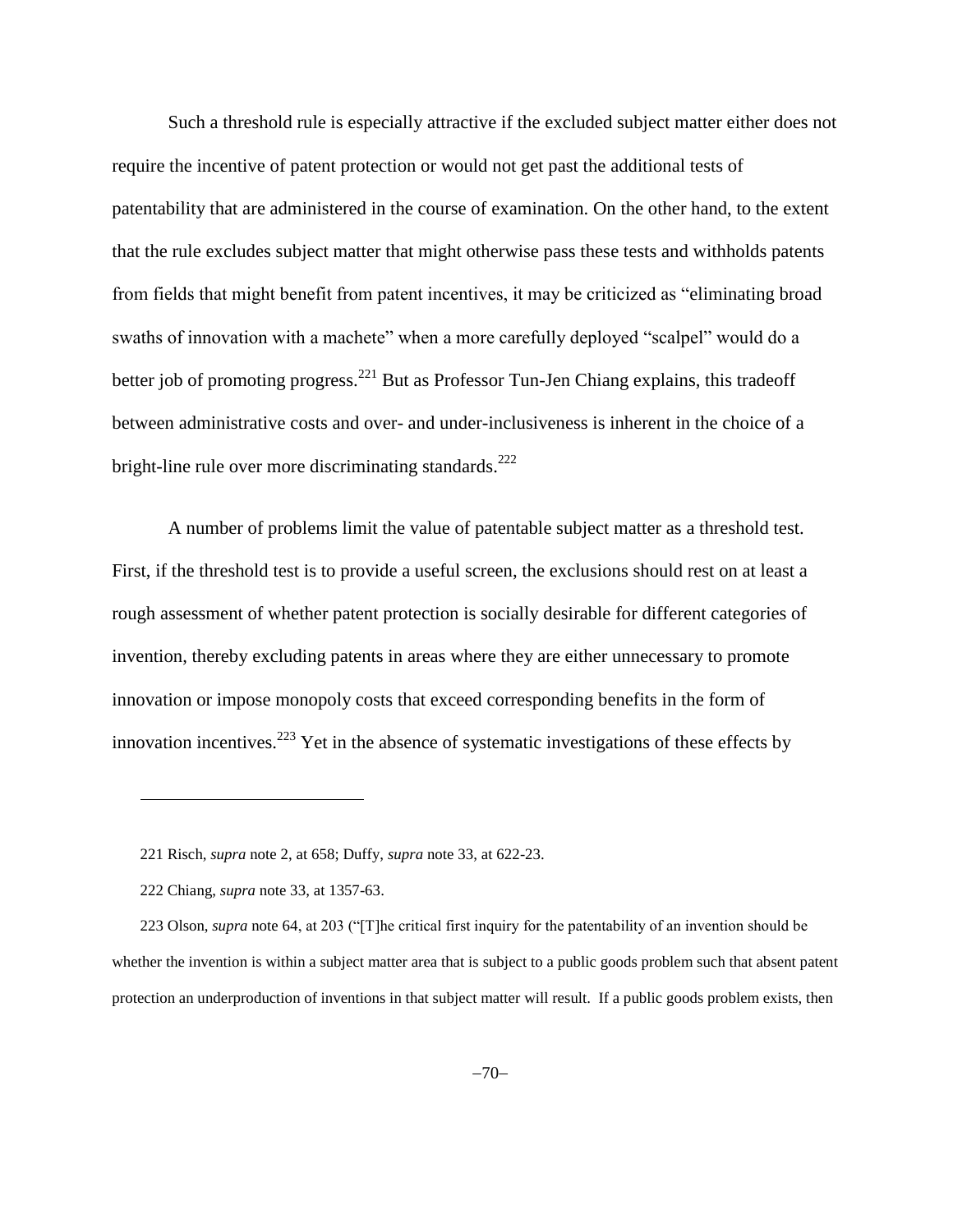policymakers, judicial exclusions from patentable subject matter rest at best on seat-of-the-pants intuitions of jurists from earlier eras. According to Professor David Olson, courts in the past "implicitly analyzed" the economic effects of patents by subject matter area in developing rules that "distinguish, albeit not explicitly, efficient from inefficient subject matter for patentability,"<sup>224</sup> but beginning with the 1980 decision of the Supreme Court in *Diamond v. Chakrabarty* courts have "largely abandoned any gatekeeping role" in favor of a broad reading of statutory standards for patentable subject matter.<sup>225</sup> But the attribution of implicit economic analysis to courts of the past is fraught with possibilities for misunderstanding, projection and revisionist history. Moreover, if one trusts that the decisions of judges are guided by economic intuitions that they fail to articulate, it is not clear why one would have more confidence in the decisions that restricted patentable subject matter in the distant past than in the decisions that expanded patentable subject matter in the recent past. Either way, it takes a leap of faith to believe that the rules courts devise are smarter than the reasons they adduce in support of those rules. The less confidence one has that the rules of patentable subject matter correspond even

the subject matter should be patentable and the other tests for patentability should be applied. If no public goods problem exists, either because of the nature of the subject matter, or because other factors exist that adequately incentive production of the public good, then subject matter patentability should be denied and the patentability inquiry should end.").

<sup>224</sup> *Id.* at 205-15.

<sup>225</sup> *Id.* at 214-15.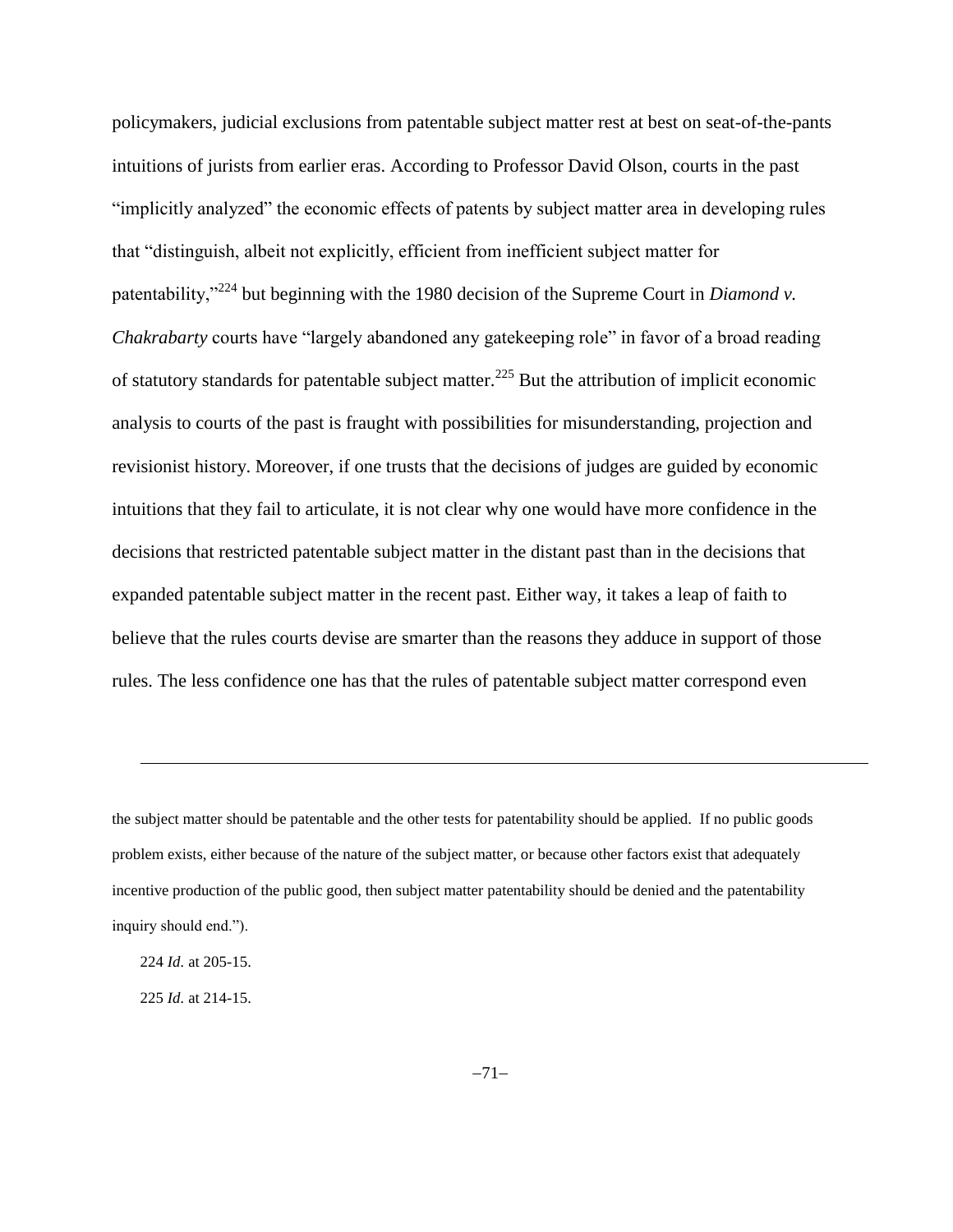roughly to the goals of the patent system, the less sense it makes to assign a gatekeeper function to those rules.

Second, in order to provide a means for economizing on administrative costs, patentable subject matter exclusions must provide clear rules that can be applied without the need for individualized examination. While some exclusions from patentable subject matter have provided clear rules for a period of time, such as past exclusions for business methods and living things,<sup>226</sup> often these exclusions have eventually proven to be overinclusive in the face of technological change.<sup>227</sup> Technological change makes categorical exclusions that may have made sense in an earlier era seem out of date and unworkable. Thus an exclusion for living things, taken for granted as long as that category overlapped substantially with products of nature, became anomalous with the advent of genetic engineering,<sup>228</sup> an exclusion for mathematical algorithms became problematic when the advent of computers made the execution of algorithms by machine a field of applied technology and incorporated information technology into industrial processes,<sup>229</sup> and an exclusion for business methods became problematic when information technology and the internet blurred the boundaries between business and technology. $^{230}$  As

<sup>226</sup> Chiang, *supra* note 33, at 1382-83; Duffy, *supra* not[e 33](#page-11-0) at 623-38.

<sup>227</sup> Chiang, *supra* note 33, at 1383-85; Duffy, *supra* not[e 33,](#page-11-0) at 616-17.

<sup>228</sup> Duffy, *supra* note [33,](#page-11-0) at 625-32; Eisenberg, *supra* not[e 1.](#page-0-0)

<sup>229</sup> Olson, *supra* note [64,](#page-18-0) at 206-18.

<sup>230</sup> *Id.* at 218-24.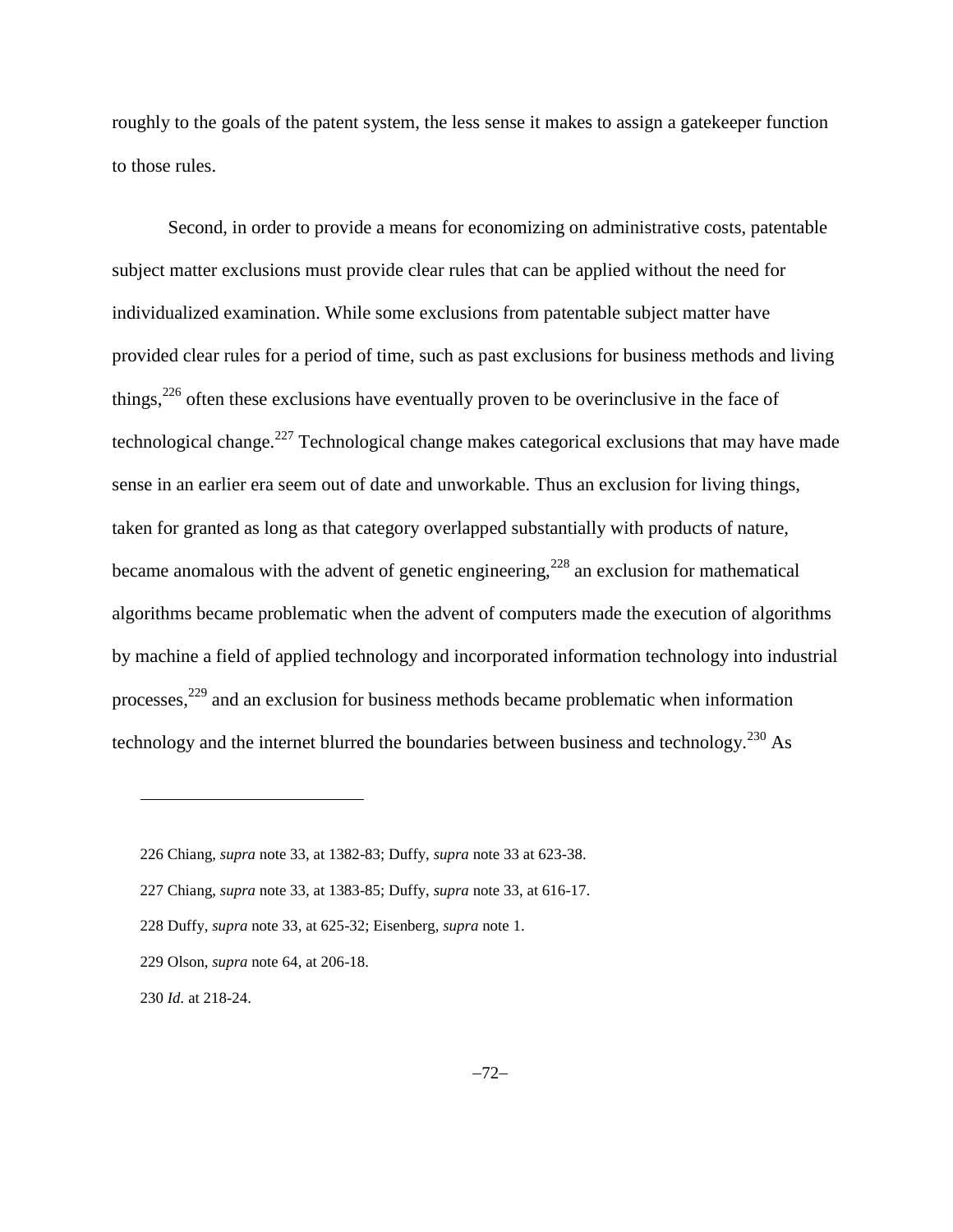Professor John Duffy has documented, bright-line rules have difficulty keeping up with technological change, which is especially challenging for a legal regime that functions to promote technological change.<sup>231</sup> Those categorical exclusions that are clear enough to be applied by a bouncer at the front door of the PTO may thus become unstable over time.

Conversely, subject matter exclusions that operate as flexible standards, such as that for "abstract ideas," have proven more durable over time, but their meaning is too vague and uncertain for them to serve as gatekeepers in a way that economizes on administrative costs. Critics of patentable subject matter doctrine cite its lack of clarity relative to other requirements for patent protection,  $232$  suggesting that administrative efficiency might be better served by proceeding directly to individualized examination. Indeed, the Federal Circuit has recognized the impracticality of requiring that patentable subject matter determinations precede full examination in every case and clarified that, contrary to the implication of the phrase "threshold test," there is

<sup>231</sup> Duffy, *supra* note [33,](#page-11-0) at 616 ("[C]hanging conditions present well-known difficulties for rules, and the law of patentable subject matter inevitably operates on the ever-changing forefront of human knowledge and creativity.").

<sup>232</sup> Risch, *supra* note [2,](#page-1-0) at 606-07 ("Attention to rigorous application of the patentability standards would replace unclear and undefined subject matter rules based on supportable statutory interpretations of the Patent Act.").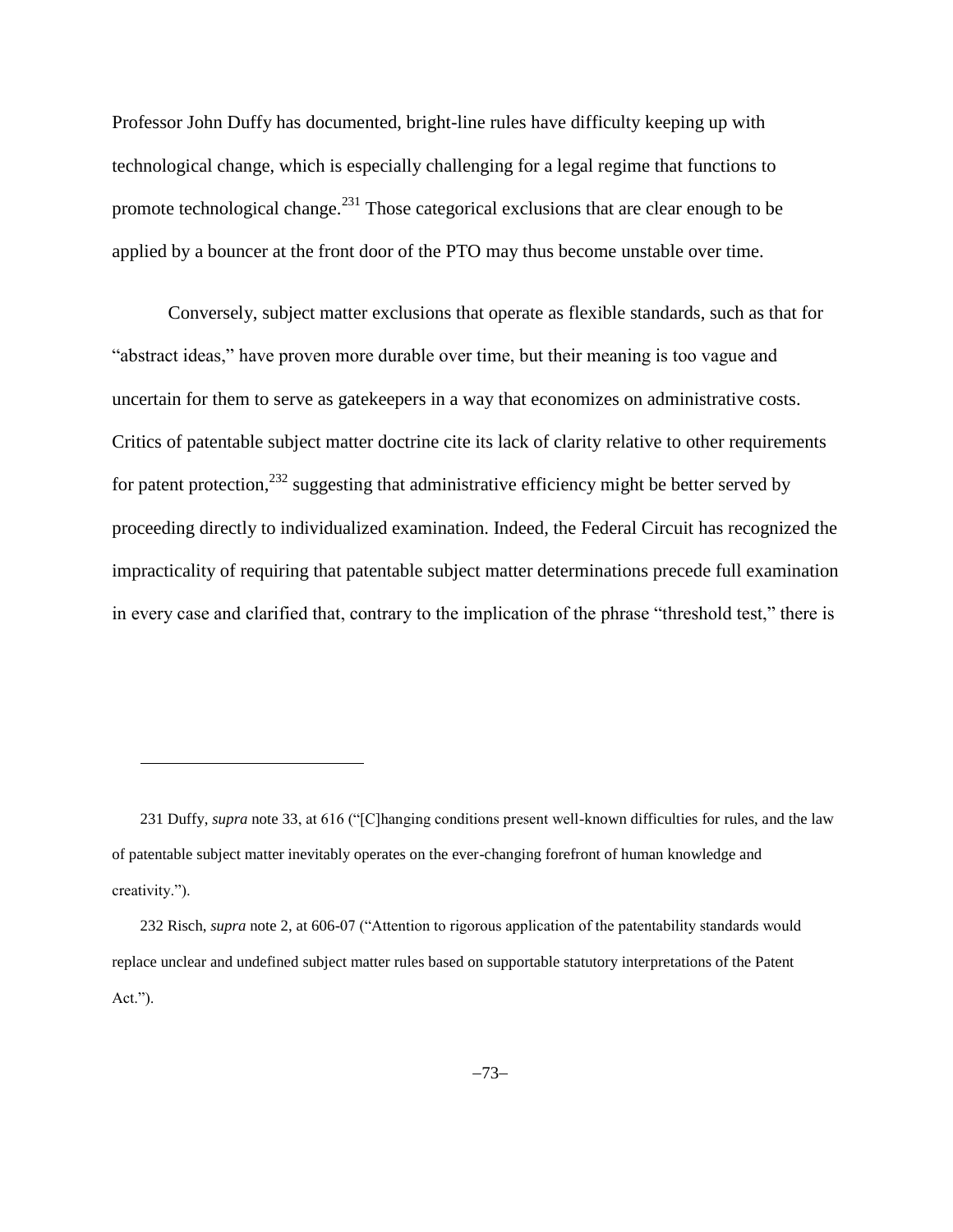no rule that requires that patentable subject matter be considered first when it might be more expeditious to dispose of an application on another ground.<sup>233</sup>

Patentable subject matter also fails to economize on administrative costs when it operates as a limitation on allowable claim language and scope rather than as a complete exclusion from the patent system. As categorical field exclusions have disappeared, remaining limitations on patentable subject matter, such as the exclusions for abstract ideas and natural phenomena, are more likely to require careful claim-drafting than to keep an invention from crossing the threshold of the PTO. As Professor Chiang explains, the prohibitions on patenting abstract ideas and scientific principles are not about excluding certain subject matter from the patent system entirely but rather about avoiding unduly broad claims.<sup>234</sup> Inventors can often respond by narrowing their claims, and it requires the attention of an examiner to determine which of the claims in a patent application are worded so broadly that they wholly preempt the use of an abstract idea or a natural correlation and which are permissibly confined to particular applications. Such limitations may be useful as a means of avoiding the allowance of unduly broad claims, but they do not serve as threshold tests that economize on administrative costs.

233 *In re* Bilski, 545 F.3d 943, 950 n.1 (Fed Cir. 2008).

l

234 Chiang, *supra* note [33,](#page-11-0) at 1385-92 (explaining Supreme Court decisions in *O'Reilly v. Morse*, *The Telephone Cases*, *Funk v. Kalo*, and *Gottschalk v. Benson* as concerned with unduly broad claims).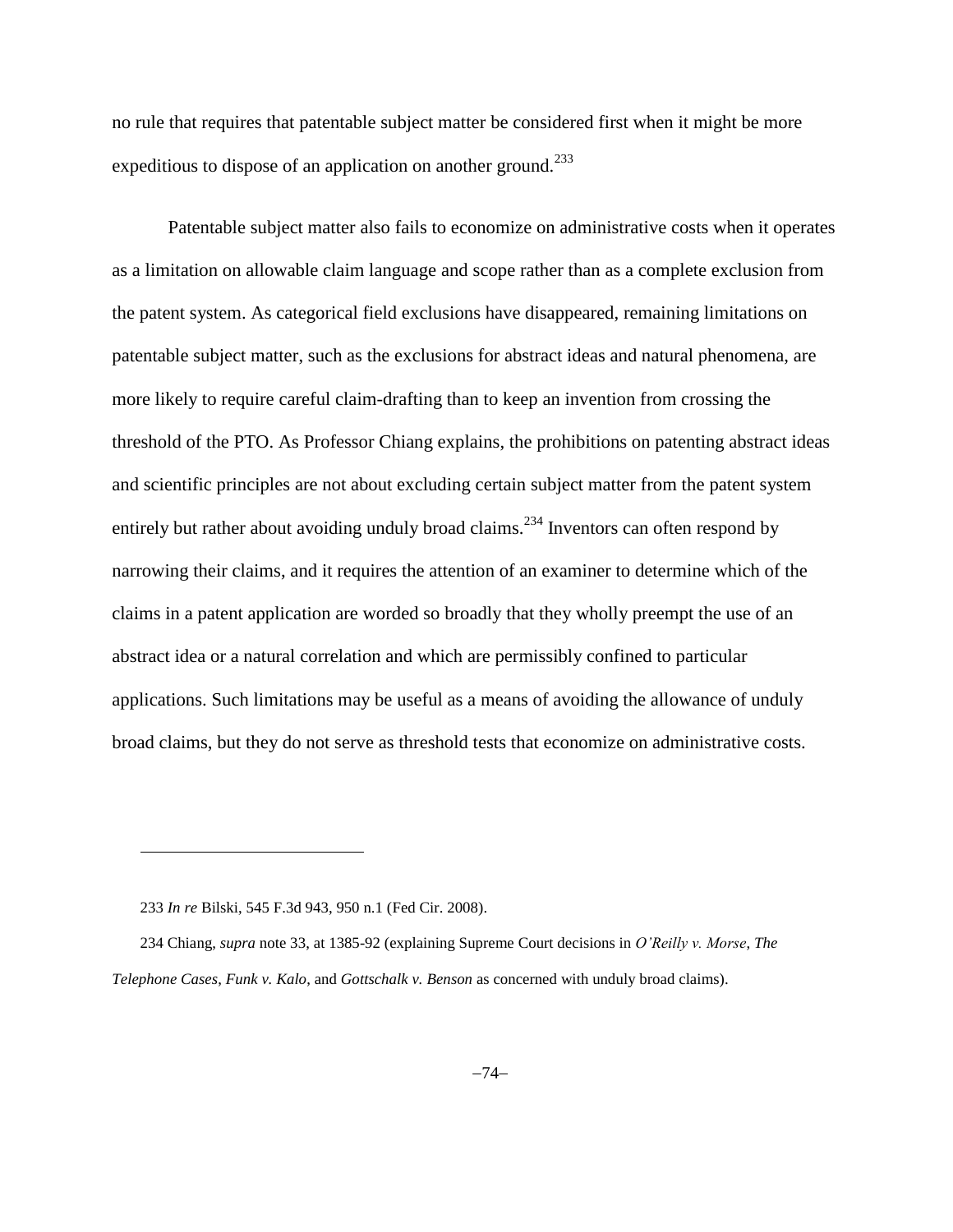In sum, although one could imagine patentable subject matter serving a useful role as a threshold inquiry, economizing on administrative costs by excluding some kinds of subject matter from the front door of the patent system without the need for a full examination, patentable subject matter doctrine does not and cannot serve that role in its current form.

## B. Limiting heterogeneity

l

A different function for patentable subject matter boundaries may be to limit the technological diversity of inventions that must be accommodated in a one-size fits all patent system.<sup>235</sup> By longstanding tradition, now locked in by treaty,<sup>236</sup> the U.S. patent laws apply essentially the same rules of patent law across all fields of technology.<sup>237</sup> Yet economic research

236 Agreement on Trade–Related Aspects of Intellectual Property Rights, art. 27, Apr.15, 1994, 33 I.L.M. 81 (commonly known as the TRIPS Agreement), Art. 27, § 1("[P]atents shall be available for any inventions, whether products or processes, in all fields of technology, provided that they are new, involve an inventive step and are capable of industrial application. … [P]atents shall be available and patent rights enjoyable without discrimination as to … the field of technology ….").

237 Congress has nonetheless sometimes enacted field-specific patent law provisions, including a prior user defense against infringement of business method patents, 35 U.S.C. § 273 (2010), relief from the nonobviousness requirement for certain biotechnology process claims, 35 U.S.C. § 103(b) (2010), relief from remedies for infringement of patents by medical practitioners and related health care entities, 35 U.S.C. § 287(c) (2010), and term extensions for drug patents, 35 U.S.C. § 155 (2010). The recently passed Leahy-Smith America Invents Act, Pub.

<sup>235</sup> Rebecca S. Eisenberg, *Analyze This: A Law & Economics Agenda for the Patent System*, 53 VAND. L. REV. 2081, 2084 (2000).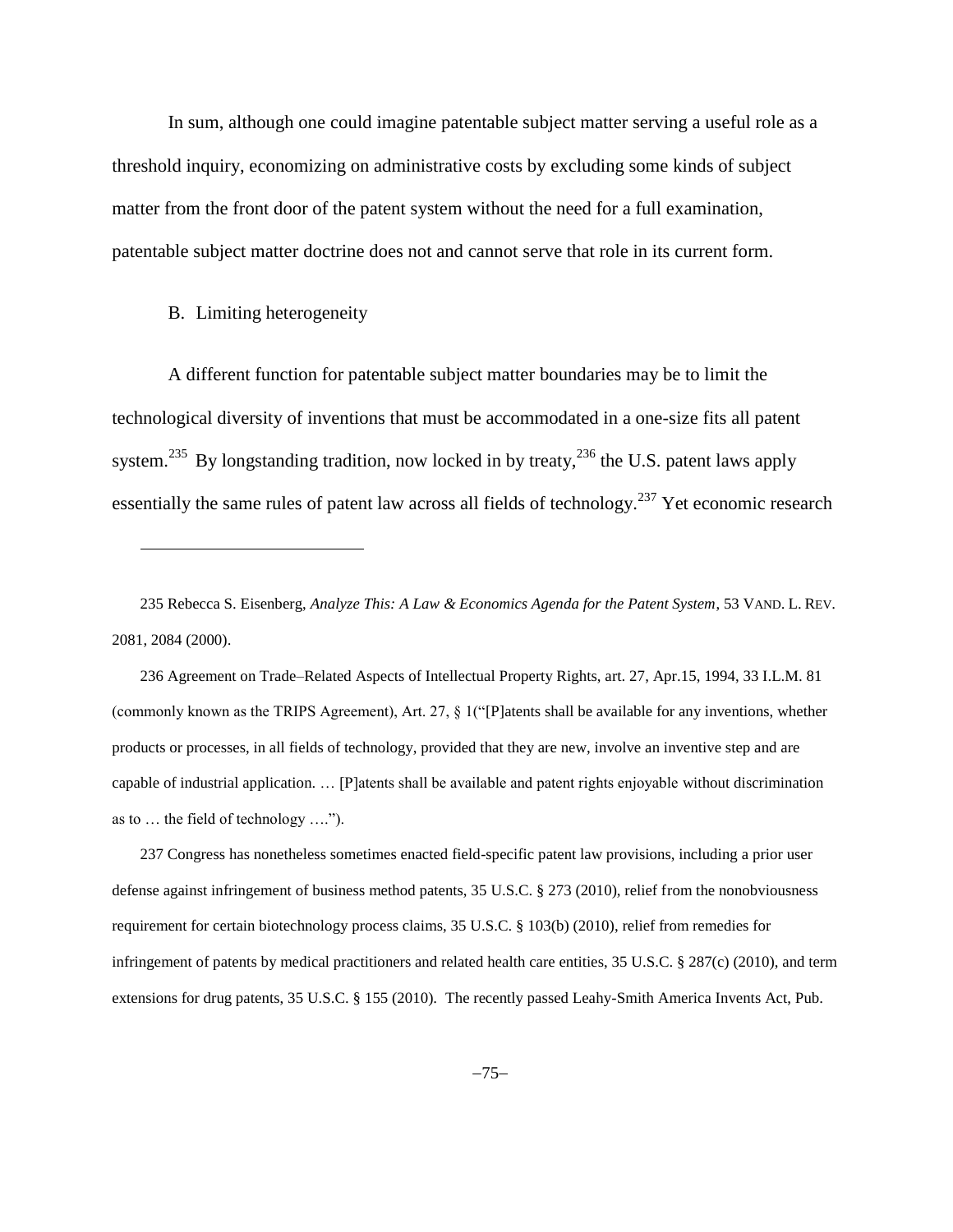has repeatedly demonstrated that the needs of innovators for patent protection vary significantly across fields.<sup>238</sup> Because of variation in the conditions for innovation, patent rules that provide the correct balance between patent incentives and competition in one field are likely to get the balance wrong in other fields, providing too much protection in some contexts and too little in others. Professor Michael Carroll calls the resulting inefficiencies "uniformity costs."<sup>239</sup>

Patentable subject matter boundaries can help to minimize uniformity costs by limiting the diversity of innovations that patent law covers, thus making it easier to achieve a more optimal level of protection for a narrower range of innovations. The challenge of arriving at rules of patent law that satisfy the diverse denizens of the patent system today is visible in the

L. No. 112-29 (Sept. 16, 2011) extends prior user rights to all fields of technology, *id.* § 5 (codified at 35 U.S.C. § 273) and eliminates special rules for evaluating the nonobviousness of biotechnological processes, *id.* § 3(c) (codified at 35 U.S.C. § 103) but has additional field-specific provisions treating tax strategies as prior art, *id.* § 14, providing a transitional period of post-grant review of business method patents, *id.* § 18, and prohibiting the issuance of patents on human organisms, *id.* § 33,

l

238 *See generally* DAN L. BURK & MARK A. LEMLEY, THE PATENT CRISIS AND HOW THE COURTS CAN SOLVE IT (2009) (discussing the economic analysis and rapid changes that have occurred since 2003 in patent reform).

239 See Michael W. Carroll, *One Size Does Not Fit All: A Framework for Tailoring Intellectual Property Rights*, 70 OHIO ST. L.J. 1361 (2009); Michael W. Carroll, *One For All: The Problem of Uniformity Cost in Intellectual Property Law*, 55 AM. U. L. REV. 845, 849 (2006) (defining uniformity cost as "the distortions caused by rights that are more or less robust than necessary to have induced investments in innovation that deliver a net benefit to society.").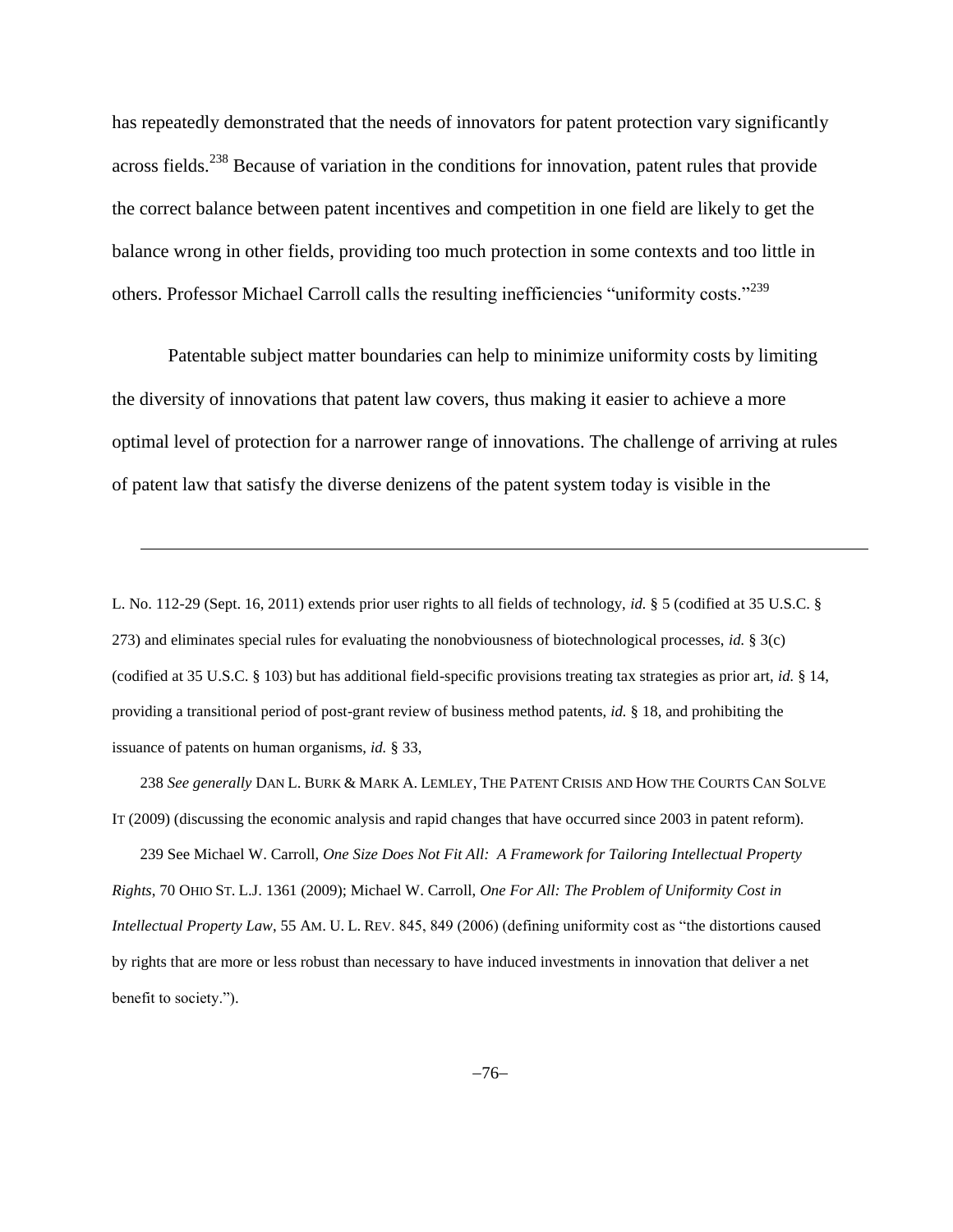divergent positions of different industries concerning patent law reform. Relative newcomers to the patent system—mostly from the information technology and service sectors—have favored reforms that old-timers such as the pharmaceutical industry have opposed.<sup>240</sup> New categories of patentable subject matter also pose administrative challenges for the PTO, which initially may lack the necessary expertise and record of prior art to evaluate patent applications properly in new fields.<sup>241</sup> Perhaps a less diverse community of innovators, maintained through the use of patentable subject matter boundaries to exclude newcomers, would more readily agree on what the rules should be.

This picture of the patent system as a gated community, with subject matter boundaries to exclude newcomers, invites a number of objections. First, although subject matter boundaries may limit uniformity costs for those fields that remain patent eligible, they do nothing to achieve the correct balance between incentives and competition for excluded fields. Unless there is reason to believe that patent protection is unnecessary for the excluded fields, the resulting uneven pattern of protection seems at least as likely to create distortions and inefficiencies as a uniform set of rules applied to diverse fields. It seems especially problematic to exclude new fields from patent protection, since the development of new technologies may have far greater

<sup>240</sup> Brian Kahin, *Patents and Diversity in Innovation*, 13 MICH. TELECOMM. & TECH. L. REV. 389 (2007). 241 *See* Merges, *supra* note 64, at 589-91 (1999) (describing initial difficulties for the PTO in examining applications in the areas of business methods, biotechnology, and software).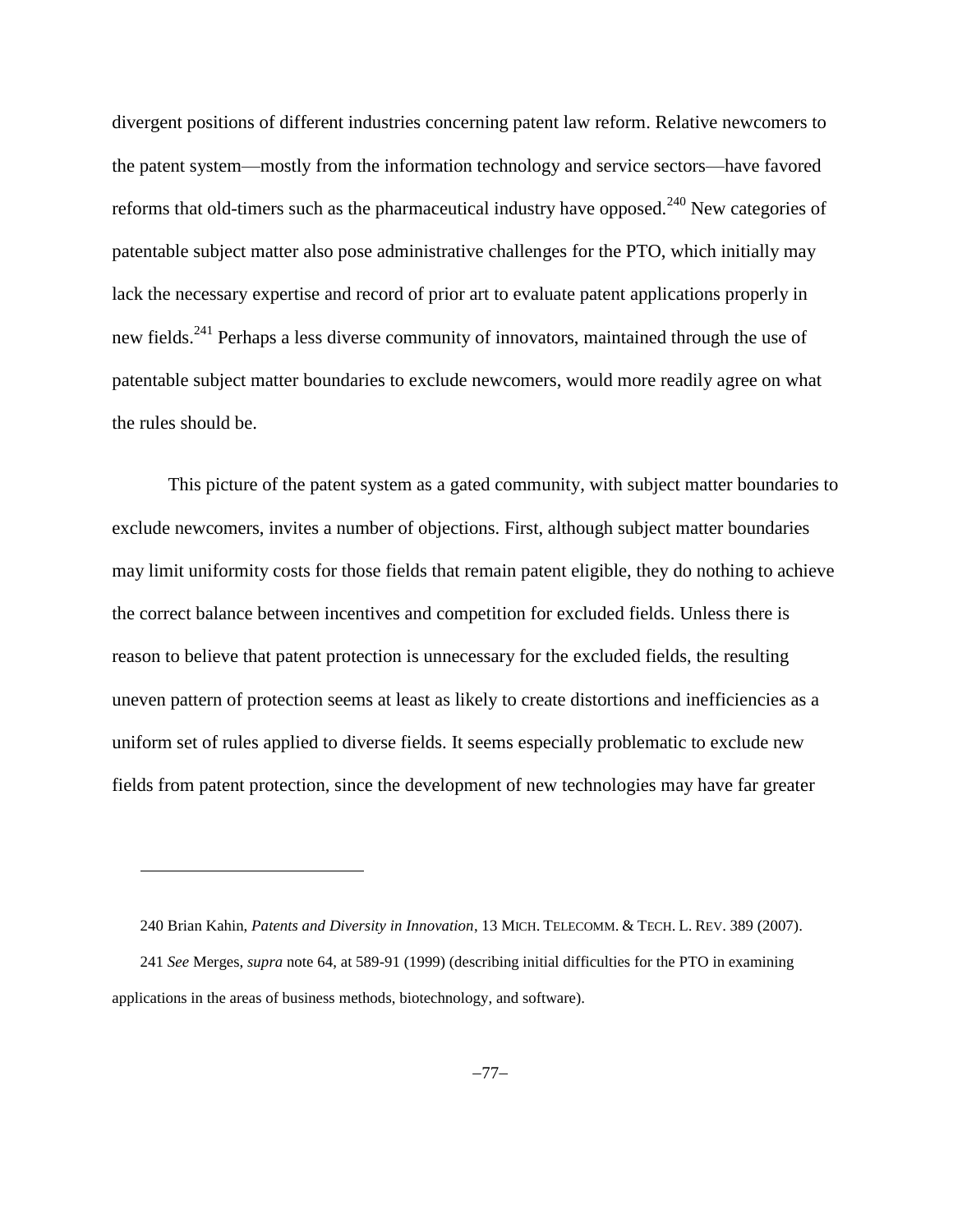social value than incremental improvements in existing fields.<sup>242</sup> Even a requirement for explicit Congressional action to extend patent protection to new fields of technology would add another layer of costs and uncertainty to pathbreaking innovations, creating a risk that new technologies could get delayed or derailed.

From a political economy perspective, having diverse interests with a stake in the patent system may be advantageous if it provokes vigorous debate about public policy initiatives. Otherwise, like-minded firms might encounter little opposition when they lobby for legislative changes that are more likely to advance their private interests than to balance competing interests in innovation and competition. In other words, uniformity costs from a patent system that seeks to regulate diverse interests may be preferable to unchecked rent-seeking in a system that is more narrowly tailored to affect concentrated interests.<sup>243</sup>

242 Diamond v. Chakrabarty, 447 U.S. 303, 315-16 (1980) ("[*Parker v.*] *Flook* did not announce a new principle that inventions in areas not contemplated by Congress when the patent laws were enacted are unpatentable per se. To read that concept into Flook would frustrate the purposes of the patent law. This Court frequently has observed that a statute is not to be confined to the 'particular application[s] … contemplated by the legislators.' [] This is especially true in the field of patent law. A rule that unanticipated inventions are without protection would conflict with the core concept of the patent law that anticipation undermines patentability.")

l

243 WILLIAM M. LANDES, & RICHARD A. POSNER, THE POLITICAL ECONOMY OF INTELLECTUAL PROPERTY LAW (AEI Press 2004), *available at* http://www.aei.org/docLib/20040608\_Landes.pdf (last visited Oct. 31, 2011).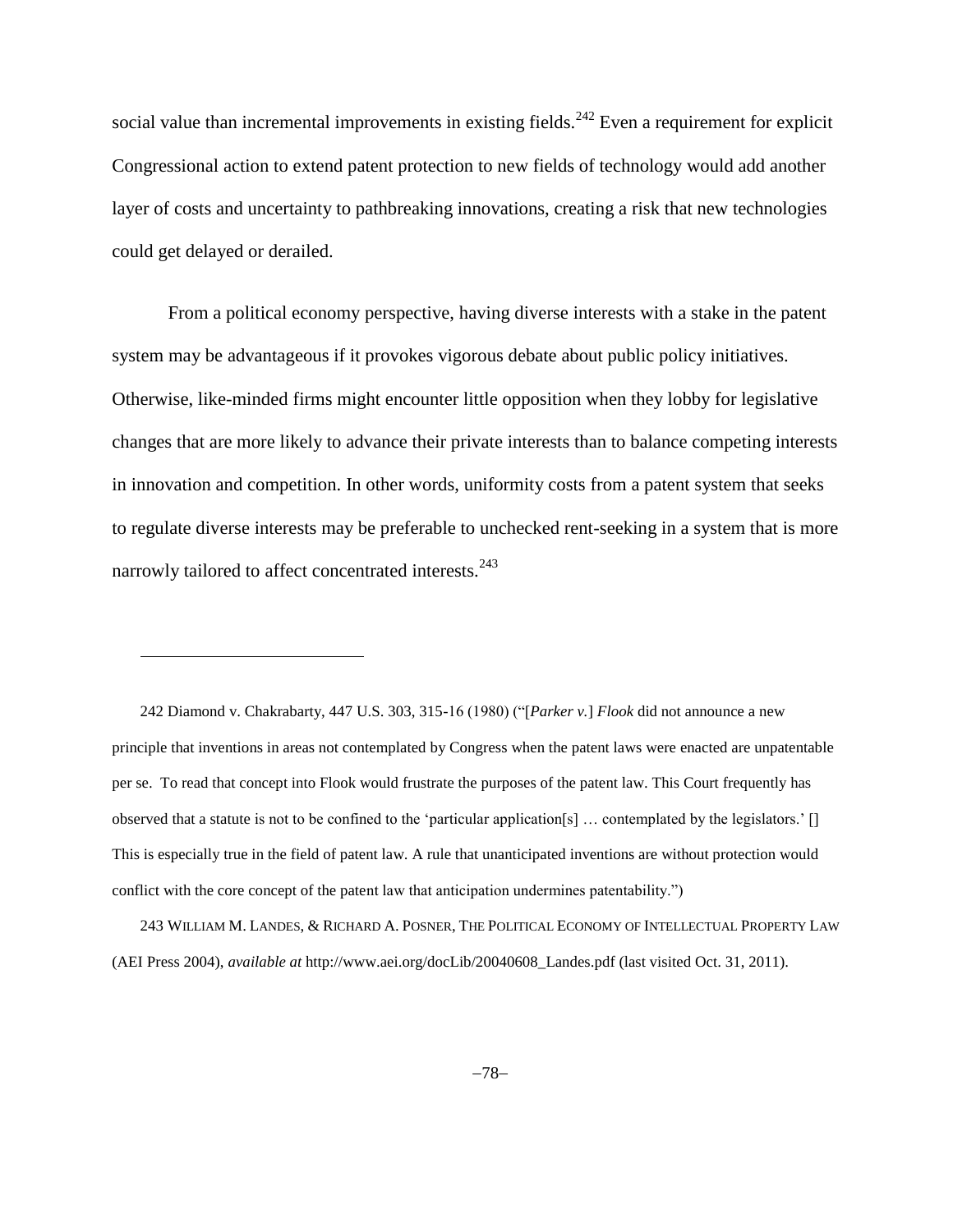Finally, even if patentable subject matter boundaries might be deployed to minimize uniformity costs, current patentable subject matter doctrine is not well-suited to that task, for essentially the same reasons that it is not well-suited to serve as a gatekeeper at the threshold to the patent system. Uniformity calls for field exclusions of a sort that the courts have repeatedly rejected, rather than for vague crosscutting standards, such as the exclusion for "abstract ideas," that do not correspond to field distinctions in any apparent way. And of course, if the goal is to exclude those fields in which less protection is optimal, it would make sense to engage in policy analysis, largely absent in the current system, to identify which fields belong inside and outside patentable subject matter boundaries.

## C. Beyond the threshold: public domain, claim scope and building blocks

Most patentable subject matter decisions that invalidate some claims spare other claims in the same patent or application, suggesting that patentable subject matter is functioning as a scalpel that determines how inventions may be claimed rather than as a barricade that excludes certain categories of invention entirely. Even if patentable subject matter doctrine lacks the necessary clarity and field specificity to function as an efficient threshold test, it might still provide a useful tool for the PTO and the courts to use in denying or invalidating particular patent claims that threaten to impose costs that exceed their benefits. Some scholars have suggested that patentable subject matter is redundant to other doctrinal limitations on patentability that would support the same outcomes, raising the question of whether it is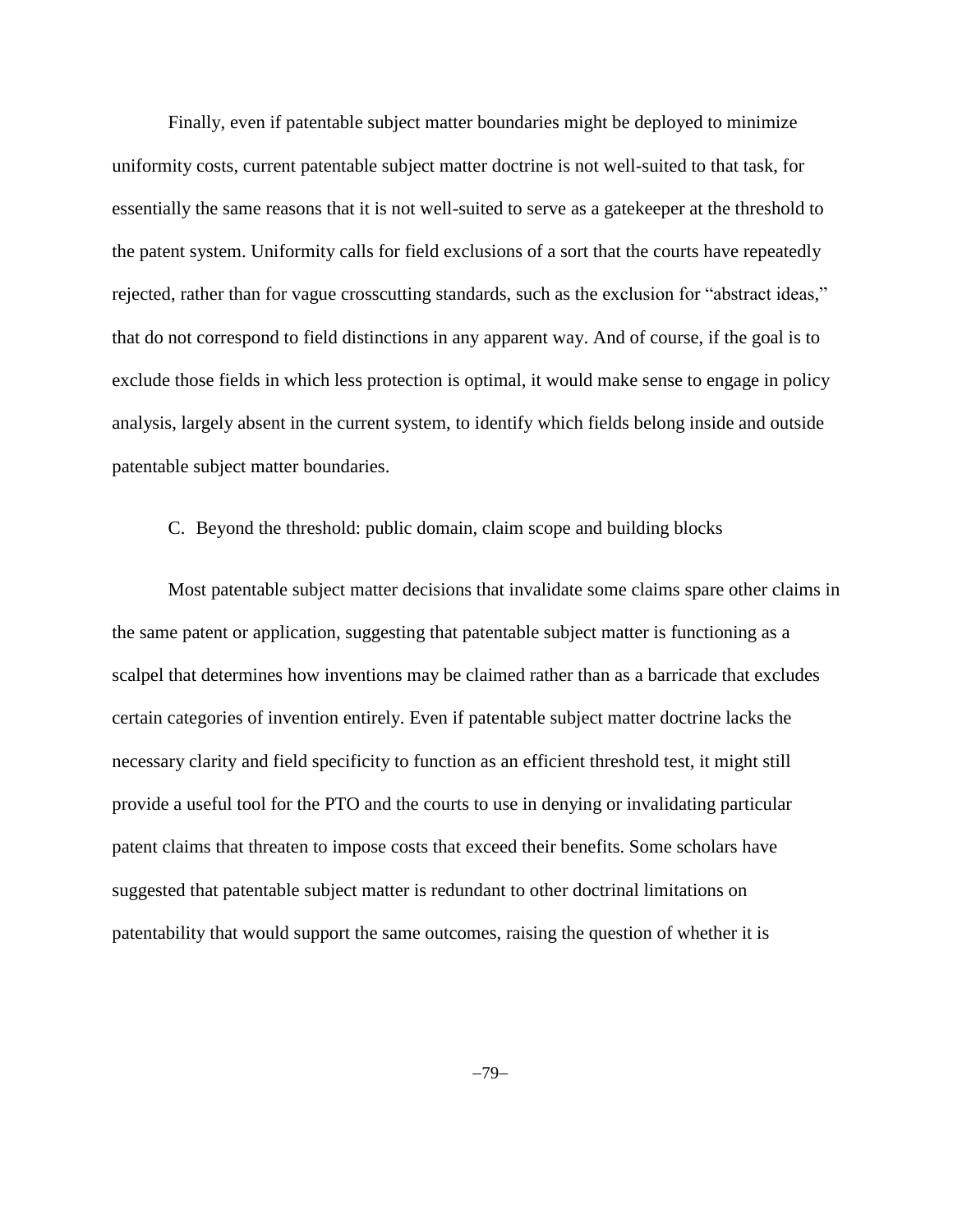necessary or appropriate to use patentable subject matter limitations to do this work.<sup>244</sup> But these other doctrines may sometimes fail, leaving patentable subject matter limitations as a backstop. Doctrinal redundancy is a common feature of legal systems and may make sense if the interest at stake is important.

1. Prior Art

Some cases about the exclusion of natural products and phenomena of nature from patentable subject matter suggest a concern that the claimed invention is largely the handiwork of nature, and that the value-added of the inventor is relatively slight. For example, in *Funk*  Brothers Seed v. Kalo Inoculant,<sup>245</sup> the Court held invalid a claim to a mixed culture of bacterial strains that were selected by the inventor for their capacity to allow plants to fix nitrogen from the environment without inhibiting each other's effectiveness. The Court's description contrasts the wonders of nature with the inventor's trivial advance in packaging:

Bond does not create a state of inhibition or of noninhibition in the bacteria. Their qualities are the work of nature. Those qualities are, of course, not patentable. For patents cannot issue for the discovery of the phenomena of nature. The qualities of these bacteria, like the heat of the sun, electricity, or the qualities of metals, are part of the storehouse of knowledge of all men. They are manifestations of laws of nature, free to all men and reserved exclusively to none.

The aggregation of select strains of the several species into one product is an application of that newly discovered natural principle. But however ingenious the

….

<sup>244</sup> *E.g.*, Risch, *supra* note [2,](#page-1-0) at 598.

<sup>245</sup> Funk Brothers Seed v. Kalo Inoculant 333 U.S. 127 (1948).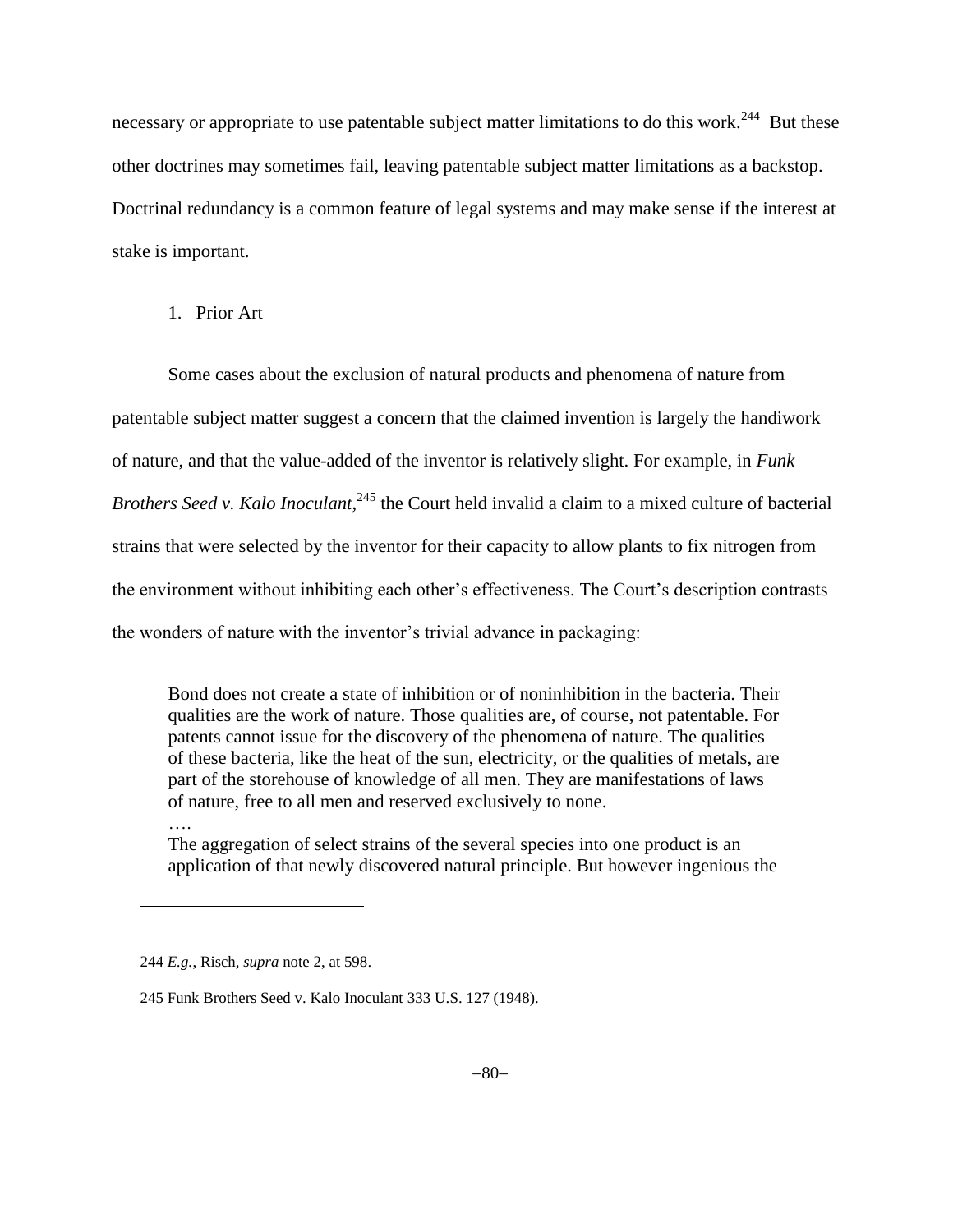discovery of that natural principle may have been, the application of it is hardly more than an advance in the packaging of the inoculants.

….

[O]nce nature's secret of the noninhibitive quality of certain strains of the species of Rhizobium was discovered, the state of the art made the production of a mixed inoculant a simple step. Even though it may have been the product of skill, it certainly was not the product of invention. $^{246}$ 

This analysis does not rest entirely on the exclusion of phenomena of nature from

patentable subject matter. Indeed it cannot, because the Court concedes that Bond's "aggregation

of select strains … into one product is an application of that newly discovered natural principle"

rather than a claim to the natural principle itself.<sup>247</sup> It is difficult to imagine what a claim to the

natural principle itself would look like or what it would mean. As Professor Collins explains,

On its face, this prohibition on claiming unapplied natural principles and the like might seem simply to mean that Einstein cannot claim  $E=mc^2$  itself and Newton cannot claim the universal law of gravitation itself. However, the doctrine of patent eligibility would not be needed to keep such direct claims to newly discovered principles, truths, or laws out of the patent regime. They are patent gibberish. Patent claims describing "the state of affairs in which  $E=mc^{2n}$  are malformed in that they don't describe a set of things or processes at all.<sup>248</sup>

The ground for invalidation of Bond's claim to the mixed culture seems to be as much about the

obviousness of the inventor's aggregation of strains ("a simple step … not the product of

invention")<sup>249</sup> as it is about the exclusion of the phenomena of nature from patentability.

<sup>246</sup> *Id.* at 130-32 (citations omitted).

<sup>247</sup> *Id.*

<sup>248</sup> Collins, *supra* note [33](#page-11-0) at 56-57.

<sup>249</sup> *Funk Bros. Seed*, 333 U.S. at 132.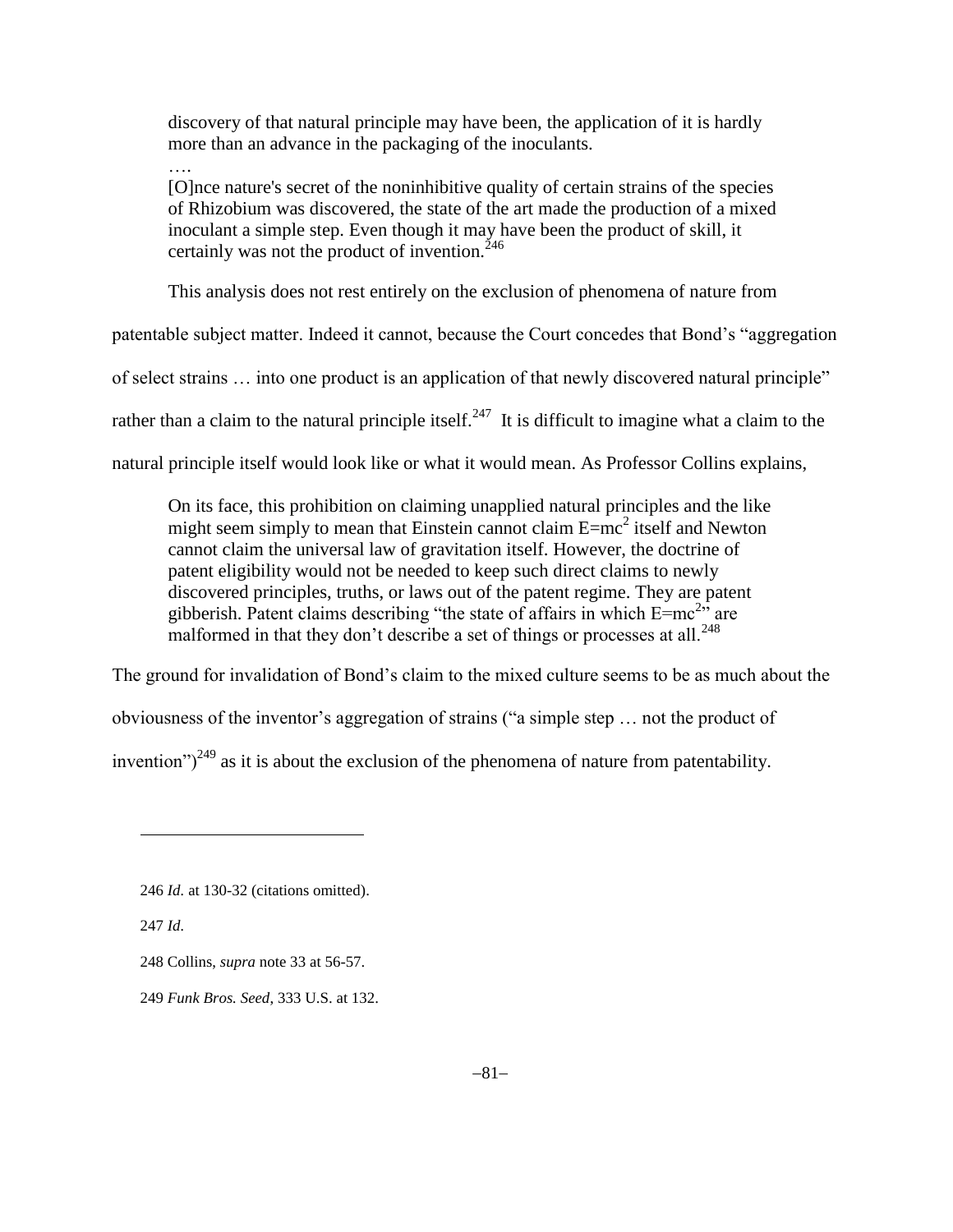Essential to the Court's conclusion that the mixed culture was "not the product of invention" is its treatment of the newly discovered properties of the bacteria as "part of the storehouse of knowledge of all men."<sup>250</sup> In effect, the Court treats Bond's discovery of noninhibitive strains as if that much of his contribution were prior art, and concludes that the further step of combining those strains in a mixed culture was nothing more than the exercise of "ordinary skill." Prior<sup>251</sup> and subsequent<sup>252</sup> cases have taken a similar approach, treating excluded subject matter as if it were prior art in evaluating the patentability of the claimed invention. This approach seems to have one foot in the doctrine of patentable subject matter and the other in prior art doctrines such as novelty and nonobviousness.

Judge Giles Rich, one of the principal architects of the 1952 Patent Act, criticized this approach as fundamentally confused in an opinion for the Court of Customs and Patent Appeals

250 *Id.* at 130.

l

251 *E.g.*, O'Reilly v. Morse, 56 U.S. 62, 115 (quoting with approval the following passage from the decision in Neilson and others v. Harford and others in the English Court of Exchequer: "[T]he plaintiff does not merely claim a principle, but a machine, embodying a principle, and a very valuable one. We think the case must be considered as if the principle being well known, the plaintiff had first invented a mode of applying it by a mechanical apparatus to furnaces ….").

252 *E.g.*, Parker v. Flook, 437 U.S. 584, 591-92 (1978) ("Whether the algorithm was in fact known or unknown at the time of the claimed invention, as one of the 'basic tools of scientific and technological work,' it is treated as though it were a familiar part of the prior art.") (citation omitted).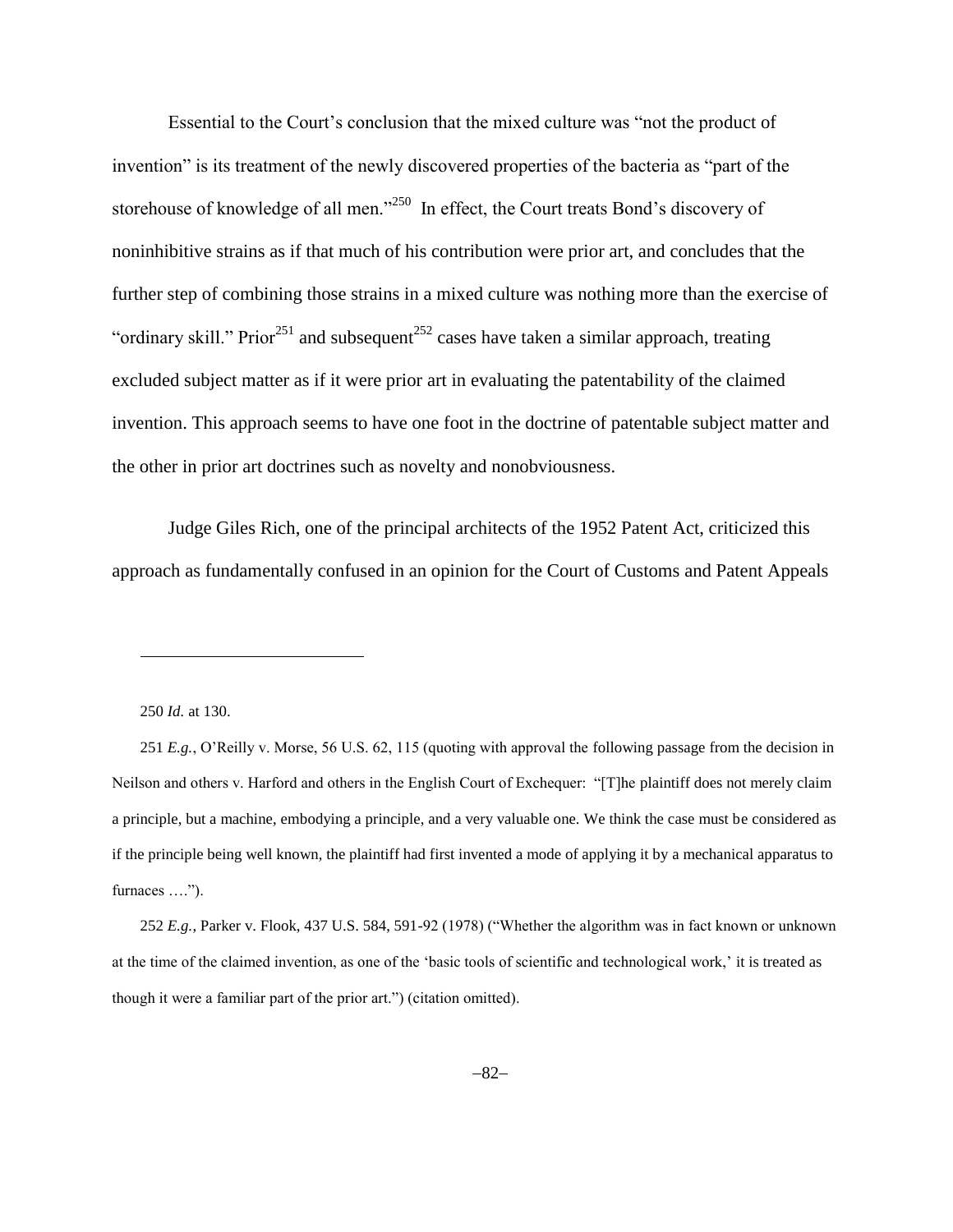in the case of *In re Bergy* that borders on insubordination. <sup>253</sup> The Supreme Court had vacated and remanded for reconsideration in light of the Supreme Court's decision in *Parker v. Flook.*<sup>254</sup> Judge Rich took the opportunity instead to criticize the Supreme Court's approach, stating that "we find in *Flook* an unfortunate and apparently unconscious, though clear, commingling of distinct statutory provisions which are conceptually unrelated, namely, those pertaining to the *categories* of inventions in § 101 which *may* be patentable and to the *conditions* for patentability demanded by the statute for inventions within the statutory categories, particularly the nonobviousness condition of § 103…." <sup>255</sup> Focusing on the statement in *Flook* "that a 'mathematical algorithm' or formula is like a law of nature in that it is one of the 'basic tools of scientific and technological work' and as such must be *deemed* to be 'a familiar part of the prior art,' even when it was not familiar, was not prior, was discovered by the applicant for patent, was novel at the time he discovered it, and was useful," Judge Rich warned that "[t]his gives to the term 'prior art,' which is a *very* important term of art in patent law, particularly in the application of § 103, an entirely new dimension with consequences of unforeseeable magnitude.<sup>3256</sup>

253 596 F.2d 952, 959 (CCPA 1979).

l

256 *Id.* at 965-66 (emphasis in original). If the Court's approach represented a departure from the scheme of the Patent Act at the time, Congress more recently appears to be following the Court's lead by providing for the treatment of "any strategy for reducing, avoiding, or deferring tax liability, whether known or unknown at the time

<sup>254</sup> *In re Bergy,* 563 F.2d 1031 (CCPA 1977), *vacated sub nom. Parker* v. *Bergy,* 438 U.S. 902 (1978). 255 In re Bergy, 596 F.2d 952, 959 (C.C.P.A. 1979).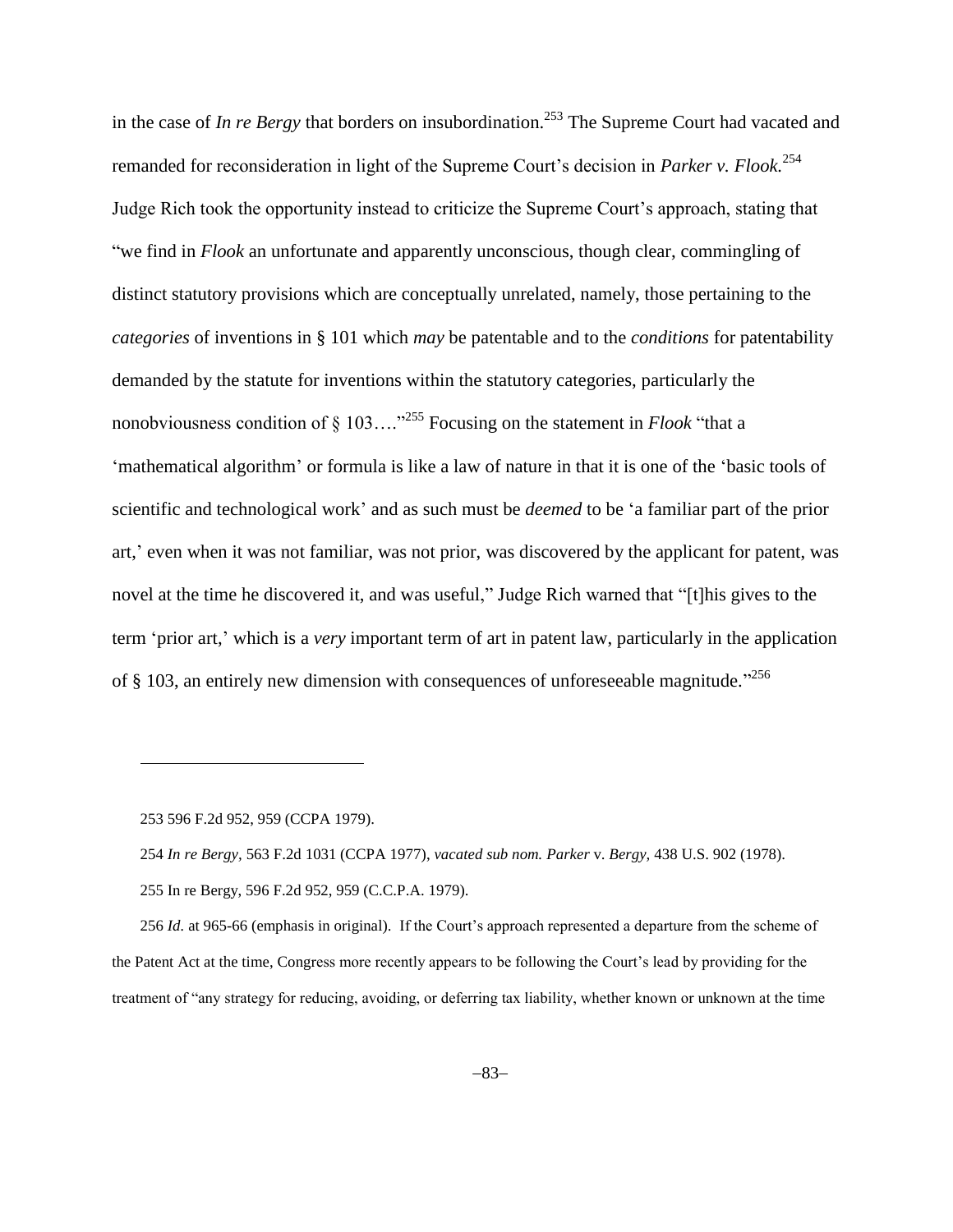Shortly thereafter, the Supreme Court appeared to retreat from the approach of treating natural products and phenomena as prior art. In *Diamond v. Diehr*, the Court even cited Judge Rich's opinion in *Bergy* with approval for the proposition that the question of whether a particular invention meets the test of novelty under § 102 is "wholly apart from whether the invention falls into a category of patentable subject matter.<sup>257</sup> Yet the Court has never explicitly overruled the approach of the prior decisions, and in *Bilski v. Kappos* the Court quoted the same passage from *Parker v. Flook* that Judge Rich had criticized in *Bergy* without expressing any disapproval.<sup>258</sup>

Some scholars have responded to the recent revival of patentable subject matter limitations by arguing that subject matter exclusions are redundant to other limitations on what may be patented, including those based on prior art. Professor Michael Risch argues that cases like *Parker v. Flook* could be resolved through rigorous application of prior art doctrines without the need for murky rules concerning patentable subject matter,<sup>259</sup> while Professor Kristen Osenga

of the invention or application for patent," as if it were a part of the prior art in evaluating inventions for patentability. Leahy-Smith America Invents Act, Pub. L. No. 112-29 §14,(a) (Sept. 16, 2011).

257 Diamond v. Diehr, 450 U.S. 175, 190 (1980) (citing *In re Bergy*, 596 F.2d at 961).

258 *Bilski*, 130 S. Ct. at 1330 ("The Court concluded that the process at issue there was 'unpatentable under § 101, not because it contain[ed] a mathematical algorithm as one component, but because once that algorithm [wa]s assumed to be within the prior art, the application, considered as a whole, contain[ed] no patentable invention.'") (citing *Parker v. Flook*, 437 U.S. at 594).

<sup>259</sup> Risch, *supra* note [2,](#page-1-0) at 598-609.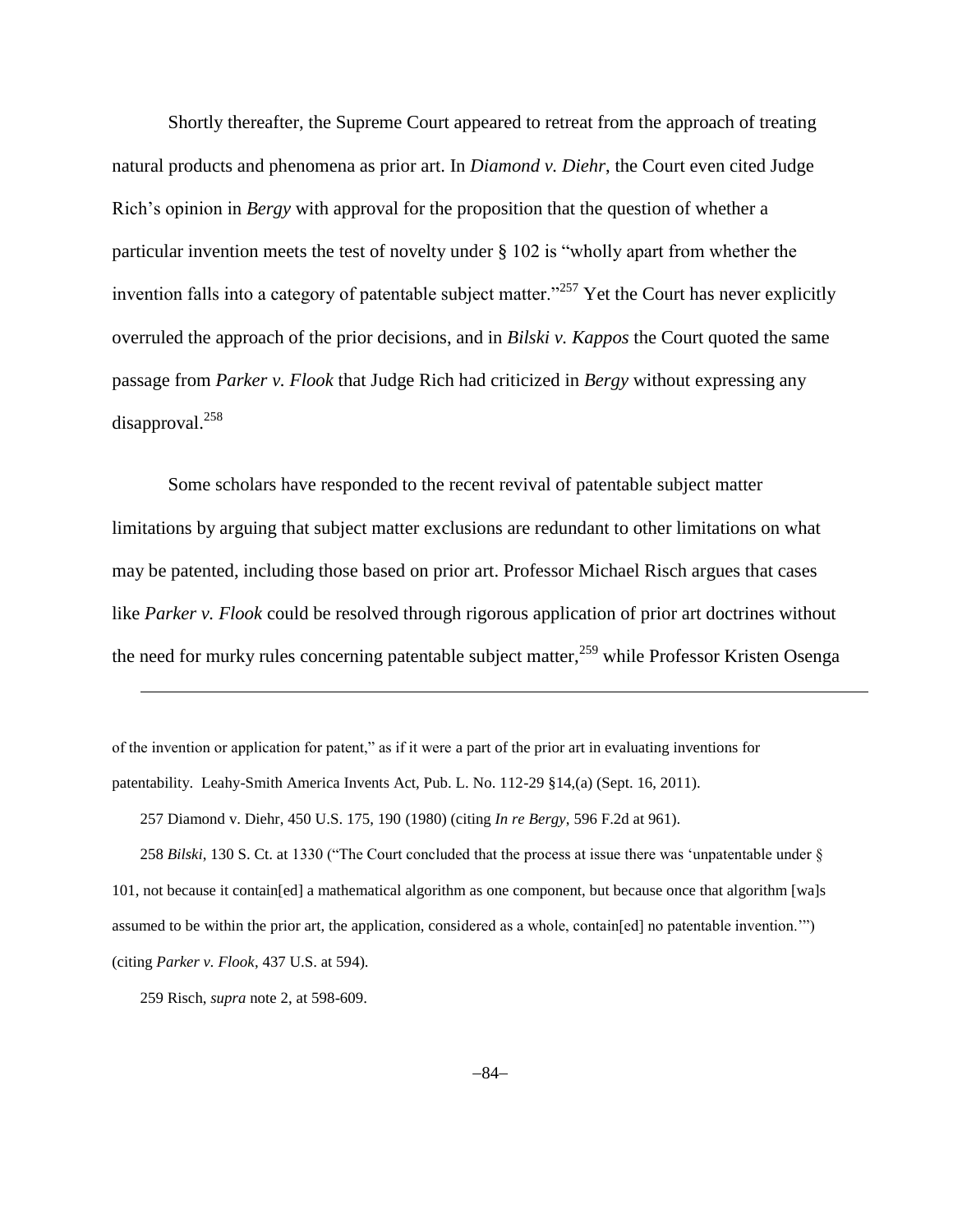criticizes the PTO and courts for use of subject matter exclusions as "proxies for other difficult questions of patentability and policy."<sup>260</sup>

However, it is not at all clear that existing prior art doctrine on its own would provide an alternative basis for the holdings that the Supreme Court arrived at through its patentable subject matter jurisprudence. The Patent Act itemizes the available categories of prior art in  $\S 102$ <sup>261</sup> Each of the categories listed in the statute identifies a prior source of human knowledge with no mention of products or phenomena of nature that have not yet come to the attention of humans. Section 102 thus precludes the patenting of an invention if it was previously known or used by others,<sup>262</sup> patented or described in a printed publication,<sup>263</sup> in public use or on sale,<sup>264</sup> disclosed in a co-pending patent application,  $265$  and so forth. Products and phenomena of nature would

l

261 *In re* Bergy, 596 F.2d 952, 961 (C.C.P.A. 1979) ("[I]n 1952 Congress voiced its intent to consider the novelty of an invention under § 102 where it is first made clear what the statute means by 'new', notwithstanding the fact that this requirement is first *named* in § 101."). The same list determines the sources of prior art for evaluating the nonobviousness of an invention under 35 U.S.C. § 103 (2010). Hazeltine Research v. Brenner, 382 U.S. 252, 255-56 (1965) (§ 102(e)); *In re* Foster, 343 F.2d 980, 984 (C.C.P.A. 1965) (§ 102(b)); *In re* Bass, 474 F.2d 1276, 1287 (C.C.P.A. 1973) (§ 102(g)); Oddzon Products v. Just Toys, 122 F.3d 1396, 1401 (Fed. Cir. 1997) (§102(f)).

262 35 U.S.C. § 102(a) (2010).

263 35 U.S.C. § 102 (a) - (b) (2010).

264 35 U.S.C. § 102 (b) (2010).

265 35 U.S.C. § 102 (e) (2010).

<sup>260</sup> Osenga, *supra* not[e 31,](#page-10-0) at 1115-23.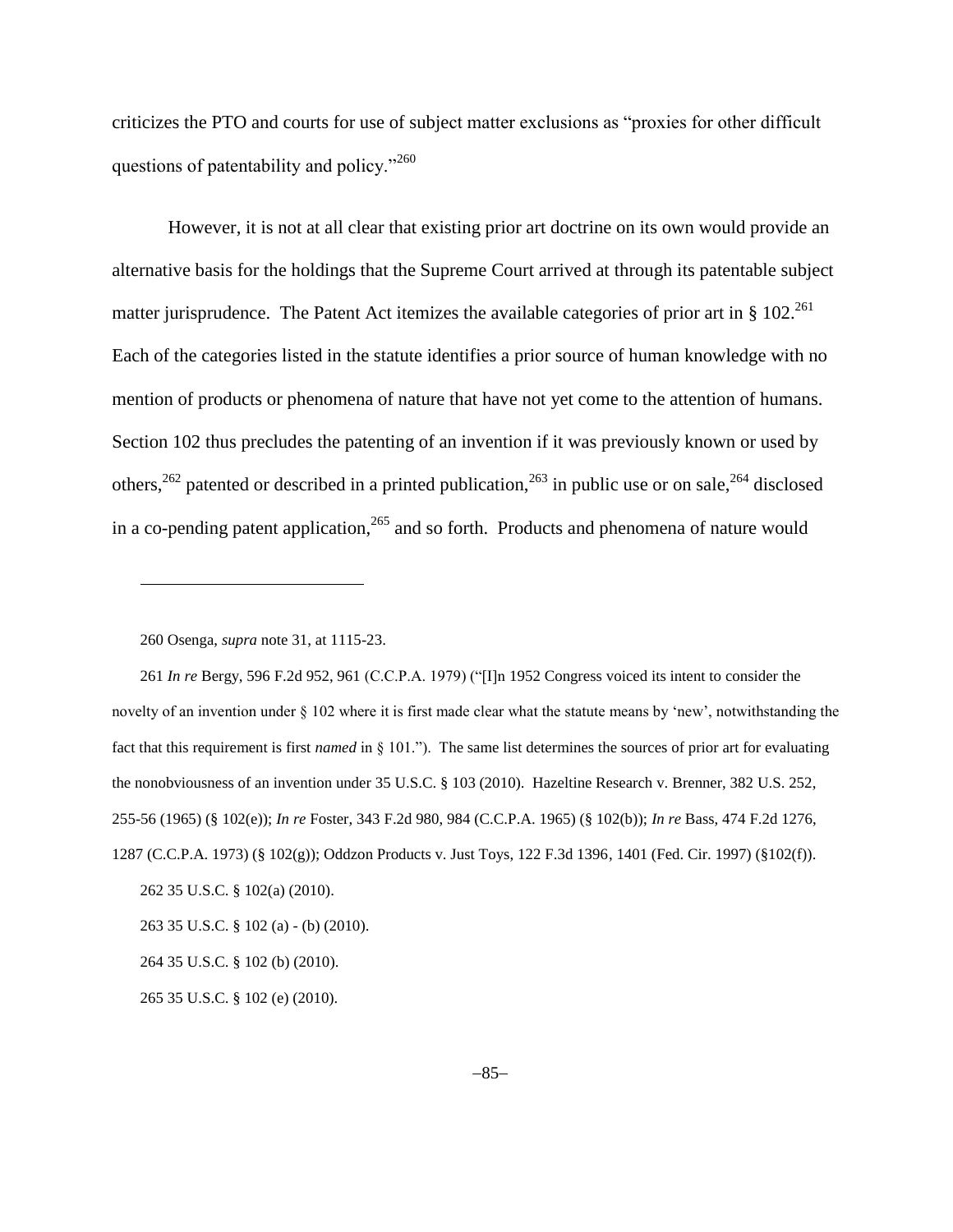seem to count as prior art only to the extent that they fall into one of the categories listed in § 102. In other words, without assistance from the doctrine of patentable subject matter, newly discovered products and phenomena of nature do not seem to qualify as prior art under § 102 alone. $266$ 

In a challenge to the validity of patents on isolated and purified DNA sequences, Professor Oskar Liivak has argued that patent claims to products isolated from nature violate a Constitutional requirement of originality, codified at § 102(f) in a provision that precludes the issuance of a patent if the applicant "did not himself invent the subject matter sought to be patented."<sup>267</sup> This provision is generally understood to prohibit the patenting of an invention by one who derived it from someone else. <sup>268</sup> Professor Liivak believes that the same limitation

<span id="page-85-0"></span>l

267 35 U.S.C. § 102(f) (2010); *see* Oskar Liivak, *The Forgotten Originality Requirement: A Constitutional Hurdle for Gene Patents*, 87 J. PAT. & TRADEMARK OFF. SOC'Y 261 (2005). This provision will be eliminated for claims with an effective filing date after March 16, 2013 under § 3 of the Leahy-Smith America Invents Act, Pub. L. No. 112-29 (Sept. 16, 2011).. See Joshua D. Sarnoff, *Derivation and Prior Art Problems with the New Patent Act*, *available at* <http://www.patentlyo.com/files/sarnoff.2011.derivation.pdf> (visited Nov. 12, 2011).

268 *See* Gambro Lundia AB v. Baxter Healthcare Corp., 110 F.3d 1573, 1576 (Fed. Cir. 1997) ("To show derivation, the party asserting invalidity must prove both prior conception of the invention by another and communication of that conception to the patentee.").

<sup>266</sup> *But cf.* Collins, *supra* note [33,](#page-11-0) at 57 (arguing that claims to phenomena of nature "would be inherently anticipated under section 102, as the states of affairs described by the claims long predated their discovery by humankind.").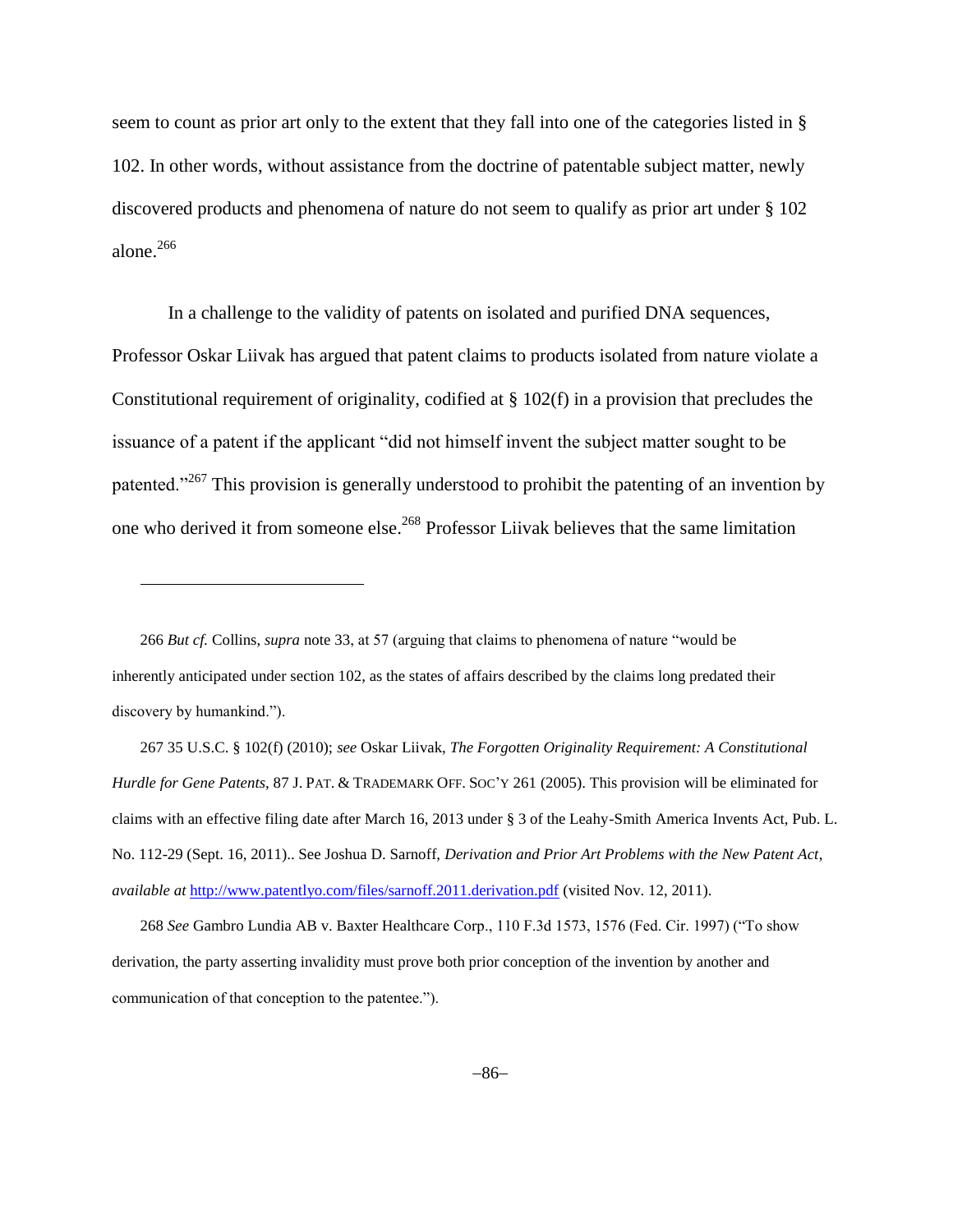applies (or should apply) to inventions that are derived from nature.<sup>269</sup> Moreover, consistent with the approach of the Supreme Court, he would count material derived from nature as prior art in evaluating the obviousness of inventions that have been modified through human intervention.<sup>270</sup> But there is little authority to support this interpretation of current law; indeed, none of the four judges—three on the Federal Circuit and one on the District Court for the Southern District of New York—who considered the patent eligibility of claims to isolated and purified DNA sequences in *Association for Molecular Pathology v. U.S. Patent & Trademark Office*<sup>271</sup> even mentioned derivation or  $\S 102(f)$ , resting instead on  $\S 101$  and cases excluding products of nature from patentable subject matter.

In sum, although some patentable subject matter decisions concerning products and phenomena of nature appear to rest in part on considerations of novelty, originality, and nonobviousness that find expression elsewhere in the Patent Act, prevailing interpretations of these other statutory provisions do not make these subject matter limitations redundant. Instead, to the extent that the patentable subject matter cases remain good law, they seem to go beyond the definitions of prior art in the statute and case law to exclude newly discovered natural products and phenomena, and obvious variations of them, from patent protection.

<sup>269</sup> Liivak, *supra* not[e 267,](#page-85-0) at 265.

<sup>270</sup> *Id.* at 291-92 (citing Oddzon Products v. Just Toys, 122 F.3d 1396 (Fed. Cir. 1997)).

<sup>271</sup> Ass'n for Molecular Pathology v. USPTO, No. 09 Civ. 4515 (RWS) 2010 U.S. Dist. LEXIS 35418 (2010), *aff'd in part and rev'd in part*, 653 F.3d 1329 (Fed. Cir. 2011).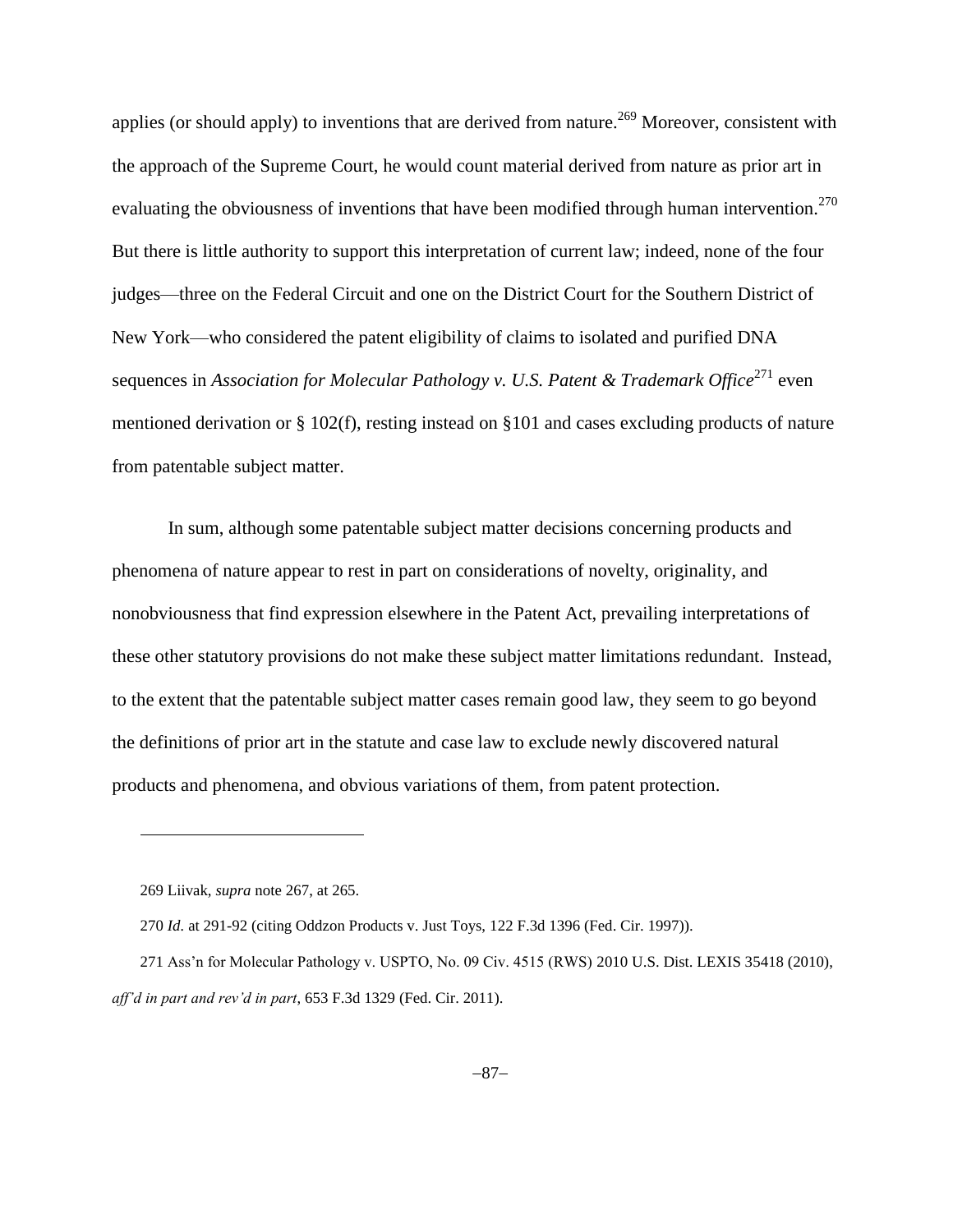2. Claim Scope

Many patentable subject matter cases reflect a concern that the invalidated claims are unduly broad. An early example is *O'Reilly v. Morse*, <sup>272</sup> in which the Supreme Court held invalid the eighth claim of a patent to Samuel Morse on his invention of the telegraph machine:

I do not propose to limit myself to the specific machinery or parts of machinery described in the foregoing specification and claims; the essence of my invention being the use of the motive power of the electric or galvanic current, which I call electromagnetism, however developed, for making or printing intelligible characters, signs or letters at any distances, being a new application of that power, of which I claim to be the first inventor or discoverer.<sup>273</sup>

In invalidating this claim, the Court stressed that its broad scope would give Morse control over future advances yet to be made by others.<sup>274</sup> The Court worried that Morse could dominate future advances without having to seek additional patent rights, and therefore without providing further disclosure:

[T]he patentee would be able to avail himself of new discoveries in the properties and powers of electro-magnetism which scientific men might bring to light. …

273 *Id.* at 112.

l

274 *Id.* at 113 ("If this claim can be maintained, it matters not by what process or machinery the result is accomplished. For aught that we now know, some future inventor, in the onward march of science, may discover a mode of writing or printing at a distance by means of the electric or galvanic current, without using any part of the process or combination set forth in the plaintiff's specification. … But yet if it is covered by this patent, the inventor could not use it, nor the public have the benefit of it, without the permission of this patentee.")

<sup>272</sup> O'Reilly v. Morse, 56 U.S. 62 (1854).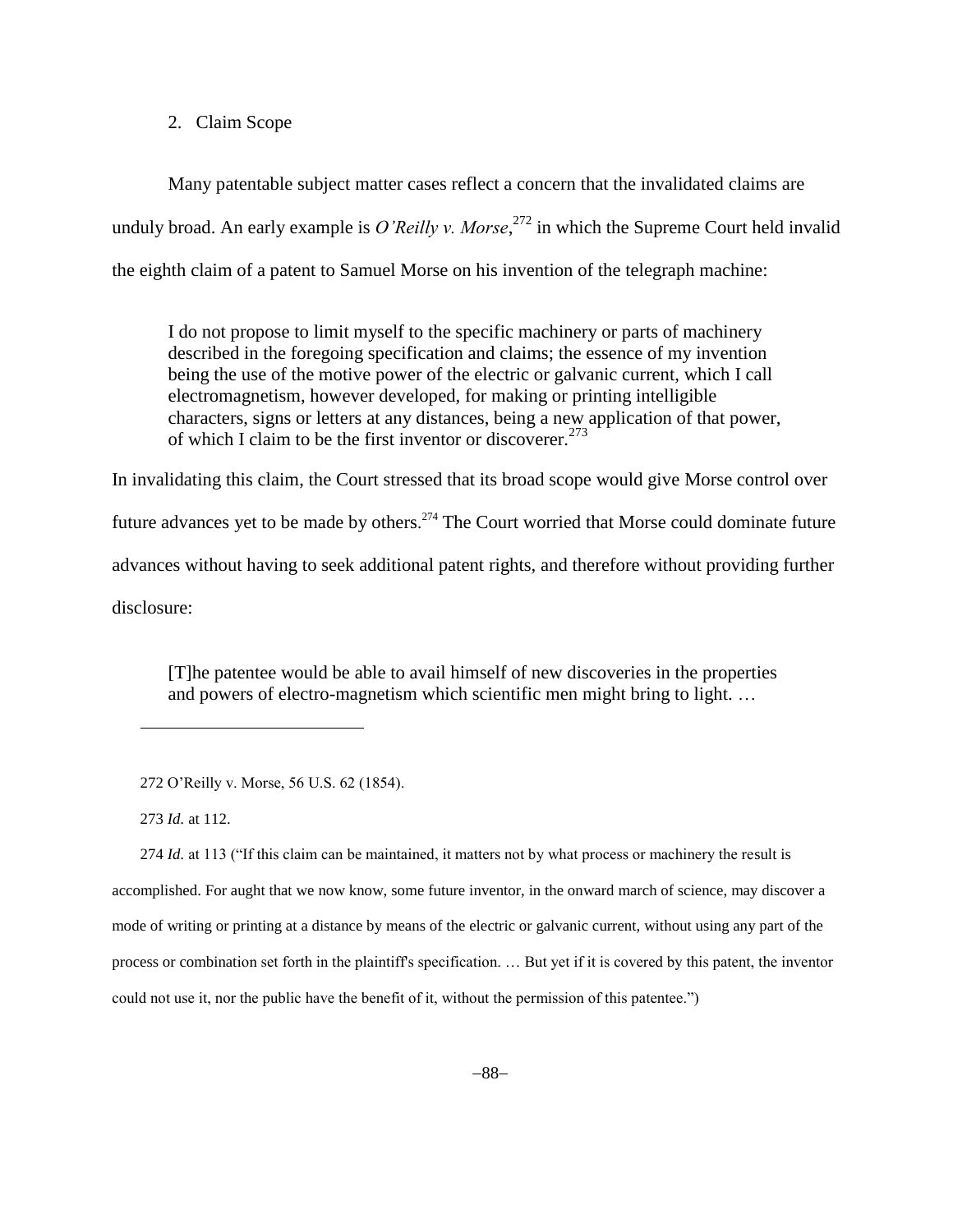And if he can secure the exclusive use by his present patent, he may vary it with every new discovery and development of the science, and need place no description of the new manner, process, or machinery upon the records of the patent office.…In fine, he claims an exclusive right to use a manner and process which he has not described and indeed had not invented, and therefore could not describe when he obtained his patent. The court is of opinion that the claim is too broad, and not warranted by law.<sup>275</sup>

The Court's repeated observation that the eighth claim extends beyond the specific means disclosed by Morse in his specification<sup>276</sup> suggests to some commentators that the best way to understand the holding is that the eighth claim was not properly enabled by the disclosure.<sup>277</sup> Yet the opinion also recites that "the discovery of a principle in natural philosophy or physical science is not patentable,"<sup>278</sup> and subsequent cases have cited *O'Reilly v. Morse* as authority for the exclusion of fundamental principles and abstract ideas from patentable subject matter.<sup>279</sup>

A similar concern with claim scope appears in many subsequent cases invalidating particular claims as drawn to fundamental principles and abstract ideas. For example, the Supreme Court in *Gottschalk v. Benson* observed that the claim it held invalid for lack of patentable subject matter was "so abstract and sweeping as to cover both known and unknown

<sup>275</sup> *Id.* at 113.

<sup>276</sup> *Id.* at 118-21.

<sup>277</sup> *See* Risch, *supra* note 2, at 600-01; Duffy, *supra* note [33,](#page-11-0) at 641-42 (citing late 19th century sources). 278 *O'Reilly*, 56 U.S. at 116.

<sup>279</sup> *E.g.*, The Telephone Cases, 126 U.S. 1, 534 (1888); Gottschalk v. Benson, 409 U.S. 63, 67-68 (1972); Parker v. Flook, 437 U.S. 584, 592 (1978).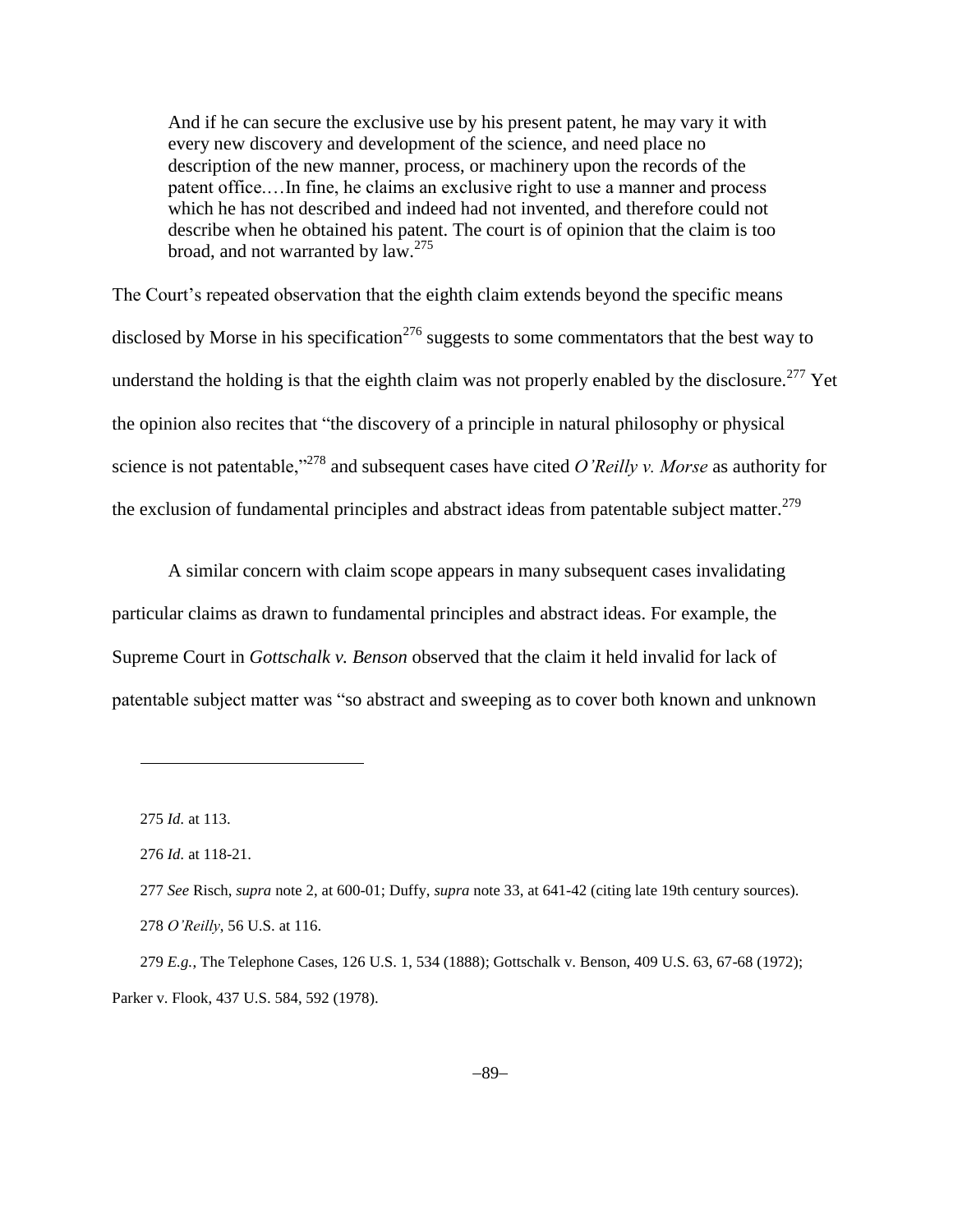uses of the BCD to pure binary conversion" and that "the patent would wholly pre-empt the mathematical formula and in practical effect would be a patent on the algorithm itself."<sup>280</sup> This theme reappears in *Bilski v. Kappos*, in which the Supreme Court notes that "[a]llowing petitioners to patent risk hedging would pre-empt use of this approach in all fields, and would effectively grant a monopoly over an abstract idea."<sup>281</sup>

The Federal Circuit has also used patentable subject matter doctrine to invalidate broad claims. For example, in its 1989 decision in *In re Grams*, <sup>282</sup> the Federal Circuit upheld a rejection for lack of patentable subject matter of an astonishingly broad claim to "a method of diagnosing an abnormal condition in an individual" by performing clinical laboratory tests, comparing the parameter values for the individual with reference values, and determining whether there are any abnormalities.<sup>283</sup> The Federal Circuit held that the claim was improperly drawn to a

l

283 The full claim reads: "1. A method of diagnosing an abnormal condition in an individual, the individual being characterized by a plurality of correlated parameters of a set of such parameters that is representative of the individual's condition, the parameters comprising data resulting from a plurality of clinical laboratory tests which measure the levels of chemical and biological constituents of the individual [sic] and each parameter having a reference range of values, *the method comprising* [a] performing said plurality of clinical laboratory tests on the individual to measure the values of the set of parameters; [b] producing from the set of measured parameter values and the reference ranges of values a first quantity representative of the condition of the individual; [c] comparing the

<sup>280</sup> *Gottschalk*, 409 U.S. at 68.

<sup>281</sup> *Bilski*, 130 S. Ct. at 3231.

<sup>282</sup> *In re* Grams, 888 F.2d 835 (Fed. Cir. 1989).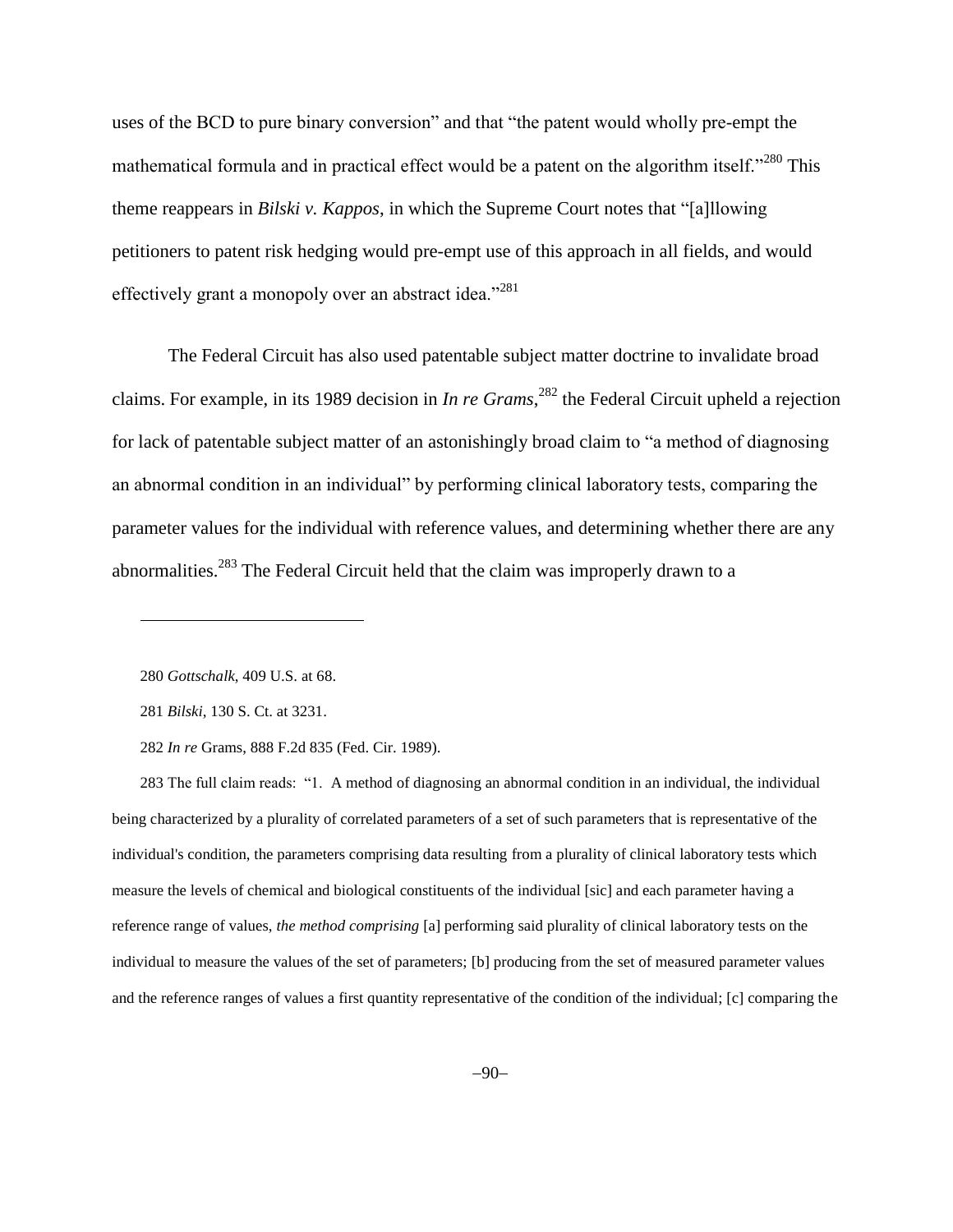mathematical algorithm, noting that although the claim refers to the performance of clinical tests, the patent disclosure "does not bulge with disclosure about those tests, and indeed the specification states that 'the invention is applicable to any complex system, whether it be electrical, mechanical, chemical or biological, or combinations thereof.'"<sup>284</sup> The court concluded that "applicants are, in essence, claiming the mathematical algorithm, which they cannot do under *Gottschalk v. Benson*. The presence of a physical step in the claim to derive data for the algorithm will not render the claim statutory."<sup>285</sup>

In each of these cases the courts see the breadth of the claim as indicating that it is not limited to a particular application of the principle/idea/algorithm, but reaches beyond that application to claim the principle/idea/algorithm itself. In other words, claim scope is what

first quantity to a first predetermined value to determine whether the individual's condition is abnormal; [d] upon determining from said comparing that the individual's condition is abnormal, successively testing a plurality of different combinations of the constituents of the individual by eliminating parameters from the set to form subsets corresponding to said combinations, producing for each subset a second quantity, and comparing said second quantity with a second predetermined value to detect a non-significant deviation from a normal condition; and [e] identifying as a result of said testing a complementary subset of parameters corresponding to a combination of constituents responsible for the abnormal condition, said complementary subset comprising the parameters eliminated from the set so as to produce a subset having said non-significant deviation from a normal condition." *Id.* at 836-37 (emphasis and alteration appear in decision).

284 *Id.* at 840.

285 *Id.*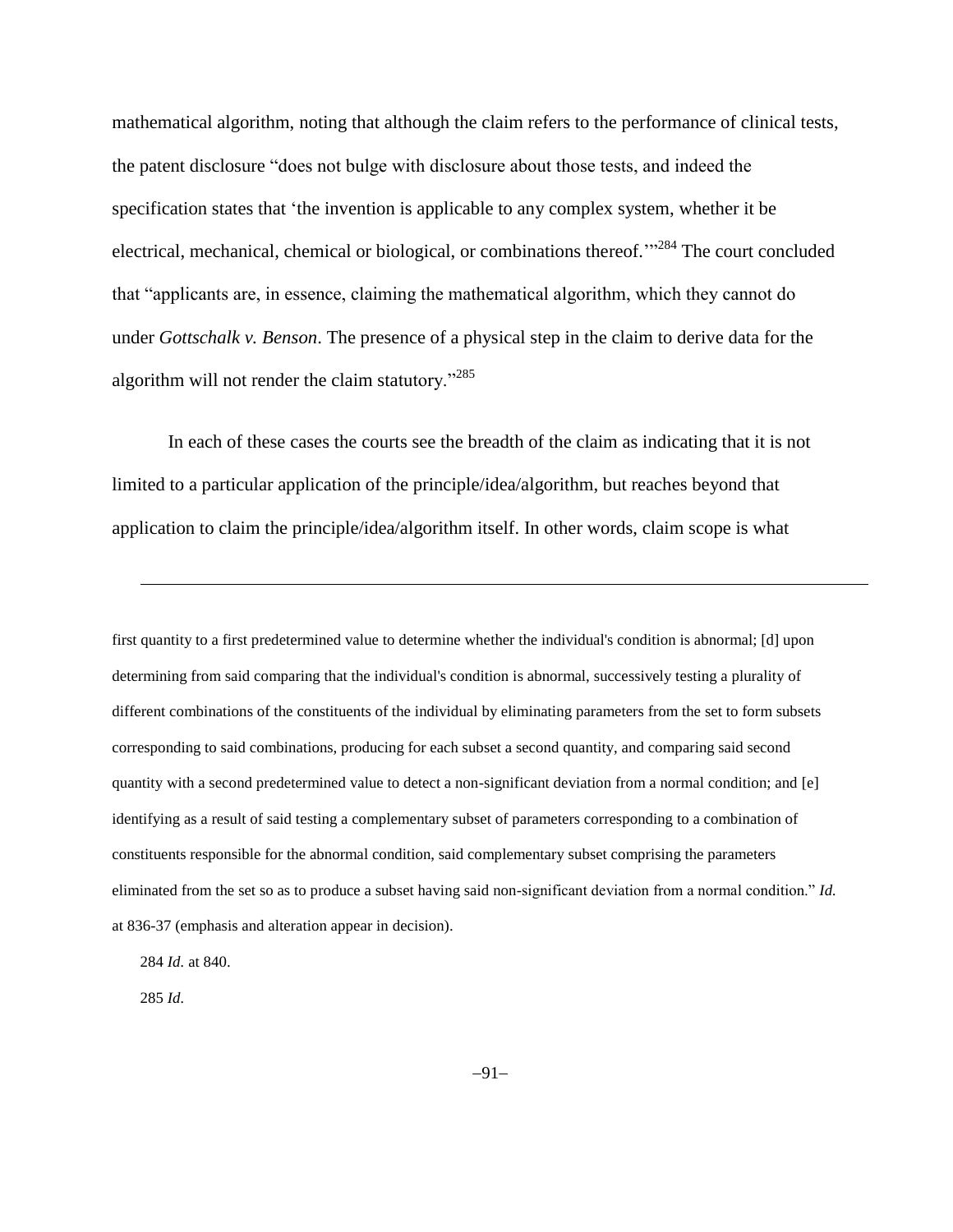distinguishes an unpatentable principle/idea/algorithm from its patent-eligible particular applications.<sup>286</sup>

If the problem with the claims in these cases is that they are unduly broad, arguably the statutory grounds for invalidity should be failure of enablement under § 112 of the Patent Act<sup>287</sup> rather than lack of patentable subject matter under of § 101 of the Patent Act. But enablement doctrine hardly offers any clearer or more predictable tools than patentable subject matter for discerning the allowable scope of patent claims. Although some judicial decisions say that claim scope must be commensurate with the scope of embodiments that have been enabled by the patent disclosure,<sup>288</sup> others say that the requirement of an enabling disclosure is satisfied if the specification provides an enabling disclosure of a single embodiment falling within the scope of a claim.<sup>289</sup> Patent claims must extend beyond the particular disclosed embodiments in order to

286 *Cf.* Collins, *supra* note [33,](#page-11-0) at 50 (noting that one possible meaning of "an unpatentable abstract idea" relates to abstraction or generality in the claim language itself).

 $\overline{a}$ 

287 § 112 provides: "The specification shall contain a written description of the invention, and of the manner and process of making and using it, in such full, clear, concise, and exact terms as to enable any person skilled in the art to which it pertains, or with which it is most nearly connected, to make and use the same …." 35 U.S.C. § 112 (2010).

288 *E.g.*, In re Wright, 999 F.2d 1557, 1561 (Fed. Cir. 1993); Invitrogen Corp. v. Clontech Labs, Inc., 429 F.3d 1052, 1070-71 (Fed. Cir. 2005); Martek Biosciences Corp. v. Nutrinova, Inc., 579 F.3d 1363, 1378 (Fed. Cir. 2009).

<sup>289</sup> *E.g.*, Spectra-Physics, Inc. v. Coherent, Inc. 827 F.2d 1524, 1533 (Fed. Cir. 1987); Engel Industries, Inc. v. Lockformer Co., 946 F.2d 1528, 1533 (Fed. Cir. 1991).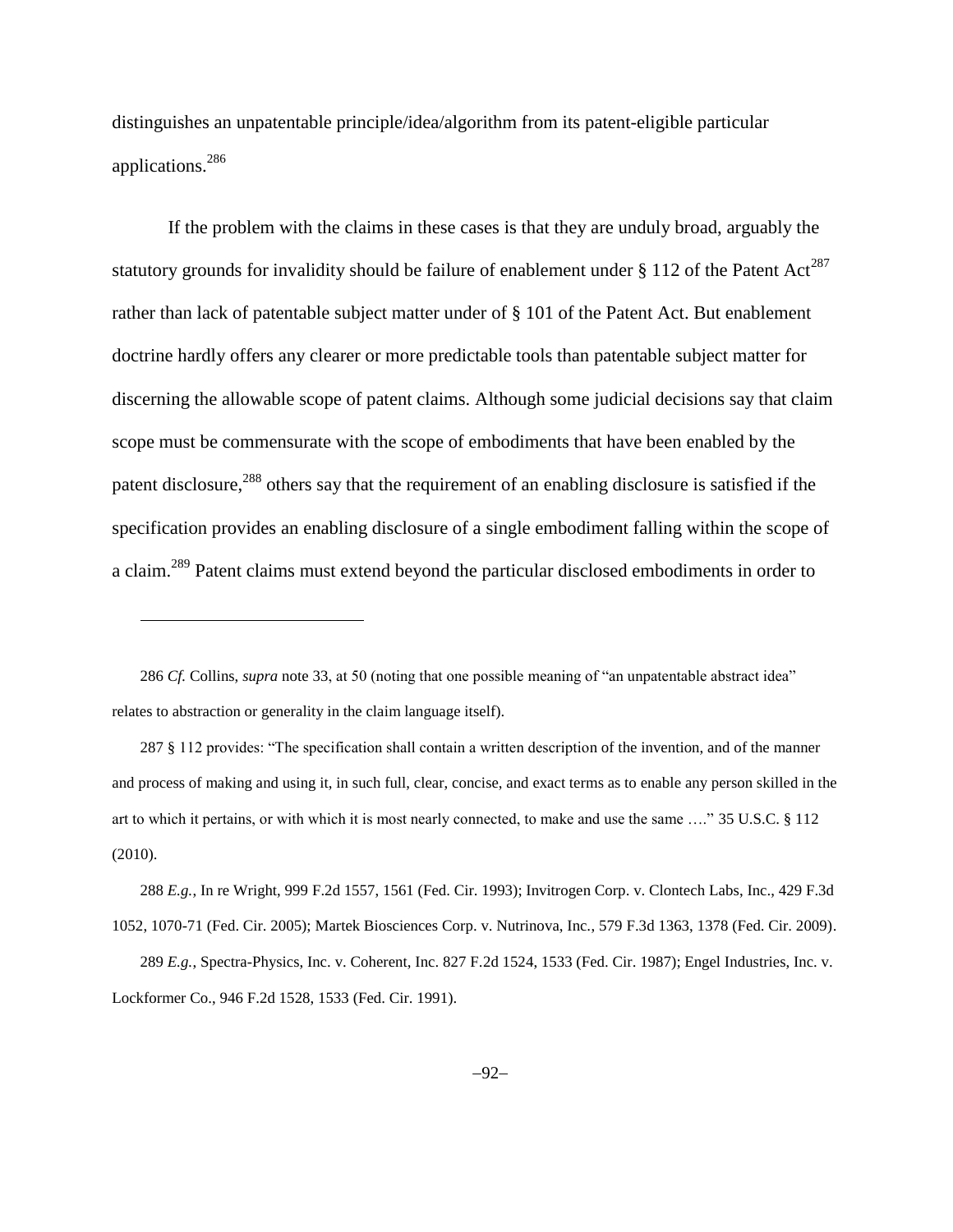<span id="page-92-0"></span>have any value, and enablement doctrine offers inconsistent guidance about how far beyond those embodiments a claim may reach. $^{290}$ 

Particularly problematic for enablement doctrine are claims that cover future embodiments using technologies that have yet to be invented as of the filing date. Some decisions say that such claims fail the test of enablement, reasoning that as of the filing date it would have required undue experimentation to make the future embodiments,  $291$  but other decisions have upheld similar claims, reasoning that the original specification disclosed at least one mode of making and using the invention, even though it did not disclose the later

290 For thoughtful analyses of the doctrine, see Tun-Jen Chiang, *Fixing Patent Boundaries*, 108 MICH. L. REV. 523, 535-38 (2010) (discussing contradictions that arise from current enablement doctrine); Tun-Jen Chiang, *The Rules and Standards of Patentable Subject Matter*, 2010 WISCONSIN L. REV. 1353, 1368-72 (2010) (examining conflicting case law on contemporary enablement doctrine and doctrinal confusion arising form choosing the level of abstraction to define patent protection); Kevin Emerson Collins, *Enabling After-Arising Technology*, 34 J. CORP. L. 1083 (2009) (characterizing contemporary enablement doctrine as "chaotic" and proposing different rules); Jeffrey A. Lefstin, *The Formal Structure of Patent Law and the Limits of Enablement*, 23 BERKELEY TECH. L.J. 1141 (2008) (arguing that written description requirement compensates for indeterminacy of enablement standard).

l

291 *E.g.*, Plant Genetic Systems v. DeKalb Genetics Corp., 315 F.3d 1335 (Fed. Cir. 2003) (finding that patent claims to a plant cell transformed with a DNA fragment were not fully enabled where the specification taught how to transform dicot plants but not monocot plants, and existing technology as of filing date did not provide such a method for monocots).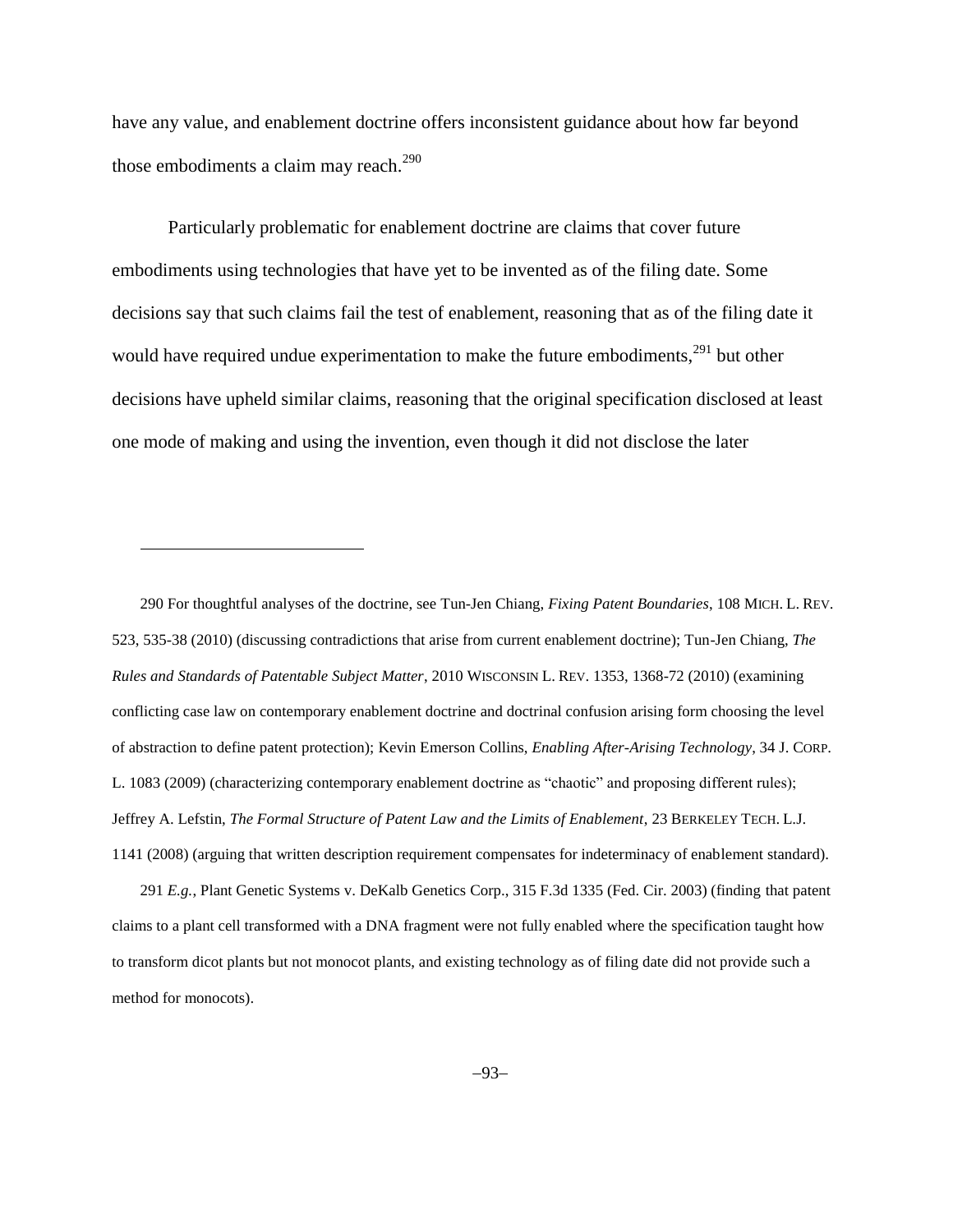technology.<sup>292</sup> Some decisions insist that the disclosure must enable the "full scope" of the patent claims without undue experimentation,<sup>293</sup> yet others hold that "a broad claim may be enabled by disclosure of a single embodiment."<sup>294</sup> Determining the validity of prior claims that dominate later-developed technologies presents a difficult choice about how best to allocate incentives between earlier and later inventors. With competing lines of authority available to justify different outcomes, enablement fails to provide useful guidance to courts or examiners in making that fundamental policy choice.

In recent years the Federal Circuit has provided an additional constraint on claim scope in the form of a fortified requirement for a "written description" of the invention that is distinct from the requirement of enablement.<sup>295</sup> This somewhat controversial development has been

292 *See., e.g.*, Amgen Inc. v. Hoechst Marion Roussel, 314 F.3d 1313, 1334-37 (Fed. Cir. 2003) (finding that patent claim to vertebrate cells with DNA control sequences for producing erythropoietin was adequately enabled by disclosure of examples using transformed Chinese hamster ovary and monkey cells yet also covered later technology using endogenous activation of erythropoietin in human cells).

293 [Genentech Inc. v. Novo Nordisk A/S, 108 F.3d 1361, 1365 \(Fed. Cir. 1997\)](http://www.lexis.com/research/buttonTFLink?_m=2bc76c916e3c689338e9434d35e396f6&_xfercite=%3ccite%20cc%3d%22USA%22%3e%3c%21%5bCDATA%5b603%20F.3d%20935%5d%5d%3e%3c%2fcite%3e&_butType=3&_butStat=2&_butNum=43&_butInline=1&_butinfo=%3ccite%20cc%3d%22USA%22%3e%3c%21%5bCDATA%5b108%20F.3d%201361%2c%201365%5d%5d%3e%3c%2fcite%3e&_fmtstr=FULL&docnum=1&_startdoc=1&wchp=dGLbVlz-zSkAl&_md5=bae53923fbbca0e9c7feae17a270dddf) ("[T]o be enabling, the specification of a patent must teach those skilled in the art how to make and use the full scope of the claimed invention without 'undue experimentation.'") (quoting *In re* Wright, 999 F.2d 1557, 1561 (Fed. Cir. 1993)).

294 Spectra-Physics v. Coherent, 827 F.2d 1524, 1533 (Fed. Cir. 1987).

l

295 *See* Ariad Pharmaceuticals v. Eli Lilly, 598 F.3d 1336 (Fed. Cir. 2010) (en banc); Univ. of Rochester v. G.D. Searle & Co., 358 F.3d 916 (Fed. Cir. 2004); Regents of the Univ. of California v. Eli Lilly & Co., 119 F.3d 1559 (Fed. Cir. 1997).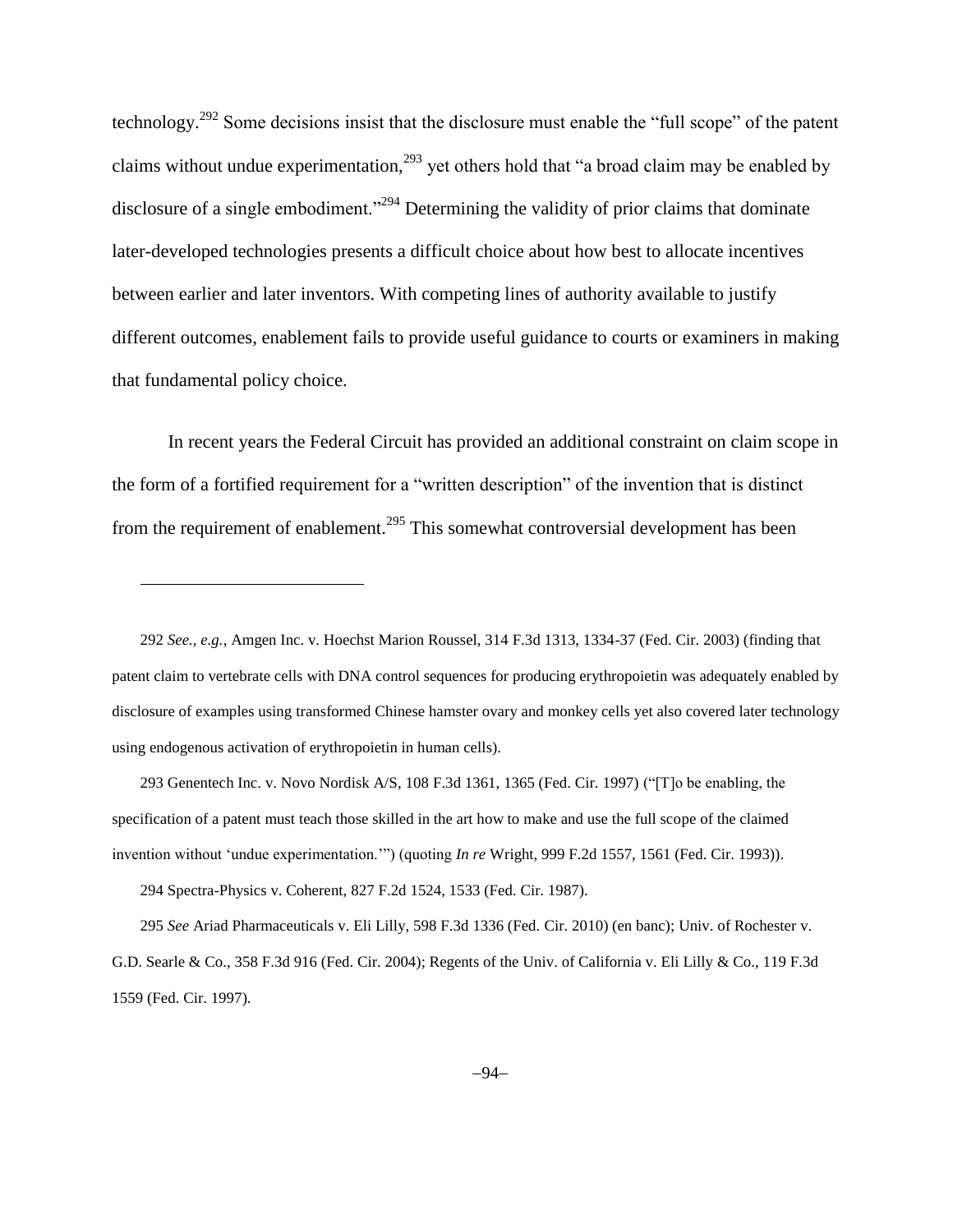particularly important in limiting the scope of claims in biopharmaceutical patents,  $296$  and has arguably eclipsed enablement doctrine as a limitation on claim scope.<sup>297</sup>

Patentable subject matter provides another backstop to the indeterminate doctrine of enablement for limiting the scope of claims arising out of discoveries of fundamental principles or natural phenomena. Such claims raise special concerns for the patent system for two reasons. First, fundamental principles and natural phenomena are likely to be especially important to the work of future innovators, and promoting future innovation is a primary goal of patent law. Second, newly discovered fundamental principles and natural phenomena may face few constraints from prior art, which is ordinarily an important determinant of allowable claim scope. 298

Understood as a limitation on claim scope rather than as an exclusion of entire fields from patent protection, this exclusion provides a principle for limiting the scope of claims that

296 See Janice M. Mueller, *The Evolving Application of the Written Description Requirement to Biotechnological Inventions*, 13 BERKELEY TECH. L.J. 615, 617 (1998); Arti K. Rai, *Intellectual Property Rights in Biotechnology: Addressing New Technology,* 34 WAKE FOREST L. REV. 827, 834-35 (1999); Margaret Sampson, *The Evolution of the Enablement and Written Description Requirements Under 35 U.S.C. § 112 in the Area of Biotechnology*, 15 BERKELEY TECH. L.J. 1233, 1262 (2000).

297 *See, e.g.*, Univ. of Rochester v. G.D. Searle & Co., 358 F.3d 916 (Fed. Cir. 2004). In this case, the district court held claims to be invalid for lack of both enablement and written description. The Federal Circuit affirmed on written description alone, without reaching enablement.

298 See Chiang, *supra* note [290,](#page-92-0) at 535.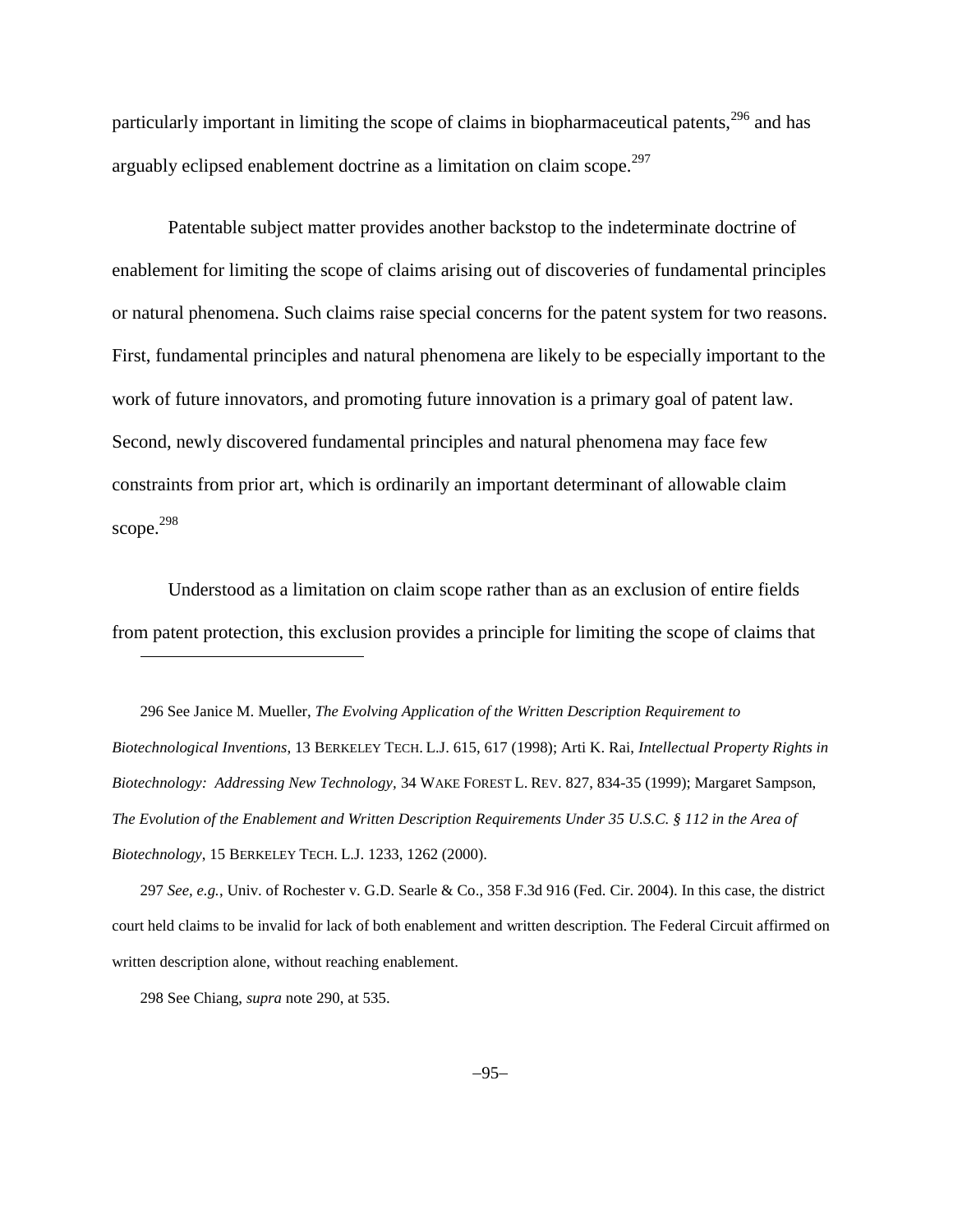might otherwise be quite broad and impose social costs that are quite high. Like the doctrine of enablement, this exclusion balances the interests of prior innovators against those of subsequent innovators. But while enablement directs attention towards determining the range of embodiments that the patent disclosure puts within easy reach of those skilled in the art, the patentable subject matter exclusion directs attention towards determining which aspects of the discovery must remain in the public domain to encourage future innovation. Both determinations present difficult line-drawing problems and would benefit from clearer policy guidance.

## 3. Basic tools of scientific and technological work

A recurring mantra in many judicial opinions about patentable subject matter is that excluded subject matter constitutes "basic tools" of scientific or technological work.<sup>299</sup> The Supreme Court even recited this mantra in *Bilski v. Kappos*, declaring that business methods are "the basic tools of *commercial* work" and, "in many cases, the basic tools of further business innovation."<sup>300</sup> But taken this far, the "basic tools" concept would seem to cover every step in the course of incremental innovation in any field, and thus fails to explain distinctions between patentable and excluded subject matter.

 $\overline{a}$ 

<sup>299</sup> Diamond v. Diehr, 450 U.S. at 185; Gottschalk v. Benson, 409 U.S. at 67; Prometheus Labs. v. Mayo Collab. Servs., 628 F.3d at 1353-54; *In re* Bilski, 545 F.3d at 952; *In re* Comiskey, 554 F.3d at 979; Ass'n for Molecular Pathology v. USPTO, 2010 U.S. Dist. LEXIS 35418 at \*104.

<sup>300</sup> *Bilski*, 130 S. Ct. at 3255.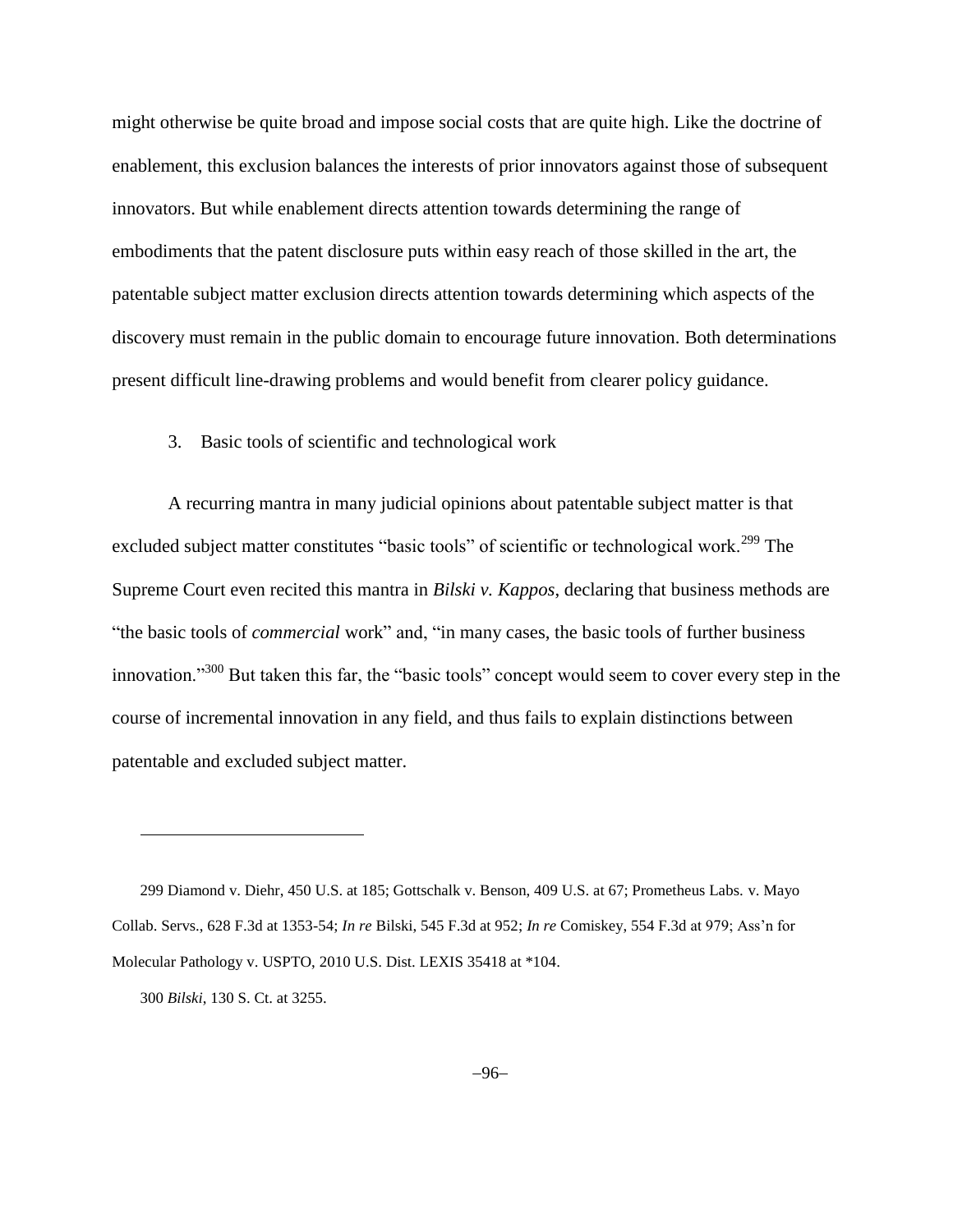Perhaps the relationship between homocysteine levels and vitamin deficiency in *Laboratory Corporation of American Holdings v. Metabolite Laboratories* makes a better poster child for the "basic tools" argument than the risk-hedging method in *Bilski v. Kappos*. Justice Breyer explains in his *Laboratory Corporation* dissent that the exclusion of "laws of nature, natural phenomena, and abstract ideas" from patentable subject matter preserves free access to "fundamental building blocks" that are likely to be of value in many future research paths, thus preventing patents from obstructing future research.<sup>301</sup> While conceding that "the category of non-patentable 'phenomena of nature,' like the categories of 'mental processes,' and 'abstract intellectual concepts,' is not easy to define," Justice Breyer concluded "[t]here can be little doubt that the correlation between homocysteine and vitamin deficiency set forth in claim 13 is a 'natural phenomenon."<sup>302</sup>

The line-drawing problems may be more difficult than Justice Breyer recognizes. Professor Allen Yu argues that the traditional exclusions from patentable subject matter for natural phenomena and products may no longer correspond as closely to the "basic tools of scientific and technological work" as they did in the past, given that "[m]uch of biomedical know-how today is based on discoveries about basic workings of the human body.<sup>303</sup> He explains that "[a]lmost all medical interventions involve restoring or mimicking nature, not

302 *Id.* at 135.

<sup>301</sup> *Lab. Corp. of Am. Holdings*, 548 U.S. at 126-28.

<sup>303</sup> Yu, *supra* not[e 33,](#page-11-0) at 395.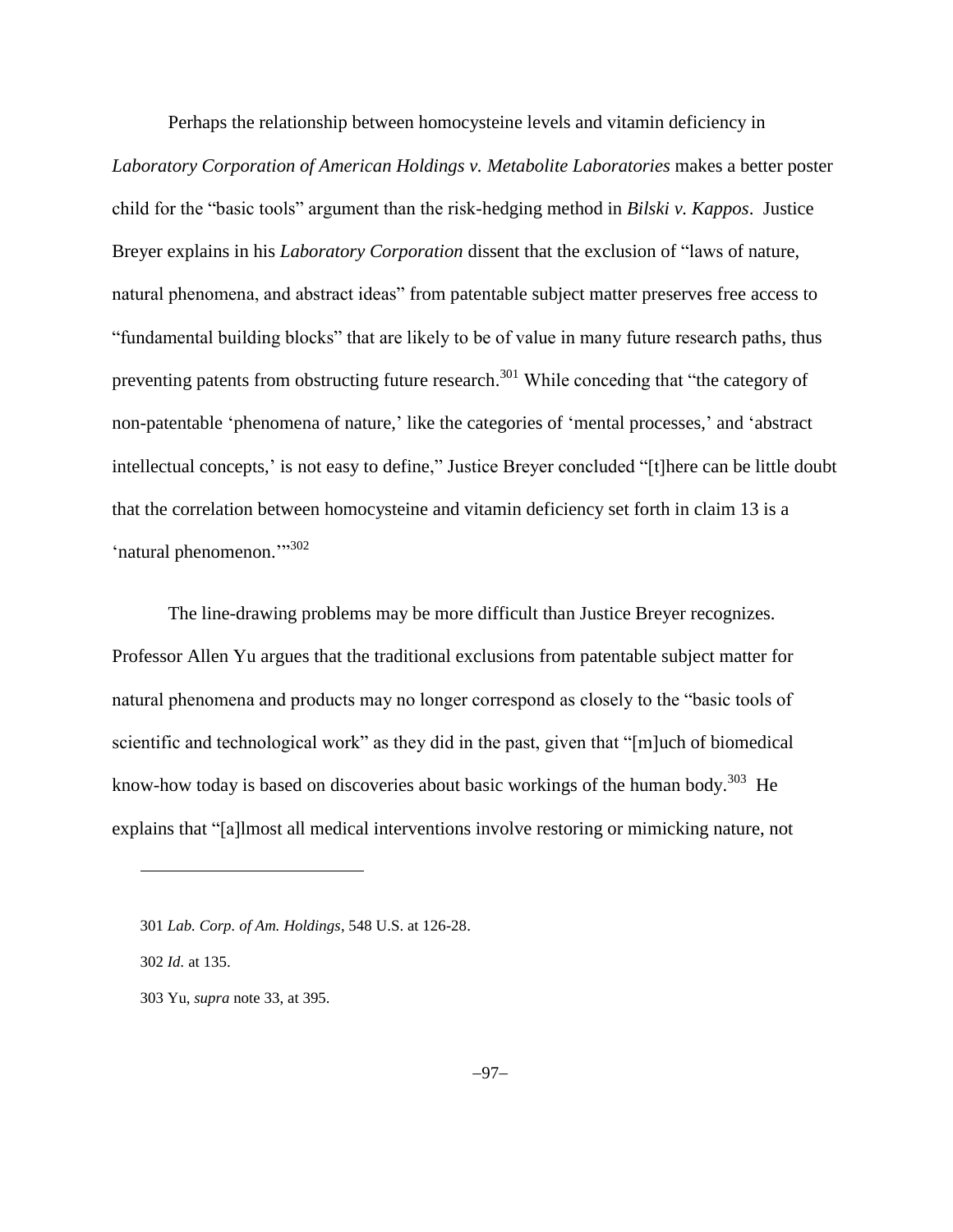replacing or improving nature."<sup>304</sup> In this environment, robust subject matter exclusions based on a distinction between what is "natural" and what is "man-made" seem to rest on "ungrounded legalistic and semantics-based arguments" rather than on sound policy considerations.<sup>305</sup> Professor Yu proposes as one of several alternatives that the Court replace its relatively weak prohibition against the patenting of nature and abstract ideas with "a stronger, more explicit prohibition against the patenting of 'basic tools of scientific and technological work,'" assessed from the perspective of a "person having ordinary skill in the art" or "PHOSITA."<sup>306</sup> Professor Yu predicts that a PHOSITA would not consider a test for homocysteine to detect vitamin deficiency to be a basic tool of scientific and technological work, but would consider genes to be unpatentable under this standard.<sup>307</sup> While recognizing that this standard is no easier to apply than the distinction between what is natural and what is man-made, Professor Yu nonetheless argues that his standard is superior because it "focuses on articulating the costs of patents."<sup>308</sup> Less salient in this approach are the benefits of patents, such as the social value of the incentives they provide for commercial product development, which ought to be weighed against these costs to achieve an efficient balance. Many inventions are simultaneously both basic tools of scientific and technological work and commercial technologies that may be put to immediate

 *Id.* at 400-01. *Id.* at 401. *Id.* at 428-29. *Id*. at 429-30.

l

308 *Id.* at 430.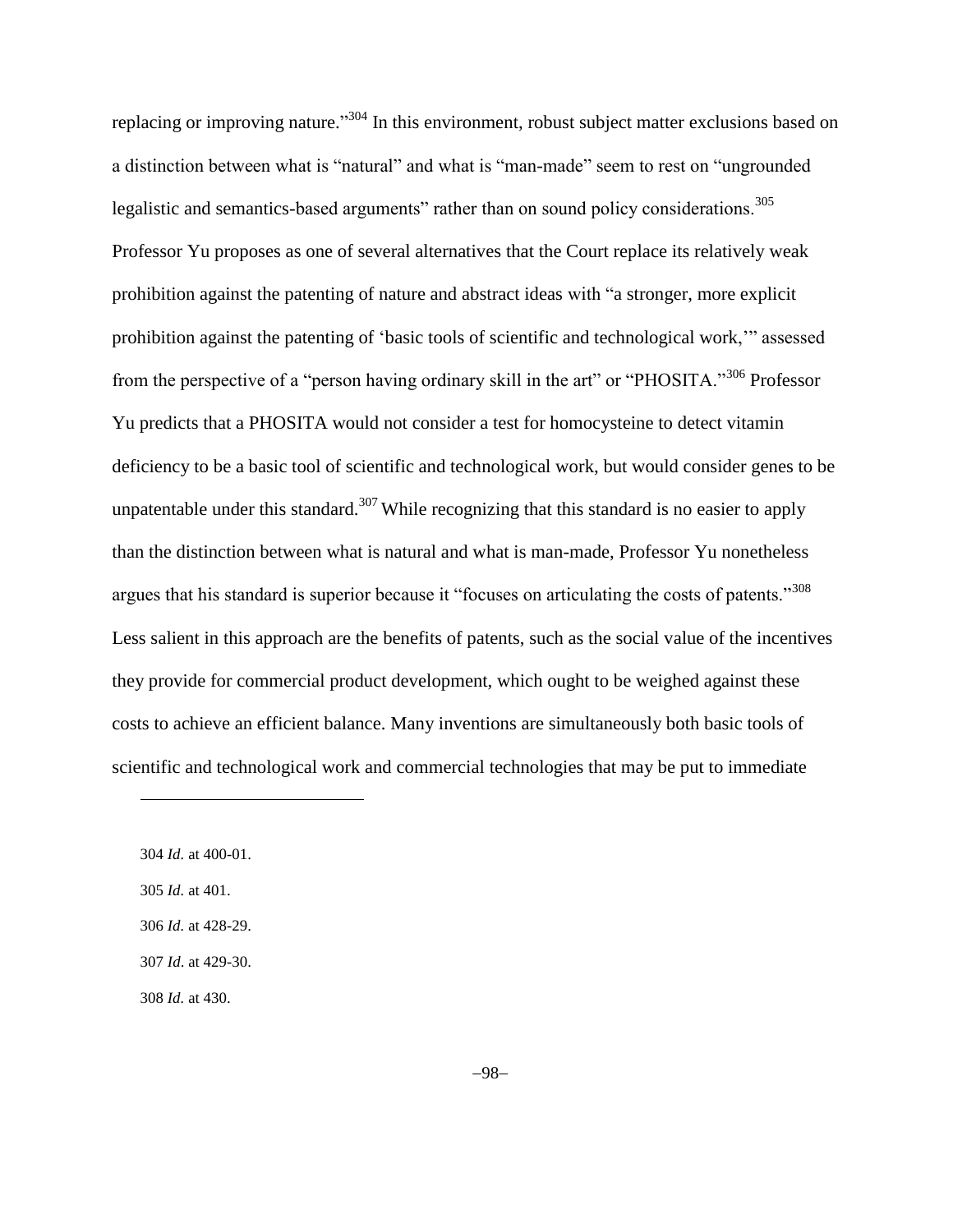practical use in the diagnosis and treatment of disease. Withholding patents to keep basic tools in the public domain may thus simultaneously withhold incentives for new medical interventions, posing a stark conflict between avoiding the costs and securing the benefits of patents.

If the goal of withholding patents on basic tools of scientific and technological work is to provide a clear field for future researchers to make unfettered use of these tools, perhaps an exclusion from patentable subject matter is not the best doctrinal approach. An alternative that might be less destructive of incentives to develop new medical interventions would be to give researchers an infringement exemption, while leaving patent holders with patents that they could assert against providers of new medical interventions. Regrettably, U.S. law has done almost exactly the opposite: the Federal Circuit has restricted the scope of the common law research exemption from infringement liability,<sup>309</sup> while Congress has provided a statutory exemption from patent infringement remedies for medical practitioners and related health care entities.<sup>310</sup>

 $\overline{a}$ 

<sup>309</sup> *See* Madey v. Duke Univ., 307 F.3d 1351, 1362 (Fed. Cir. 2002) (unauthorized use of a patented invention in noncommercial academic research furthers the university's "legitimate business objectives, including educating and enlightening students and faculty participating in these projects" and therefore "does not qualify for the very narrow and strictly limited experimental use defense"). A separate statutory defense originally designed for generic drug manufacturers exempts the use of an invention "solely for uses reasonably related to the development and submission of information under a Federal law which regulates the manufacture, use, or sale of drugs or veterinary biological products." 35 U.S.C. § 271(e) (2010). This shelters some uses of patented inventions in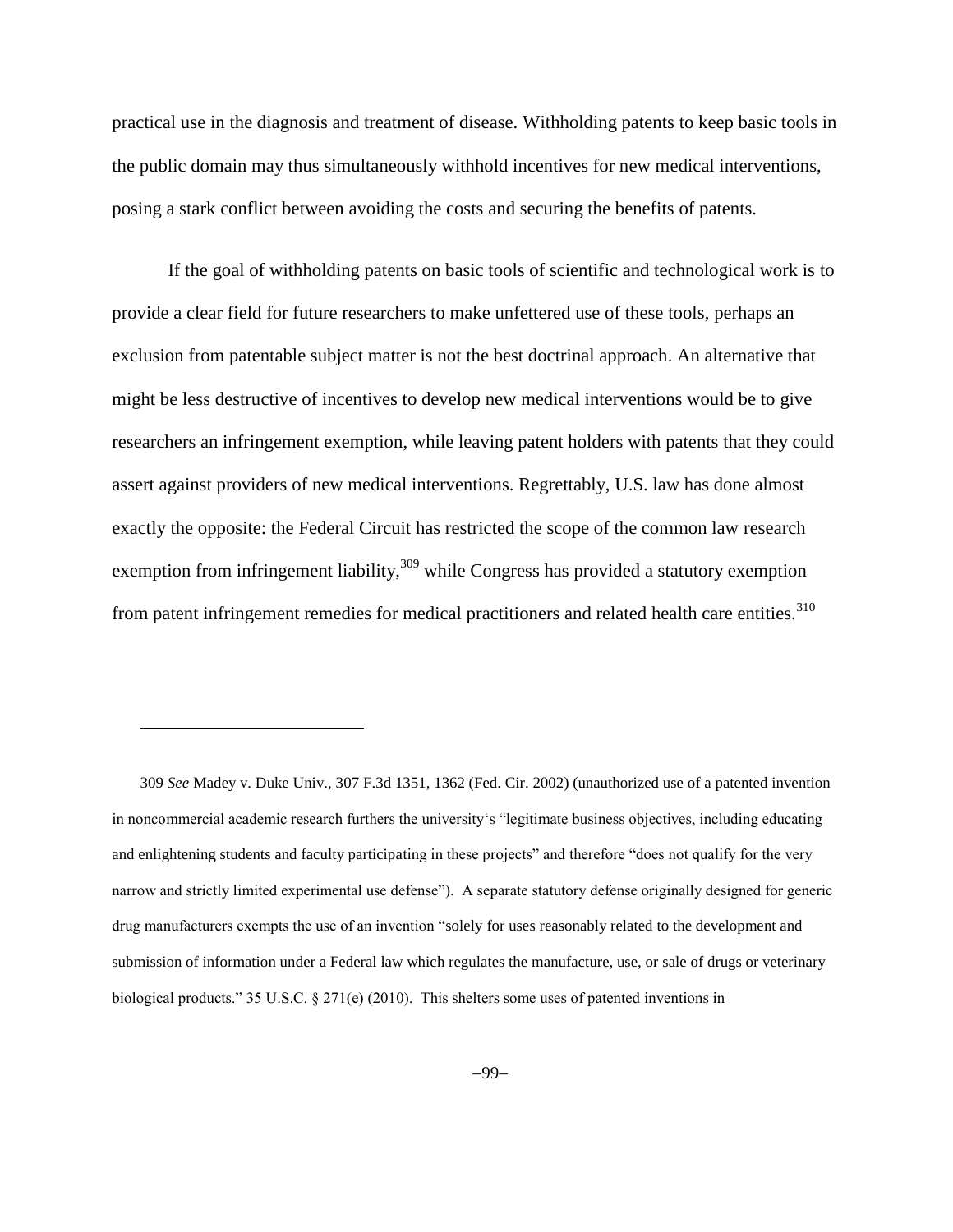A policy of promoting unfettered access to the basic tools of scientific and technological work does not provide a fully coherent account of patentable subject matter doctrine, and it is not clear that exclusions from patentable subject matter are the best way to advance that policy. But it is as coherent a story as the courts have offered on the topic of patentable subject matter. The repeated references to "basic tools of scientific and technological work" in judicial opinions about patentable subject matter suggest a policy interest that might explain past decisions and guide future decisions about the scope of those exclusions. But there is little evidence in the opinions that the courts take this interest seriously. Instead the words appear inside quotation marks in paragraphs full of string citations, as part of a formal homage to prior decisions rather than as an analytical tool for resolving current controversies at the frontiers of patentable subject matter.

## Conclusion

The Supreme Court has created a state of high uncertainty as to the rules of patentable subject matter. By directing the lower courts to seek guidance from its own prior decisions without actually explaining the policies served by patentable subject matter doctrine, it demands formal adherence to the principle of *stare decisis* without following the discipline of common law reasoning. Many cases speak of patentable subject matter as a threshold test at the front door

310 35 U.S.C. § 287(c) (2010).

biopharmaceutical research that is directed towards new drug development. *See* Merck KGaA v. Integra Lifesciences I, Ltd., 545 U.S. 193 (2005).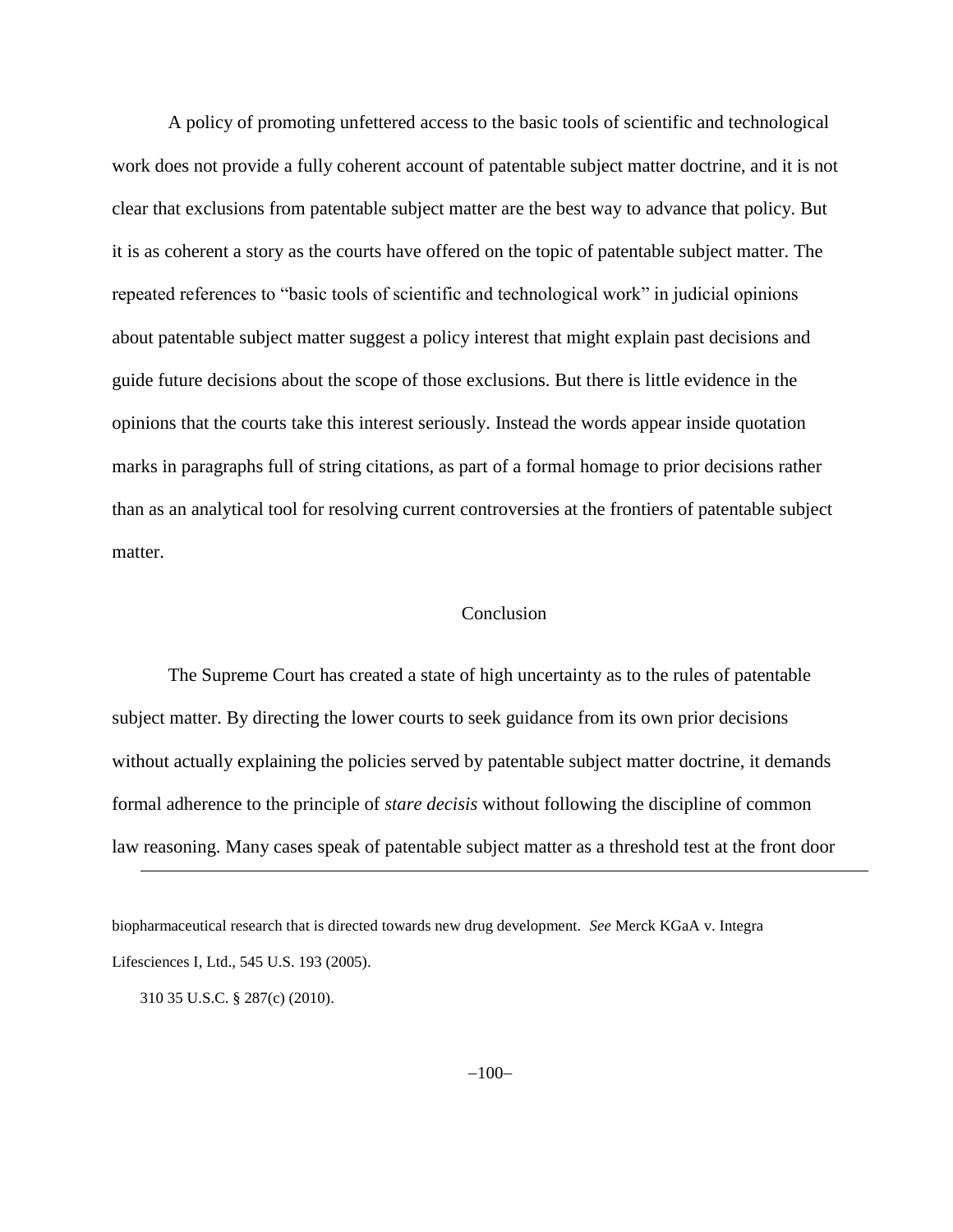of the patent system, but current doctrine lacks the necessary clarity to function as an initial screen prior to full examination. Although field exclusions from patentable subject matter might in the past have limited the heterogeneity of inventions covered by patent law, field exclusions have largely been repudiated by the courts, leaving vaguely worded exclusions that are as challenging to interpret and apply as any other standards for patentability. Some cases, particularly those asserting the unpatentability of natural phenomena and fundamental principles, have called for treating discoveries about the natural world as if they were already in the public domain, an approach that is sometimes criticized for conflating subject matter limitations with doctrines concerning prior art and disclosure. But patentable subject matter limitations are not redundant to these other doctrines. Patentable subject matter offers an additional tool for limiting the scope of patents that might otherwise unduly impede future research. Language in patentable subject matter opinions about "basic tools of scientific and technological research" hints at a policy justification for this approach that is not fully examined, although it is consistently quoted approvingly. Perhaps these cases have wisdom to offer that could guide courts today in adapting patentable subject matter doctrine to inventions at the current forefronts of technology. But in the absence of a more careful judicial account of the role of patentable subject matter to guide modern courts in channeling the wisdom of their predecessors, continued adherence to these prior decisions seems instead like a form of dead-hand control. By reasserting its precedents as binding authority without explaining them, the Supreme Court compounded this problem in *Bilski v. Kappos*. In future decisions, it might do better to begin by